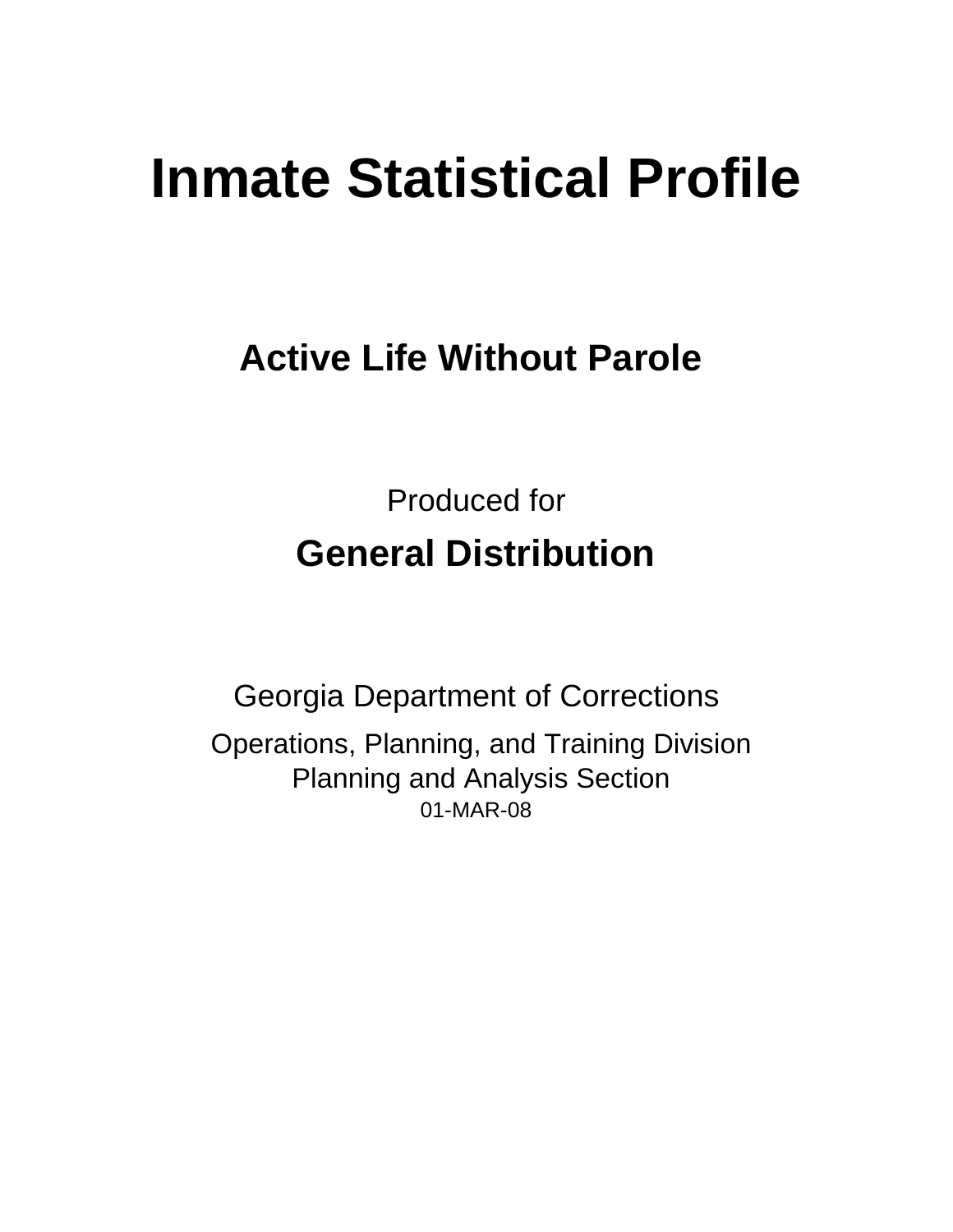**Contents** 

**Active Life Without Parole** 

Produced for **General Distribution**

# Table of Contents

| <b>Demographic information</b>                                       |
|----------------------------------------------------------------------|
| 5 Current age, broken out in ten year age groups                     |
| 6 Race group                                                         |
| 7 Hispanic Origin                                                    |
| 8 Marital status, self-reported at entry to prison                   |
| 9 Number of children, self-reported at entry to prison               |
| 10 Religious affiliation, self-reported at entry to prison           |
| 11 Home county - self-reported at entry to prison                    |
| 14 Socioeconomic class, self-reported at entry to prison             |
| 15 Environment to age 16, self-reported at entry to prison           |
| 16 Guardian status to age 16, self-reported at entry to prison       |
| 17 Employment status before prison, self-reported at entry to prison |
| 18 Age at admission                                                  |
| 20 Age at release                                                    |
| 21 Height, measured at entry to prison                               |
| 22 Weight, measured at entry to prison                               |
| 23 Military service                                                  |
| <b>Correctional information</b>                                      |
| 24 Type of admission to prison                                       |
| 25 Current / last security status                                    |
| 26 Current / last institution type                                   |
| 27 Institution type - transitional centers                           |
| 28 Institution type - mental hospitals                               |
| 29 Institution type - county prisons                                 |
| 30 Institution type - state prisons                                  |
| 31 Institution type - private prisons                                |
| 32 Institution type - prison annexes                                 |
| 33 Institution type - pre-release centers                            |
| 34 Institution type - inmate boot camp                               |
| 35 Number of disciplinary reports                                    |
| 36 Number of transfers                                               |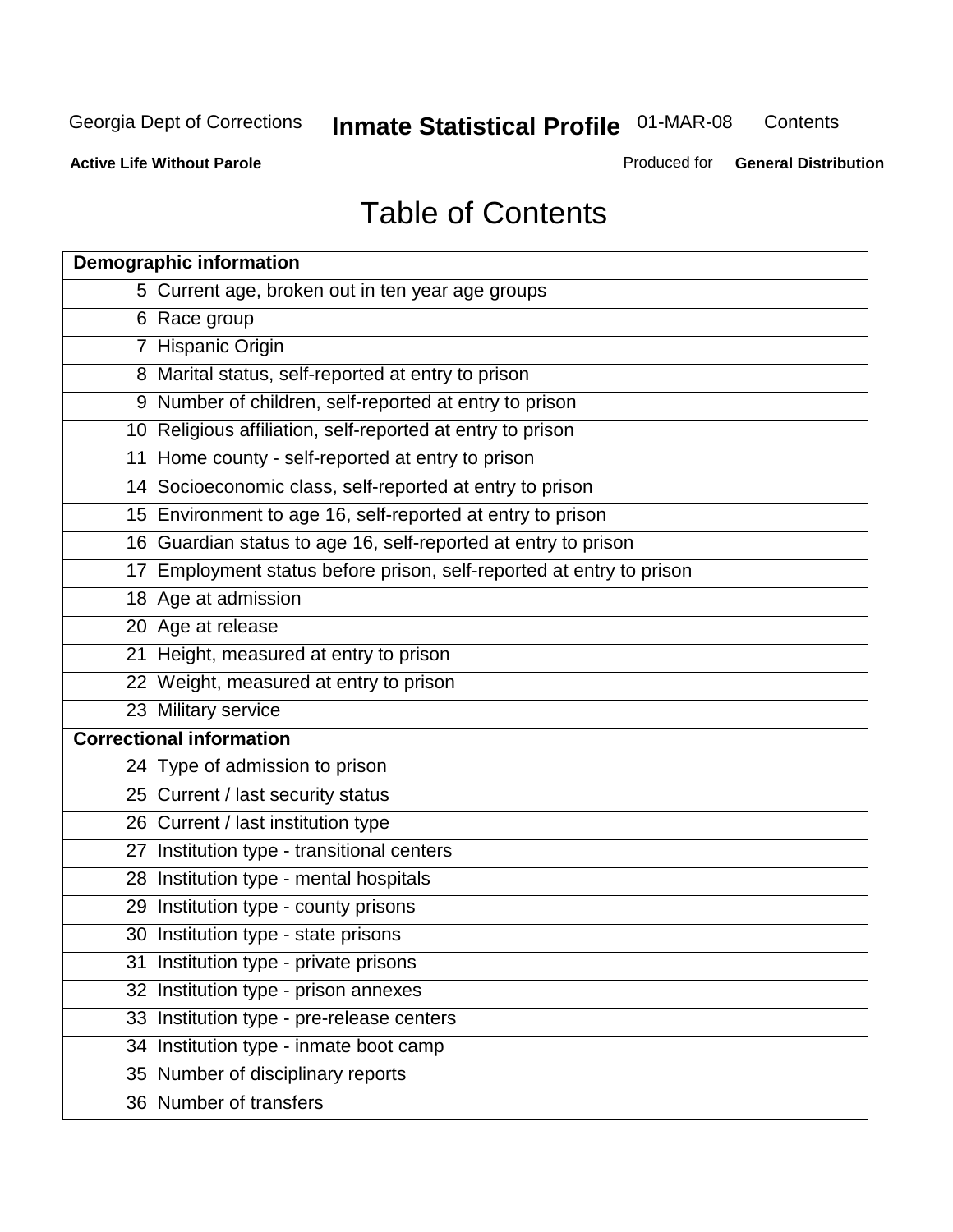**Contents** 

**Active Life Without Parole** 

Produced for **General Distribution**

# Table of Contents

| <b>Correctional information</b>                                  |
|------------------------------------------------------------------|
| 37 Number of escapes                                             |
| 38 Probable future release type                                  |
| 39 Actual release type                                           |
| 40 Time served in current (or last) institution                  |
| Educational, psychological and physical information              |
| 41 Highest grade level attained                                  |
| 42 Culture fair IQ scores                                        |
| 43 Wide Range Achievement Test (WRAT) reading score              |
| 44 Wide Range Achievement Test (WRAT) math score                 |
| 45 Wide Range Achievement Test (WRAT) spelling score             |
| 46 Scope of substance abuse - summary                            |
| 47 Scope of substance abuse - detail                             |
| 48 Current / last mental health treatment level                  |
| 49 PULHESDWIT medical scale - 'P' overall condition ('P'hysical) |
| 50 PULHESDWIT medical scale - 'U' upper body                     |
| 51 PULHESDWIT medical scale - 'L' lower body                     |
| 52 PULHESDWIT medical scale - 'H' hearing                        |
| 53 PULHESDWIT medical scale - 'E' vision                         |
| 54 PULHESDWIT medical scale -'S' psychiatric                     |
| 55 PULHESDWIT medical scale - 'D' dental                         |
| 56 PULHESDWIT medical scale - 'W' work ability                   |
| 57 PULHESDWIT medical scale - 'I' impairment                     |
| 58 PULHESDWIT medical scale - 'T' transportability               |
| 59 Criminality in family, self-reported                          |
| 60 Alcoholism in family, self-reported                           |
| Drug abuse in family, self-reported<br>61                        |
| 62 Subjected to frequent beatings, self-reported                 |
| 63 Father absent during inmate's childhood                       |
| 64 Mother absent during inmate's childhood                       |
| <b>Crimes and criminal history information</b>                   |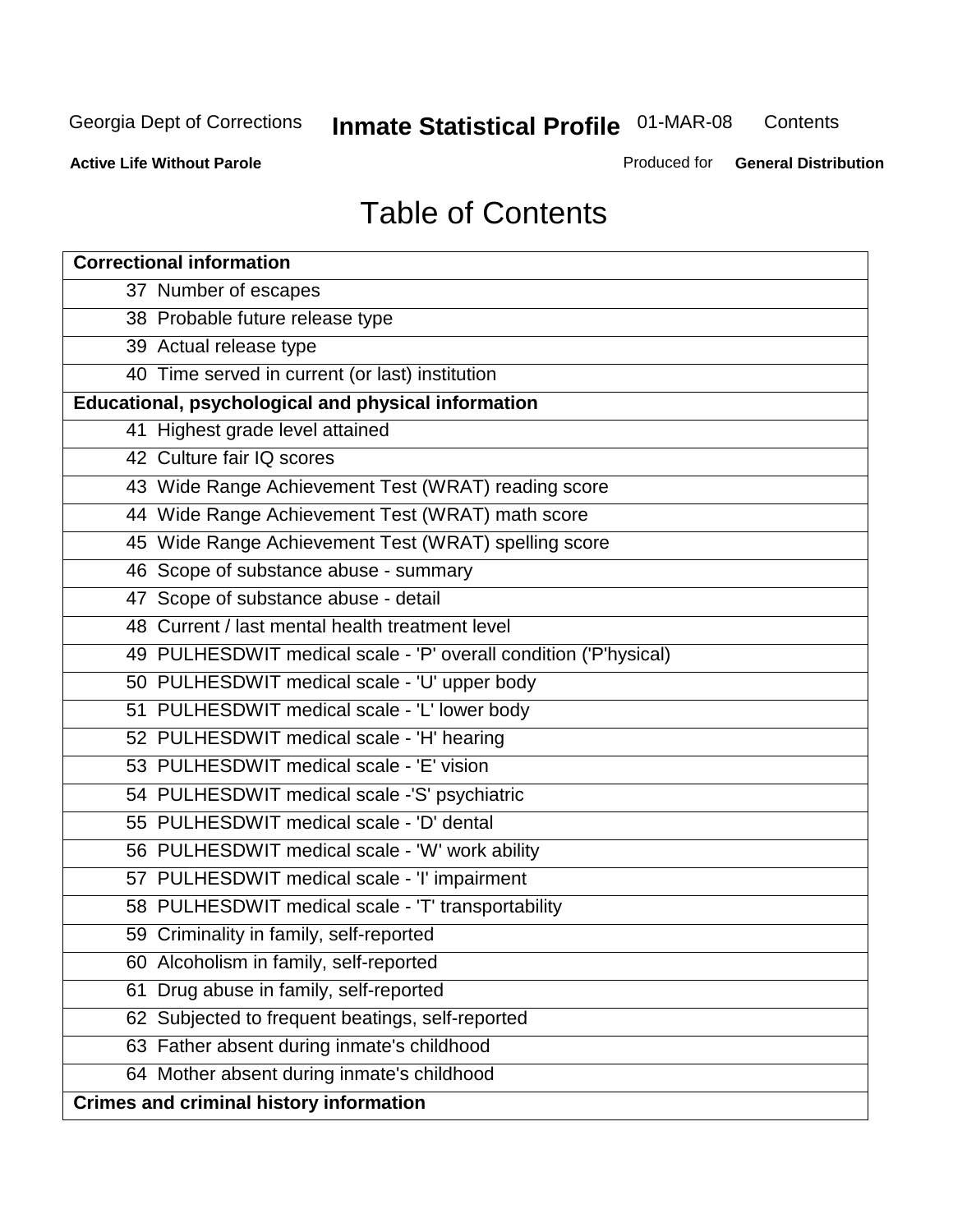**Contents** 

**Active Life Without Parole** 

Produced for **General Distribution**

# Table of Contents

| <b>Crimes and criminal history information</b>                 |
|----------------------------------------------------------------|
| 65 Number of prior Georgia incarcerations                      |
| 66 Prison sentence in years                                    |
| 67 Primary offense, broken out into felonies vs misdemeanors   |
| 68 Primary offense, broken out into six broad crime categories |
| 69 Primary offense, detailed offense code                      |
| 70 County of conviction of primary offense                     |
| 73 Circuit of conviction of primary offense                    |
| 75 Years served (jail + prison) in this incarceration          |
| <b>Medical information</b>                                     |
|                                                                |
| 76 Results of most recent HIV test                             |
| 77 Results of most recent tuberculosis test                    |
| 78 Results of most recent syphilis test                        |
| 79 Results of most recent Hepatitis-C test                     |
| 80 Results of most recent pregnancy test                       |
| 81 Results of most recent diabetes test                        |
| 82 Results of most recent hypertension test                    |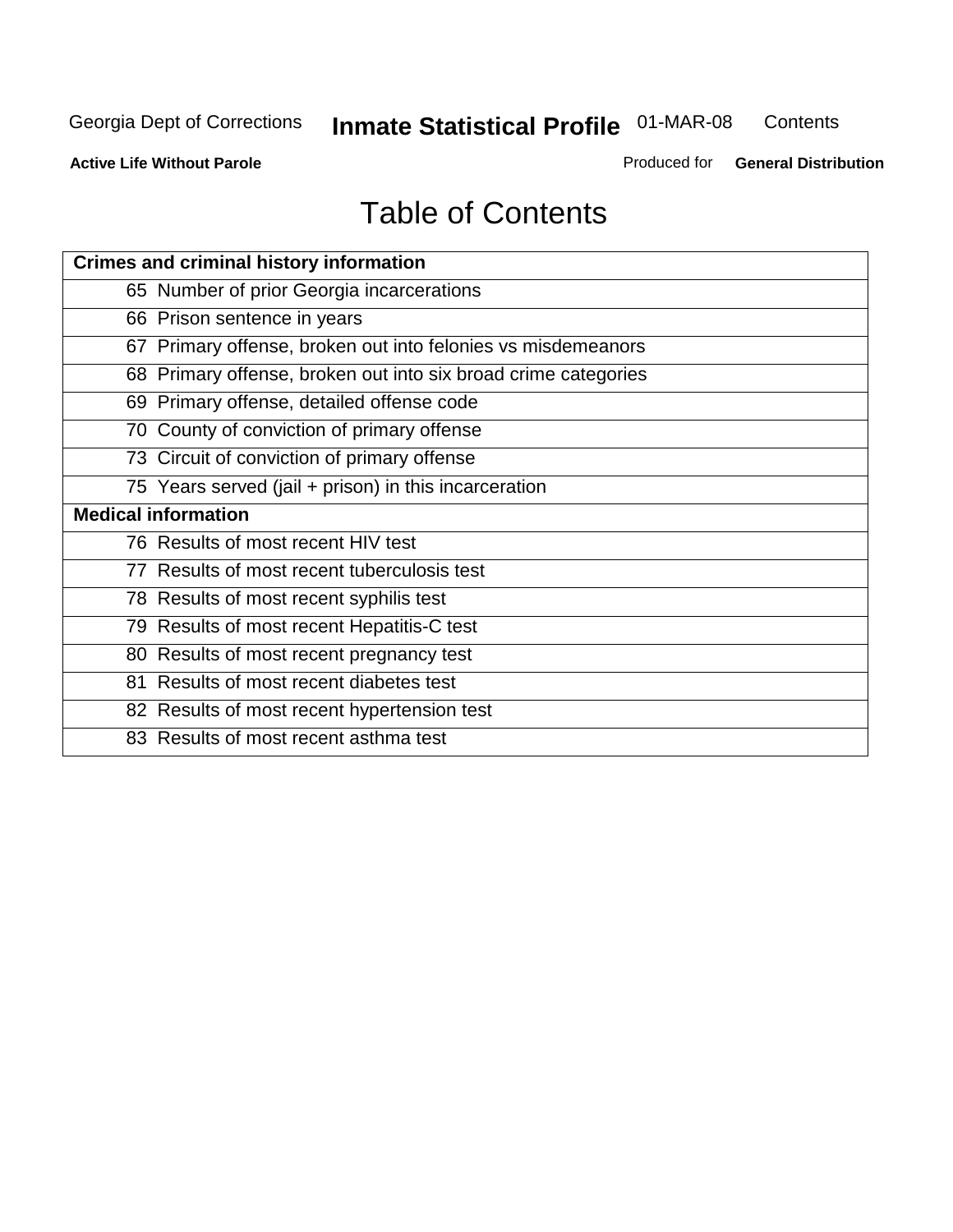#### **Active Life Without Parole**

#### Produced for **General Distribution**

#### Current age, broken out in ten-year age groups

|                          |              | <b>Male</b> |         |              | <b>Female</b> |       | <b>Total</b>    |            |
|--------------------------|--------------|-------------|---------|--------------|---------------|-------|-----------------|------------|
| <b>Current Age</b>       | <b>Count</b> | Col %       | Row %   | <b>Count</b> | Col %         | Row % | <b>Total</b>    | Col %      |
| <b>Twenties (20-29)</b>  | 46           | 9.73%       | 97.87%  |              | 16.67%        | 2.13% | 47              | 9.81%      |
| <b>Thirties (30-39)</b>  | 180          | 38.05%      | 99.45%  |              | 16.67%        | 0.55% | 181             | 37.79%     |
| <b>Forties (40-49)</b>   | 142          | $30.02\%$   | 98.61%  | 2            | 33.33%        | 1.39% |                 | 144 30.06% |
| <b>Fifties (50-59)</b>   | 78           | 16.49%      | 97.50%  | 2            | 33.33%        | 2.50% | 80 I            | 16.70%     |
| <b>Sixties (60-69)</b>   | 20           | 4.23%       | 100.00% |              |               |       | 20 <sup>1</sup> | 4.18%      |
| Seventy + (70 and above) |              | 1.48%       | 100.00% |              |               |       |                 | 1.46%      |
| <b>Total Reported</b>    | 473          | 100%        | 98.75%  | 6            | 100%          | 1.25% | 479             | 100%       |

| <b>Not Reported</b> |             |     |
|---------------------|-------------|-----|
| <b>Total</b>        | ---         | ^‴^ |
| $\mathbf{v}$ and    | <b>TI 4</b> | - 1 |

| Mean (average)       | 41.81 | 41.33 | 41.80 |
|----------------------|-------|-------|-------|
| Median (middle)      | 40    | 44.5  | 40    |
| Mode (most frequent) | 39    |       | 39    |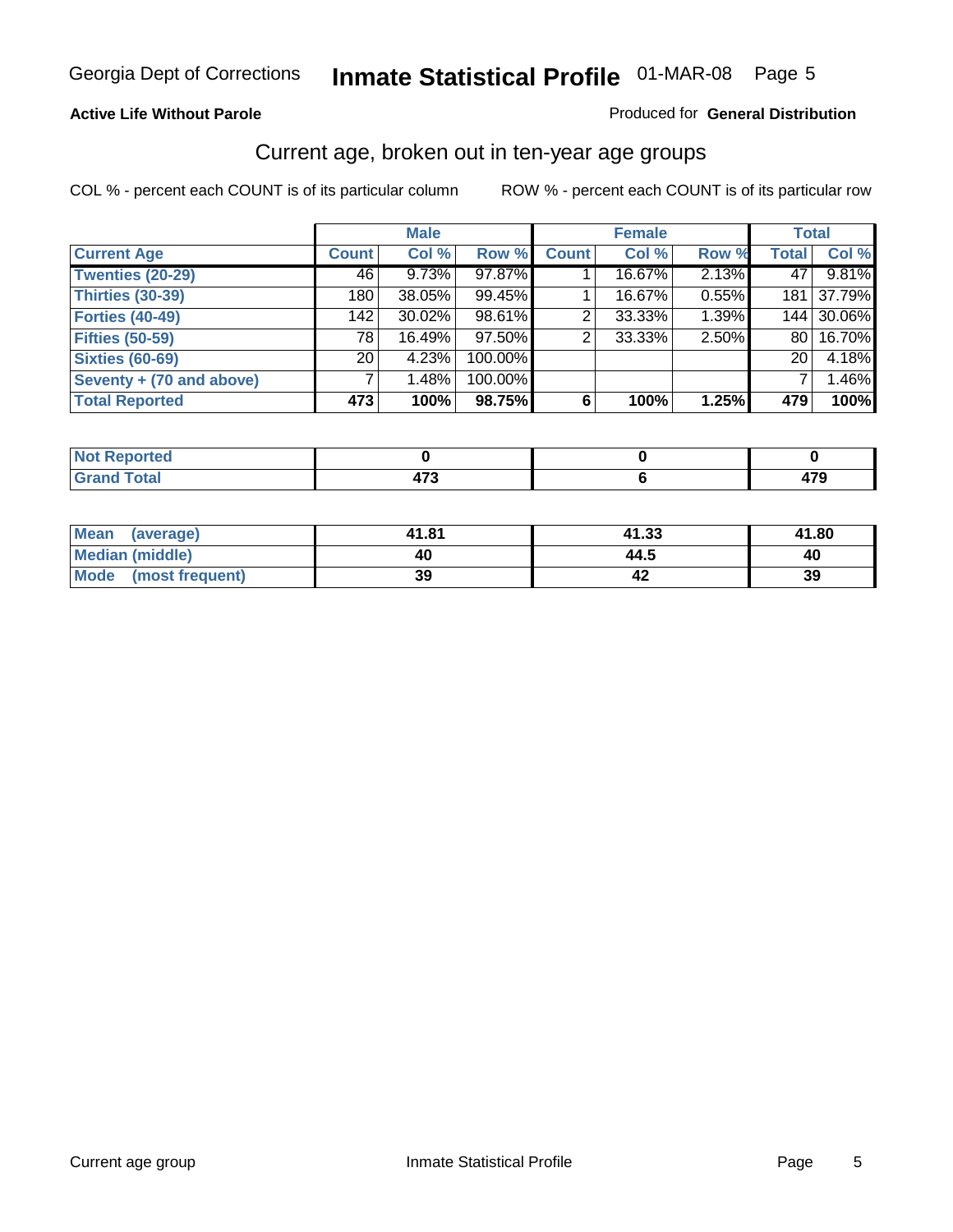**Active Life Without Parole** 

Produced for **General Distribution**

#### Race group

|                       |              | <b>Male</b> |                    |   | <b>Female</b> |          |       | <b>Total</b> |
|-----------------------|--------------|-------------|--------------------|---|---------------|----------|-------|--------------|
| <b>Race Group</b>     | <b>Count</b> | Col %       | <b>Row % Count</b> |   | Col %         | Row %    | Total | Col %        |
| <b>White</b>          | 123          | 26.00%      | 96.85%             | 4 | 66.67%        | $3.15\%$ | 127   | 26.51%       |
| <b>Black</b>          | 350          | 74.00%      | 99.43%             |   | $33.33\%$     | .57%     | 352   | 73.49%       |
| <b>Total Reported</b> | 473          | 100%        | 98.75%             |   | 100%          | 1.25%    | 479   | 100%         |

| eported<br>$\sim$ . The set of $\sim$ |      |     |
|---------------------------------------|------|-----|
| $f$ oto $f$                           | 170  | --- |
| ι νιαι                                | 41 J |     |

| $^1$ Mo. | Rlack | White | 3lack |
|----------|-------|-------|-------|
| .        |       |       |       |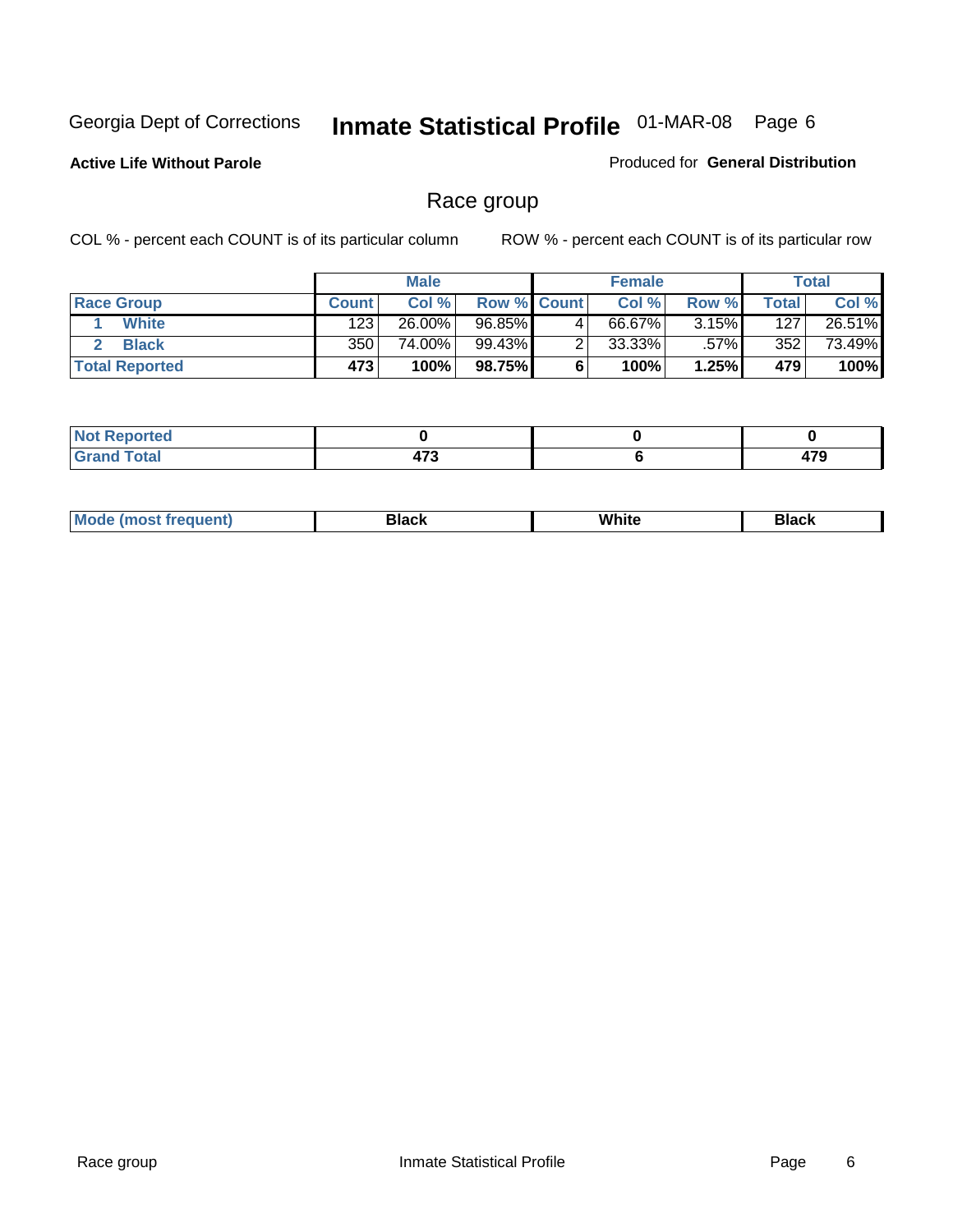**Active Life Without Parole** 

Produced for **General Distribution**

#### Hispanic Origin

COL % - percent each COUNT is of its particular column ROW % - percent each COUNT is of its particular row

|                        |              | <b>Male</b> |                    |   | <b>Female</b> |       |       | <b>Total</b> |
|------------------------|--------------|-------------|--------------------|---|---------------|-------|-------|--------------|
| <b>Hispanic Origin</b> | <b>Count</b> | Col %       | <b>Row % Count</b> |   | Col %         | Row % | Total | Col %        |
| <b>Non Hispanic</b>    | 465          | 98.31%      | 98.73%             | 6 | 100.00%       | 1.27% | 471   | 98.33%       |
| <b>Hispanic</b>        |              | ا %69.1     | 100.00%            |   |               |       |       | $.67\%$      |
| <b>Total Reported</b>  | 473          | 100%        | 98.75%             |   | 100%          | 1.25% | 479   | 100%         |

**An inmate is counted as Hispanic if** 

**(a) he self-reported as Hispanic during the diagnostic process, or** 

**(b) his primary language is Spanish, or** 

**(c) he claimed birth or citizenship in Spain or a Latin American country, or** 

**(d) he had a common Spanish surname such as Lopez or Garcia**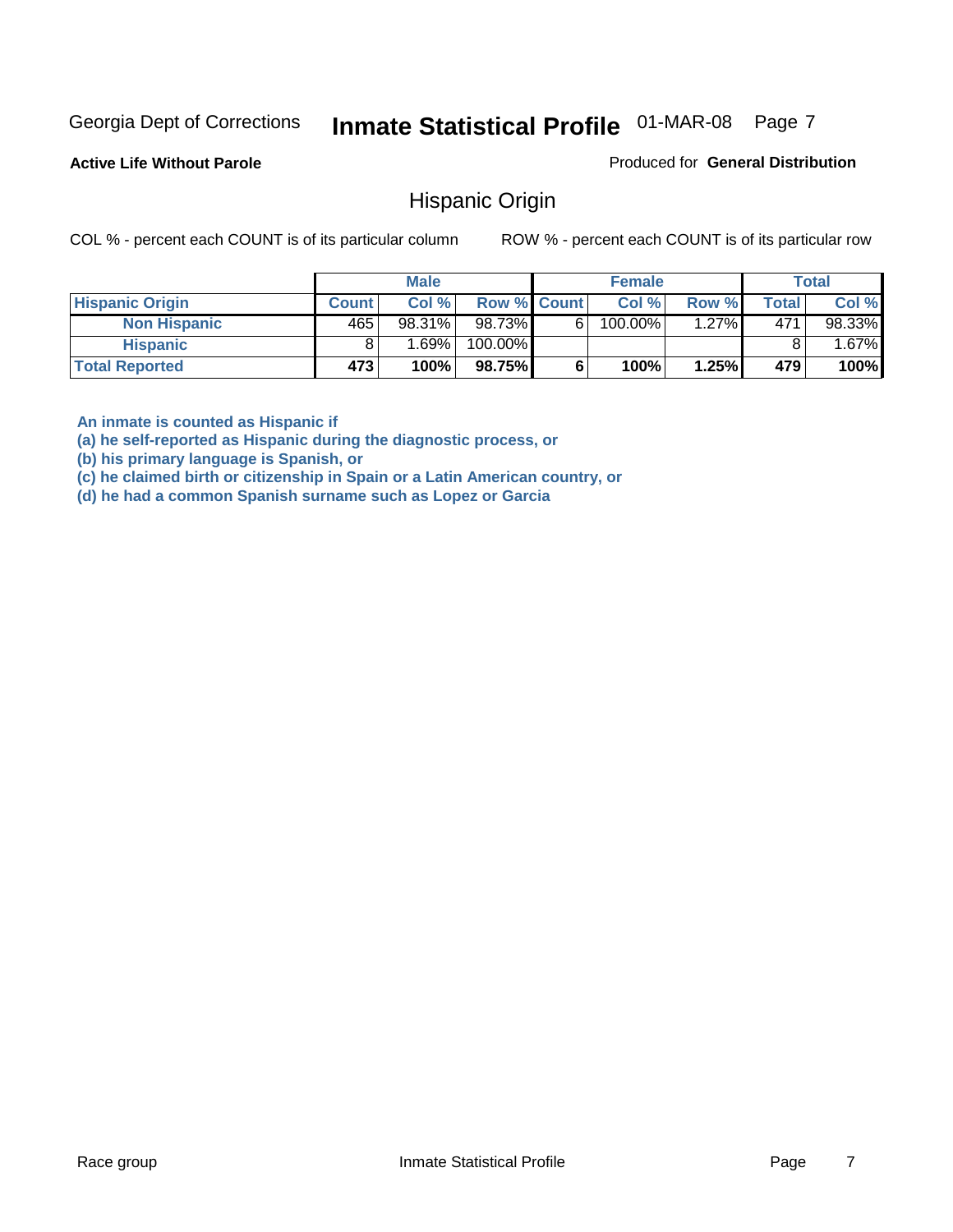#### **Active Life Without Parole**

#### Produced for **General Distribution**

#### Marital status, self-reported at entry to prison

|                        | <b>Male</b>  |          |         | <b>Female</b> |        |       | <b>Total</b> |        |
|------------------------|--------------|----------|---------|---------------|--------|-------|--------------|--------|
| <b>Marital Status</b>  | <b>Count</b> | Col %    | Row %   | <b>Count</b>  | Col %  | Row % | <b>Total</b> | Col %  |
| <b>Single</b>          | 267          | 57.79%   | 98.52%  | 4             | 66.67% | 1.48% | 271          | 57.91% |
| <b>Married</b><br>2    | 61           | 13.20%   | 100.00% |               |        |       | 61           | 13.03% |
| <b>Separated</b><br>3  | 21           | 4.55%    | 100.00% |               |        |       | 21           | 4.49%  |
| <b>Divorced</b><br>4   | 56           | 12.12%   | 98.25%  |               | 16.67% | 1.75% | 57           | 12.18% |
| <b>Widowed</b><br>5    | 17           | $3.68\%$ | 94.44%  |               | 16.67% | 5.56% | 18           | 3.85%  |
| <b>Common Law</b><br>6 | 40           | 8.66%    | 100.00% |               |        |       | 40           | 8.55%  |
| <b>Total Reported</b>  | 462          | 100%     | 98.72%  | 6             | 100%   | 1.28% | 468          | 100%   |

| кыс   |                |             |
|-------|----------------|-------------|
| ----- | -<br>. .<br>__ | 170<br>41 J |

| <b>Mode (most frequent)</b><br>Sinale<br>≒ınale |
|-------------------------------------------------|
|-------------------------------------------------|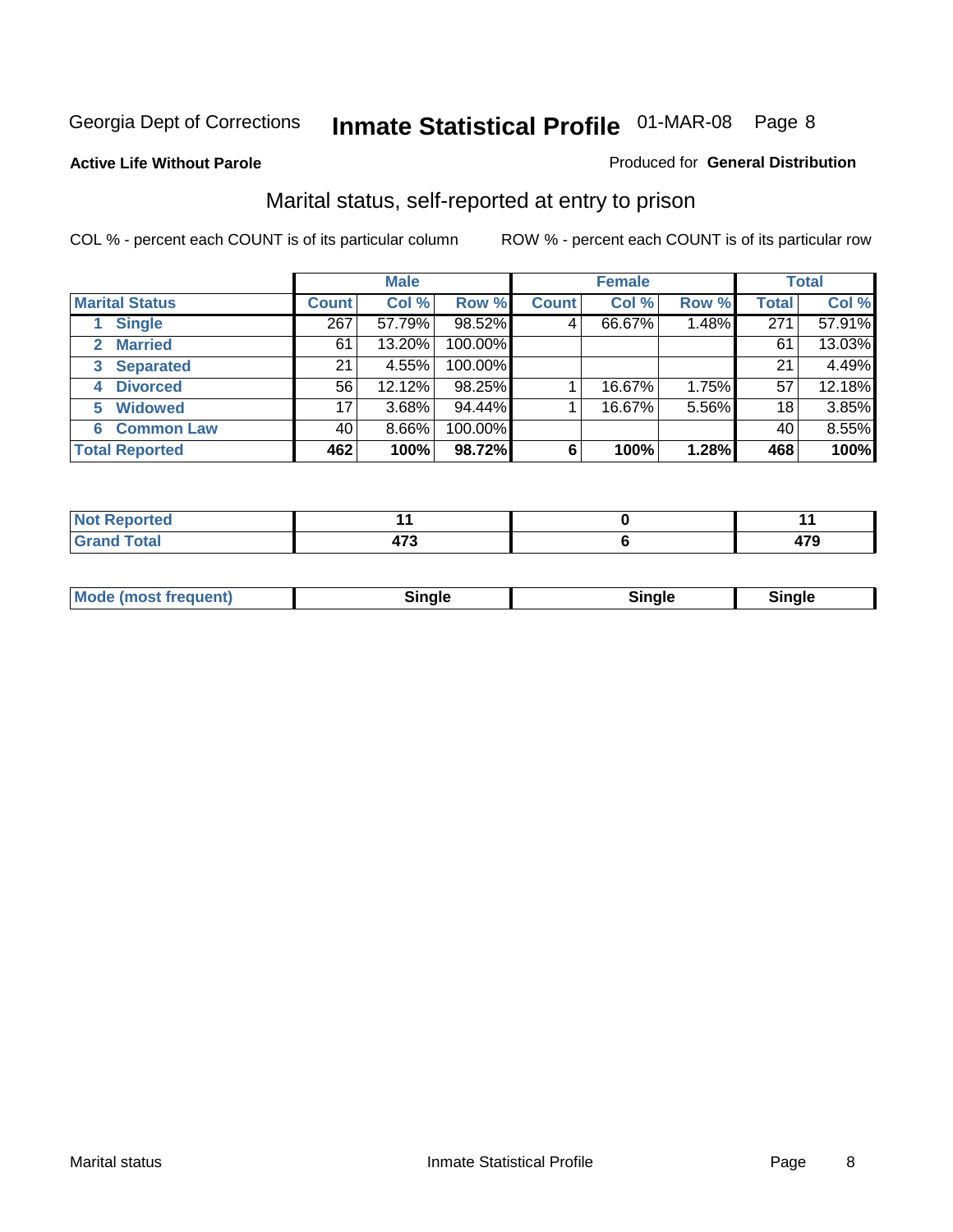#### **Active Life Without Parole**

#### Produced for **General Distribution**

### Number of children, self reported at entry to prison

|                           |              | <b>Male</b> |         |              | <b>Female</b> |       | <b>Total</b>   |        |
|---------------------------|--------------|-------------|---------|--------------|---------------|-------|----------------|--------|
| <b>Number of Children</b> | <b>Count</b> | Col %       | Row %   | <b>Count</b> | Col %         | Row % | <b>Total</b>   | Col %  |
| $\bf{0}$                  | 174          | 36.94%      | 99.43%  |              | 16.67%        | 0.57% | 175            | 36.69% |
|                           | 124          | 26.33%      | 96.88%  | 4            | 66.67%        | 3.13% | 128            | 26.83% |
| $\overline{2}$            | 80           | 16.99%      | 98.77%  |              | 16.67%        | 1.23% | 81             | 16.98% |
| 3                         | 48           | 10.19%      | 100.00% |              |               |       | 48             | 10.06% |
| 4                         | 23           | 4.88%       | 100.00% |              |               |       | 23             | 4.82%  |
| 5                         | 11           | 2.34%       | 100.00% |              |               |       | 11             | 2.31%  |
| $6\phantom{a}$            | 2            | 0.42%       | 100.00% |              |               |       | 2              | 0.42%  |
|                           | 2            | 0.42%       | 100.00% |              |               |       | 2              | 0.42%  |
| 8                         |              | 0.21%       | 100.00% |              |               |       |                | 0.21%  |
| 9                         | 2            | 0.42%       | 100.00% |              |               |       | $\overline{2}$ | 0.42%  |
| 10                        |              | 0.21%       | 100.00% |              |               |       |                | 0.21%  |
| Over 10                   | 3            | 0.64%       | 100.00% |              |               |       | 3              | 0.63%  |
| <b>Total Reported</b>     | 471          | 100%        | 98.74%  | 6            | 100%          | 1.26% | 477            | 100%   |

| ריי ∩רי<br>$\sim$               |     |               |
|---------------------------------|-----|---------------|
| <b>otal</b><br>$\mathbf{v}$ and | $-$ | $\rightarrow$ |

| <b>Mean</b><br>(average) | l 43 | 1.42 |
|--------------------------|------|------|
| Median (middle)          |      |      |
| Mode (most frequent)     |      |      |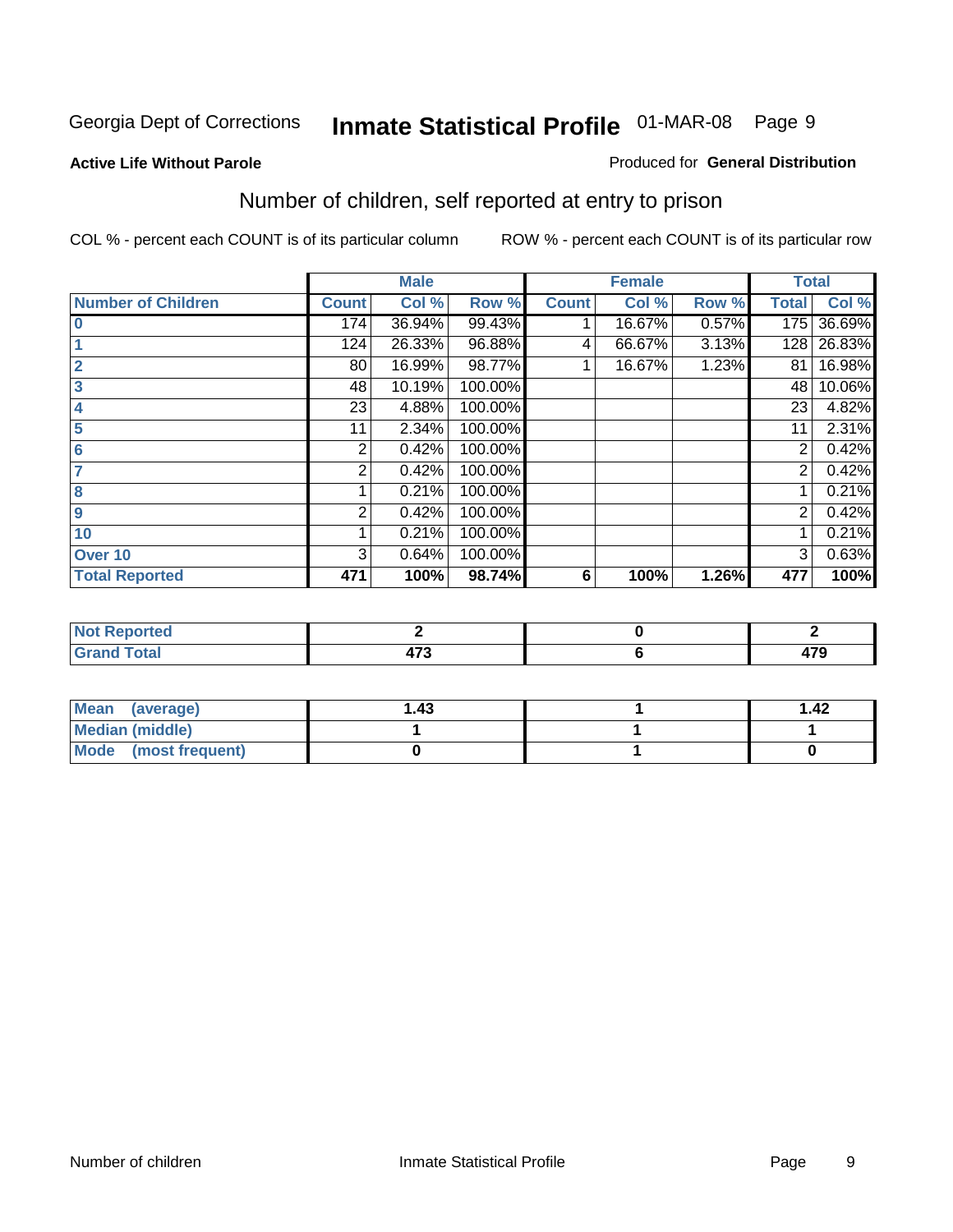#### **Active Life Without Parole**

#### Produced for **General Distribution**

### Religious affiliation, self-reported at entry to prison

|              |                              |              | <b>Male</b> |         |              | <b>Female</b> |       |              | <b>Total</b> |
|--------------|------------------------------|--------------|-------------|---------|--------------|---------------|-------|--------------|--------------|
|              | <b>Religious Affiliation</b> | <b>Count</b> | Col %       | Row %   | <b>Count</b> | Col %         | Row % | <b>Total</b> | Col %        |
|              | <b>Islam</b>                 | 27           | 6.63%       | 100.00% |              |               |       | 27           | 6.54%        |
| $\mathbf{2}$ | <b>Catholic</b>              | 12           | 2.95%       | 100.00% |              |               |       | 12           | 2.91%        |
| 3            | <b>Baptist</b>               | 184          | 45.21%      | 98.40%  | 3            | 50.00%        | 1.60% | 187          | 45.28%       |
| 4            | <b>Methodist</b>             | 6            | 1.47%       | 100.00% |              |               |       | 6            | 1.45%        |
| 7            | <b>Chc Of God</b>            |              | .25%        | 100.00% |              |               |       |              | .24%         |
| 8            | <b>Holiness</b>              | 12           | 2.95%       | 92.31%  |              | 16.67%        | 7.69% | 13           | 3.15%        |
| 9            | <b>Jewish</b>                |              | .25%        | 100.00% |              |               |       |              | .24%         |
| 16           | <b>Seven D Ad</b>            | 4            | .98%        | 100.00% |              |               |       | 4            | .97%         |
| 17           | <b>Jehovah Wt</b>            |              | 1.72%       | 100.00% |              |               |       | 7            | 1.69%        |
| 18           | <b>Latr Day S</b>            |              | .25%        | 100.00% |              |               |       |              | .24%         |
| 20           | <b>Other Prot</b>            | 57           | 14.00%      | 96.61%  | 2            | 33.33%        | 3.39% | 59           | 14.29%       |
| 96           | <b>None</b>                  | 95           | 23.34%      | 100.00% |              |               |       | 95           | 23.00%       |
|              | <b>Total Reported</b>        | 407          | 100%        | 98.55%  | 6            | 100%          | 1.45% | 413          | 100%         |

| τeα | ~<br><b>OC</b>                 | oc          |
|-----|--------------------------------|-------------|
|     | $\rightarrow$<br>$\sim$ $\sim$ | 470<br>71 J |

| ' Mo<br>went | <b>}aptist</b> | Baptist<br>$ -$ | <b>Baptist</b> |
|--------------|----------------|-----------------|----------------|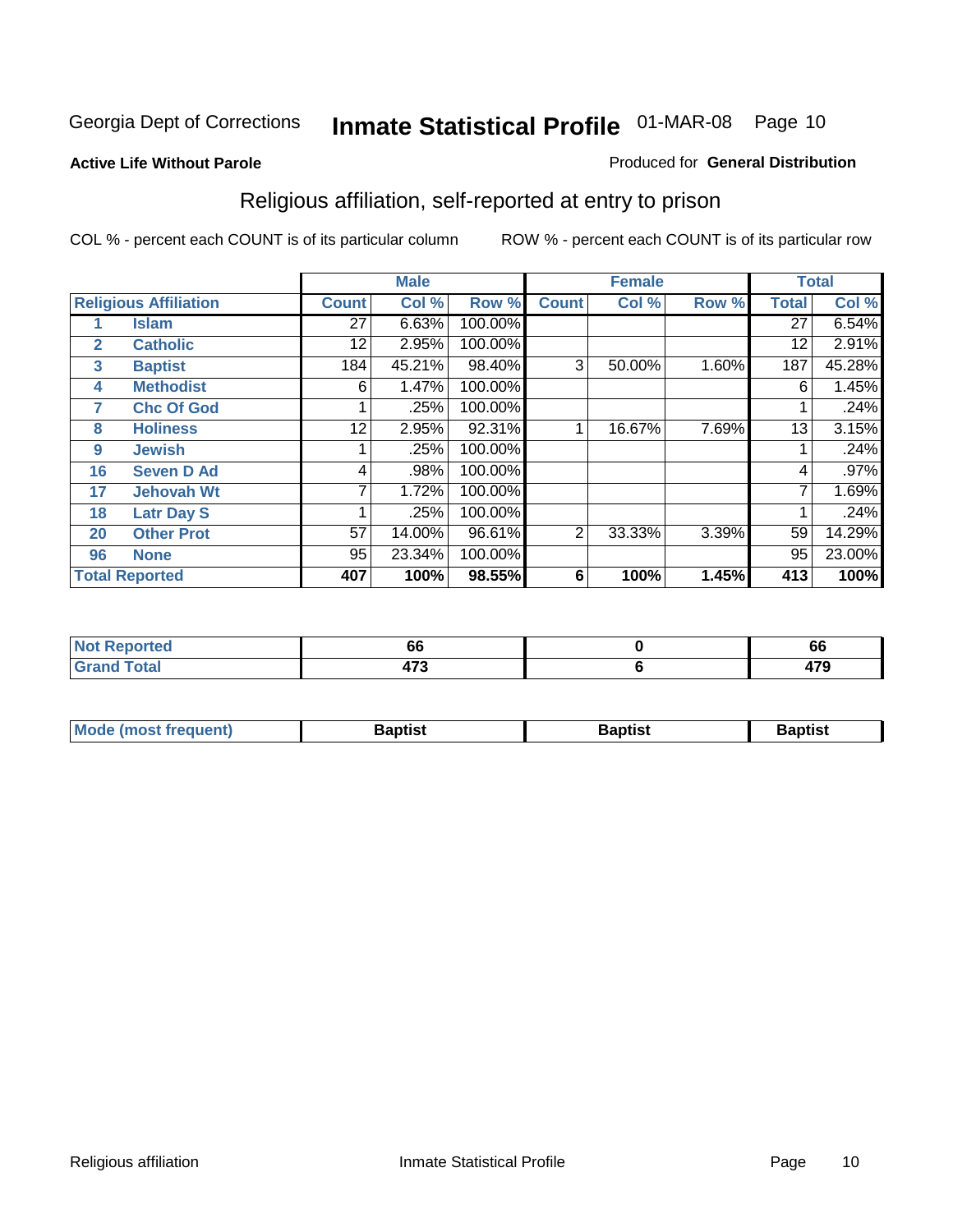Produced for **General Distribution**

#### **Active Life Without Parole**

#### Home county, self-reported at entry to prison

|                         |                    |                 | <b>Male</b> |         |              | <b>Female</b> |        | <b>Total</b>    |        |
|-------------------------|--------------------|-----------------|-------------|---------|--------------|---------------|--------|-----------------|--------|
|                         | <b>Home County</b> | <b>Count</b>    | Col %       | Row %   | <b>Count</b> | Col %         | Row %  | <b>Total</b>    | CoI%   |
| $\overline{1}$          | <b>Appling</b>     | $\overline{2}$  | .45%        | 100.00% |              |               |        | $\overline{2}$  | .44%   |
| $\overline{\mathbf{2}}$ | <b>Atkinson</b>    | 1               | .22%        | 100.00% |              |               |        | 1               | .22%   |
| 5                       | <b>Baldwin</b>     | 4               | .89%        | 100.00% |              |               |        | 4               | .88%   |
| 7                       | <b>Barrow</b>      | 3               | .67%        | 100.00% |              |               |        | $\overline{3}$  | .66%   |
| 8                       | <b>Bartow</b>      | 4               | .89%        | 100.00% |              |               |        | 4               | .88%   |
| $\boldsymbol{9}$        | <b>Ben Hill</b>    | 3               | .67%        | 100.00% |              |               |        | $\overline{3}$  | .66%   |
| 10                      | <b>Berrien</b>     | 1               | .22%        | 100.00% |              |               |        | 1               | .22%   |
| 11                      | <b>Bibb</b>        | 9               | 2.01%       | 100.00% |              |               |        | 9               | 1.99%  |
| 12                      | <b>Bleckley</b>    | 3               | .67%        | 100.00% |              |               |        | $\overline{3}$  | .66%   |
| 14                      | <b>Brooks</b>      | 1               | .22%        | 100.00% |              |               |        | 1               | .22%   |
| 16                      | <b>Bulloch</b>     | $\overline{2}$  | .45%        | 100.00% |              |               |        | $\overline{2}$  | .44%   |
| 17                      | <b>Burke</b>       | 4               | .89%        | 100.00% |              |               |        | 4               | .88%   |
| 18                      | <b>Butts</b>       | 1               | .22%        | 100.00% |              |               |        | 1               | .22%   |
| 20                      | <b>Camden</b>      | 4               | .89%        | 100.00% |              |               |        | 4               | .88%   |
| 22                      | <b>Carroll</b>     | $\overline{2}$  | .45%        | 100.00% |              |               |        | $\overline{2}$  | .44%   |
| 25                      | <b>Chatham</b>     | 26              | 5.82%       | 100.00% |              |               |        | $\overline{26}$ | 5.74%  |
| 28                      | <b>Cherokee</b>    | $\overline{2}$  | .45%        | 100.00% |              |               |        | $\overline{2}$  | .44%   |
| 29                      | <b>Clarke</b>      | $\overline{10}$ | 2.24%       | 100.00% |              |               |        | $\overline{10}$ | 2.21%  |
| 31                      | <b>Clayton</b>     | $\overline{12}$ | 2.68%       | 92.31%  | 1            | 16.67%        | 7.69%  | $\overline{13}$ | 2.87%  |
| 33                      | <b>Cobb</b>        | 16              | 3.58%       | 100.00% |              |               |        | $\overline{16}$ | 3.53%  |
| 34                      | <b>Coffee</b>      | $\overline{3}$  | .67%        | 100.00% |              |               |        | $\overline{3}$  | .66%   |
| 35                      | <b>Colquitt</b>    | 2               | .45%        | 100.00% |              |               |        | $\overline{2}$  | .44%   |
| 36                      | <b>Columbia</b>    | $\overline{3}$  | .67%        | 100.00% |              |               |        | $\overline{3}$  | .66%   |
| 37                      | <b>Cook</b>        | 2               | .45%        | 100.00% |              |               |        | $\overline{2}$  | .44%   |
| 38                      | <b>Coweta</b>      | 1               | .22%        | 100.00% |              |               |        | 1               | .22%   |
| 40                      | <b>Crisp</b>       | 2               | .45%        | 100.00% |              |               |        | $\overline{2}$  | .44%   |
| 43                      | <b>Decatur</b>     | 1               | .22%        | 100.00% |              |               |        | 1               | .22%   |
| 44                      | <b>Dekalb</b>      | $\overline{30}$ | 6.71%       | 100.00% |              |               |        | $\overline{30}$ | 6.62%  |
| 46                      | <b>Dooly</b>       | 1               | .22%        | 100.00% |              |               |        | 1               | .22%   |
| 47                      | <b>Dougherty</b>   | $\overline{15}$ | 3.36%       | 100.00% |              |               |        | $\overline{15}$ | 3.31%  |
| 48                      | <b>Douglas</b>     | $\overline{6}$  | 1.34%       | 85.71%  | 1            | 16.67%        | 14.29% | $\overline{7}$  | 1.55%  |
| 51                      | <b>Effingham</b>   | 1               | .22%        | 100.00% |              |               |        | 1               | .22%   |
| 52                      | <b>Elbert</b>      | $\overline{2}$  | .45%        | 100.00% |              |               |        | $\overline{2}$  | .44%   |
| 56                      | <b>Fayette</b>     | $\overline{3}$  | .67%        | 100.00% |              |               |        | $\overline{3}$  | .66%   |
| 57                      | <b>Floyd</b>       | 4               | .89%        | 100.00% |              |               |        | $\overline{4}$  | .88%   |
| 59                      | <b>Franklin</b>    | $\overline{3}$  | .67%        | 100.00% |              |               |        | $\overline{3}$  | .66%   |
| 60                      | <b>Fulton</b>      | $\overline{54}$ | 12.08%      | 100.00% |              |               |        | $\overline{54}$ | 11.92% |
| 61                      | <b>Gilmer</b>      | 1               | .22%        | 100.00% |              |               |        | 1               | .22%   |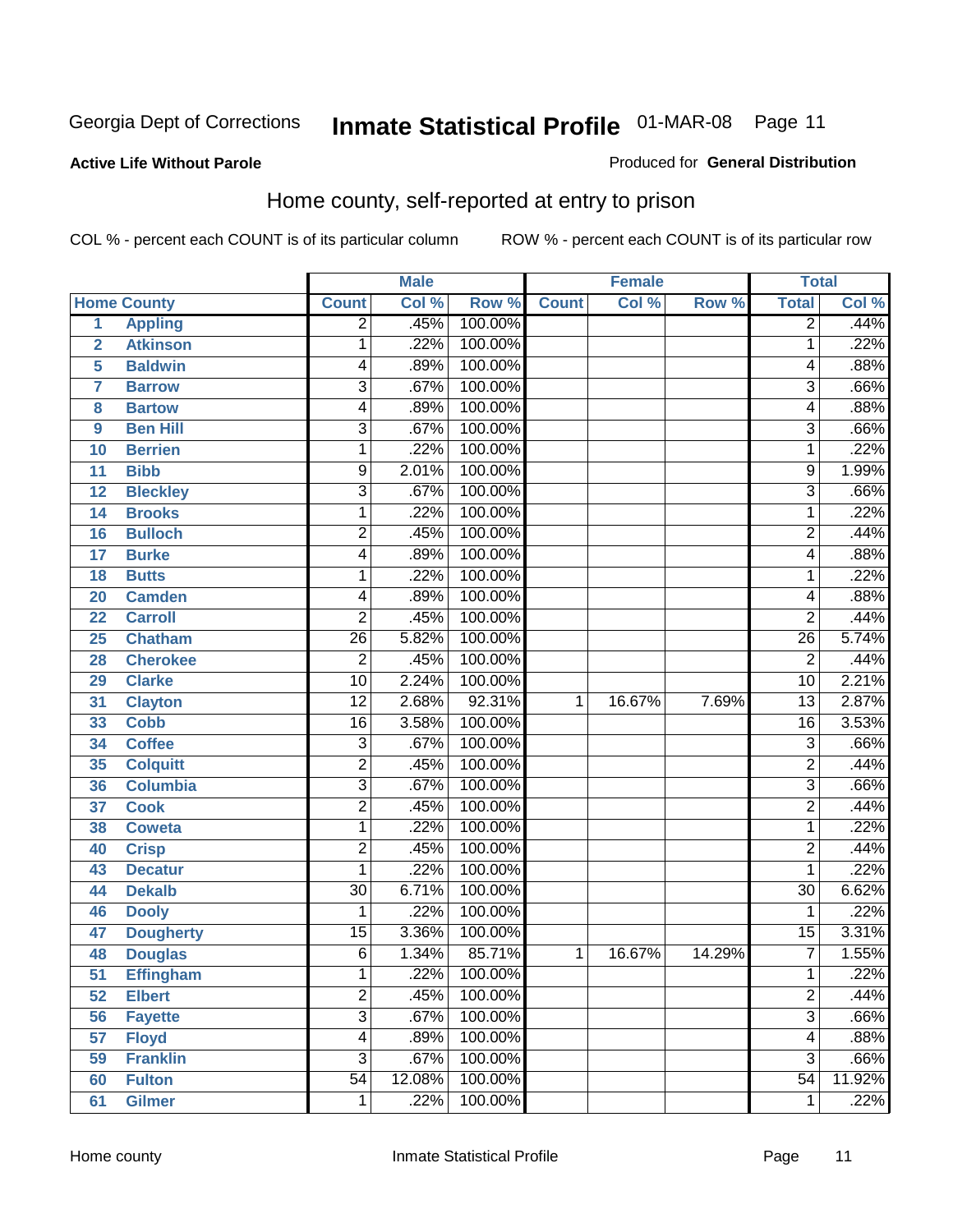#### **Active Life Without Parole**

#### Produced for **General Distribution**

#### Home county, self-reported at entry to prison

|     |                    |                 | <b>Male</b> |         |              | <b>Female</b> |        | <b>Total</b>    |         |
|-----|--------------------|-----------------|-------------|---------|--------------|---------------|--------|-----------------|---------|
|     | <b>Home County</b> | <b>Count</b>    | Col %       | Row %   | <b>Count</b> | Col %         | Row %  | <b>Total</b>    | Col %   |
| 63  | <b>Glynn</b>       | $\overline{8}$  | 1.79%       | 100.00% |              |               |        | $\overline{8}$  | 1.77%   |
| 65  | Grady              | 1               | .22%        | 100.00% |              |               |        | 1               | .22%    |
| 66  | <b>Greene</b>      | 1               | .22%        | 100.00% |              |               |        | 1               | .22%    |
| 67  | <b>Gwinnett</b>    | 9               | 2.01%       | 100.00% |              |               |        | 9               | 1.99%   |
| 68  | <b>Habersham</b>   | $\mathbf{1}$    | .22%        | 100.00% |              |               |        | 1               | .22%    |
| 69  | <b>Hall</b>        | 7               | 1.57%       | 100.00% |              |               |        | $\overline{7}$  | 1.55%   |
| 70  | <b>Hancock</b>     | $\overline{2}$  | .45%        | 100.00% |              |               |        | $\overline{2}$  | .44%    |
| 72  | <b>Harris</b>      | 1               | .22%        | 100.00% |              |               |        | 1               | .22%    |
| 73  | <b>Hart</b>        | $\overline{c}$  | .45%        | 100.00% |              |               |        | $\overline{2}$  | .44%    |
| 75  | <b>Henry</b>       | 3               | .67%        | 100.00% |              |               |        | $\overline{3}$  | .66%    |
| 76  | <b>Houston</b>     | $\overline{6}$  | 1.34%       | 100.00% |              |               |        | $\overline{6}$  | 1.32%   |
| 78  | <b>Jackson</b>     | 3               | .67%        | 100.00% |              |               |        | $\overline{3}$  | .66%    |
| 80  | <b>Jeff Davis</b>  | $\mathbf{1}$    | .22%        | 100.00% |              |               |        | 1               | .22%    |
| 81  | <b>Jefferson</b>   | 1               | .22%        | 100.00% |              |               |        | 1               | $.22\%$ |
| 82  | <b>Jenkins</b>     | $\overline{2}$  | .45%        | 100.00% |              |               |        | $\overline{2}$  | .44%    |
| 87  | <b>Laurens</b>     | 2               | .45%        | 100.00% |              |               |        | $\overline{2}$  | .44%    |
| 89  | <b>Liberty</b>     | 4               | .89%        | 100.00% |              |               |        | 4               | .88%    |
| 90  | <b>Lincoln</b>     | 1               | .22%        | 100.00% |              |               |        | 1               | .22%    |
| 91  | Long               | 1               | .22%        | 100.00% |              |               |        | 1               | .22%    |
| 92  | <b>Lowndes</b>     | 4               | .89%        | 100.00% |              |               |        | 4               | .88%    |
| 96  | <b>Marion</b>      | 1               | .22%        | 100.00% |              |               |        | 1               | .22%    |
| 97  | <b>Mcduffie</b>    | 1               | .22%        | 100.00% |              |               |        | 1               | .22%    |
| 98  | <b>Mcintosh</b>    | $\overline{2}$  | .45%        | 100.00% |              |               |        | $\overline{2}$  | .44%    |
| 100 | <b>Miller</b>      | 1               | .22%        | 100.00% |              |               |        | 1               | .22%    |
| 101 | <b>Mitchell</b>    | 1               | .22%        | 100.00% |              |               |        | 1               | .22%    |
| 102 | <b>Monroe</b>      | 1               | .22%        | 100.00% |              |               |        | 1               | $.22\%$ |
| 104 | <b>Morgan</b>      | 1               | .22%        | 100.00% |              |               |        | 1               | .22%    |
| 106 | <b>Muscogee</b>    | $\overline{12}$ | 2.68%       | 100.00% |              |               |        | $\overline{12}$ | 2.65%   |
| 107 | <b>Newton</b>      | $\overline{2}$  | .45%        | 66.67%  | $\mathbf{1}$ | 16.67%        | 33.33% | $\overline{3}$  | .66%    |
| 109 | <b>Oglethorpe</b>  | 2               | .45%        | 100.00% |              |               |        | $\overline{2}$  | .44%    |
| 110 | <b>Paulding</b>    | $\mathbf{1}$    | .22%        | 100.00% |              |               |        | 1               | .22%    |
| 113 | <b>Pierce</b>      | 1               | .22%        | 100.00% |              |               |        | 1               | .22%    |
| 114 | <b>Pike</b>        | $\overline{2}$  | .45%        | 66.67%  | 1            | 16.67%        | 33.33% | $\overline{3}$  | .66%    |
| 115 | <b>Polk</b>        | $\mathbf 1$     | .22%        | 100.00% |              |               |        | 1               | .22%    |
| 117 | <b>Putnam</b>      | $\overline{2}$  | .45%        | 100.00% |              |               |        | $\overline{2}$  | .44%    |
| 119 | <b>Rabun</b>       | 1               | .22%        | 100.00% |              |               |        | 1               | .22%    |
| 120 | <b>Randolph</b>    | 2               | .45%        | 100.00% |              |               |        | $\overline{2}$  | .44%    |
| 121 | <b>Richmond</b>    | $\overline{18}$ | 4.03%       | 94.74%  | 1            | 16.67%        | 5.26%  | $\overline{19}$ | 4.19%   |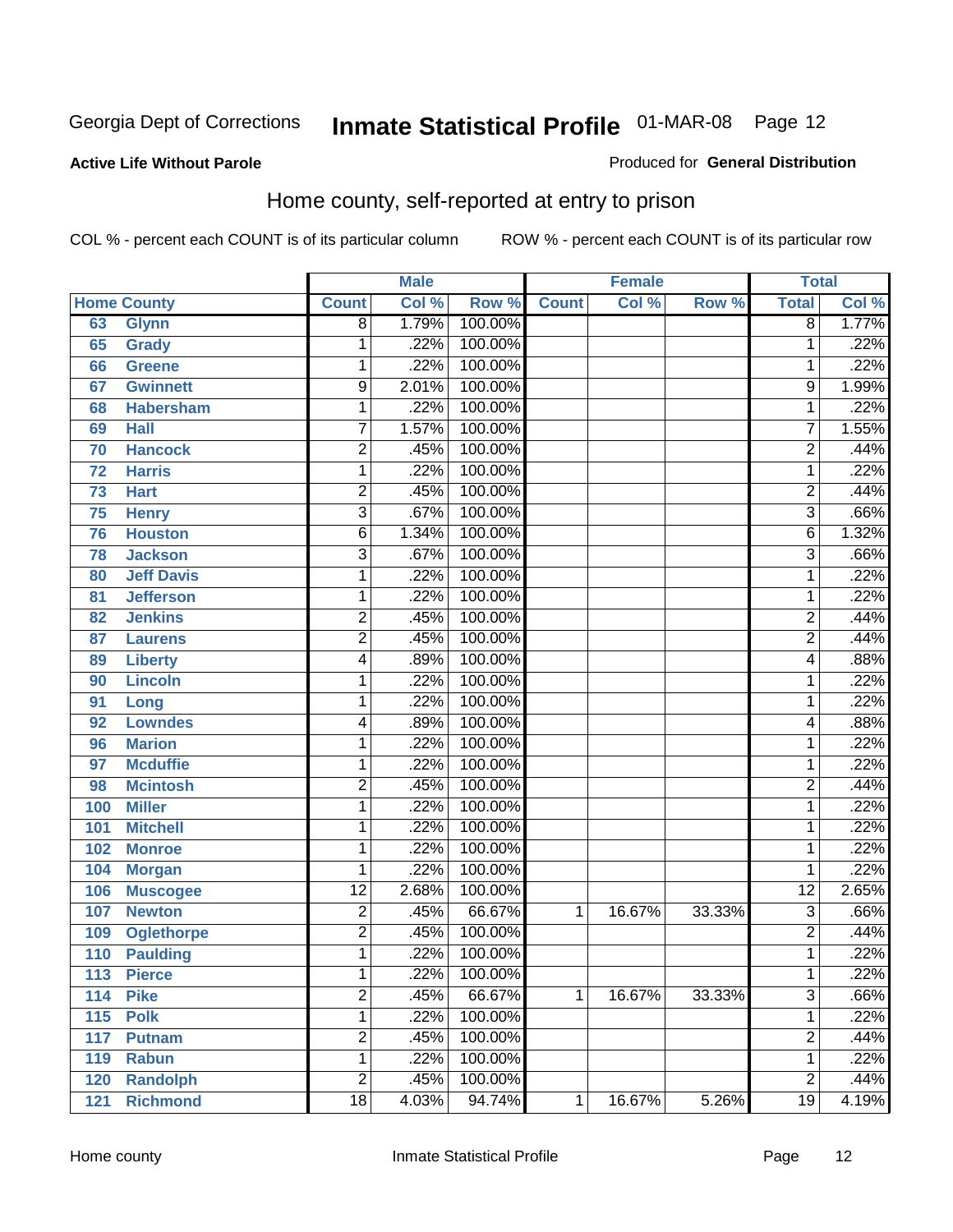#### **Active Life Without Parole**

#### Produced for **General Distribution**

#### Home county, self-reported at entry to prison

|     |                      |                | <b>Male</b> |         | <b>Female</b>  |        |        | <b>Total</b>   |       |
|-----|----------------------|----------------|-------------|---------|----------------|--------|--------|----------------|-------|
|     | <b>Home County</b>   | <b>Count</b>   | Col %       | Row %   | <b>Count</b>   | Col %  | Row %  | <b>Total</b>   | Col % |
| 122 | <b>Rockdale</b>      |                | .22%        | 100.00% |                |        |        |                | .22%  |
| 125 | <b>Seminole</b>      | 1              | .22%        | 100.00% |                |        |        |                | .22%  |
| 126 | <b>Spalding</b>      | 5              | 1.12%       | 100.00% |                |        |        | 5              | 1.10% |
| 127 | <b>Stephens</b>      | $\overline{2}$ | .45%        | 100.00% |                |        |        | 2              | .44%  |
| 129 | <b>Sumter</b>        | 1              | .22%        | 100.00% |                |        |        | 1              | .22%  |
| 132 | <b>Tattnall</b>      | 1              | .22%        | 100.00% |                |        |        | 1              | .22%  |
| 136 | <b>Thomas</b>        | 3              | .67%        | 100.00% |                |        |        | 3              | .66%  |
| 137 | <b>Tift</b>          | $\overline{3}$ | .67%        | 100.00% |                |        |        | 3              | .66%  |
| 138 | <b>Toombs</b>        | $\overline{3}$ | .67%        | 100.00% |                |        |        | $\overline{3}$ | .66%  |
| 141 | <b>Troup</b>         | 1              | .22%        | 100.00% |                |        |        |                | .22%  |
| 144 | <b>Union</b>         | 1              | .22%        | 100.00% |                |        |        |                | .22%  |
| 145 | <b>Upson</b>         | $\overline{c}$ | .45%        | 100.00% |                |        |        | 2              | .44%  |
| 146 | <b>Walker</b>        | $\overline{3}$ | .67%        | 75.00%  | 1              | 16.67% | 25.00% | 4              | .88%  |
| 147 | <b>Walton</b>        | 3              | .67%        | 100.00% |                |        |        | 3              | .66%  |
| 148 | <b>Ware</b>          | 6              | 1.34%       | 100.00% |                |        |        | 6              | 1.32% |
| 150 | <b>Washington</b>    | 3              | .67%        | 100.00% |                |        |        | 3              | .66%  |
| 151 | <b>Wayne</b>         | 3              | .67%        | 100.00% |                |        |        | $\overline{3}$ | .66%  |
| 155 | <b>Whitfield</b>     | 3              | .67%        | 100.00% |                |        |        | 3              | .66%  |
| 158 | <b>Wilkinson</b>     | 1              | .22%        | 100.00% |                |        |        |                | .22%  |
| 160 | <b>Unknown</b>       | 45             | 10.07%      | 100.00% |                |        |        | 45             | 9.93% |
|     | <b>Total Rported</b> | 447            | 100%        | 98.68%  | $6\phantom{1}$ | 100%   | 1.32%  | 453            | 100%  |

| <b>NOT</b><br>portea | ^^            | ጎር<br>A         |
|----------------------|---------------|-----------------|
| <b>Total</b>         | ---<br>$\sim$ | <b>TI</b><br>__ |

| M<br>. <b>. </b> | . . |  |
|------------------|-----|--|
|                  |     |  |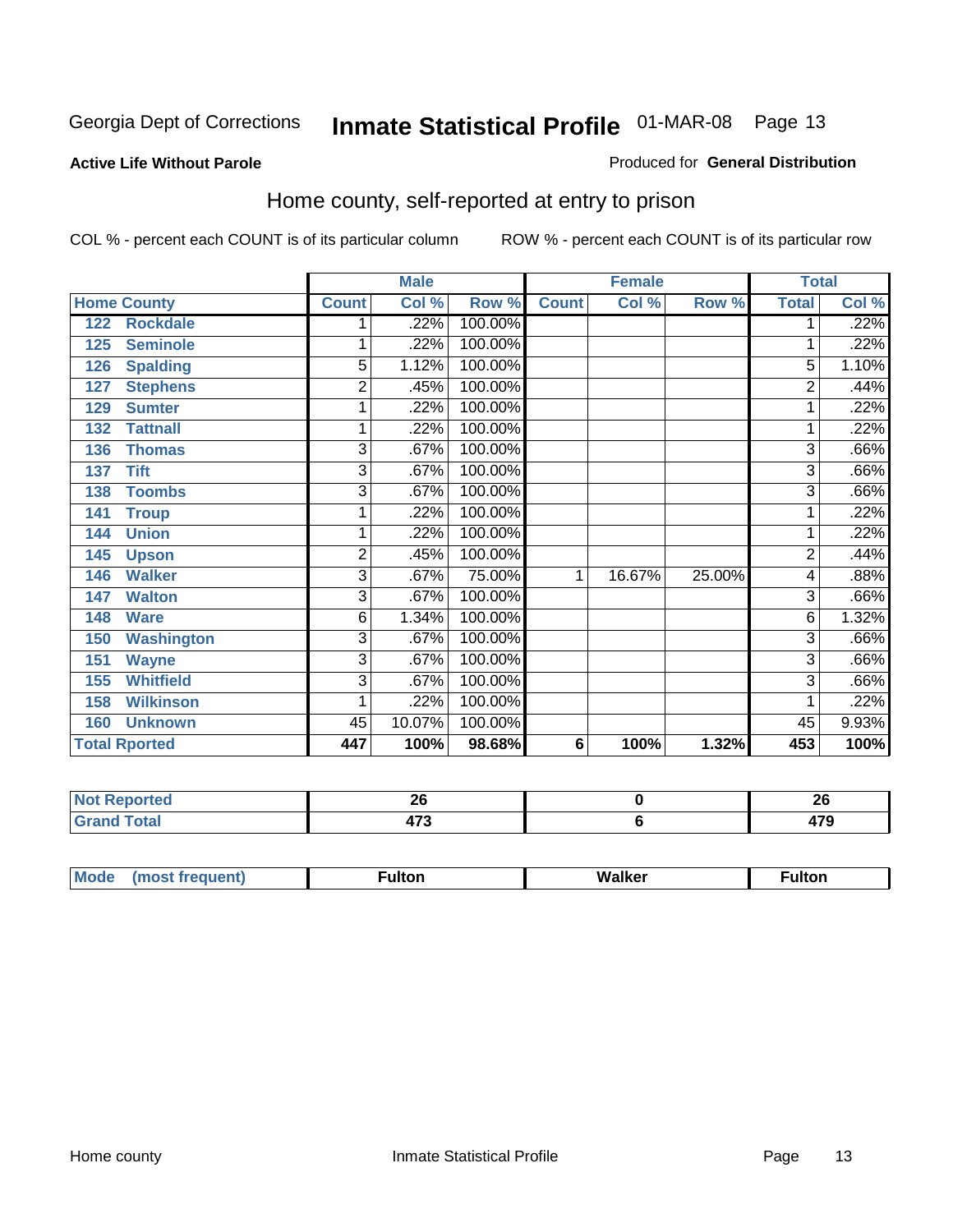#### **Active Life Without Parole**

#### Produced for **General Distribution**

#### Socioeconomic class, self-reported at entry to prison

|                            |              | <b>Male</b> |            |              | <b>Female</b> |       |              | <b>Total</b> |
|----------------------------|--------------|-------------|------------|--------------|---------------|-------|--------------|--------------|
| <b>Socioeconomic Class</b> | <b>Count</b> | Col %       | Row %      | <b>Count</b> | Col %         | Row % | <b>Total</b> | Col %        |
| <b>Welfare</b>             | 27           | 6.04%       | 100.00%    |              |               |       | 27           | 5.97%        |
| <b>Occ Employ</b>          | 22           | 4.92%       | $100.00\%$ |              |               |       | 22           | 4.87%        |
| <b>Minimum Std</b>         | 235          | 52.57%      | $99.58\%$  |              | $20.00\%$     | .42%  | 236          | $52.21\%$    |
| <b>Middle</b>              | 163          | 36.47%      | $97.60\%$  |              | 80.00%        | 2.40% | 167          | 36.95%       |
| <b>Total Reported</b>      | 447          | 100%        | 98.89%     |              | 100%          | 1.11% | 452          | 100%         |

| neo                     | oc<br>2Y   | $\sim$ $\sim$ |
|-------------------------|------------|---------------|
| Coto"<br>υιαι<br>$\sim$ | יי<br>41 J | 170           |

| .<br>___ |
|----------|
|----------|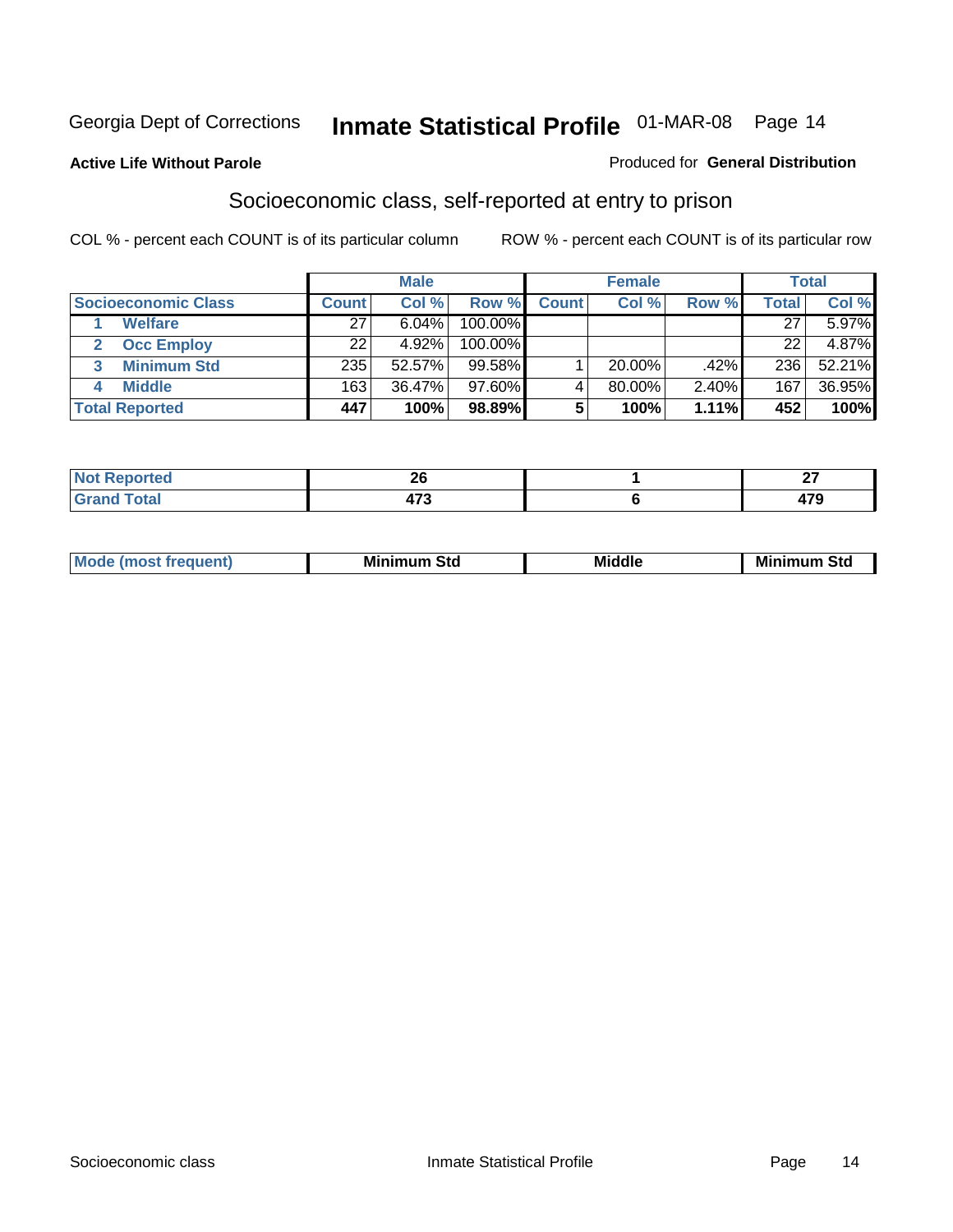#### **Active Life Without Parole**

#### Produced for **General Distribution**

#### Environment to age 16, self-reported at entry to prison

|                              |              | <b>Male</b> |         |              | <b>Female</b> |        |              | <b>Total</b> |
|------------------------------|--------------|-------------|---------|--------------|---------------|--------|--------------|--------------|
| <b>Environment to age 16</b> | <b>Count</b> | Col %       | Row %   | <b>Count</b> | Col %         | Row %  | <b>Total</b> | Col %        |
| <b>Rural/Farm</b>            | 9            | 1.97%       | 100.00% |              |               |        | 9            | 1.95%        |
| <b>Rural/Nfarm</b><br>2      | 20           | 4.39%       | 86.96%  | 3            | 50.00%        | 13.04% | 23           | 4.98%        |
| <b>S.M.S.A</b><br>3          | 190          | 41.67%      | 100.00% |              |               |        | 190          | 41.13%       |
| <b>Urban</b><br>4            | 93           | 20.39%      | 97.89%  |              | 33.33%        | 2.11%  | 95           | 20.56%       |
| <b>Small Town</b><br>5       | 144          | 31.58%      | 99.31%  |              | 16.67%        | .69%   | 145          | 31.39%       |
| <b>Total Reported</b>        | 456          | 100%        | 98.7%   |              | 100%          | 1.3%   | 462          | 100%         |

| Reported<br><b>Not</b> |             |     |
|------------------------|-------------|-----|
| <b>Grand Total</b>     | $- \bullet$ | 479 |

| Mo<br>м s<br>M<br>---<br>.<br>□……<br>rarr |  |  |
|-------------------------------------------|--|--|
|                                           |  |  |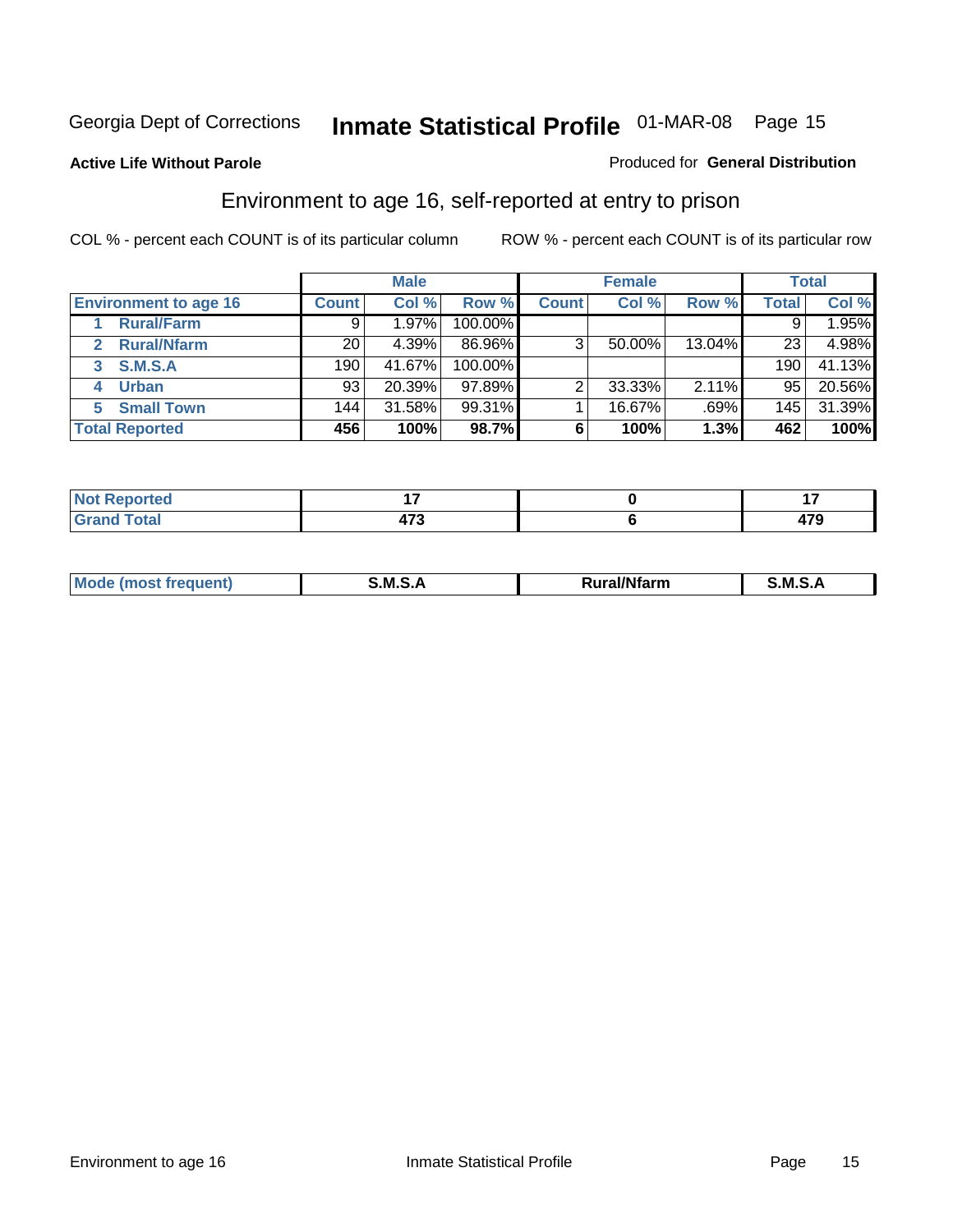#### **Active Life Without Parole**

#### Produced for **General Distribution**

#### Guardian status to age 16, self-reported at entry to prison

|                                  |              | <b>Male</b> |         |              | <b>Female</b> |       |              | <b>Total</b> |
|----------------------------------|--------------|-------------|---------|--------------|---------------|-------|--------------|--------------|
| <b>Guardian Status To Age 16</b> | <b>Count</b> | Col %       | Row %   | <b>Count</b> | Col %         | Row % | <b>Total</b> | Col %        |
| 2 Father Only                    | 10           | 2.49%       | 100.00% |              |               |       | 10           | 2.46%        |
| <b>3 Both Parents</b>            | 168          | 41.90%      | 97.67%  | 4            | 66.67%        | 2.33% | 172          | 42.26%       |
| <b>4 Mother Only</b>             | 159          | 39.65%      | 99.38%  |              | 16.67%        | .63%  | 160          | 39.31%       |
| <b>6 Oth Female</b>              | 14           | 3.49%       | 100.00% |              |               |       | 14           | 3.44%        |
| <b>7 Oth Male</b>                | 3            | .75%        | 100.00% |              |               |       | 3            | .74%         |
| 8 Step-Parents                   | 11           | 2.74%       | 100.00% |              |               |       | 11           | 2.70%        |
| 9 Foster Home                    | 9            | 2.24%       | 100.00% |              |               |       | 9            | 2.21%        |
| <b>10 Grand Parents</b>          | 27           | 6.73%       | 96.43%  |              | 16.67%        | 3.57% | 28           | 6.88%        |
| <b>Total Reported</b>            | 401          | 100%        | 98.53%  | 6            | 100%          | 1.47% | 407          | 100%         |

|                                  | $-$                  | $\sim$      |
|----------------------------------|----------------------|-------------|
| $\sim$ $\sim$ $\sim$ $\sim$<br>- | יי<br>71 J<br>$\sim$ | 170<br>71 J |

| Mode (most frequent) | <b>Both Parents</b> | <b>Both Parents</b> | <b>IBoth Parents</b> |
|----------------------|---------------------|---------------------|----------------------|
|                      |                     |                     |                      |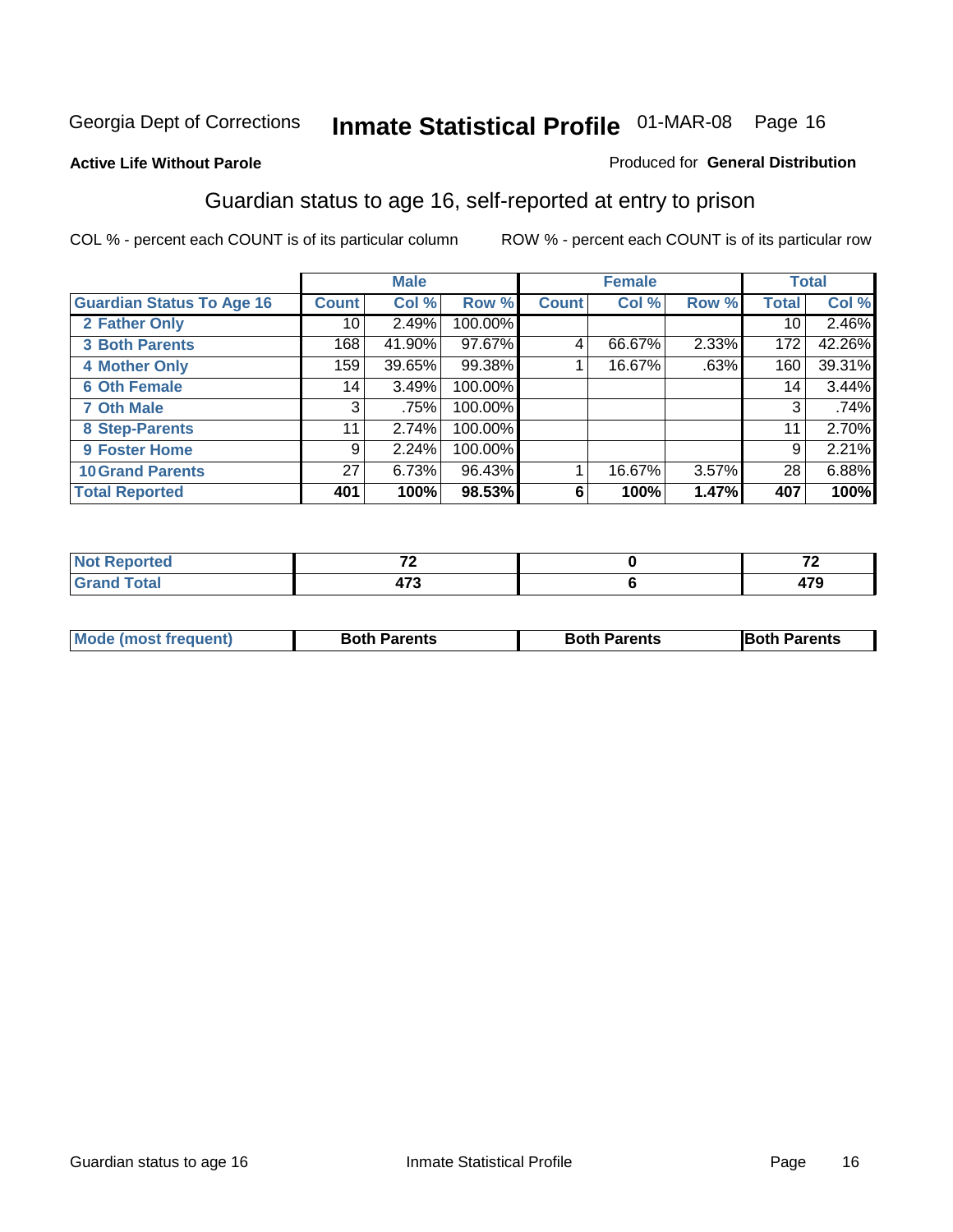#### **Active Life Without Parole**

#### Produced for **General Distribution**

#### Employment status before prison, self-reported at entry to prison

|              |                          |              | <b>Male</b> |         |              | <b>Female</b> |       |              | <b>Total</b> |
|--------------|--------------------------|--------------|-------------|---------|--------------|---------------|-------|--------------|--------------|
|              | <b>Employment Status</b> | <b>Count</b> | Col %       | Row %   | <b>Count</b> | Col %         | Row % | <b>Total</b> | Col %        |
|              | <b>Full Time</b>         | 235          | 56.76%      | 98.33%  | 4            | 80.00%        | 1.67% | 239          | 57.04%       |
| $\mathbf{2}$ | <b>Part Time</b>         | 22           | 5.31%       | 100.00% |              |               |       | 22           | 5.25%        |
| 3            | Unempl $<$ 6m            | 43           | 10.39%      | 97.73%  |              | 20.00%        | 2.27% | 44           | 10.50%       |
| 4            | Unempl $> 6m$            | 66           | 15.94%      | 100.00% |              |               |       | 66           | 15.75%       |
| 5            | <b>Never Workd</b>       | 28           | 6.76%       | 100.00% |              |               |       | 28           | 6.68%        |
| 6            | <b>Student</b>           |              | .24%        | 100.00% |              |               |       |              | .24%         |
|              | <b>Incapable</b>         | 19           | 4.59%       | 100.00% |              |               |       | 19           | 4.53%        |
|              | <b>Total Reported</b>    | 414          | 100%        | 98.81%  | 5            | 100%          | 1.19% | 419          | 100%         |

| . .                               | - -                     | - - |
|-----------------------------------|-------------------------|-----|
| теа                               | ວະ                      | σc  |
| $T = 1$<br><b>C.L.</b><br>_______ | $\rightarrow$<br>$\sim$ | 170 |

| <b>M</b> ດ | the contract of the contract of the contract of the contract of the contract of the contract of the contract of | , ull i<br>ıme | ïme<br>uı<br>$\sim$ $\sim$ $\sim$ $\sim$ $\sim$ |
|------------|-----------------------------------------------------------------------------------------------------------------|----------------|-------------------------------------------------|
|            |                                                                                                                 |                |                                                 |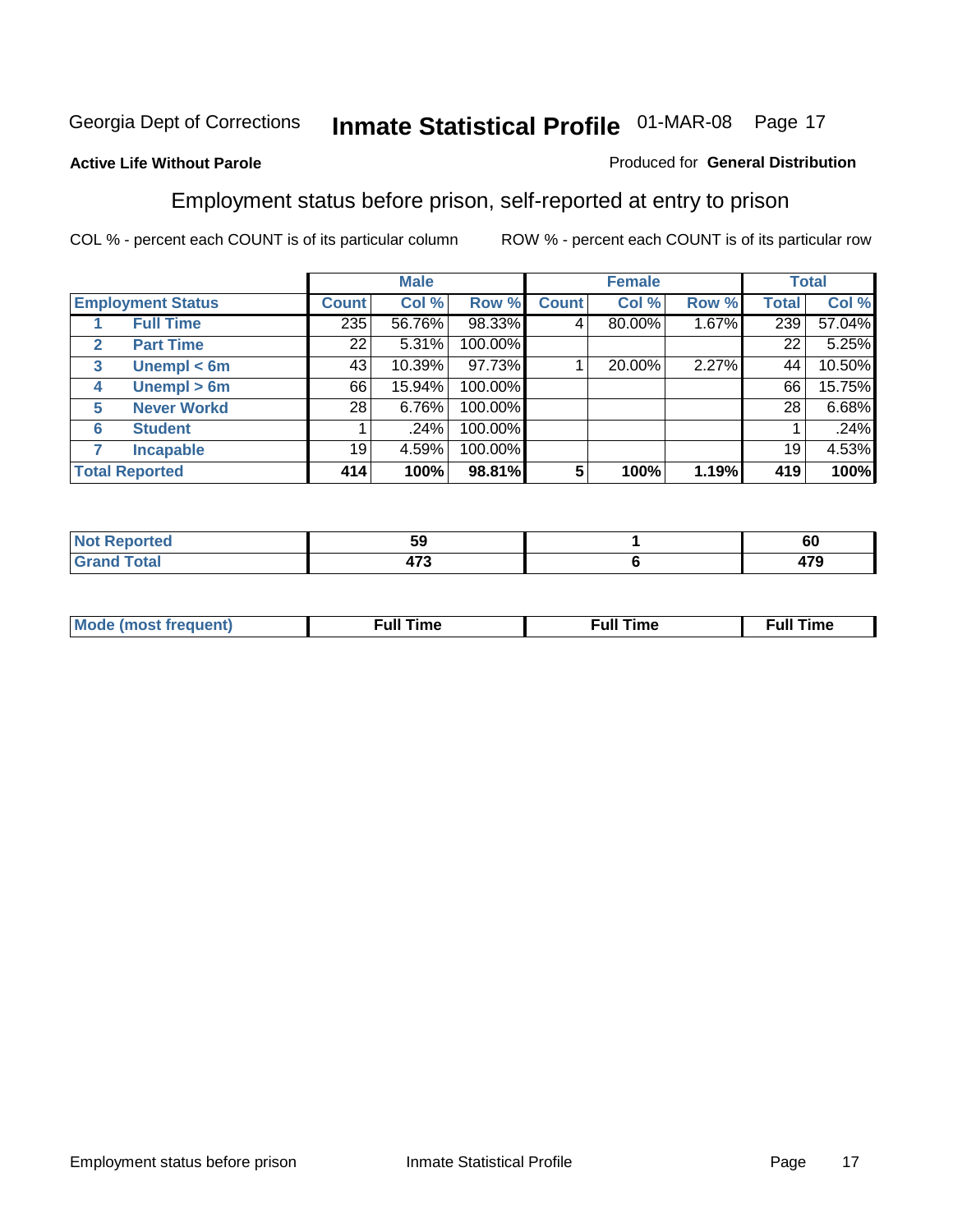#### **Active Life Without Parole**

Produced for **General Distribution**

#### Age at admission

|                         |                 | <b>Male</b> |         |              | <b>Female</b> |        | <b>Total</b>    |       |
|-------------------------|-----------------|-------------|---------|--------------|---------------|--------|-----------------|-------|
| <b>Age At Admission</b> | <b>Count</b>    | Col %       | Row %   | <b>Count</b> | Col %         | Row %  | <b>Total</b>    | Col % |
| 17                      | $\overline{2}$  | 0.42%       | 100.00% |              |               |        | 2               | 0.42% |
| 18                      | $\overline{3}$  | 0.63%       | 100.00% |              |               |        | $\overline{3}$  | 0.63% |
| 19                      | $\overline{11}$ | 2.33%       | 100.00% |              |               |        | $\overline{11}$ | 2.30% |
| 20                      | 6               | 1.27%       | 85.71%  | 1            | 16.67%        | 14.29% | 7               | 1.46% |
| 21                      | $\overline{16}$ | 3.38%       | 100.00% |              |               |        | 16              | 3.34% |
| 22                      | $\overline{24}$ | 5.07%       | 100.00% |              |               |        | $\overline{24}$ | 5.01% |
| 23                      | $\overline{15}$ | 3.17%       | 100.00% |              |               |        | $\overline{15}$ | 3.13% |
| 24                      | $\overline{15}$ | 3.17%       | 100.00% |              |               |        | 15              | 3.13% |
| 25                      | $\overline{18}$ | 3.81%       | 94.74%  | 1            | 16.67%        | 5.26%  | $\overline{19}$ | 3.97% |
| 26                      | 19              | 4.02%       | 100.00% |              |               |        | 19              | 3.97% |
| 27                      | $\overline{14}$ | 2.96%       | 100.00% |              |               |        | $\overline{14}$ | 2.92% |
| 28                      | $\overline{20}$ | 4.23%       | 100.00% |              |               |        | $\overline{20}$ | 4.18% |
| 29                      | $\overline{18}$ | 3.81%       | 100.00% |              |               |        | $\overline{18}$ | 3.76% |
| 30                      | $\overline{13}$ | 2.75%       | 100.00% |              |               |        | $\overline{13}$ | 2.71% |
| 31                      | $\overline{14}$ | 2.96%       | 100.00% |              |               |        | $\overline{14}$ | 2.92% |
| 32                      | $\overline{17}$ | 3.59%       | 94.44%  | 1            | 16.67%        | 5.56%  | 18              | 3.76% |
| 33                      | $\overline{15}$ | 3.17%       | 100.00% |              |               |        | 15              | 3.13% |
| 34                      | 10              | 2.11%       | 100.00% |              |               |        | 10              | 2.09% |
| 35                      | $\overline{15}$ | 3.17%       | 100.00% |              |               |        | 15              | 3.13% |
| 36                      | $\overline{22}$ | 4.65%       | 100.00% |              |               |        | $\overline{22}$ | 4.59% |
| 37                      | $\overline{18}$ | 3.81%       | 100.00% |              |               |        | $\overline{18}$ | 3.76% |
| 38                      | $\overline{14}$ | 2.96%       | 100.00% |              |               |        | 14              | 2.92% |
| 39                      | 14              | 2.96%       | 100.00% |              |               |        | 14              | 2.92% |
| 40                      | 9               | 1.90%       | 100.00% |              |               |        | 9               | 1.88% |
| 41                      | 15              | 3.17%       | 100.00% |              |               |        | 15              | 3.13% |
| 42                      | 14              | 2.96%       | 100.00% |              |               |        | 14              | 2.92% |
| 43                      | $\overline{13}$ | 2.75%       | 100.00% |              |               |        | $\overline{13}$ | 2.71% |
| 44                      | 9               | 1.90%       | 90.00%  | 1            | 16.67%        | 10.00% | 10              | 2.09% |
| 45                      | 14              | 2.96%       | 100.00% |              |               |        | 14              | 2.92% |
| 46                      | 9               | 1.90%       | 90.00%  | 1            | 16.67%        | 10.00% | 10              | 2.09% |
| 47                      | 6               | 1.27%       | 100.00% |              |               |        | 6               | 1.25% |
| 48                      | 8               | 1.69%       | 88.89%  | 1            | 16.67%        | 11.11% | 9               | 1.88% |
| 49                      | 9               | 1.90%       | 100.00% |              |               |        | 9               | 1.88% |
| 50                      | $\overline{3}$  | 0.63%       | 100.00% |              |               |        | $\overline{3}$  | 0.63% |
| 51                      | 4               | 0.85%       | 100.00% |              |               |        | 4               | 0.84% |
| 52                      | 7               | 1.48%       | 100.00% |              |               |        | 7               | 1.46% |
| 54                      | 1               | 0.21%       | 100.00% |              |               |        | 1               | 0.21% |
| 56                      | 3               | 0.63%       | 100.00% |              |               |        | $\overline{3}$  | 0.63% |
| 57                      | 4               | 0.85%       | 100.00% |              |               |        | $\overline{4}$  | 0.84% |
| 58                      | $\overline{2}$  | 0.42%       | 100.00% |              |               |        | $\overline{2}$  | 0.42% |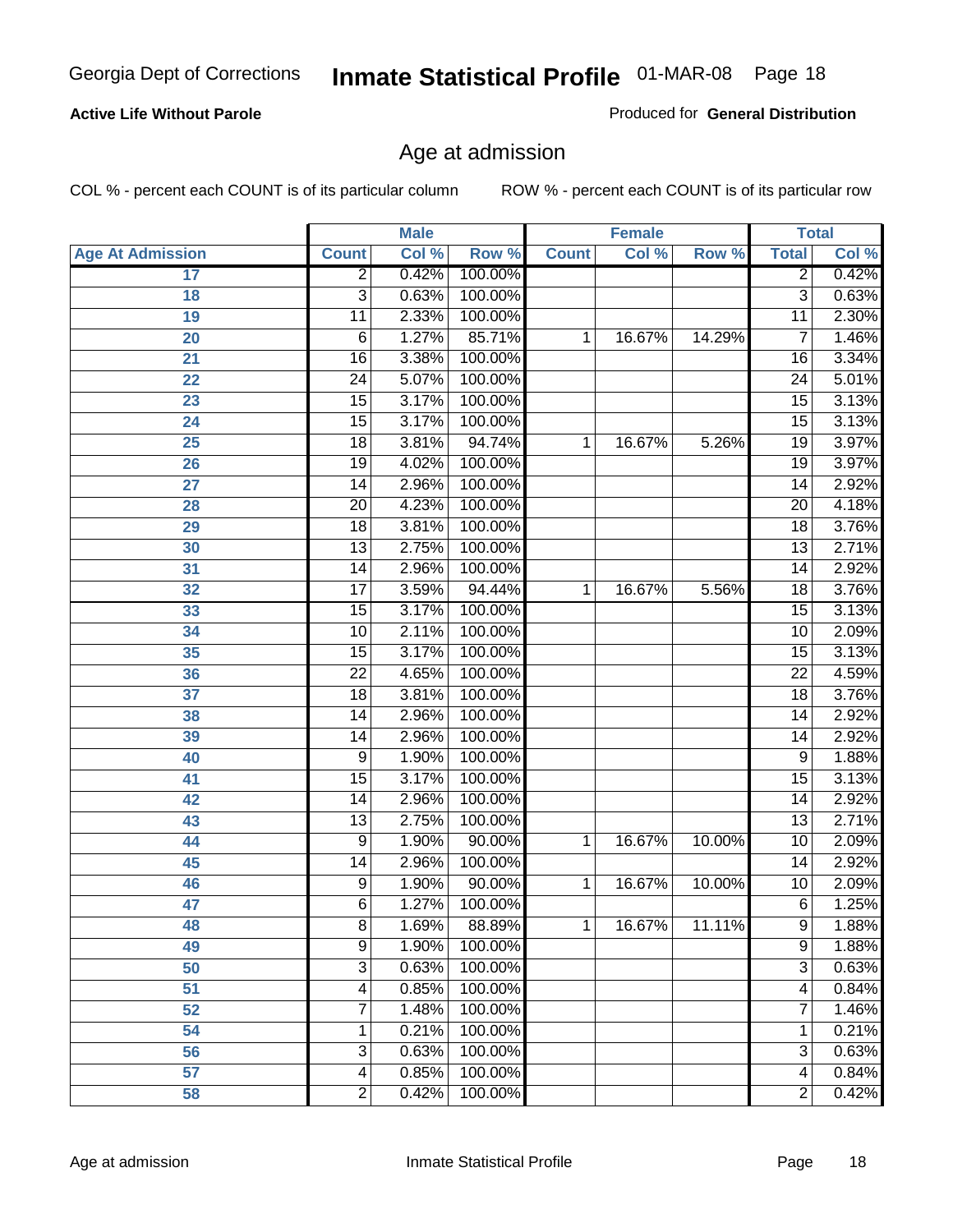#### **Active Life Without Parole**

Produced for **General Distribution**

#### Age at admission

|                         |              | <b>Male</b> |         |              | <b>Female</b> |       |              | <b>Total</b> |
|-------------------------|--------------|-------------|---------|--------------|---------------|-------|--------------|--------------|
| <b>Age At Admission</b> | <b>Count</b> | Col %       | Row %   | <b>Count</b> | Col %         | Row % | <b>Total</b> | Col %        |
| 60                      |              | 0.21%       | 100.00% |              |               |       |              | 0.21%        |
| 62                      |              | 0.21%       | 100.00% |              |               |       |              | 0.21%        |
| 63                      |              | 0.21%       | 100.00% |              |               |       |              | 0.21%        |
| 64                      | 3            | 0.63%       | 100.00% |              |               |       | 3            | 0.63%        |
| 65                      |              | 0.21%       | 100.00% |              |               |       |              | 0.21%        |
| 66                      |              | 0.21%       | 100.00% |              |               |       |              | 0.21%        |
| 67                      |              | 0.21%       | 100.00% |              |               |       |              | 0.21%        |
| 71                      |              | 0.21%       | 100.00% |              |               |       |              | 0.21%        |
| <b>Total Reported</b>   | 473          | 100%        | 98.75%  | 6            | 100%          | 1.25% | 479          | 100%         |

| <b>eported</b>                  |               |             |
|---------------------------------|---------------|-------------|
| <b>Total</b><br>Cron<br>oranu i | $\rightarrow$ | 170<br>71 J |

| Mean<br>(average)       | 34.36 | 35.83 | 34.38 |
|-------------------------|-------|-------|-------|
| Median (middle)         |       | 38    | 33    |
| Mode<br>(most frequent) | LL    | 25    | n.    |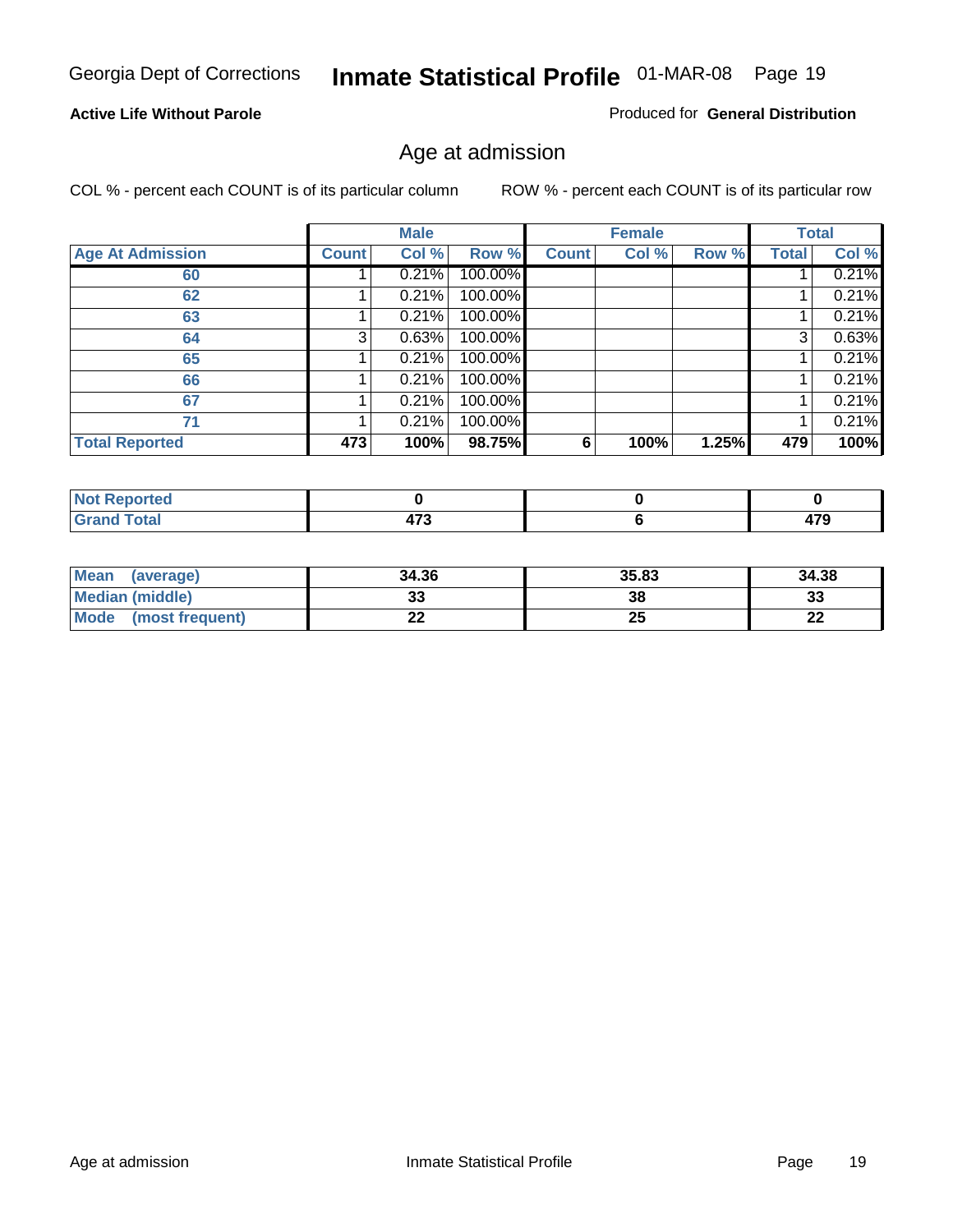#### **Active Life Without Parole**

Produced for **General Distribution**

#### Age at release

|                       |              | <b>Male</b> |       |              | <b>Female</b> |       | <b>Total</b> |          |
|-----------------------|--------------|-------------|-------|--------------|---------------|-------|--------------|----------|
| <b>Age At Release</b> | <b>Count</b> | Col%        | Row % | <b>Count</b> | Col %         | Row % | <b>Total</b> | $CoI \%$ |
| <b>Total Reported</b> |              |             |       |              |               |       |              |          |

| <b>Still Active</b> | 473 | 479 |
|---------------------|-----|-----|
| <b>Not Reported</b> |     |     |
| <b>Grand Total</b>  | 473 | 479 |

| Mean<br>(average)    | N/A | N/A | N/A |
|----------------------|-----|-----|-----|
| Median (middle)      | N/A | N/A | N/A |
| Mode (most frequent) | N/A | N/A | N/A |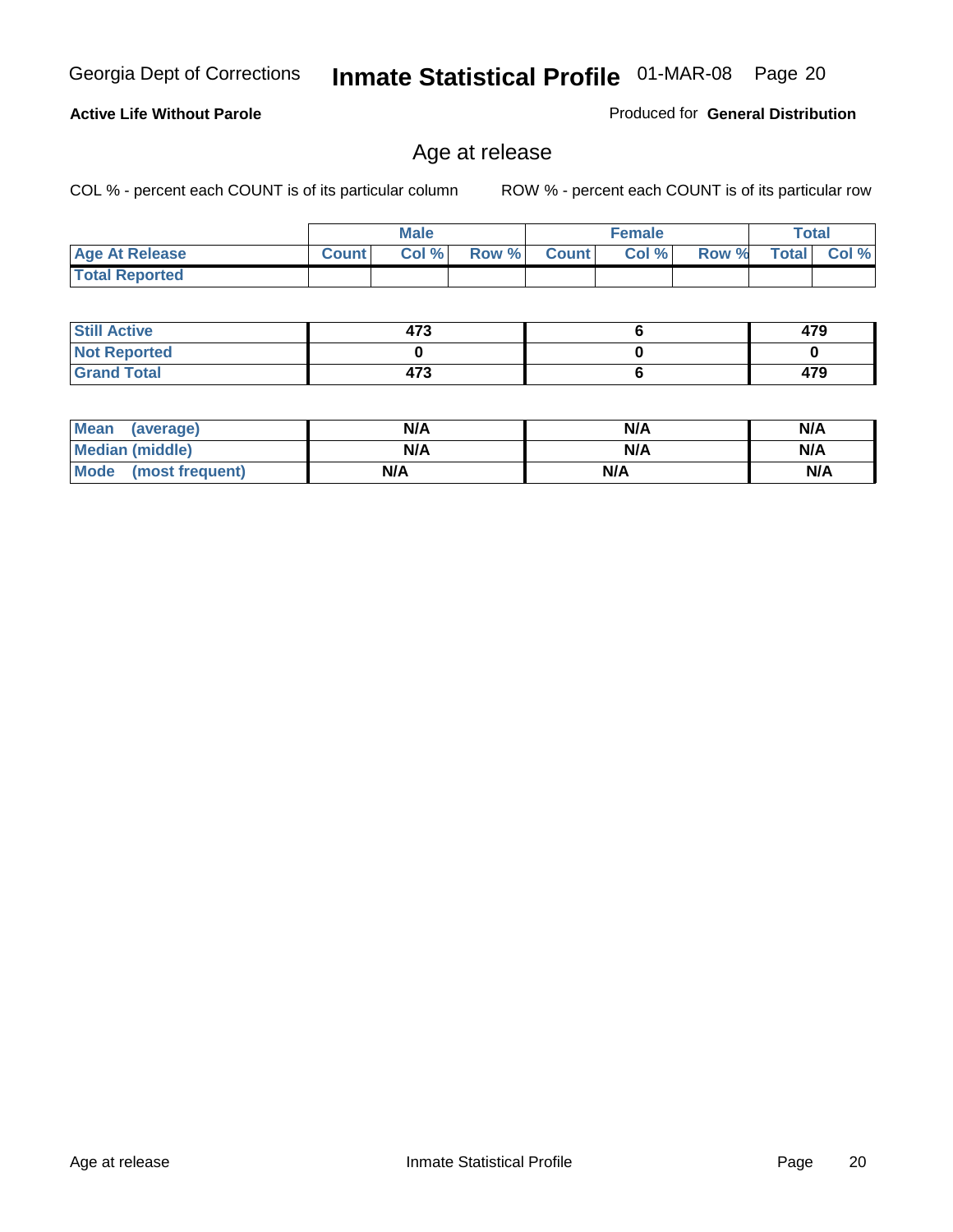#### **Active Life Without Parole**

#### Produced for **General Distribution**

#### Height, measured at entry to prison

|                       |                 | <b>Male</b> |         |                | <b>Female</b> |        | <b>Total</b>    |        |
|-----------------------|-----------------|-------------|---------|----------------|---------------|--------|-----------------|--------|
| <b>Height</b>         | <b>Count</b>    | Col %       | Row %   | <b>Count</b>   | Col %         | Row %  | <b>Total</b>    | Col %  |
| 5'01''                | 2               | 0.42%       | 100.00% |                |               |        | $\overline{2}$  | 0.42%  |
| 5'02"                 | 1               | 0.21%       | 100.00% |                |               |        | 1               | 0.21%  |
| 5'03"                 | 2               | 0.42%       | 50.00%  | $\overline{c}$ | 33.33%        | 50.00% | 4               | 0.84%  |
| 5'04"                 | 4               | 0.85%       | 80.00%  | 1              | 16.67%        | 20.00% | 5               | 1.05%  |
| 5'05"                 | 16              | 3.39%       | 94.12%  | 1              | 16.67%        | 5.88%  | 17              | 3.56%  |
| 5'06"                 | 34              | 7.20%       | 100.00% |                |               |        | $\overline{34}$ | 7.11%  |
| 5'07''                | 33              | 6.99%       | 97.06%  | 1              | 16.67%        | 2.94%  | 34              | 7.11%  |
| 5'08"                 | $\overline{47}$ | 9.96%       | 97.92%  | 1              | 16.67%        | 2.08%  | 48              | 10.04% |
| <b>5'09"</b>          | 54              | 11.44%      | 100.00% |                |               |        | 54              | 11.30% |
| 5'10''                | 66              | 13.98%      | 100.00% |                |               |        | 66              | 13.81% |
| 5'11''                | 65              | 13.77%      | 100.00% |                |               |        | 65              | 13.60% |
| 6'00"                 | 54              | 11.44%      | 100.00% |                |               |        | 54              | 11.30% |
| 6'01''                | 35              | 7.42%       | 100.00% |                |               |        | 35              | 7.32%  |
| 6'02''                | 23              | 4.87%       | 100.00% |                |               |        | 23              | 4.81%  |
| 6'03"                 | 18              | 3.81%       | 100.00% |                |               |        | 18              | 3.77%  |
| 6'04"                 | 11              | 2.33%       | 100.00% |                |               |        | 11              | 2.30%  |
| 6'05"                 | $\overline{5}$  | 1.06%       | 100.00% |                |               |        | 5               | 1.05%  |
| 6'06"                 | $\overline{2}$  | 0.42%       | 100.00% |                |               |        | 2               | 0.42%  |
| <b>Total Reported</b> | 472             | 100%        | 98.74%  | 6              | 100%          | 1.26%  | 478             | 100%   |

| <b>rted</b><br>NO. |                |               |
|--------------------|----------------|---------------|
| <b>Total</b>       | $\rightarrow$  | $\rightarrow$ |
| $- \cdot$          | $\blacksquare$ |               |

| <b>Mean</b><br>(average)       | 5'10" | 5'05" | 5'10" |
|--------------------------------|-------|-------|-------|
| <b>Median (middle)</b>         | 5'10" |       | 5'10" |
| <b>Mode</b><br>(most frequent) | 5'10" | 5'03" | 5'10" |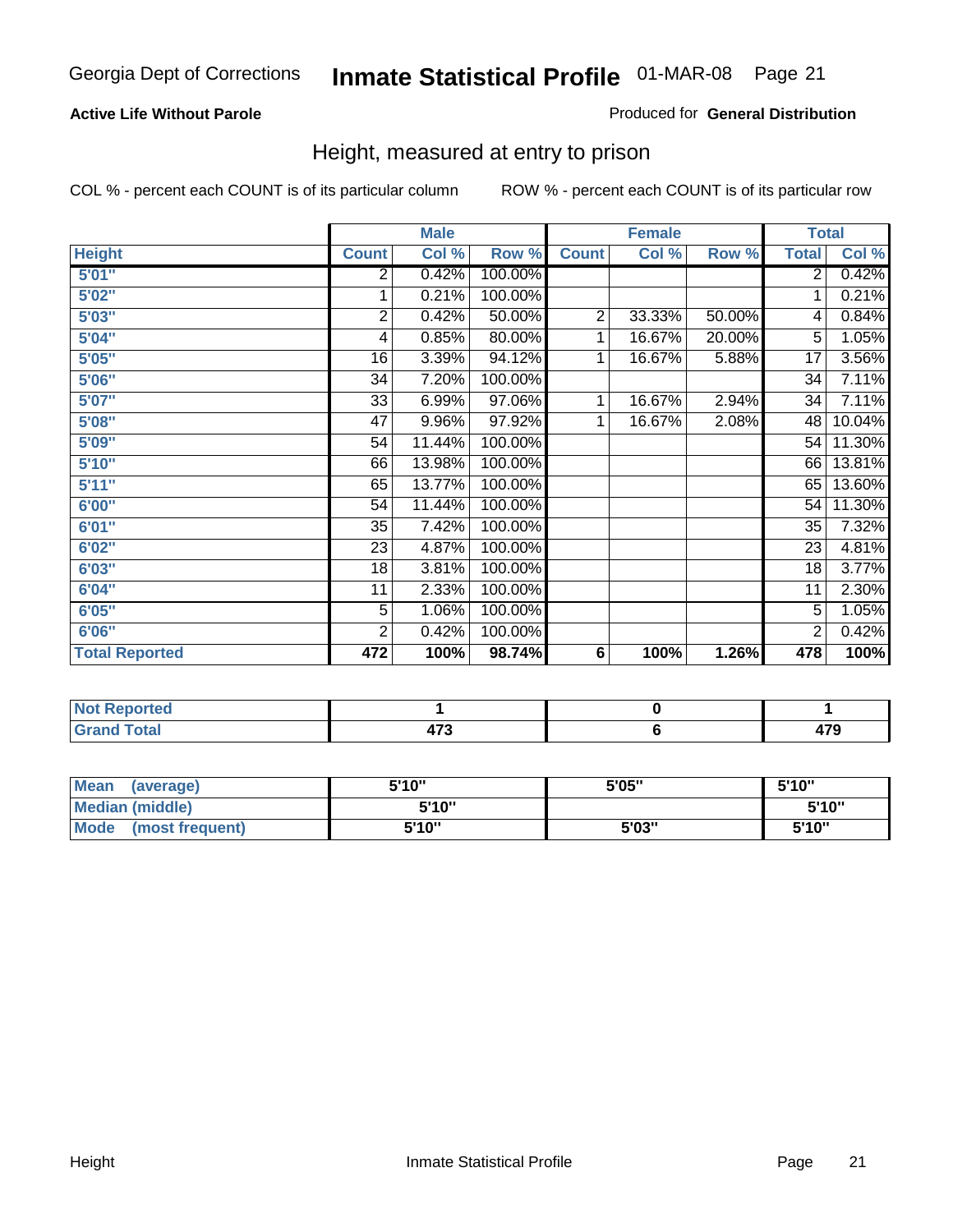#### **Active Life Without Parole**

#### Produced for **General Distribution**

#### Weight, measured at entry to prison

|                       |                 | <b>Male</b> |         |                | <b>Female</b> |         | <b>Total</b>    |        |
|-----------------------|-----------------|-------------|---------|----------------|---------------|---------|-----------------|--------|
| <b>Weight</b>         | <b>Count</b>    | Col %       | Row %   | <b>Count</b>   | Col %         | Row %   | <b>Total</b>    | Col %  |
| 110 - 119 pounds      |                 |             |         | 1.             | 16.67%        | 100.00% | $\mathbf 1$     | 0.21%  |
| 120 - 129 pounds      | 4               | 0.85%       | 100.00% |                |               |         | 4               | 0.84%  |
| 130 - 139 pounds      | $\overline{12}$ | 2.54%       | 100.00% |                |               |         | $\overline{12}$ | 2.51%  |
| 140 - 149 pounds      | 28              | 5.93%       | 96.55%  | $\overline{1}$ | 16.67%        | 3.45%   | 29              | 6.07%  |
| 150 - 159 pounds      | 39              | 8.26%       | 97.50%  | 1              | 16.67%        | 2.50%   | 40              | 8.37%  |
| 160 - 169 pounds      | 68              | 14.41%      | 98.55%  | 1              | 16.67%        | 1.45%   | 69              | 14.44% |
| 170 - 179 pounds      | 61              | 12.92%      | 96.83%  | $\overline{2}$ | 33.33%        | 3.17%   | 63              | 13.18% |
| 180 - 189 pounds      | 68              | 14.41%      | 100.00% |                |               |         | 68              | 14.23% |
| 190 - 199 pounds      | 48              | 10.17%      | 100.00% |                |               |         | 48              | 10.04% |
| 200 - 209 pounds      | 29              | 6.14%       | 100.00% |                |               |         | 29              | 6.07%  |
| 210 - 219 pounds      | 33              | 6.99%       | 100.00% |                |               |         | 33              | 6.90%  |
| 220 - 229 pounds      | 23              | 4.87%       | 100.00% |                |               |         | 23              | 4.81%  |
| 230 - 239 pounds      | $\overline{25}$ | 5.30%       | 100.00% |                |               |         | 25              | 5.23%  |
| 240 - 249 pounds      | 10              | 2.12%       | 100.00% |                |               |         | 10              | 2.09%  |
| 250 - 259 pounds      | 8               | 1.69%       | 100.00% |                |               |         | 8               | 1.67%  |
| 260 - 269 pounds      | 5               | 1.06%       | 100.00% |                |               |         | 5               | 1.05%  |
| 270 - 279 pounds      | 1               | 0.21%       | 100.00% |                |               |         | 1               | 0.21%  |
| 280 - 289 pounds      | 6               | 1.27%       | 100.00% |                |               |         | 6               | 1.26%  |
| 290 - 299 pounds      | 1               | 0.21%       | 100.00% |                |               |         | 1               | 0.21%  |
| 310 - 319 pounds      | 1               | 0.21%       | 100.00% |                |               |         | 1               | 0.21%  |
| 330 - 339 pounds      | 1               | 0.21%       | 100.00% |                |               |         | 1               | 0.21%  |
| 400 pounds and over   | 1               | 0.21%       | 100.00% |                |               |         | 1               | 0.21%  |
| <b>Total Reported</b> | 472             | 100%        | 98.74%  | 6              | 100%          | 1.26%   | 478             | 100.0% |

| Not Reported                     |     |                      |
|----------------------------------|-----|----------------------|
| <b>cotal</b><br>$\mathbf{v}$ and | --- | $\rightarrow$<br>413 |

| <b>Mean</b><br>(average)       | 189 | 155 | 188   |
|--------------------------------|-----|-----|-------|
| Median (middle)                | 183 | 160 | 182.5 |
| <b>Mode</b><br>(most frequent) | 170 | 143 | 170   |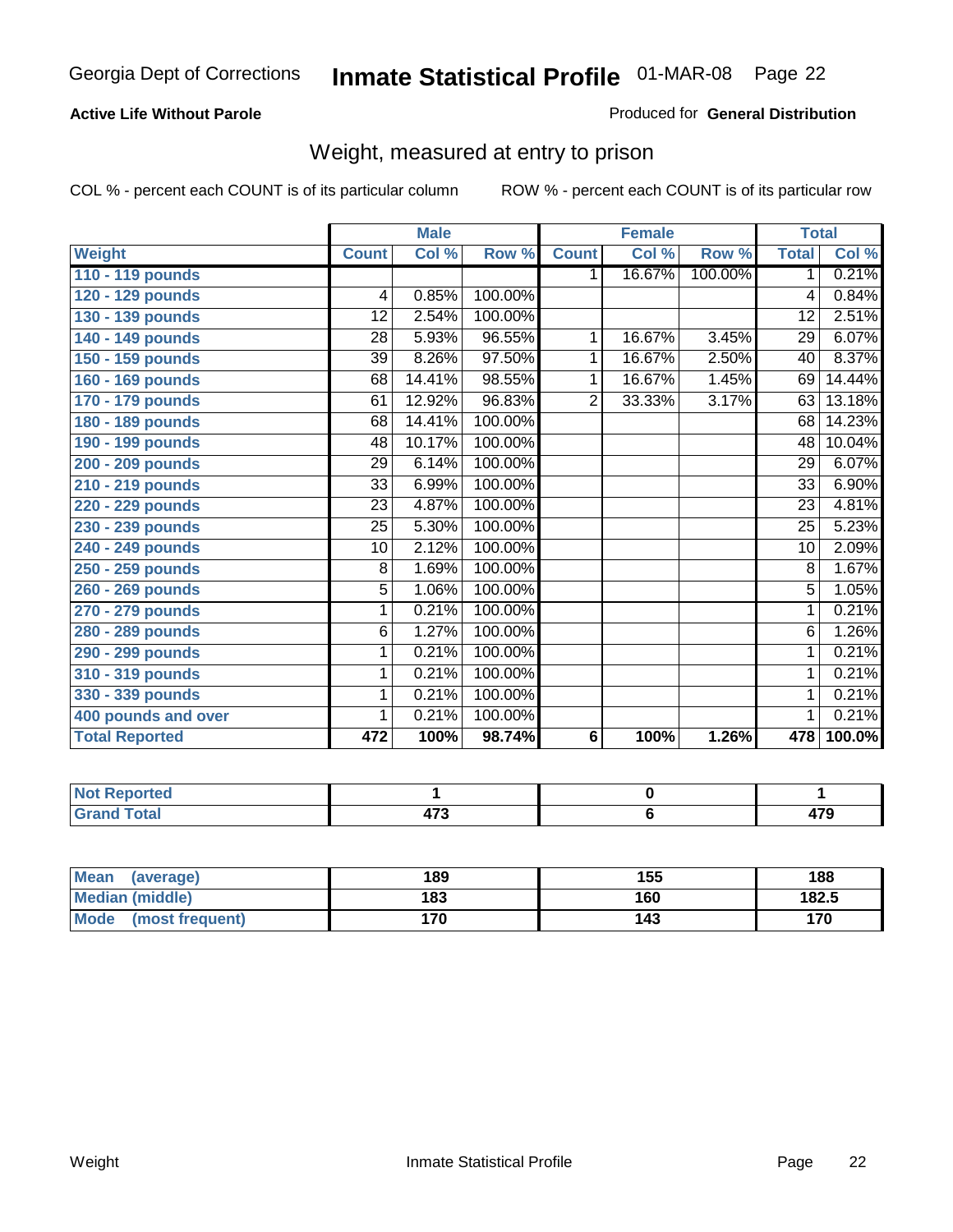**Active Life Without Parole** 

Produced for **General Distribution**

### Military service

|                         |              | <b>Male</b> |                    |   | <b>Female</b> |       |       | <b>Total</b> |
|-------------------------|--------------|-------------|--------------------|---|---------------|-------|-------|--------------|
| <b>Military service</b> | <b>Count</b> | Col %       | <b>Row % Count</b> |   | Col %         | Row % | Total | Col %        |
| <b>Air Force</b>        | 6            | 1.92%       | 100.00%            |   |               |       |       | 1.89%        |
| <b>Army</b>             | 32           | $10.26\%$   | 100.00%            |   |               |       | 32    | 10.06%       |
| <b>Navy</b><br>3        |              | .96%        | 100.00%            |   |               |       |       | .94%         |
| <b>Marines</b><br>4     | 3            | .96%        | 100.00%            |   |               |       | 3     | .94%         |
| 96 None                 | 268          | 85.90%      | 97.81%             | 6 | 100.00%       | 2.19% | 274   | 86.16%       |
| <b>Total Reported</b>   | 312          | 100%        | 98.11%             | 6 | 100%          | 1.89% | 318   | 100%         |

| .<br>-m<br>тео      | . .<br>. . | <b>161</b><br>יי |
|---------------------|------------|------------------|
| $T \sim 4 \times 7$ | $- -$      | 470<br>41 J      |

| M<br><b>IVUII</b><br>.<br>. |
|-----------------------------|
|-----------------------------|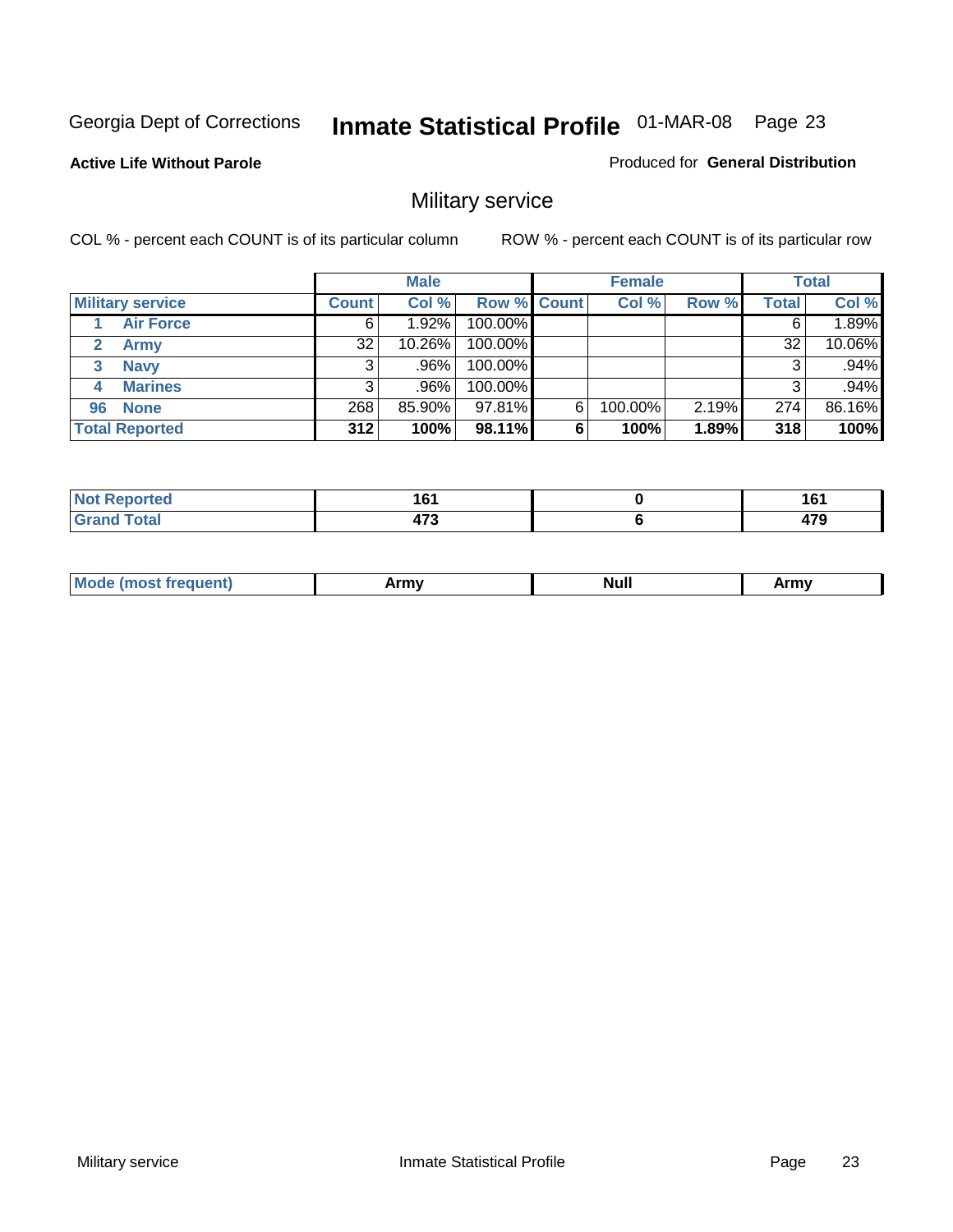#### **Active Life Without Parole**

#### Produced for **General Distribution**

#### Type of admission to prison

|    |                             |              | <b>Male</b> |                    |   | <b>Female</b> |       |              | <b>Total</b> |
|----|-----------------------------|--------------|-------------|--------------------|---|---------------|-------|--------------|--------------|
|    | <b>Type of Admission</b>    | <b>Count</b> | Col %       | <b>Row % Count</b> |   | Col %         | Row % | <b>Total</b> | Col %        |
|    | <b>Committed From Court</b> | 130          | 27.48%      | 97.74%             | 3 | 50.00%        | 2.26% | 133          | 27.77%       |
| 3  | <b>Parole Rev/New Sent</b>  | 35           | 7.40%       | 100.00%            |   |               |       | 35           | 7.31%        |
| 4  | <b>Par Rev/No New Sent</b>  | 8            | 1.69%       | 100.00%            |   |               |       | 8            | 1.67%        |
| 6  | <b>Prob Viol/Partial</b>    | 4            | .85%        | 100.00%            |   |               |       | 4            | .84%         |
| 9  | <b>Prob Rev/Remainder</b>   | 11           | 2.33%       | 100.00%            |   |               |       | 11           | 2.30%        |
| 10 | <b>New Sent/Par Rev Pnd</b> |              | .21%        | 100.00%            |   |               |       |              | .21%         |
| 11 | <b>Life W/O Parole</b>      | 283          | 59.83%      | 98.95%             | 3 | 50.00%        | 1.05% | 286          | 59.71%       |
| 30 | <b>Par Rev/Rsn Unknown</b>  |              | .21%        | 100.00%            |   |               |       |              | .21%         |
|    | <b>Total Reported</b>       | 473          | 100%        | 98.75%             | 6 | 100%          | 1.25% | 479          | 100%         |

| Reported<br><b>NOT</b><br>.    |             |    |
|--------------------------------|-------------|----|
| <b>Total</b><br>Gra<br>oranu i | $- \bullet$ | יי |

| <b>Mode (most frequent)</b> | <b>W/O Par</b> | <b>Court Cmmt</b> | M/O Par |
|-----------------------------|----------------|-------------------|---------|
|                             |                |                   |         |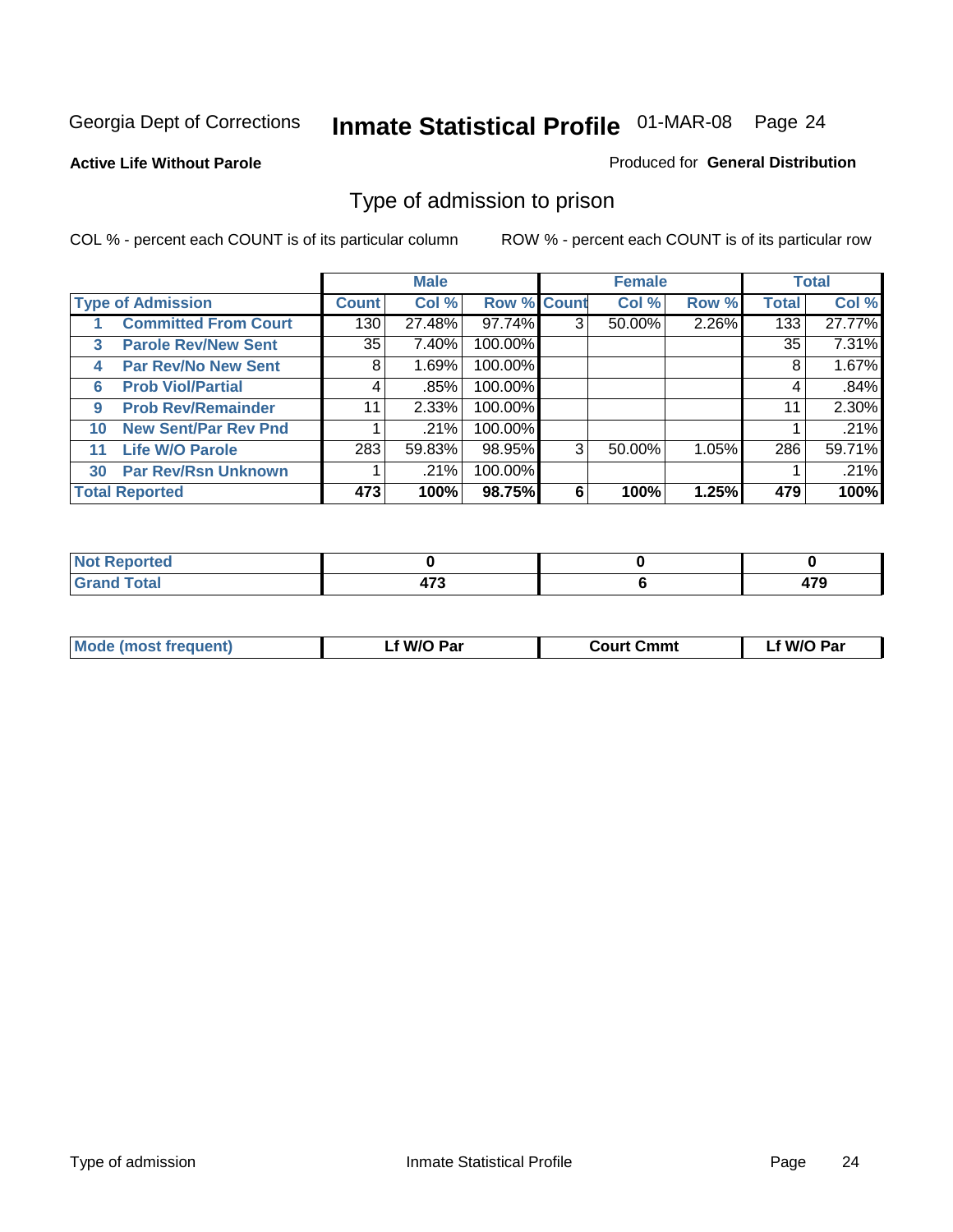**Active Life Without Parole** 

Produced for **General Distribution**

#### Current / last security status

|                        |              | <b>Male</b> |                    |   | <b>Female</b> |          |       | <b>Total</b> |
|------------------------|--------------|-------------|--------------------|---|---------------|----------|-------|--------------|
| <b>Security Status</b> | <b>Count</b> | Col %       | <b>Row % Count</b> |   | Col %         | Row %    | Total | Col %        |
| 3 Minimum              |              | 1.49%       | $100.00\%$         |   | .00%          |          |       | 1.47%        |
| 4 Medium               | 61           | 12.98%      | 98.39%             |   | 16.67%        | $1.61\%$ | 62    | 13.03%       |
| 5 Close                | 382          | 81.28%      | 98.71%             | 5 | 83.33%        | 1.29%    | 387   | 81.30%       |
| 6 Maximum              | 20           | 4.26%       | 100.00%            |   | .00%          |          | 20    | 4.20%        |
| <b>Total Reported</b>  | 470          | 100%        | 98.74%             | 6 | 100%          | 1.26%    | 476   | 100%         |

| <b>Still being diagnosed</b> |     |     |
|------------------------------|-----|-----|
| <b>Not Reported</b>          |     |     |
| <b>Grand Total</b>           | 473 | 479 |

|  | Mo<br>frequent)<br>ww | Close<br>. | ાose<br>. | <b>OSE</b><br>. |
|--|-----------------------|------------|-----------|-----------------|
|--|-----------------------|------------|-----------|-----------------|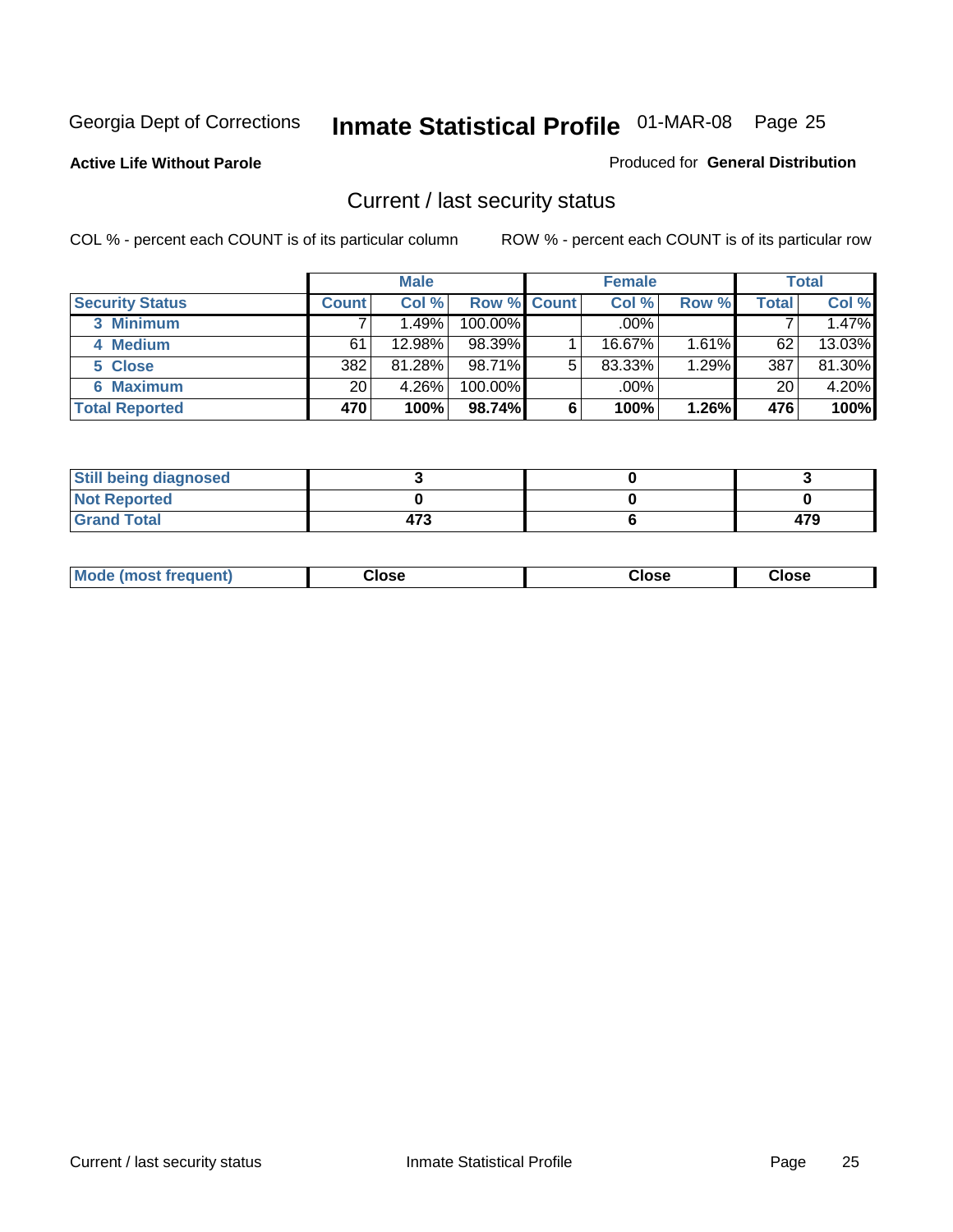**Active Life Without Parole** 

Produced for **General Distribution**

### Current / last type of institution

|                            |              | <b>Male</b> |                    | <b>Female</b> |          |              | Total   |
|----------------------------|--------------|-------------|--------------------|---------------|----------|--------------|---------|
| <b>Type of Institution</b> | <b>Count</b> | Col%        | <b>Row % Count</b> | Col %         | Row %    | <b>Total</b> | Col %   |
| <b>State Prison</b>        | 4731         | 100.00%     | 98.75%             | $100.00\%$    | $1.25\%$ | 4791         | 100.00% |
| <b>Total Reported</b>      | 473          | 100%        | 98.75%             | 100%          | 1.25%    | 479          | 100%    |

| المراجع بالقوم<br>rtea<br>$\sim$ |                 |           |
|----------------------------------|-----------------|-----------|
| أحقت<br>-----                    | .<br>.<br>_____ | ---<br>__ |

|  | <b>Mode (most frequent)</b> | State Prison | <b>State Prison</b> | <b>State Prison</b> |
|--|-----------------------------|--------------|---------------------|---------------------|
|--|-----------------------------|--------------|---------------------|---------------------|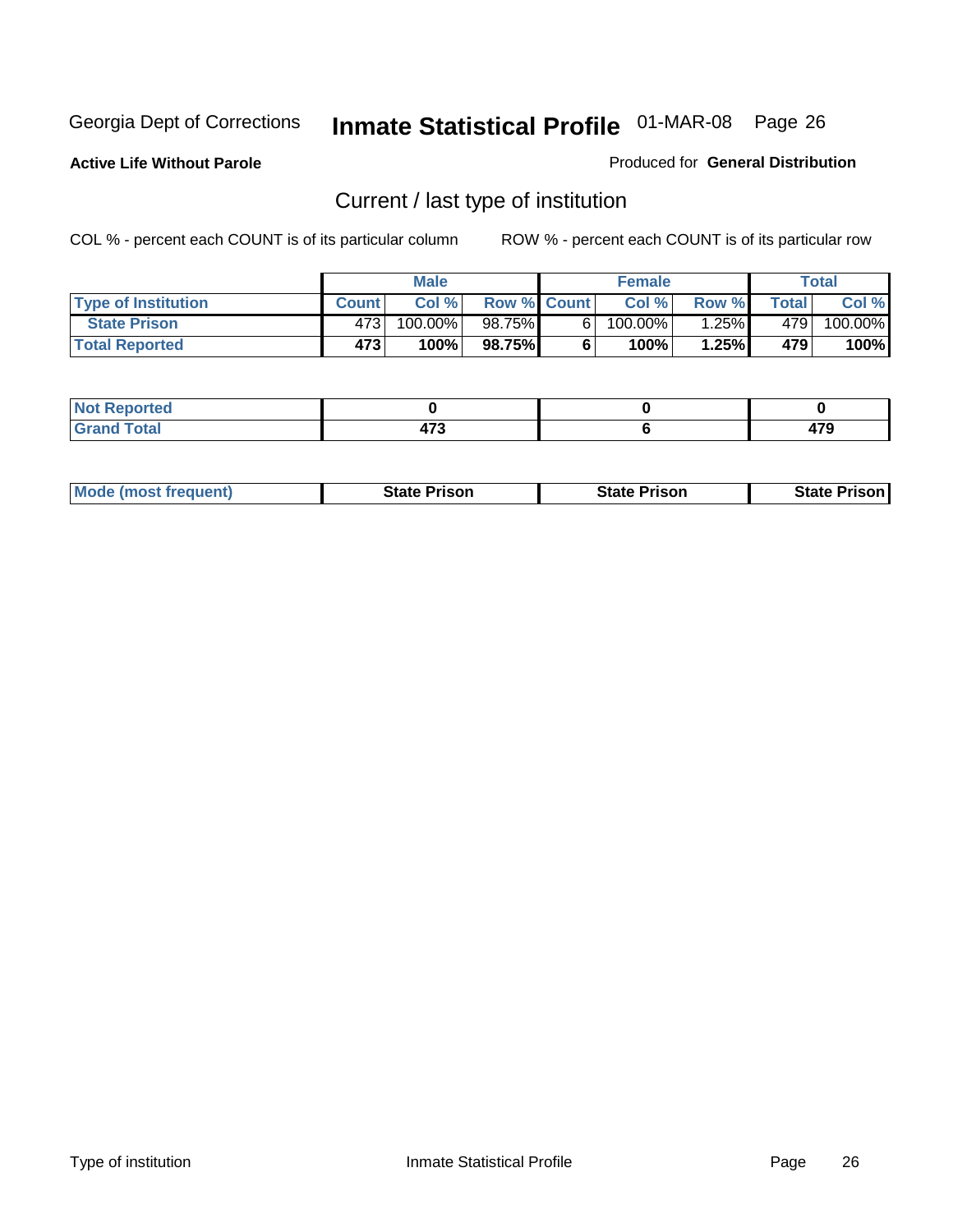**Active Life Without Parole** 

Produced for **General Distribution**

#### Institution type - transitional centers

|                                          |              | <b>Male</b> |                    | <b>Female</b> |             | Total |
|------------------------------------------|--------------|-------------|--------------------|---------------|-------------|-------|
| <b>Institution Type - Trans. Centers</b> | <b>Count</b> | Col %       | <b>Row % Count</b> | Col %         | Row % Total | Col % |
| <b>Total Reported</b>                    |              |             |                    |               |             |       |

| rtea<br>20 NGL 2<br>  |  |  |
|-----------------------|--|--|
| into!<br>---<br>_____ |  |  |

| Mode (most frequent) | <b>Null</b> | <b>Null</b> | <b>Null</b> |
|----------------------|-------------|-------------|-------------|
|                      |             |             |             |
|                      |             |             |             |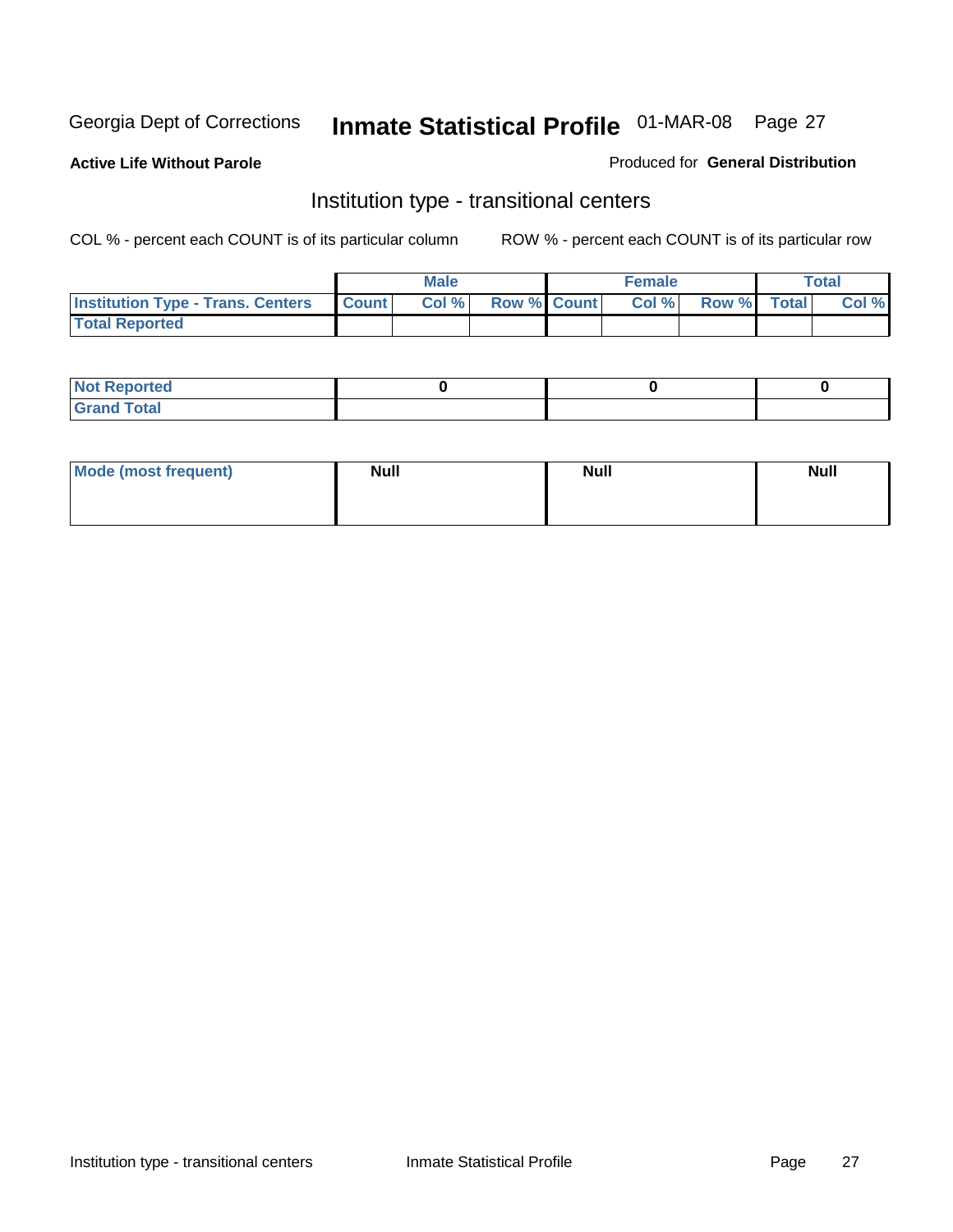**Active Life Without Parole** 

Produced for **General Distribution**

#### Institution type - mental hospitals

|                                                    | Male |                    | <b>Female</b> |                    | <b>Total</b> |
|----------------------------------------------------|------|--------------------|---------------|--------------------|--------------|
| <b>Institution Type - Mental Hospitals Count  </b> | Col% | <b>Row % Count</b> | Col%          | <b>Row % Total</b> | Col %        |
| <b>Total Reported</b>                              |      |                    |               |                    |              |

| <b>Not Reported</b> |  |  |
|---------------------|--|--|
| <b>Fotal</b><br>Cro |  |  |

| Mode (most frequent) | <b>Null</b> | <b>Null</b> | <b>Null</b> |
|----------------------|-------------|-------------|-------------|
|                      |             |             |             |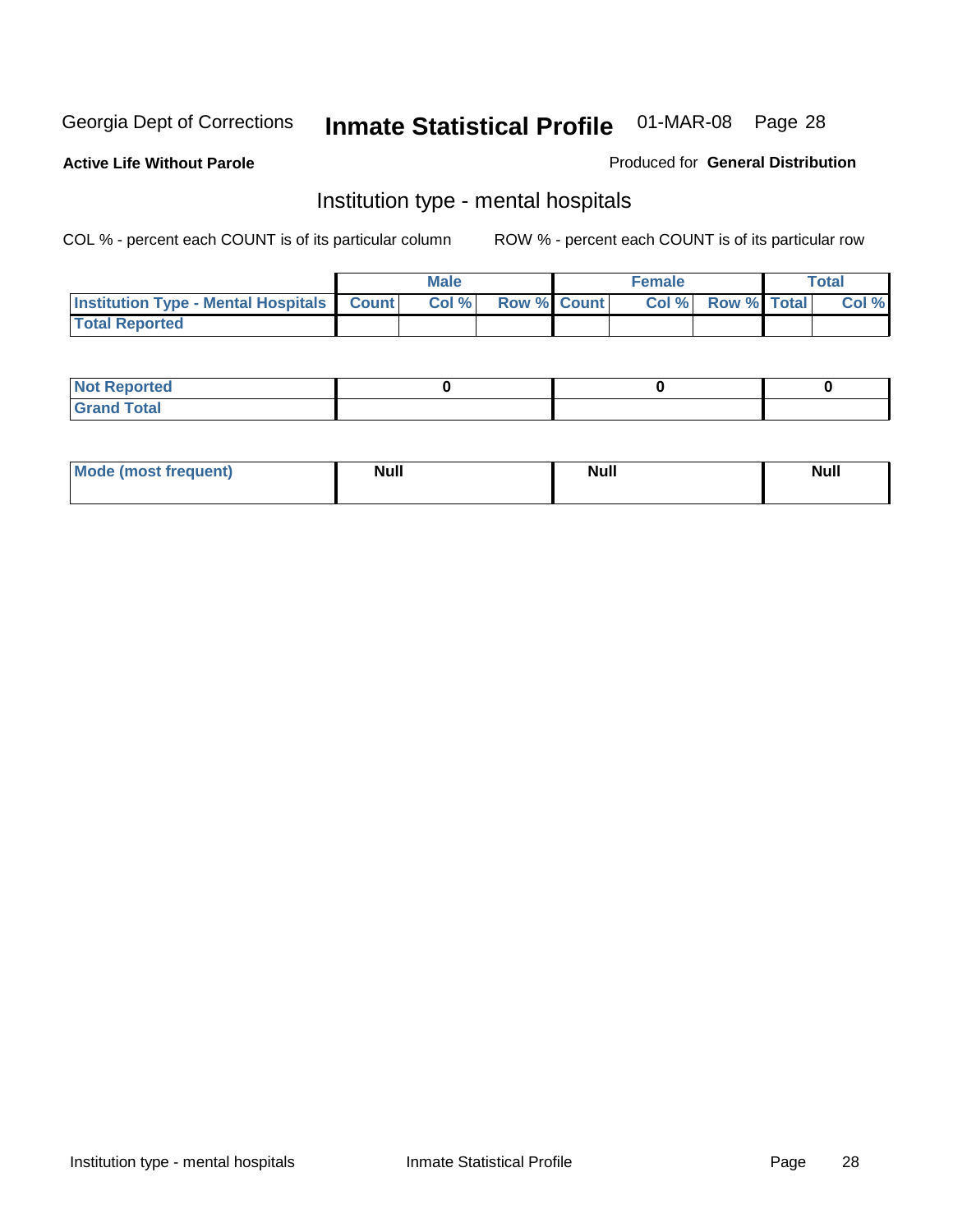**Active Life Without Parole** 

Produced for **General Distribution**

#### Institution type - county prisons

|                                                    | <b>Male</b> |                          | <b>Female</b> |       |              | Total |
|----------------------------------------------------|-------------|--------------------------|---------------|-------|--------------|-------|
| <b>Institution Type - County Prisons   Count  </b> | Col %       | <b>Row % Count Col %</b> |               | Row % | <b>Total</b> | Col % |
| <b>Total Reported</b>                              |             |                          |               |       |              |       |

| <b>Not Reported</b>        |  |  |
|----------------------------|--|--|
| <b>Total</b><br>.Grar<br>_ |  |  |

| <b>Mo</b><br>frequent) | NI. . II<br>1u 11 | <b>Moll</b> | <b>Null</b> |
|------------------------|-------------------|-------------|-------------|
|                        |                   |             |             |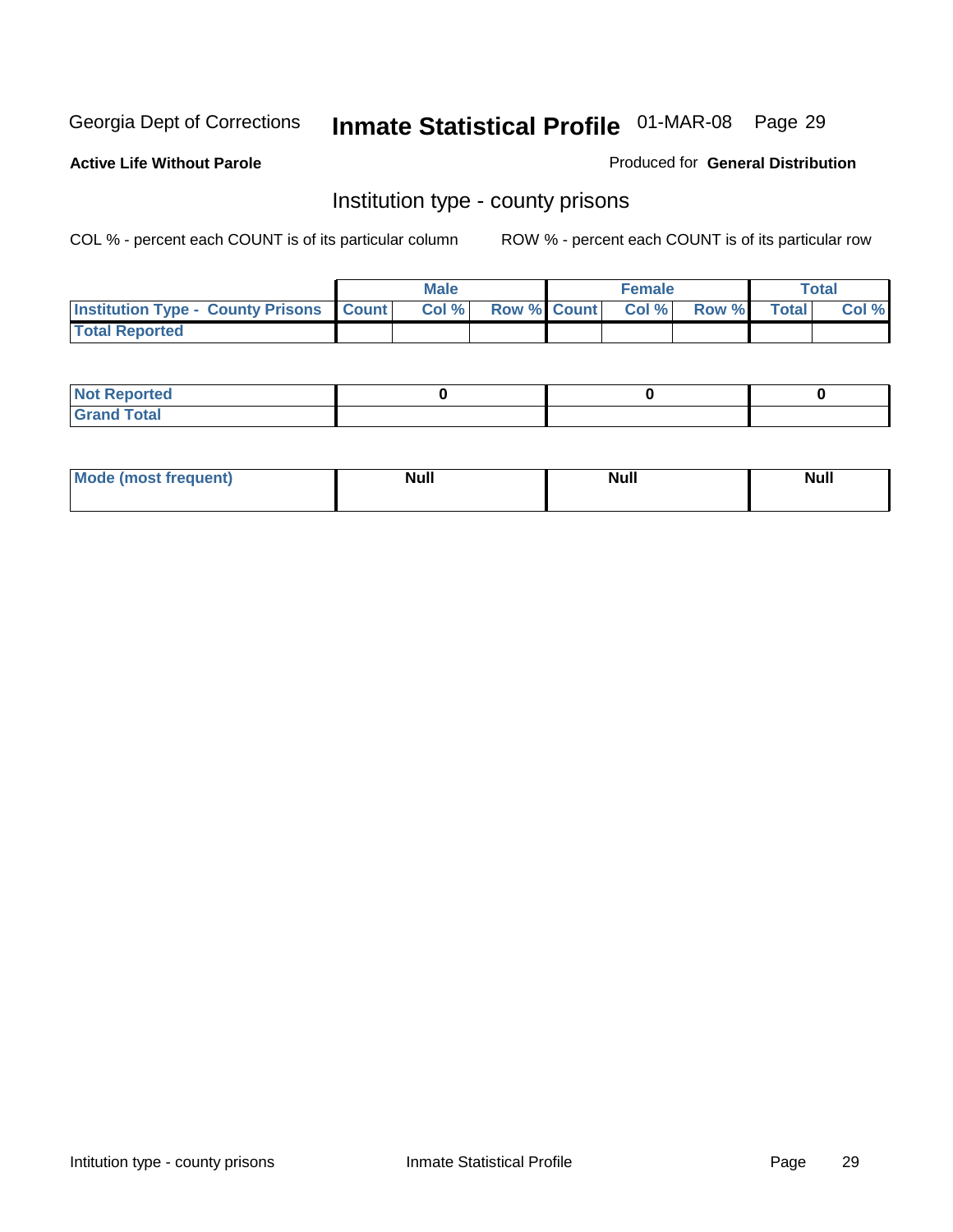**Active Life Without Parole** 

Produced for **General Distribution**

#### Institution type - state prisons

|                                         |                 | <b>Male</b> |         |              | <b>Female</b> |         | <b>Total</b>    |        |
|-----------------------------------------|-----------------|-------------|---------|--------------|---------------|---------|-----------------|--------|
| <b>Institution Type - State Prisons</b> | <b>Count</b>    | Col %       | Row %   | <b>Count</b> | Col %         | Row %   | <b>Total</b>    | Col %  |
| <b>Arrendale State Prison</b><br>508    |                 |             |         | 3            | 50.00%        | 100.00% | 3               | .63%   |
| <b>Augusta State Med.</b><br>532        | 21              | 4.44%       | 100.00% |              |               |         | 21              | 4.38%  |
| <b>Prison</b>                           |                 |             |         |              |               |         |                 |        |
| <b>Calhoun State Prison</b><br>547      | 6               | 1.27%       | 100.00% |              |               |         | 6               | 1.25%  |
| <b>Coastal State Prison</b><br>523      | 6               | 1.27%       | 100.00% |              |               |         | 6               | 1.25%  |
| <b>Ga Diag &amp; Class Pris</b><br>521  | 3               | .63%        | 100.00% |              |               |         | 3               | .63%   |
| <b>Ga Diag &amp; Class Pris-</b><br>522 | 10              | 2.11%       | 100.00% |              |               |         | 10              | 2.09%  |
| Perm                                    |                 |             |         |              |               |         |                 |        |
| <b>Ga State Prison</b><br>517           | 58              | 12.26%      | 100.00% |              |               |         | 58              | 12.11% |
| <b>Hancock State Prison</b><br>541      | 43              | 9.09%       | 100.00% |              |               |         | 43              | 8.98%  |
| <b>Hays State Prison</b><br>540         | $\overline{38}$ | 8.03%       | 100.00% |              |               |         | $\overline{38}$ | 7.93%  |
| <b>Macon State Prison</b><br>549        | $\overline{76}$ | 16.07%      | 100.00% |              |               |         | $\overline{76}$ | 15.87% |
| <b>Men'S State Prison</b><br>519        |                 | .21%        | 100.00% |              |               |         |                 | .21%   |
| <b>Phillips State Prison</b><br>505     | 29              | 6.13%       | 100.00% |              |               |         | 29              | 6.05%  |
| <b>Pulaski State Prison (W)</b><br>557  |                 |             |         | 3            | 50.00%        | 100.00% | 3               | .63%   |
| <b>Smith State Prison</b><br>550        | 30              | 6.34%       | 100.00% |              |               |         | $\overline{30}$ | 6.26%  |
| <b>Telfair State Prison</b><br>542      | 65              | 13.74%      | 100.00% |              |               |         | 65              | 13.57% |
| <b>Valdosta State Prison</b><br>537     | $\overline{37}$ | 7.82%       | 100.00% |              |               |         | $\overline{37}$ | 7.72%  |
| <b>Ware State Prison</b><br>501         | 41              | 8.67%       | 100.00% |              |               |         | 41              | 8.56%  |
| <b>Washington Sp</b><br>552             | 8               | 1.69%       | 100.00% |              |               |         | 8               | 1.67%  |
| <b>Wilcox State Prison</b><br>546       |                 | .21%        | 100.00% |              |               |         |                 | .21%   |
| <b>Total Reported</b>                   | 473             | 100%        | 98.75%  | 6            | 100%          | 1.25%   | 479             | 100%   |

| المنتقب بالتعبين<br>тео |      |         |
|-------------------------|------|---------|
| $f \wedge f \wedge f$   | 170  | $- - -$ |
| <u>i</u> Utal           | 91 J | . .     |

| Mode (most frequent) | 1549 Macon State Prison | <b>508 Arrendale State Prison</b> | 1549 Macon State<br>Prison |
|----------------------|-------------------------|-----------------------------------|----------------------------|
|----------------------|-------------------------|-----------------------------------|----------------------------|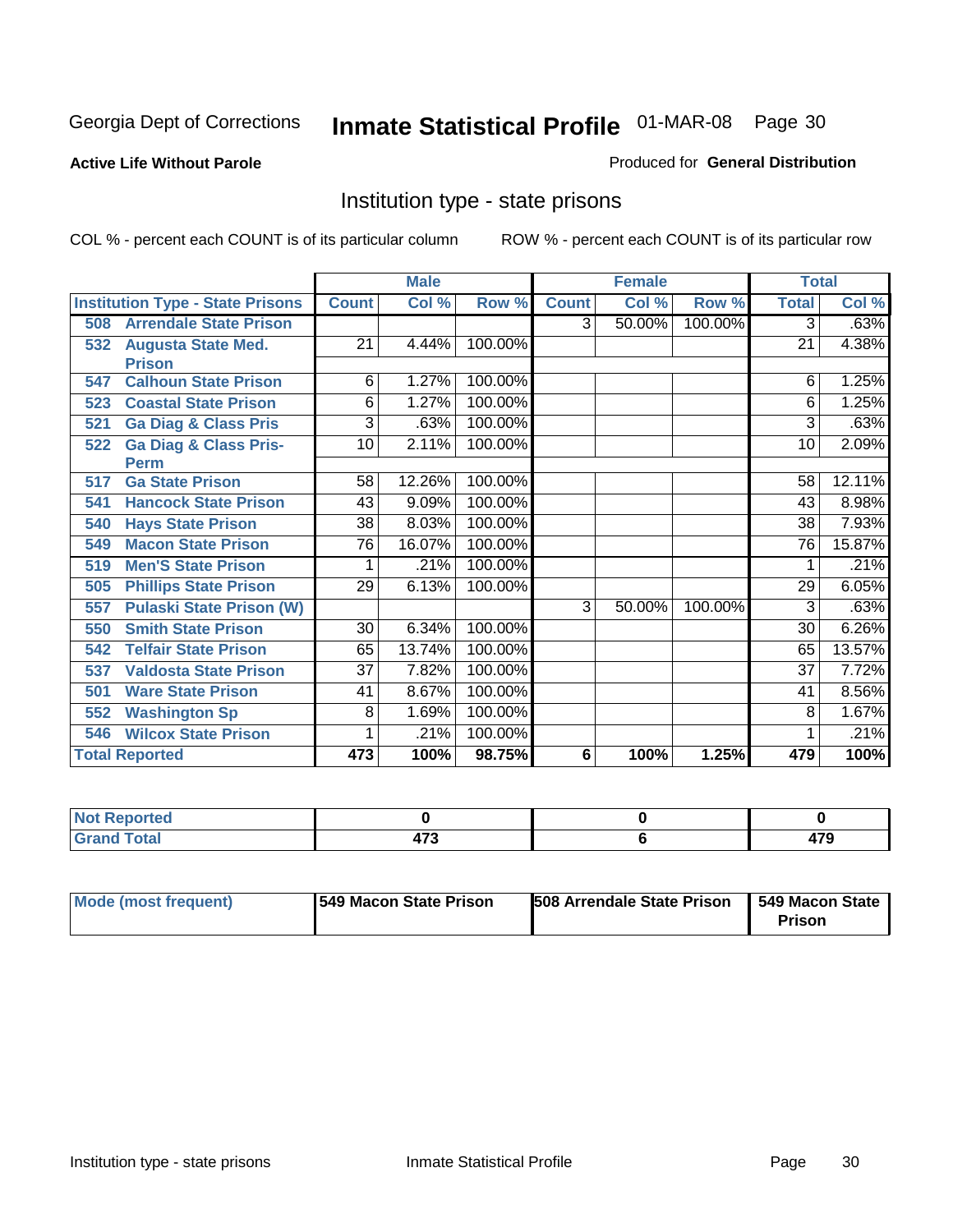**Active Life Without Parole** 

Produced for **General Distribution**

#### Institution type - private prisons

|                                                     | <b>Male</b> |                    | <b>Female</b> |             | Total |
|-----------------------------------------------------|-------------|--------------------|---------------|-------------|-------|
| <b>Institution Type - Private Prisons   Count  </b> | Col %       | <b>Row % Count</b> | Col %         | Row % Total | Col % |
| <b>Total Reported</b>                               |             |                    |               |             |       |

| <b>Not Reported</b>        |  |  |
|----------------------------|--|--|
| <b>otal</b><br>. Gror<br>. |  |  |

| Mode (most frequent) | <b>Null</b> | <b>Null</b> | <b>Null</b> |
|----------------------|-------------|-------------|-------------|
|                      |             |             |             |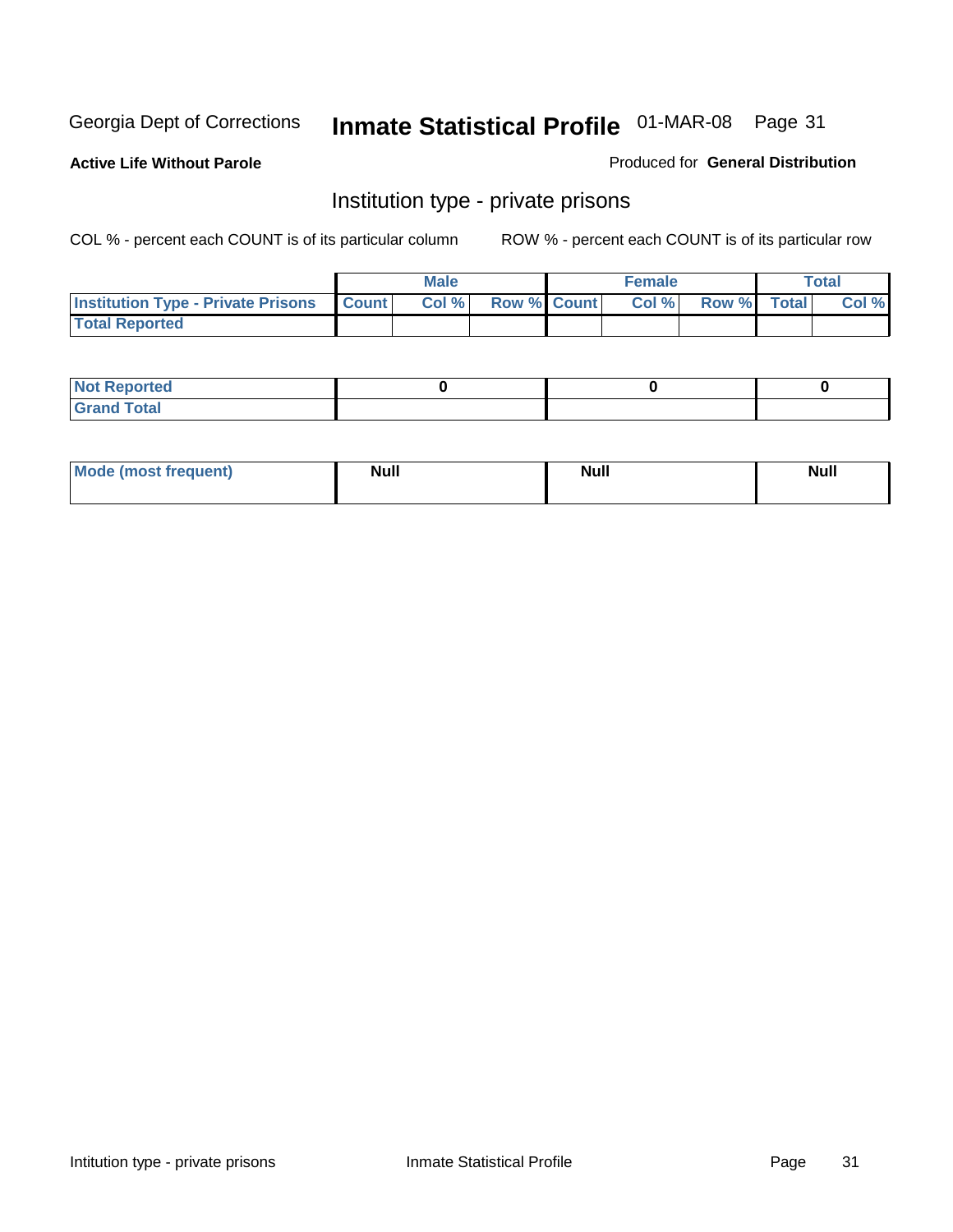**Active Life Without Parole** 

Produced for **General Distribution**

#### Institution type - prison annexes

|                                                | <b>Male</b> |                    | <b>Female</b> |             | <b>Total</b> |
|------------------------------------------------|-------------|--------------------|---------------|-------------|--------------|
| <b>Institution Type - Prison Annexes Count</b> | Col %       | <b>Row % Count</b> | Col %         | Row % Total | Col %        |
| <b>Total Reported</b>                          |             |                    |               |             |              |

| <b>Not Reported</b>            |  |  |
|--------------------------------|--|--|
| <b>Total</b><br>Croi<br>$\sim$ |  |  |

| Mode (most frequent) | <b>Null</b> | <b>Null</b> | <b>Null</b> |
|----------------------|-------------|-------------|-------------|
|                      |             |             |             |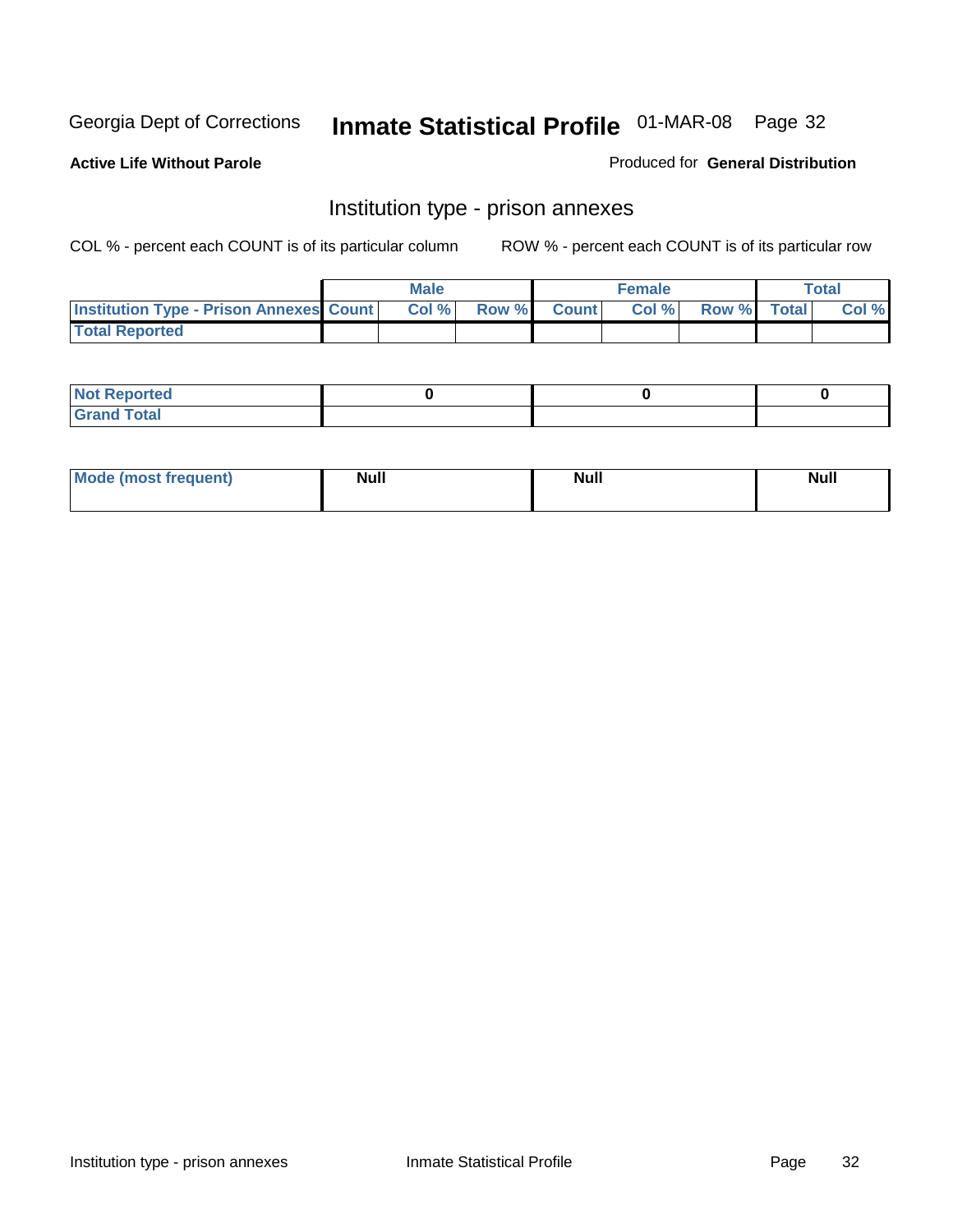**Active Life Without Parole** 

Produced for **General Distribution**

#### Institution type - pre-release centers

|                                                | <b>Male</b> |                    | <b>Female</b> |             | <b>Total</b> |
|------------------------------------------------|-------------|--------------------|---------------|-------------|--------------|
| <b>Institution Type - Prison Annexes Count</b> | Col %       | <b>Row % Count</b> | Col %         | Row % Total | Col %        |
| <b>Total Reported</b>                          |             |                    |               |             |              |

| <b>Not</b><br><b>Reported</b>    |  |  |
|----------------------------------|--|--|
| <b>Total</b><br>Gran<br>$\sim$ . |  |  |

| Mode (most frequent) | <b>Null</b> | <b>Null</b><br>_____ | <b>Null</b> |
|----------------------|-------------|----------------------|-------------|
|                      |             |                      |             |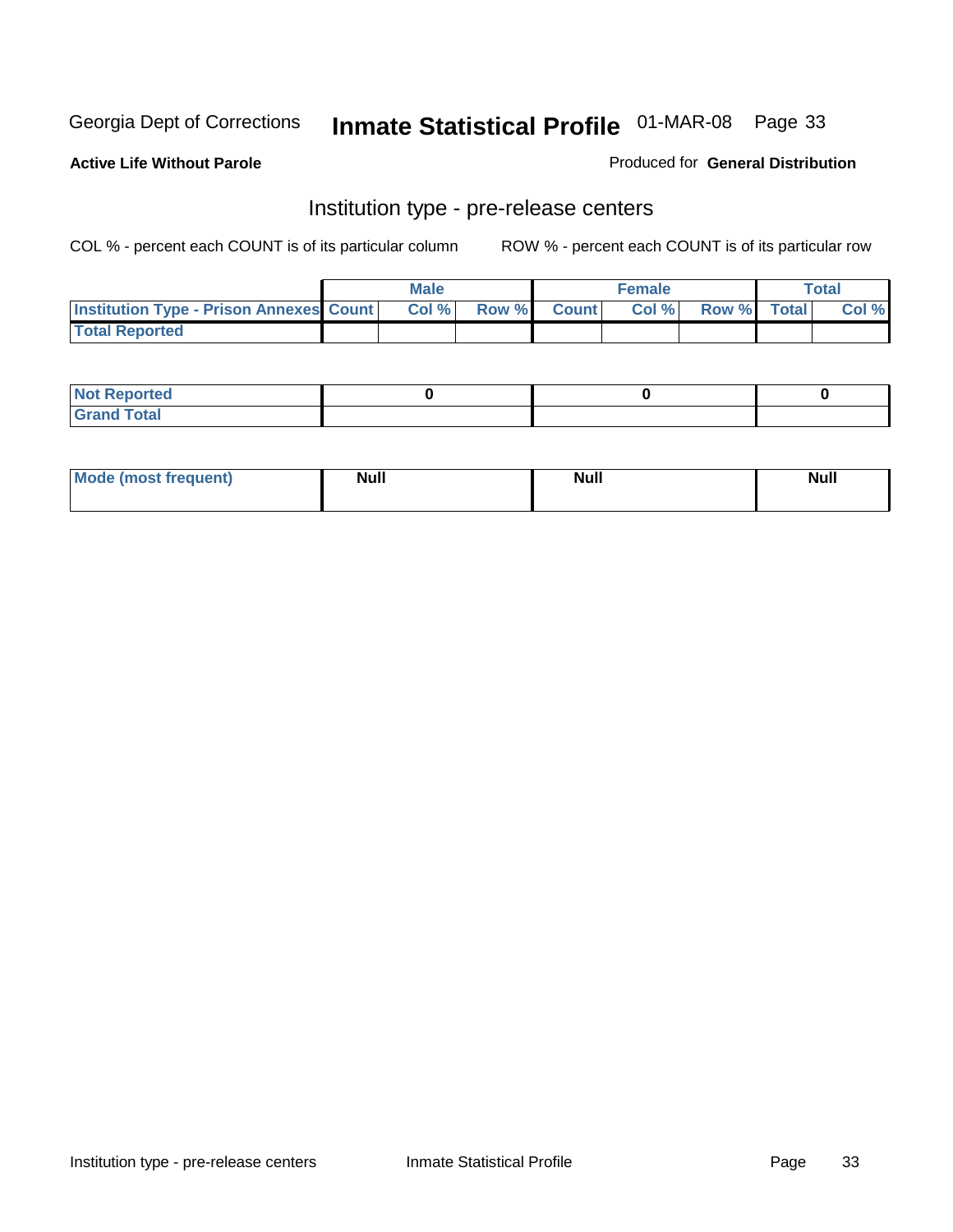**Active Life Without Parole** 

Produced for **General Distribution**

#### Institution type - inmate boot camp

|                                      |              | Male  |             | <b>Female</b> |             | <b>Total</b> |
|--------------------------------------|--------------|-------|-------------|---------------|-------------|--------------|
| <b>Institution Type - Boot Camps</b> | <b>Count</b> | Col % | Row % Count | Col %         | Row % Total | Col %        |
| <b>Total Rported</b>                 |              |       |             |               |             |              |

| <b>Not Reported</b>  |  |  |
|----------------------|--|--|
| <b>Total</b><br>Croy |  |  |

| Mode (most frequent) | <b>Null</b> | <b>Null</b> | <b>Null</b> |
|----------------------|-------------|-------------|-------------|
|                      |             |             |             |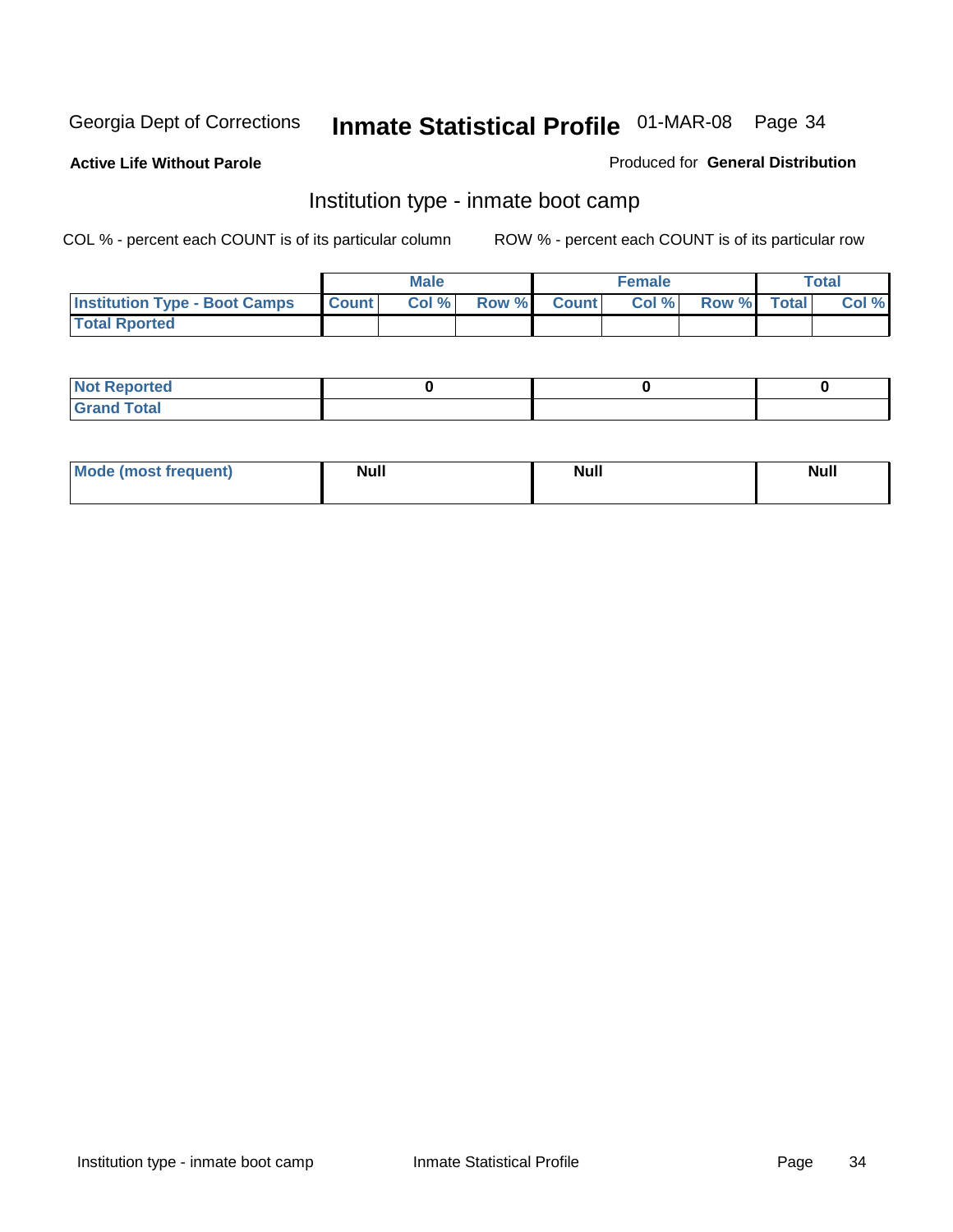#### **Active Life Without Parole**

#### Produced for **General Distribution**

### Number of disciplinary reports

|                                       |                 | <b>Male</b> |             |   | <b>Female</b> |       |              | <b>Total</b> |
|---------------------------------------|-----------------|-------------|-------------|---|---------------|-------|--------------|--------------|
| <b>Number of Disciplinary Reports</b> | <b>Count</b>    | Col %       | Row % Count |   | Col %         | Row % | <b>Total</b> | Col %        |
|                                       | 107             | 22.62%      | 98.17%      | 2 | 33.33%        | 1.83% | 109          | 22.76%       |
|                                       | 62              | 13.11%      | 100.00%     |   |               |       | 62           | 12.94%       |
|                                       | 33              | 6.98%       | 97.06%      |   | 16.67%        | 2.94% | 34           | 7.10%        |
| 3                                     | 38              | 8.03%       | 97.44%      |   | 16.67%        | 2.56% | 39           | 8.14%        |
|                                       | 29 <sub>1</sub> | 6.13%       | 100.00%     |   |               |       | 29           | 6.05%        |
| 5                                     | 32              | 6.77%       | 100.00%     |   |               |       | 32           | 6.68%        |
| <b>More Than 5</b>                    | 172             | 36.36%      | 98.85%      | 2 | 33.33%        | 1.15% | 174          | 36.33%       |
| <b>Total Reported</b>                 | 473             | 100%        | 98.75%      | 6 | 100%          | 1.25% | 479          | 100%         |

| .<br>N<br>Ter. |        |             |
|----------------|--------|-------------|
| T <sub>1</sub> | $\sim$ | .<br>$\sim$ |

| Mean (average)       | 7.58 | 9.67 | 7.61 |
|----------------------|------|------|------|
| Median (middle)      |      | 2.J  |      |
| Mode (most frequent) |      |      |      |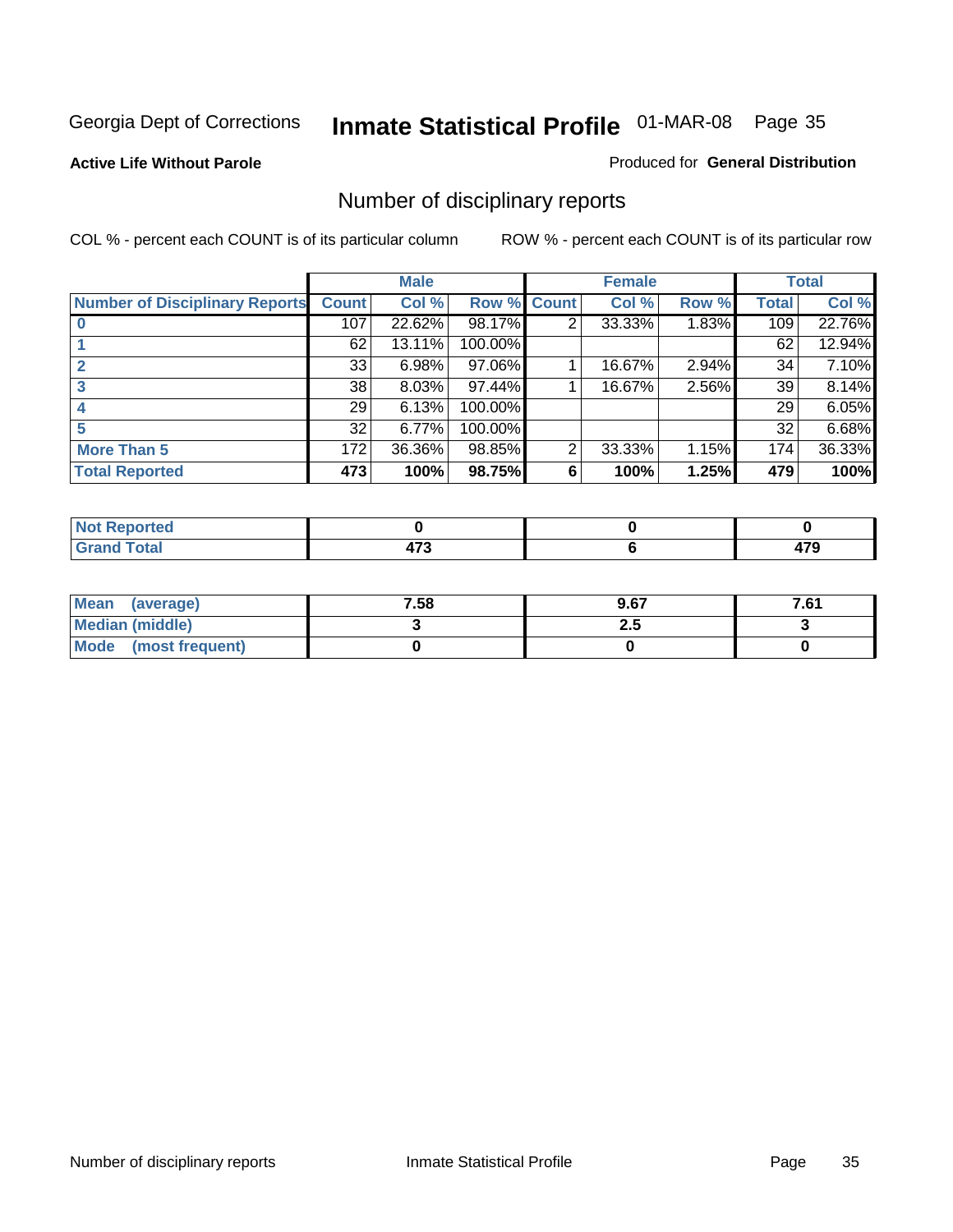#### **Active Life Without Parole**

#### Produced for **General Distribution**

#### Number of transfers

|                            |                 | <b>Male</b> |         |              | <b>Female</b> |       |              | <b>Total</b> |
|----------------------------|-----------------|-------------|---------|--------------|---------------|-------|--------------|--------------|
| <b>Number of Transfers</b> | Count l         | Col %       | Row %   | <b>Count</b> | Col %         | Row % | <b>Total</b> | Col %        |
|                            | 3               | 0.63%       | 100.00% |              |               |       | 3            | 0.63%        |
|                            | 128             | 27.06%      | 97.71%  | 3            | 50.00%        | 2.29% | 131          | 27.35%       |
| $\mathbf{c}$               | 110             | 23.26%      | 97.35%  | 3            | 50.00%        | 2.65% | 113          | 23.59%       |
| 3                          | 93              | 19.66%      | 100.00% |              |               |       | 93           | 19.42%       |
|                            | 53              | 11.21%      | 100.00% |              |               |       | 53           | 11.06%       |
|                            | 29 <sub>1</sub> | 6.13%       | 100.00% |              |               |       | 29           | 6.05%        |
| <b>More Than 5</b>         | 57              | 12.05%      | 100.00% |              |               |       | 57           | 11.90%       |
| <b>Total Reported</b>      | 473             | 100%        | 98.75%  | 6            | 100%          | 1.25% | 479          | 100%         |

| .<br>N<br>тео                     |                          |   |
|-----------------------------------|--------------------------|---|
| $\sim$ 40<br>$\sim$ $\sim$ $\sim$ | $-$<br>$\cdot$ . $\cdot$ | . |

| Mean (average)       | 3.03 | . .      | 3.01 |
|----------------------|------|----------|------|
| Median (middle)      |      | $\cdots$ |      |
| Mode (most frequent) |      |          |      |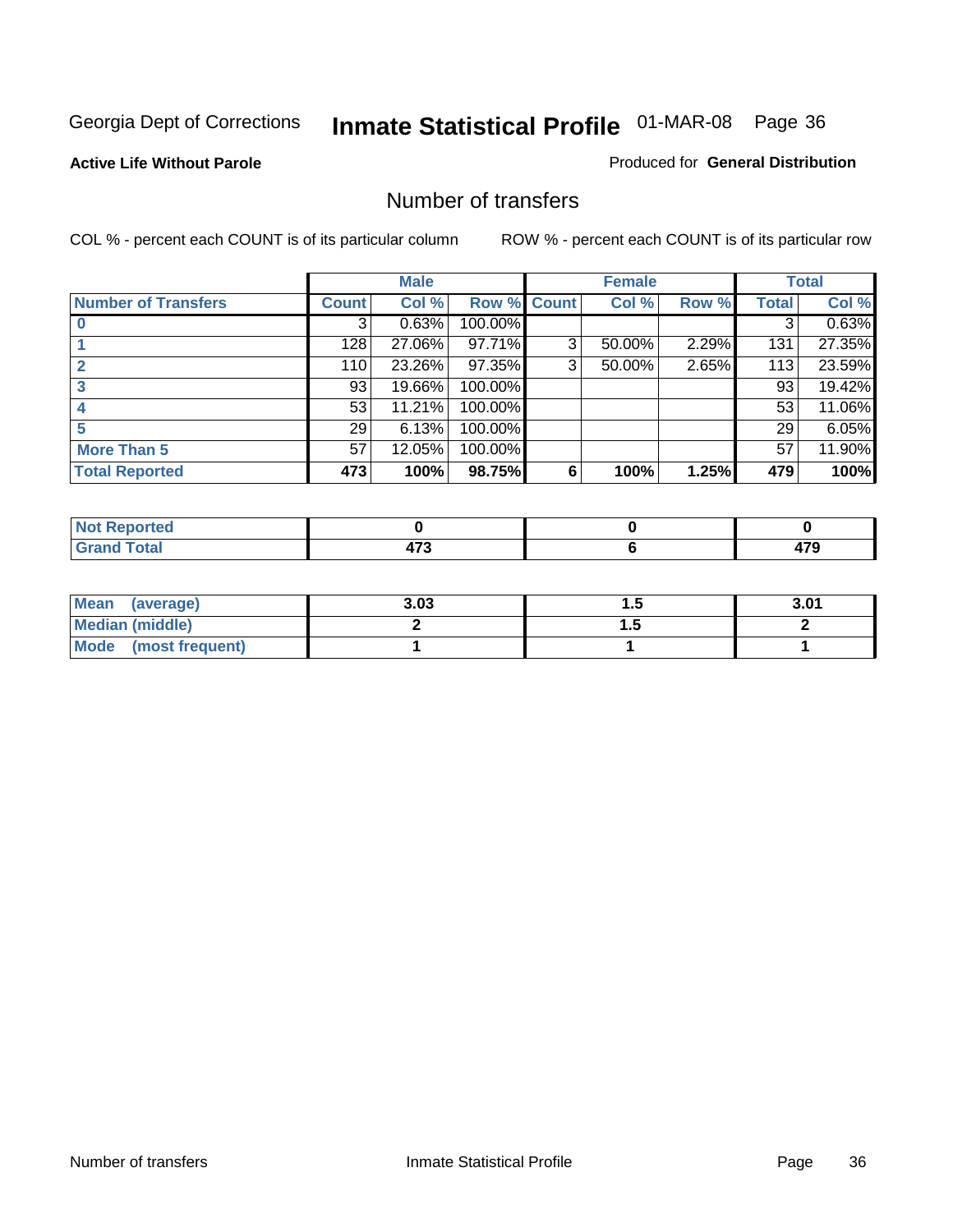**Active Life Without Parole** 

Produced for **General Distribution**

# Number of escapes

|                          |              | <b>Male</b> |                    |   | <b>Female</b> |         |       | <b>Total</b> |
|--------------------------|--------------|-------------|--------------------|---|---------------|---------|-------|--------------|
| <b>Number of Escapes</b> | <b>Count</b> | Col %       | <b>Row % Count</b> |   | Col %         | Row %I  | Total | Col %        |
|                          | 472'         | 99.79%      | 98.74% Ⅰ           | 6 | 100.00%       | $.26\%$ | 478   | 99.79%       |
|                          |              | 0.21%       | 100.00%            |   |               |         |       | $0.21\%$     |
| <b>Total Reported</b>    | 473          | 100%        | 98.75%             |   | 100%          | 1.25%   | 479   | 100%         |

| المتحافظ<br>neo                 |   |             |
|---------------------------------|---|-------------|
| <b>otal</b><br>$\mathbf{v}$ and | . | 170<br>41 J |

| Mean (average)       |  |  |
|----------------------|--|--|
| Median (middle)      |  |  |
| Mode (most frequent) |  |  |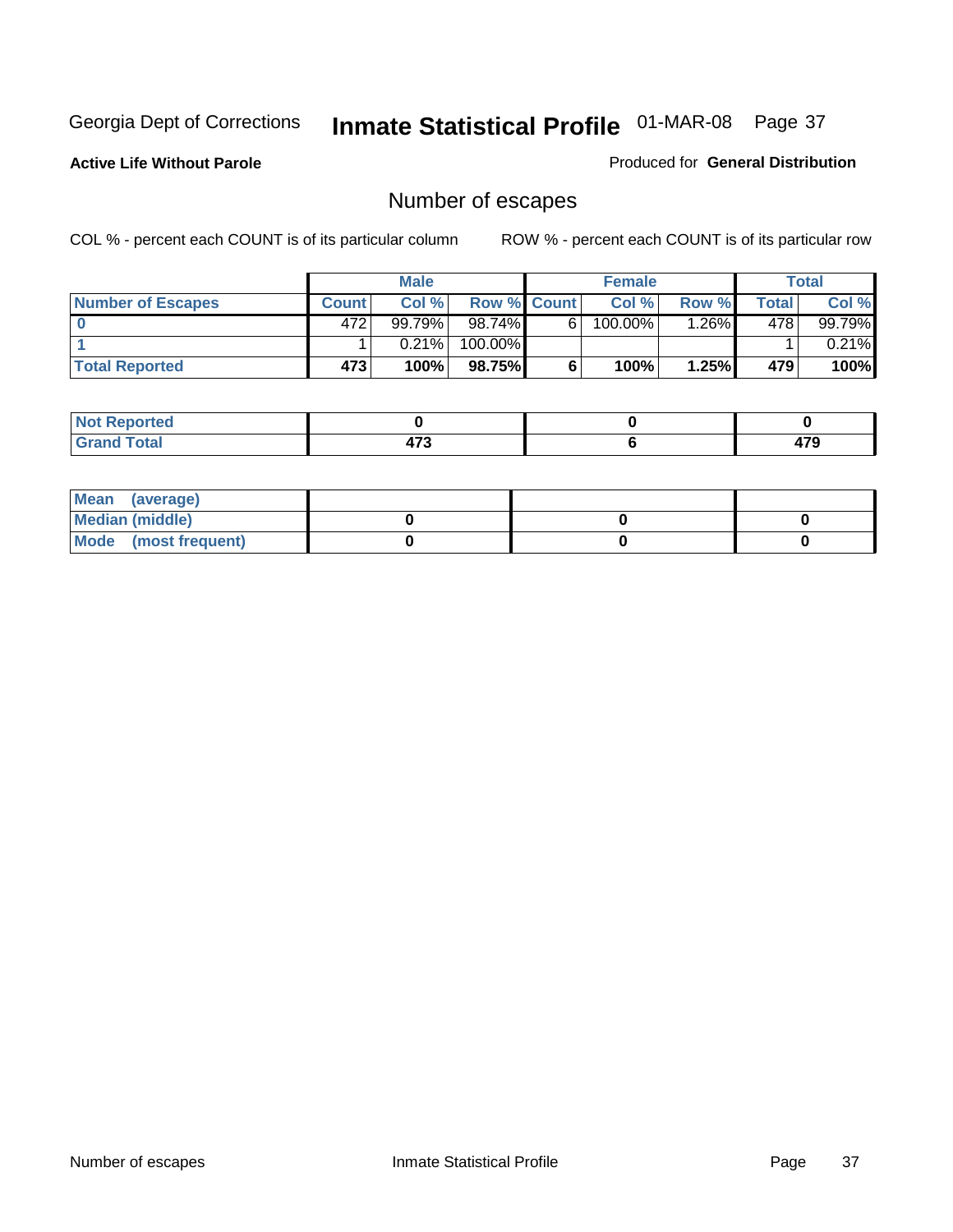**Active Life Without Parole** 

Produced for **General Distribution**

# Probable future release type

|                                         |              | <b>Male</b> |                    |   | <b>Female</b> |         |              | Total  |
|-----------------------------------------|--------------|-------------|--------------------|---|---------------|---------|--------------|--------|
| <b>Probable Future Release Type</b>     | <b>Count</b> | Col %       | <b>Row % Count</b> |   | Col%          | Row %   | <b>Total</b> | Col %  |
| <b>Paroled with probation to follow</b> |              | ا %42.      | 100.00%            |   | $.00\%$       | $.00\%$ |              | .42%l  |
| Paroled w/o probation to follow         |              | $.21\%$     | 100.00%            |   | $.00\%$       | $.00\%$ |              | .21%   |
| Life, LWOP or death sentence            | 470          | $99.37\%$   | 98.74%             | 6 | 100.00%       | 1.26%   | 476          | 99.37% |
| <b>Total Reported</b>                   | 473          | 100%        | 98.75%             | 6 | 100%          | 1.25%   | 479          | 100%   |

| u      |        |    |        |
|--------|--------|----|--------|
| ______ | 71 J   | .  | ---    |
|        | $\sim$ | __ | $\sim$ |

| <b>Mode (most frequent)</b> | Life, LWOP or death | Life, LWOP or death | Life, LWOP or death |
|-----------------------------|---------------------|---------------------|---------------------|
|-----------------------------|---------------------|---------------------|---------------------|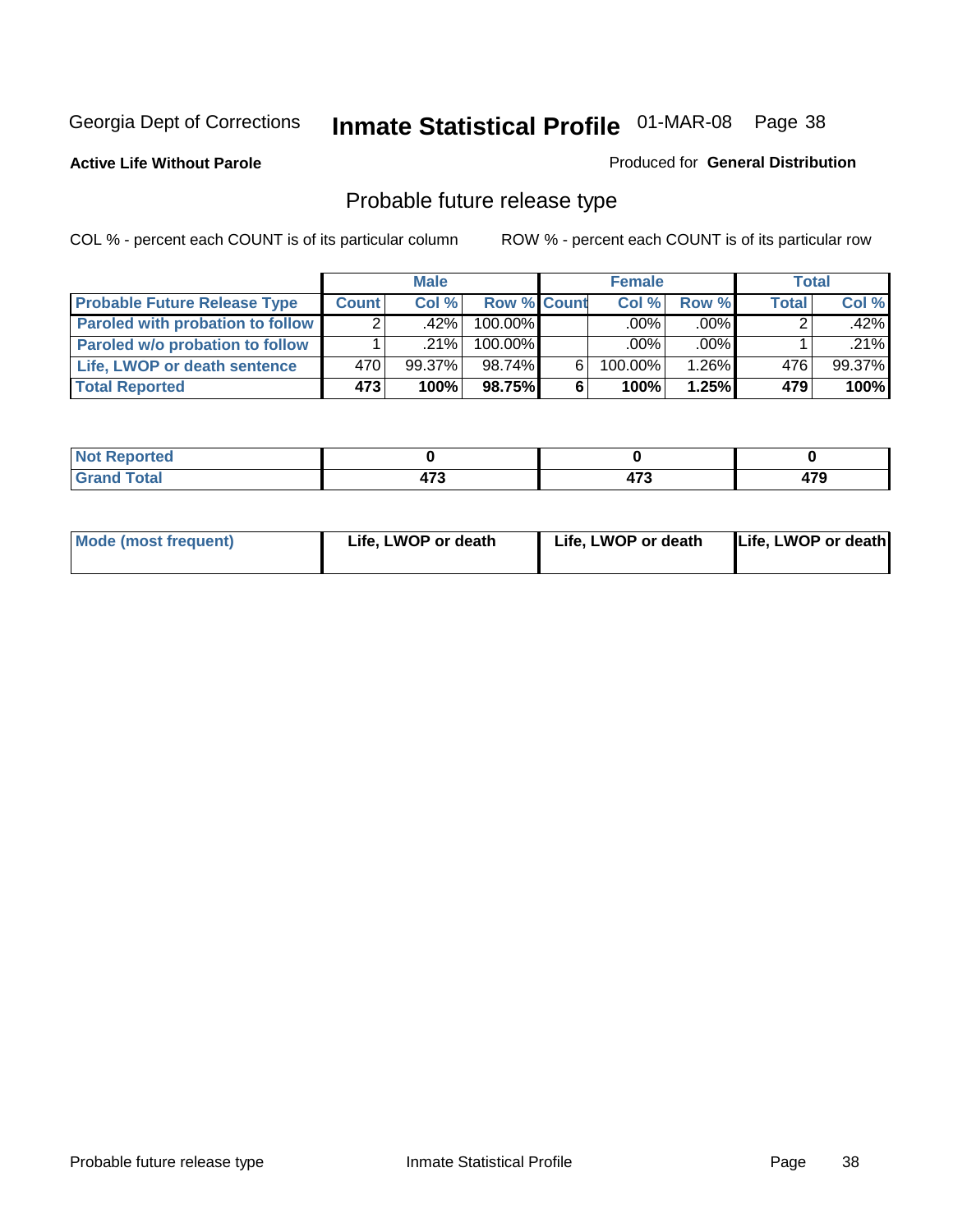**Active Life Without Parole** 

Produced for **General Distribution**

### Actual release type

|                            |              | <b>Male</b> |                    | <b>Female</b> |       |              | Total |
|----------------------------|--------------|-------------|--------------------|---------------|-------|--------------|-------|
| <b>Actual Release Type</b> | <b>Count</b> | Col %       | <b>Row % Count</b> | Col %         | Row % | <b>Total</b> | Col % |
| <b>Total Reported</b>      |              | $\%$        | %                  | %             | %     |              | %     |

| <b>Still Active</b> | 473 | 479 |
|---------------------|-----|-----|
| <b>Not Reported</b> |     |     |
| <b>Grand Total</b>  | 473 | 479 |

| M<br>_____<br>_____ | NI | Null | $\cdots$ |
|---------------------|----|------|----------|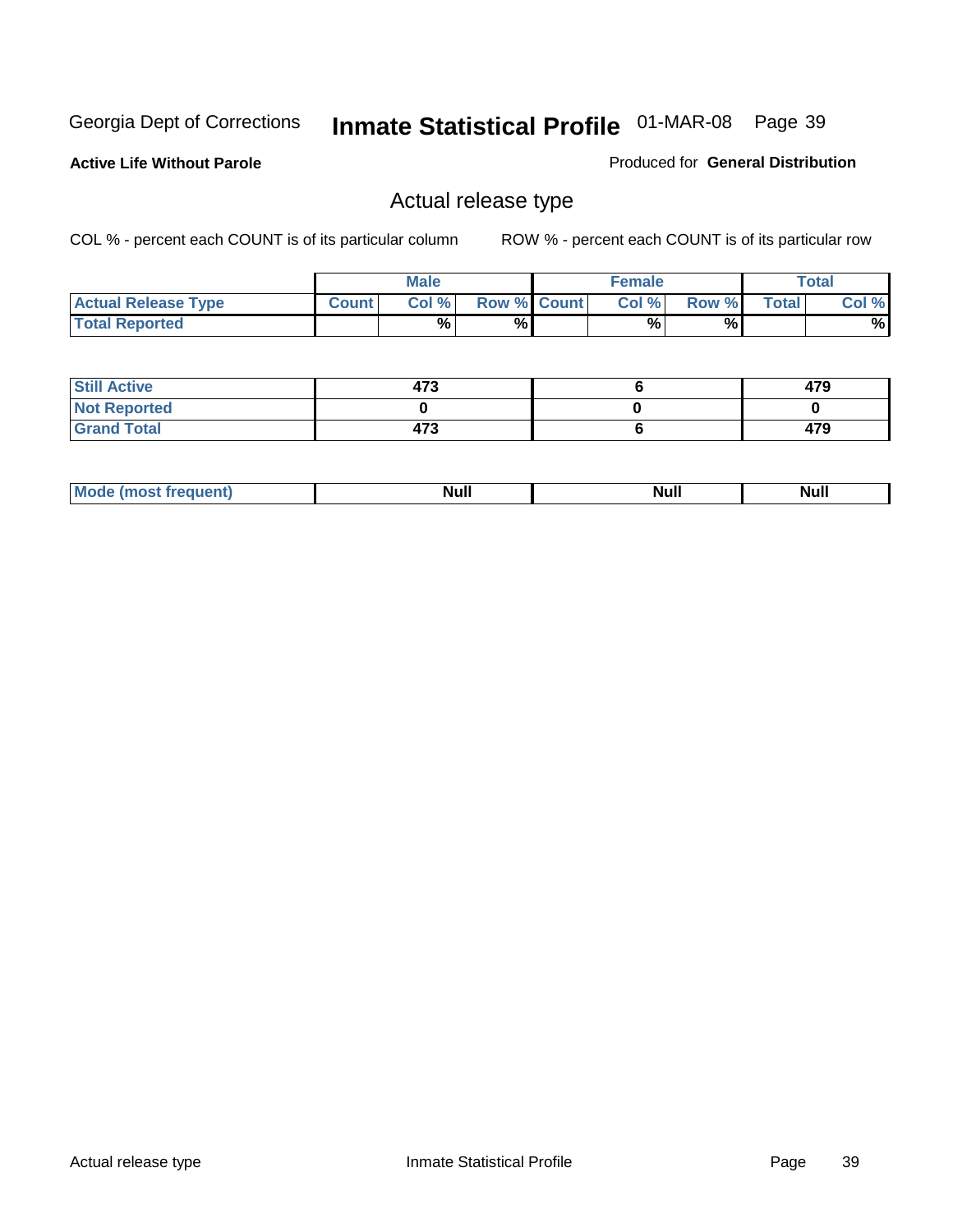#### **Active Life Without Parole**

#### Produced for **General Distribution**

### Time served in current (or last) institution

|                            |              | <b>Male</b> |         |                | <b>Female</b> |        |              | <b>Total</b> |
|----------------------------|--------------|-------------|---------|----------------|---------------|--------|--------------|--------------|
| <b>Time In Institution</b> | <b>Count</b> | Col %       | Row %   | <b>Count</b>   | Col %         | Row %  | <b>Total</b> | Col %        |
| 0 to 3 months              | 41           | 8.67%       | 100.00% |                |               |        | 41           | 8.56%        |
| 3.01 to 6 months           | 39           | 8.25%       | 100.00% |                |               |        | 39           | 8.14%        |
| 6.01 to 9 months           | 29           | 6.13%       | 100.00% |                |               |        | 29           | 6.05%        |
| 9.01 to 12 months          | 25           | 5.29%       | 100.00% |                |               |        | 25           | 5.22%        |
| 12.01 to 18 months         | 49           | 10.36%      | 100.00% |                |               |        | 49           | 10.23%       |
| 18.01 to 24 months         | 43           | 9.09%       | 97.73%  | 1              | 16.67%        | 2.27%  | 44           | 9.19%        |
| $2.01$ to 3 years          | 67           | 14.16%      | 97.10%  | $\overline{2}$ | 33.33%        | 2.90%  | 69           | 14.41%       |
| $3.01$ to 4 years          | 42           | 8.88%       | 95.45%  | 2              | 33.33%        | 4.55%  | 44           | 9.19%        |
| 4.01 to 5 years            | 23           | 4.86%       | 100.00% |                |               |        | 23           | 4.80%        |
| 5.01 to 6 years            | 42           | 8.88%       | 100.00% |                |               |        | 42           | 8.77%        |
| 6.01 to 7 years            | 26           | 5.50%       | 100.00% |                |               |        | 26           | 5.43%        |
| 7.01 to 8 years            | 15           | 3.17%       | 100.00% |                |               |        | 15           | 3.13%        |
| 8.01 to 9 years            | 6            | 1.27%       | 100.00% |                |               |        | 6            | 1.25%        |
| 9.01 to 10 years           | 9            | 1.90%       | 90.00%  | 1              | 16.67%        | 10.00% | 10           | 2.09%        |
| Over 10 years              | 17           | 3.59%       | 100.00% |                |               |        | 17           | 3.55%        |
| <b>Total Reported</b>      | 473          | 100%        | 98.75%  | 6              | 100%          | 1.25%  | 479          | 100.0%       |

| <b>Reported</b><br><b>NOT</b> |          |     |
|-------------------------------|----------|-----|
| <b>Total</b>                  | 170<br>. | ^‴^ |

| <b>Mean</b><br>(average) | 37 months | 48 months | 37 months |  |
|--------------------------|-----------|-----------|-----------|--|
| Median (middle)          | 26 months | 36 months | 26 months |  |
| Mode (most frequent)     | 4 months  | 2 months  | months    |  |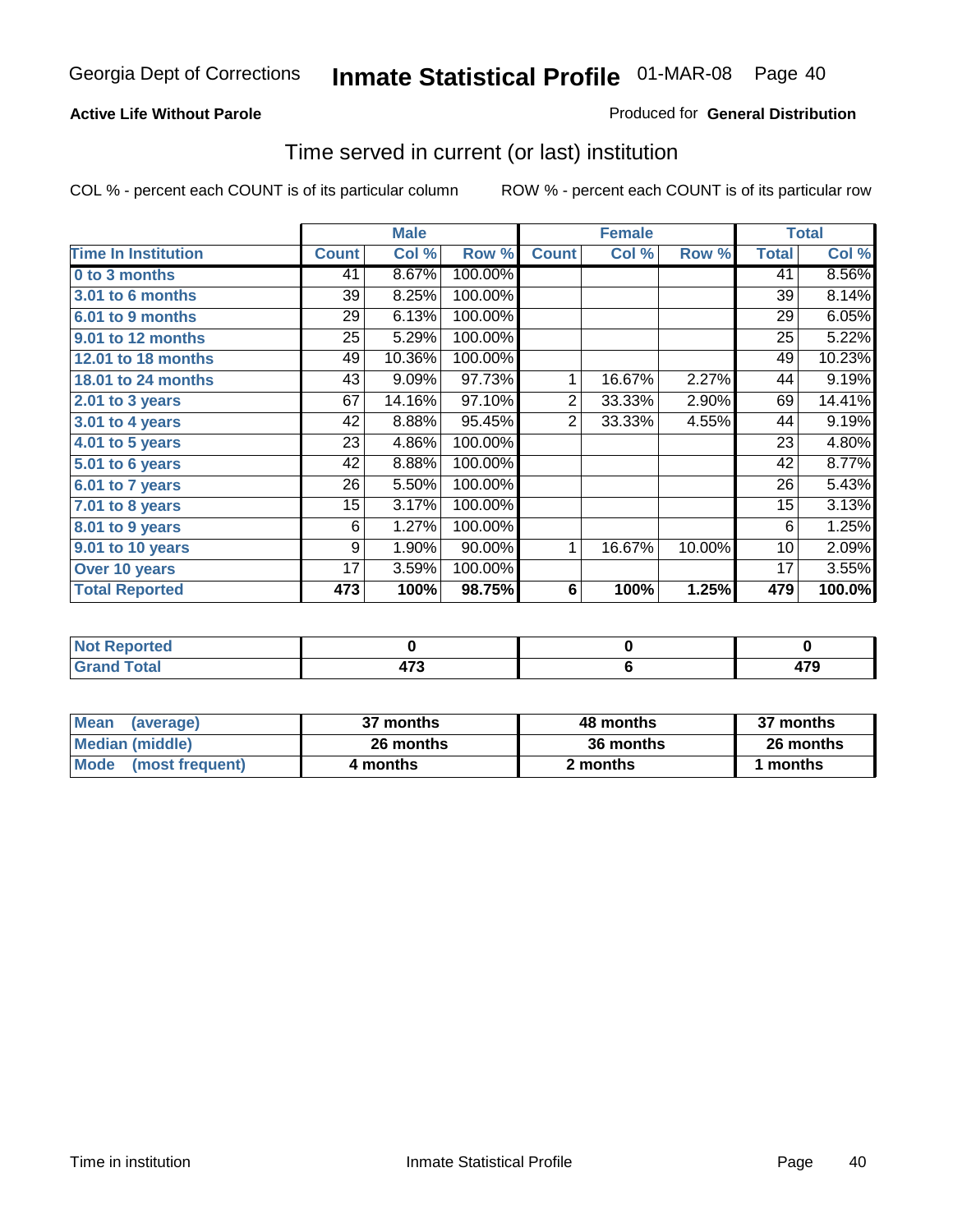#### **Active Life Without Parole**

### Produced for **General Distribution**

### Highest grade level attained

|                              |                 | <b>Male</b> |         |                         | <b>Female</b> |       |                 | <b>Total</b> |
|------------------------------|-----------------|-------------|---------|-------------------------|---------------|-------|-----------------|--------------|
| <b>Grade Level</b>           | <b>Count</b>    | Col %       | Row %   | <b>Count</b>            | Col %         | Row % | <b>Total</b>    | Col %        |
| <b>Grade 1</b>               | 1               | 0.22%       | 100.00% |                         |               |       | 1               | 0.21%        |
| <b>Grade 4</b>               | $\overline{3}$  | 0.65%       | 100.00% |                         |               |       | 3               | 0.64%        |
| <b>Grade 5</b>               | 4               | 0.87%       | 100.00% |                         |               |       | 4               | 0.86%        |
| Grade 6                      | 8               | 1.74%       | 100.00% |                         |               |       | 8               | 1.71%        |
| <b>Grade 7</b>               | 18              | 3.90%       | 100.00% |                         |               |       | 18              | 3.85%        |
| <b>Grade 8</b>               | 46              | 9.98%       | 100.00% |                         |               |       | 46              | 9.85%        |
| <b>Grade 9</b>               | 62              | 13.45%      | 98.41%  | 1                       | 16.67%        | 1.59% | 63              | 13.49%       |
| Grade 10                     | 94              | 20.39%      | 98.95%  | 1                       | 16.67%        | 1.05% | 95              | 20.34%       |
| Grade 11                     | 66              | 14.32%      | 97.06%  | $\overline{\mathbf{c}}$ | 33.33%        | 2.94% | 68              | 14.56%       |
| <b>Grade 12 or GED</b>       | 76              | 16.49%      | 98.70%  | 1                       | 16.67%        | 1.30% | 77              | 16.49%       |
| <b>Some tech school</b>      | $\overline{12}$ | 2.60%       | 100.00% |                         |               |       | $\overline{12}$ | 2.57%        |
| <b>Completed tech school</b> | 12              | 2.60%       | 100.00% |                         |               |       | 12              | 2.57%        |
| College, 1 year              | 16              | 3.47%       | 100.00% |                         |               |       | 16              | 3.43%        |
| College, 2 year              | 19              | 4.12%       | 95.00%  | 1                       | 16.67%        | 5.00% | $\overline{20}$ | 4.28%        |
| College, 3 year              | 8               | 1.74%       | 100.00% |                         |               |       | 8               | 1.71%        |
| <b>Bachelor's degree</b>     | 9               | 1.95%       | 100.00% |                         |               |       | 9               | 1.93%        |
| <b>Master's degree</b>       | 4               | 0.87%       | 100.00% |                         |               |       | 4               | 0.86%        |
| Ph.D. degree                 | 1               | 0.22%       | 100.00% |                         |               |       | 1               | 0.21%        |
| Law degree                   | 2               | 0.43%       | 100.00% |                         |               |       | $\overline{2}$  | 0.43%        |
| <b>Total Reported</b>        | 461             | 100%        | 98.72%  | 6                       | 100.0%        | 1.28% | 467             | 100%         |

| i Albert<br>4 - - - <b>-</b><br>теа<br>w<br>. |        | . .      |
|-----------------------------------------------|--------|----------|
| $T = 4 - T$<br>---<br>-                       | .<br>. | ---<br>м |

| <b>Mean</b><br>(average)       | 10.64    | 11.17    | 10.65    |
|--------------------------------|----------|----------|----------|
| Median (middle)                | Grade 10 | Grade 11 | Grade 10 |
| <b>Mode</b><br>(most frequent) | Grade 10 | Grade 11 | Grade 10 |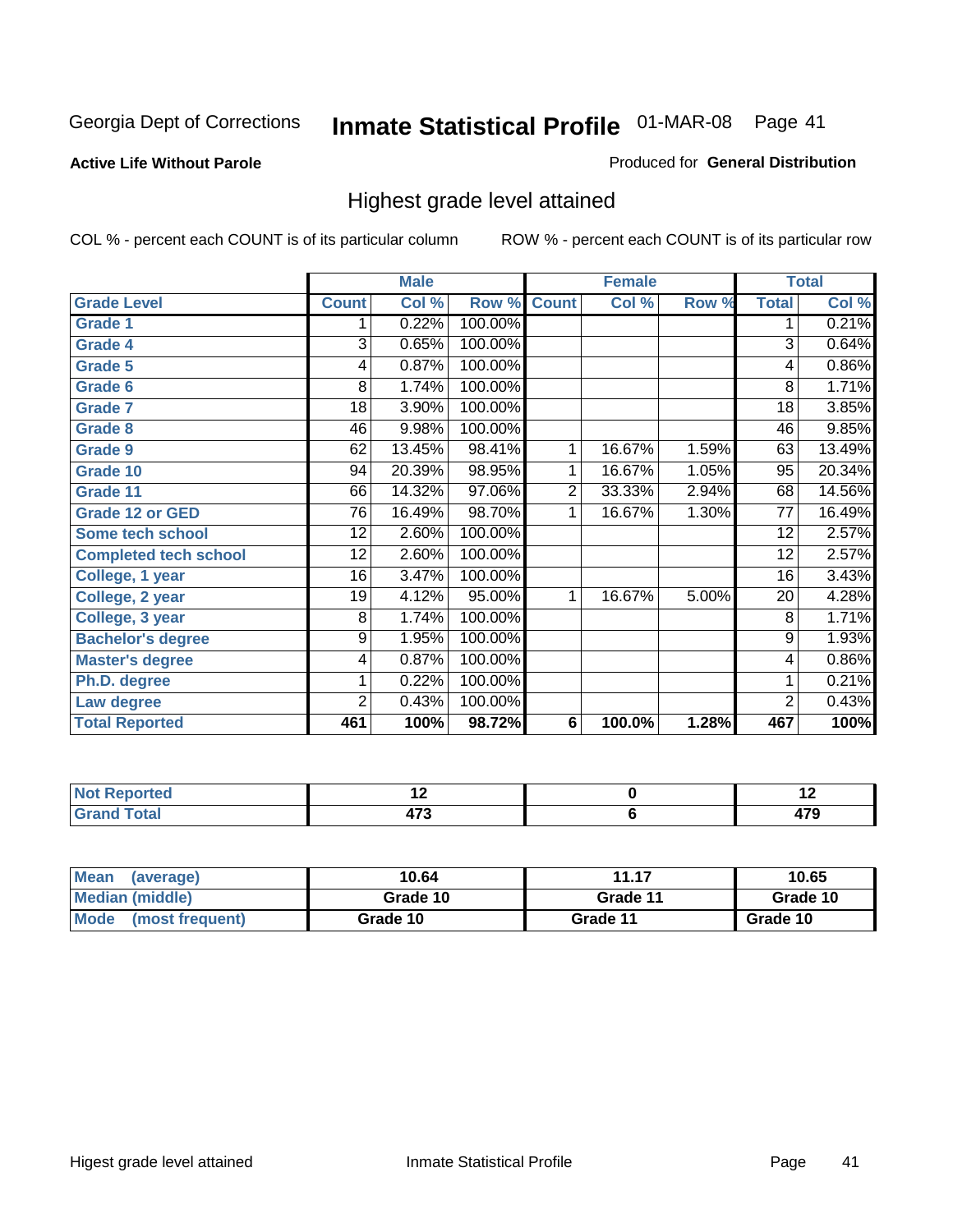### **Active Life Without Parole**

#### Produced for **General Distribution**

### Culture fair IQ scores

|                       | <b>Male</b>     |        |         | <b>Female</b> | <b>Total</b> |       |              |        |
|-----------------------|-----------------|--------|---------|---------------|--------------|-------|--------------|--------|
| <b>IQ Scores</b>      | <b>Count</b>    | Col %  | Row %   | <b>Count</b>  | Col %        | Row % | <b>Total</b> | Col %  |
| $60 - 69$             | 19 <sup>°</sup> | 4.56%  | 100.00% |               |              |       | 19           | 4.49%  |
| $70 - 79$             | 32              | 7.67%  | 100.00% |               |              |       | 32           | 7.57%  |
| $80 - 89$             | 63              | 15.11% | 98.44%  |               | 16.67%       | 1.56% | 64           | 15.13% |
| $90 - 99$             | 67              | 16.07% | 97.10%  | 2             | 33.33%       | 2.90% | 69           | 16.31% |
| $100 - 109$           | 119             | 28.54% | 99.17%  | 4             | 16.67%       | 0.83% | 120          | 28.37% |
| $110 - 119$           | 96              | 23.02% | 98.97%  |               | 16.67%       | 1.03% | 97           | 22.93% |
| $120 - 129$           | 21              | 5.04%  | 95.45%  | 1             | 16.67%       | 4.55% | 22           | 5.20%  |
| <b>Total Reported</b> | 417             | 100%   | 98.58%  | 6             | 100.0%       | 1.42% | 423          | 100%   |

| <b>Not Reported</b>         | гη<br>აა | 53  |
|-----------------------------|----------|-----|
| <b>Not Valid (under 60)</b> |          |     |
| <b>Grand Total</b>          | 473      | 479 |

| <b>Mean</b><br>(average)       | 99  | 104 | 99  |
|--------------------------------|-----|-----|-----|
| Median (middle)                | 102 | 99  | 102 |
| <b>Mode</b><br>(most frequent) | 105 | 96  | 105 |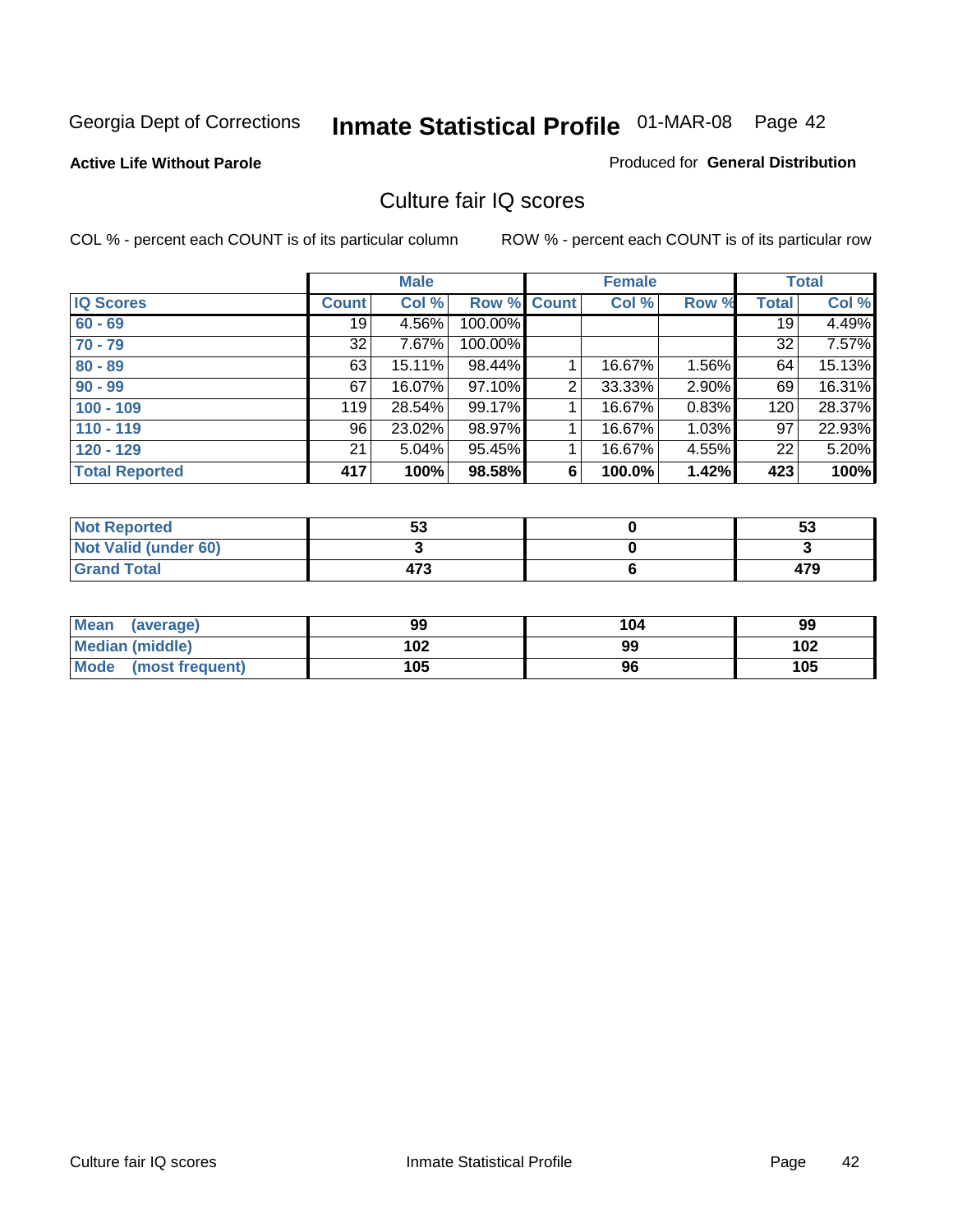#### **Active Life Without Parole**

#### Produced for **General Distribution**

# Wide Range Achievement Test (WRAT) reading score

|                           |                 | <b>Male</b><br><b>Female</b> |                      | <b>Total</b> |        |       |                 |        |
|---------------------------|-----------------|------------------------------|----------------------|--------------|--------|-------|-----------------|--------|
| <b>WRAT Reading Score</b> | <b>Count</b>    | Col %                        | Row %                | <b>Count</b> | Col %  | Row % | <b>Total</b>    | Col %  |
| 0.1 to 0.9                | 8               | 1.88%                        | 100.00%              |              |        |       | 8               | 1.86%  |
| 1.0 to 1.9                | 14              | 3.29%                        | 100.00%              |              |        |       | 14              | 3.25%  |
| 2.0 to 2.9                | $\overline{25}$ | 5.88%                        | $\overline{96.15\%}$ | 1            | 16.67% | 3.85% | $\overline{26}$ | 6.03%  |
| 3.0 to 3.9                | 22              | 5.18%                        | 100.00%              |              |        |       | 22              | 5.10%  |
| 4.0 to 4.9                | 34              | 8.00%                        | 100.00%              |              |        |       | 34              | 7.89%  |
| 5.0 to 5.9                | 43              | 10.12%                       | 97.73%               | 1            | 16.67% | 2.27% | 44              | 10.21% |
| 6.0 to 6.9                | 37              | 8.71%                        | 100.00%              |              |        |       | 37              | 8.58%  |
| 7.0 to 7.9                | 17              | 4.00%                        | 100.00%              |              |        |       | 17              | 3.94%  |
| 8.0 to 8.9                | 32              | 7.53%                        | 100.00%              |              |        |       | 32              | 7.42%  |
| 9.0 to 9.9                | 36              | 8.47%                        | 97.30%               | 1            | 16.67% | 2.70% | 37              | 8.58%  |
| 10.0 to 10.9              | 11              | 2.59%                        | 100.00%              |              |        |       | 11              | 2.55%  |
| 11.0 to 11.9              | 24              | 5.65%                        | 100.00%              |              |        |       | 24              | 5.57%  |
| 12.0 to 12.9              | 71              | 16.71%                       | 100.00%              |              |        |       | 71              | 16.47% |
| 13                        | 51              | 12.00%                       | 94.44%               | 3            | 50.00% | 5.56% | 54              | 12.53% |
| <b>Total Reported</b>     | 425             | 100%                         | 98.61%               | 6            | 100.0% | 1.39% | 431             | 100%   |
|                           |                 |                              |                      |              |        |       |                 |        |
| <b>Not Reported</b>       |                 | 48                           |                      | $\pmb{0}$    |        |       | 48              |        |
| <b>Grand Total</b>        |                 | 473                          |                      | $\bf 6$      |        |       | 479             |        |

| <b>Mean</b><br>(average) | 8.19       | 9.35 | 9.21<br>O.Z |
|--------------------------|------------|------|-------------|
| Median (middle)          | ה ה<br>o.z | 11 1 | o.z         |
| Mode (most frequent)     | 12.8       | 1 J  | IJ          |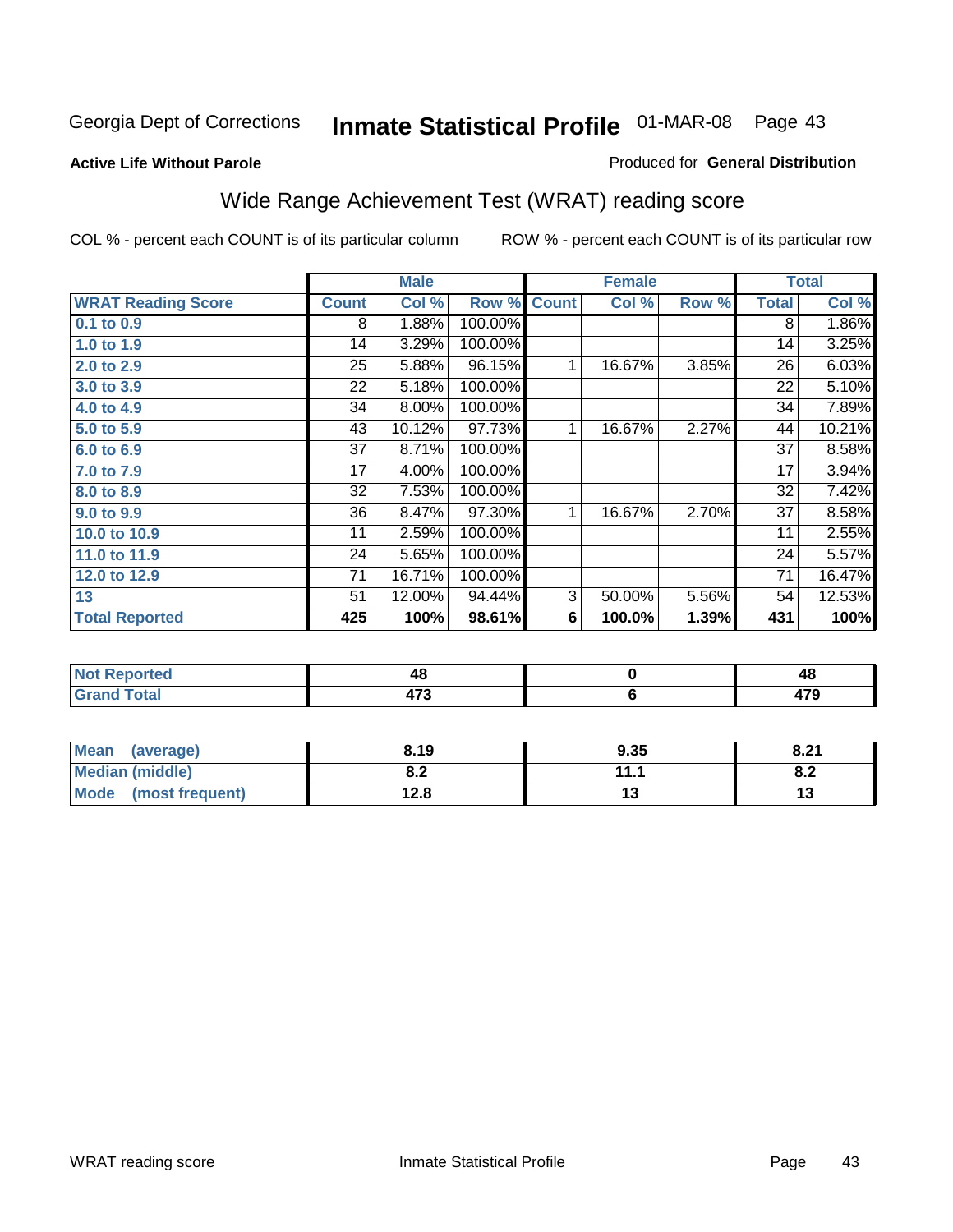### Georgia Dept of Corrections **Inmate Statistical Profile** 01-MAR-08 Page 44

**Active Life Without Parole** 

#### Produced for **General Distribution**

# Wide Range Achievement Test (WRAT) math score

|                              |              | <b>Male</b> |         |                | <b>Female</b> |        |              | <b>Total</b> |
|------------------------------|--------------|-------------|---------|----------------|---------------|--------|--------------|--------------|
| <b>WRAT Mathematic Score</b> | <b>Count</b> | Col %       | Row %   | <b>Count</b>   | Col %         | Row %  | <b>Total</b> | Col %        |
| 0.1 to 0.9                   | 2            | 0.47%       | 100.00% |                |               |        | 2            | 0.46%        |
| 1.0 to 1.9                   | 4            | 0.94%       | 100.00% |                |               |        | 4            | 0.93%        |
| 2.0 to 2.9                   | 16           | 3.76%       | 100.00% |                |               |        | 16           | 3.71%        |
| 3.0 to 3.9                   | 31           | 7.29%       | 100.00% |                |               |        | 31           | 7.19%        |
| 4.0 to 4.9                   | 41           | 9.65%       | 97.62%  | 1              | 16.67%        | 2.38%  | 42           | 9.74%        |
| 5.0 to 5.9                   | 51           | 12.00%      | 100.00% |                |               |        | 51           | 11.83%       |
| 6.0 to 6.9                   | 94           | 22.12%      | 100.00% |                |               |        | 94           | 21.81%       |
| 7.0 to 7.9                   | 59           | 13.88%      | 98.33%  | 1              | 16.67%        | 1.67%  | 60           | 13.92%       |
| 8.0 to 8.9                   | 27           | 6.35%       | 96.43%  | 1              | 16.67%        | 3.57%  | 28           | 6.50%        |
| 9.0 to 9.9                   | 44           | 10.35%      | 95.65%  | $\overline{2}$ | 33.33%        | 4.35%  | 46           | 10.67%       |
| 10.0 to 10.9                 | 26           | 6.12%       | 100.00% |                |               |        | 26           | 6.03%        |
| 11.0 to 11.9                 | 13           | 3.06%       | 100.00% |                |               |        | 13           | 3.02%        |
| 12.0 to 12.9                 | 9            | 2.12%       | 100.00% |                |               |        | 9            | 2.09%        |
| 13                           | 8            | 1.88%       | 88.89%  | 1              | 16.67%        | 11.11% | 9            | 2.09%        |
| <b>Total Reported</b>        | 425          | 100%        | 98.61%  | 6              | 100.0%        | 1.39%  | 431          | 100%         |
|                              |              |             |         |                |               |        |              |              |

| <b>Not Reported</b> | 40                    | 48          |
|---------------------|-----------------------|-------------|
| <b>Grand Total</b>  | $\rightarrow$<br>41 J | 470<br>41 J |

| <b>Mean</b><br>(average)       | 7.00 | 0.77 | 7.02 |
|--------------------------------|------|------|------|
| Median (middle)                | 6.9  |      | 6.9  |
| <b>Mode</b><br>(most frequent) | 6.9  | 7.O  | 6.9  |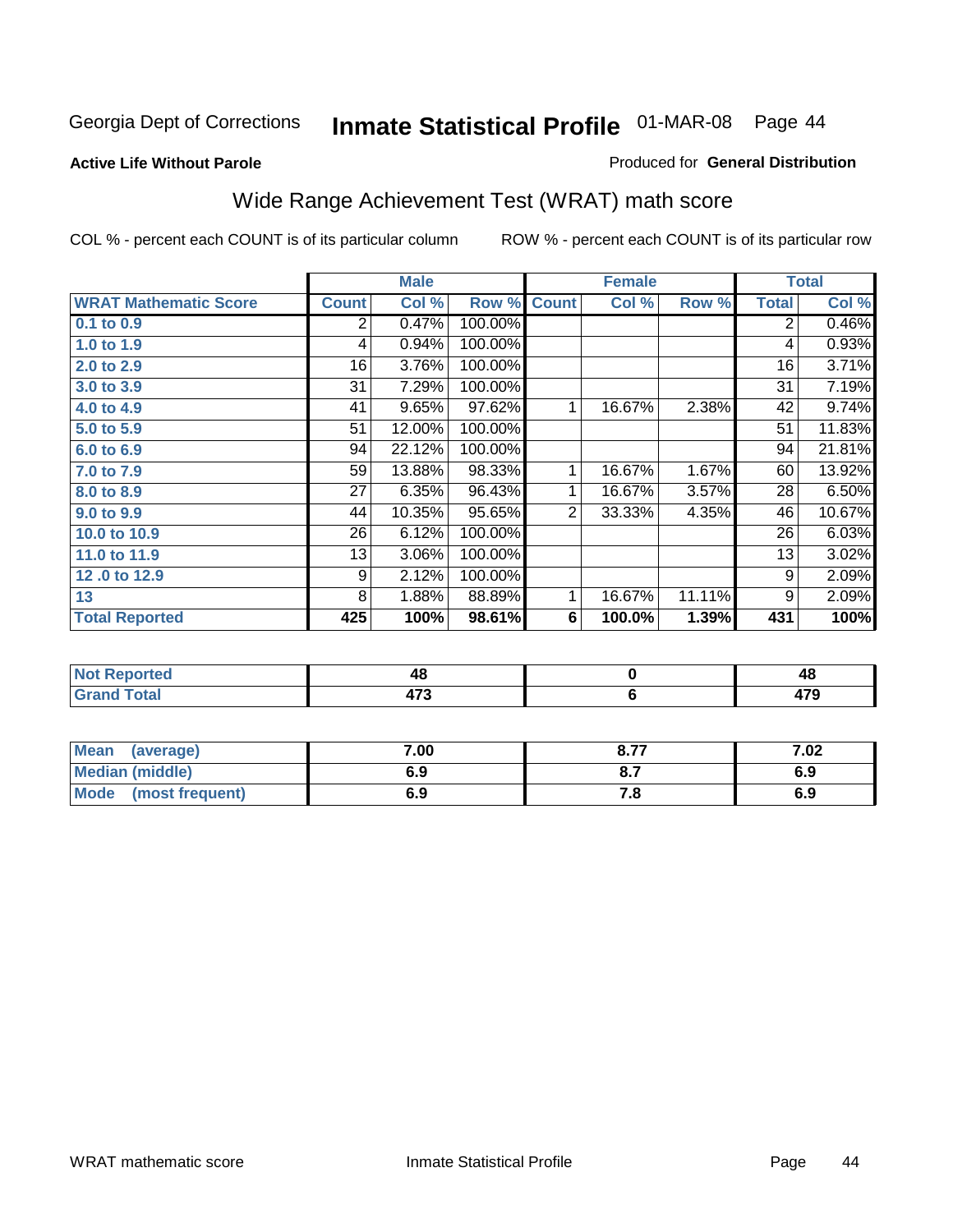**Active Life Without Parole** 

#### Produced for **General Distribution**

# Wide Range Achievement Test (WRAT) spelling score

|                            |              | <b>Male</b> |         |                | <b>Female</b> |       |              | <b>Total</b> |
|----------------------------|--------------|-------------|---------|----------------|---------------|-------|--------------|--------------|
| <b>WRAT Spelling Score</b> | <b>Count</b> | Col %       | Row %   | <b>Count</b>   | Col %         | Row % | <b>Total</b> | Col %        |
| $0.1$ to $0.9$             | 4            | 0.94%       | 100.00% |                |               |       | 4            | 0.93%        |
| 1.0 to 1.9                 | 18           | 4.25%       | 100.00% |                |               |       | 18           | 4.19%        |
| 2.0 to 2.9                 | 35           | 8.25%       | 100.00% |                |               |       | 35           | 8.14%        |
| 3.0 to 3.9                 | 23           | 5.42%       | 100.00% |                |               |       | 23           | 5.35%        |
| 4.0 to 4.9                 | 41           | 9.67%       | 97.62%  | 1              | 16.67%        | 2.38% | 42           | 9.77%        |
| 5.0 to 5.9                 | 40           | 9.43%       | 100.00% |                |               |       | 40           | 9.30%        |
| 6.0 to 6.9                 | 49           | 11.56%      | 98.00%  | 1              | 16.67%        | 2.00% | 50           | 11.63%       |
| 7.0 to 7.9                 | 34           | 8.02%       | 100.00% |                |               |       | 34           | 7.91%        |
| 8.0 to 8.9                 | 34           | 8.02%       | 100.00% |                |               |       | 34           | 7.91%        |
| 9.0 to 9.9                 | 35           | 8.25%       | 100.00% |                |               |       | 35           | 8.14%        |
| 10.0 to 10.9               | 26           | 6.13%       | 100.00% |                |               |       | 26           | 6.05%        |
| 11.0 to 11.9               | 25           | 5.90%       | 96.15%  | 1              | 16.67%        | 3.85% | 26           | 6.05%        |
| 12.0 to 12.9               | 34           | 8.02%       | 94.44%  | $\overline{2}$ | 33.33%        | 5.56% | 36           | 8.37%        |
| 13                         | 26           | 6.13%       | 96.30%  | 1              | 16.67%        | 3.70% | 27           | 6.28%        |
| <b>Total Reported</b>      | 424          | 100%        | 98.60%  | 6              | 100.0%        | 1.40% | 430          | 100.0%       |
|                            |              |             |         |                |               |       |              |              |
| <b>Not Reported</b>        |              | 49          |         |                | $\pmb{0}$     |       |              | 49           |
| <b>Grand Total</b>         |              | 473         |         |                | $\bf 6$       |       |              | 479          |

| <b>Mean</b><br>(average)       | 7.33 | 9.9  | 707<br>، ن. ' |
|--------------------------------|------|------|---------------|
| <b>Median (middle)</b>         | ن. ا | 11.8 | ں ،           |
| <b>Mode</b><br>(most frequent) | ၓ.ͻ  | 12.3 | o<br>ၓ.ͻ      |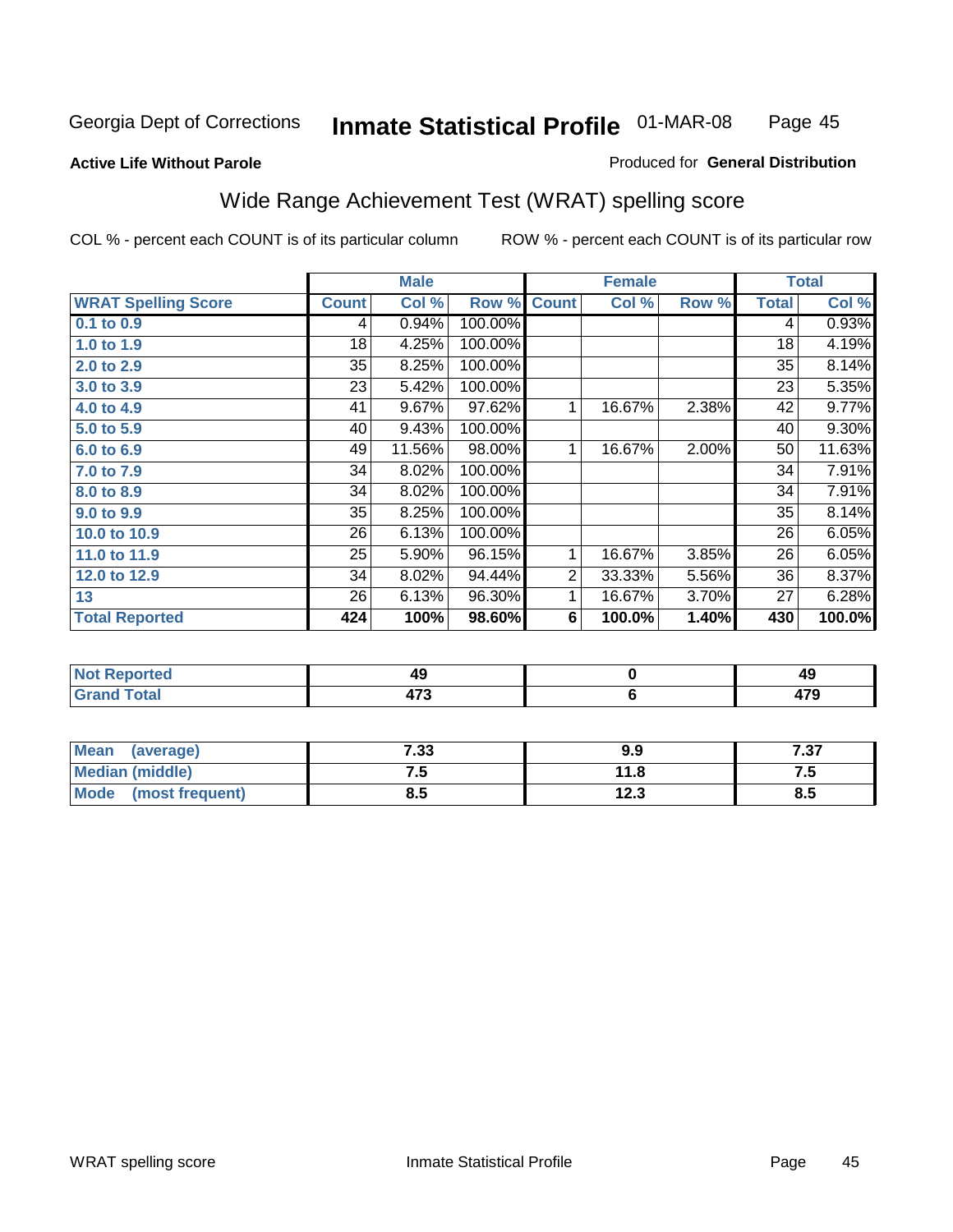### **Active Life Without Parole**

#### Produced for **General Distribution**

### Scope of substance abuse - summary

|                        |              | <b>Male</b> |            |              | <b>Female</b> |          |                  | <b>Total</b> |
|------------------------|--------------|-------------|------------|--------------|---------------|----------|------------------|--------------|
| <b>Substance Abuse</b> | <b>Count</b> | Col %       | Row %      | <b>Count</b> | Col %         | Row %    | <b>Total</b>     | Col %        |
| <b>None</b>            | 158          | 33.40%      | 98.14%     | ◠            | $50.00\%$     | $1.86\%$ | 161              | 33.61%       |
| Drugs only             | 179          | 37.84%      | $99.44\%$  |              | 16.67%        | 0.56%    | 180 <sub>1</sub> | 37.58%       |
| <b>Alcohol only</b>    | 33           | 6.98%       | $100.00\%$ |              |               |          | 33               | $6.89\%$     |
| Drugs and alcohol      | 103          | 21.78%      | $98.10\%$  | ◠            | 33.33%        | 1.90%    | 105              | 21.92%       |
| <b>Total Reported</b>  | 473          | 100%        | 98.75%     | 6            | 100%          | 1.25%    | 479              | 100%         |

| <b>Not</b><br>Reported  |  |   |
|-------------------------|--|---|
| <b>Total</b><br>' Gran⊾ |  | . |

| ruas onlv<br>one<br>only<br>Pruas .<br>онеш. | Mode |  |  |  |
|----------------------------------------------|------|--|--|--|
|----------------------------------------------|------|--|--|--|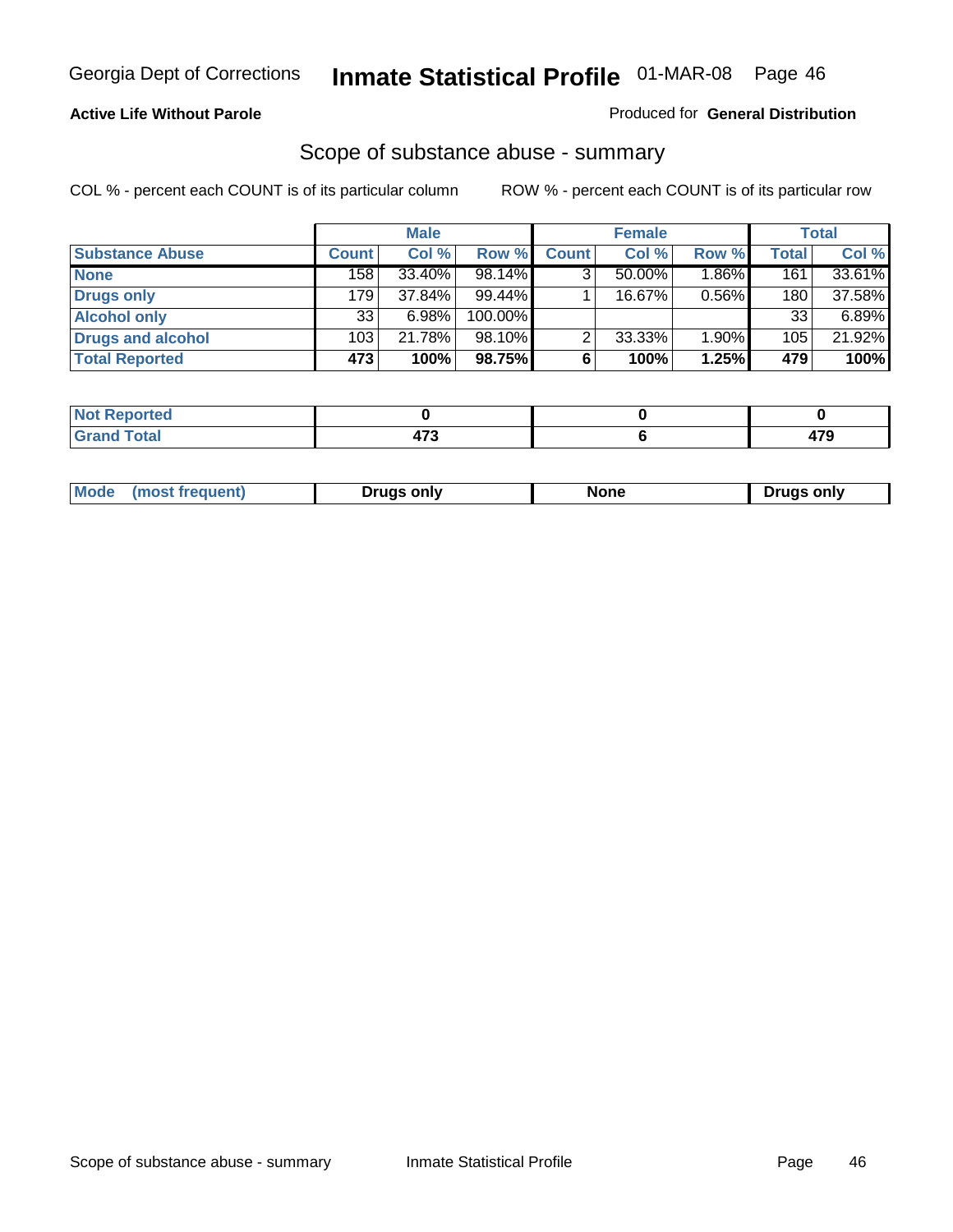### **Active Life Without Parole**

#### Produced for **General Distribution**

### Scope of substance abuse - detail

|                                         |              | <b>Male</b> |         |              | <b>Female</b> |          |              | <b>Total</b> |
|-----------------------------------------|--------------|-------------|---------|--------------|---------------|----------|--------------|--------------|
| <b>Substance Abuse</b>                  | <b>Count</b> | Col %       | Row %   | <b>Count</b> | Col %         | Row %    | <b>Total</b> | Col %        |
| No drug or alcohol problems             | 158          | 33.40%      | 98.14%  | 3            | 50.00%        | $1.86\%$ | 161          | 33.61%       |
| <b>Drug addiction but no alcohol</b>    | 3            | 0.63%       | 100.00% |              |               |          | 3            | 0.63%        |
| <b>Drug addiction and alcohol</b>       | 3            | 0.63%       | 100.00% |              |               |          | 3            | 0.63%        |
| abuse                                   |              |             |         |              |               |          |              |              |
| <b>Drug addiction and alcoholism</b>    | 2            | 0.42%       | 100.00% |              |               |          | 2            | 0.42%        |
| No drug problem but alcohol             | 27           | 5.71%       | 100.00% |              |               |          | 27           | 5.64%        |
| abuse                                   |              |             |         |              |               |          |              |              |
| No drug problem but alcoholism          | 6            | 1.27%       | 100.00% |              |               |          | 6            | 1.25%        |
| Drug experiment but no alcohol          | 107          | 22.62%      | 99.07%  |              | 16.67%        | 0.93%    | 108          | 22.55%       |
| <b>Drug experiment &amp; alcohol</b>    | 14           | 2.96%       | 100.00% |              |               |          | 14           | 2.92%        |
| abuse                                   |              |             |         |              |               |          |              |              |
| <b>Drug experiment &amp; alcoholism</b> | 8            | 1.69%       | 100.00% |              |               |          | 8            | 1.67%        |
| Drug abuse but no alcohol               | 69           | 14.59%      | 100.00% |              |               |          | 69           | 14.41%       |
| Drug abuse and alcohol abuse            | 63           | 13.32%      | 98.44%  |              | 16.67%        | 1.56%    | 64           | 13.36%       |
| <b>Drug abuse and alcoholism</b>        | 13           | 2.75%       | 92.86%  |              | 16.67%        | 7.14%    | 14           | 2.92%        |
| <b>Total Reported</b>                   | 473          | 100%        | 98.75%  | 6            | 100%          | 1.25%    | 479          | 100.0%       |

| Not Reported           |     |     |
|------------------------|-----|-----|
| <b>Total</b><br>$\sim$ | --- | --- |

| Mode (most frequent) | No drug or alcohol problems No drug or alcohol problems No drug or alcohol |          |
|----------------------|----------------------------------------------------------------------------|----------|
|                      |                                                                            | problems |
|                      |                                                                            |          |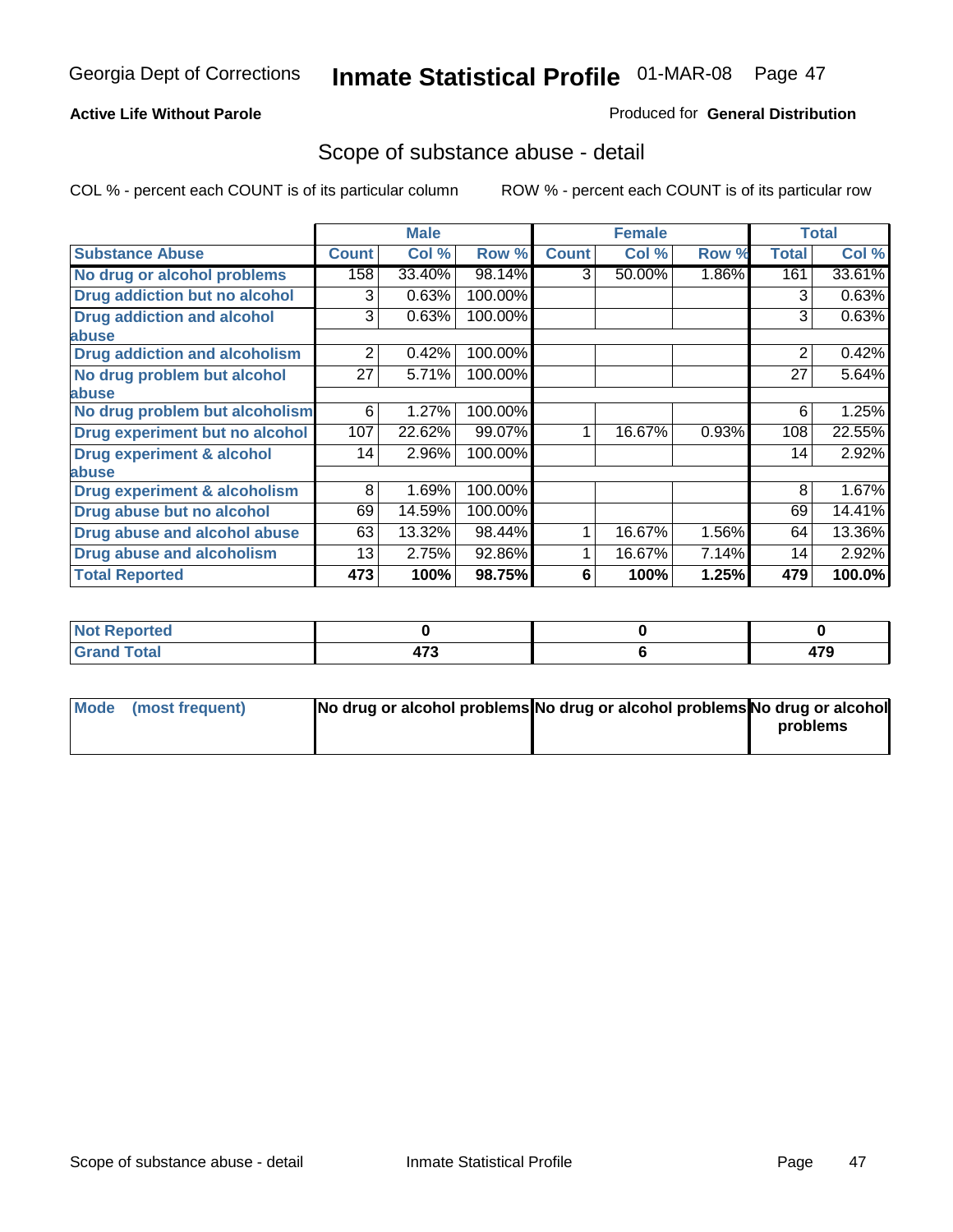**Active Life Without Parole** 

#### Produced for **General Distribution**

### Current / last mental health treatment level

|                                    |              | <b>Male</b> |            |              | <b>Female</b> |       |              | <b>Total</b> |
|------------------------------------|--------------|-------------|------------|--------------|---------------|-------|--------------|--------------|
| <b>Mental Health Treatment Lev</b> | <b>Count</b> | Col %       | Row %      | <b>Count</b> | Col %         | Row % | <b>Total</b> | Col %        |
| 1 No problem at current time       | 731          | 41.71%      | 98.65%     |              | 20.00%        | 1.35% | 74           | 41.11%       |
| 2 Receiving outpatient             | 70           | 40.00%      | 94.59%     | 4            | 80.00%        | 5.41% | 74           | 41.11%       |
| treatment                          |              |             |            |              |               |       |              |              |
| 3 Inpatient, moderate              | 26           | 14.86%      | 100.00%    |              |               |       | 26           | 14.44%       |
| treatment                          |              |             |            |              |               |       |              |              |
| 4 Inpatient, intensive             | 6            | 3.43%       | $100.00\%$ |              |               |       | 6            | $3.33\%$     |
| treatment                          |              |             |            |              |               |       |              |              |
| <b>Total Evaluated</b>             | 175          | 100%        | 97.22%     | 5            | 100%          | 2.78% | 180          | 100%         |

| Never had MH evaluation | 298 | 299 |
|-------------------------|-----|-----|
| Total                   | ィーヘ | --- |

| <b>Median (middle)</b>         | <b>Receiving outpatient</b><br>treatment |                                          | <b>Receiving</b><br>outpatient<br>treatment |  |
|--------------------------------|------------------------------------------|------------------------------------------|---------------------------------------------|--|
| <b>Mode</b><br>(most frequent) | No problem at current time               | <b>Receiving outpatient</b><br>treatment | Receiving<br>outpatient<br>treatment        |  |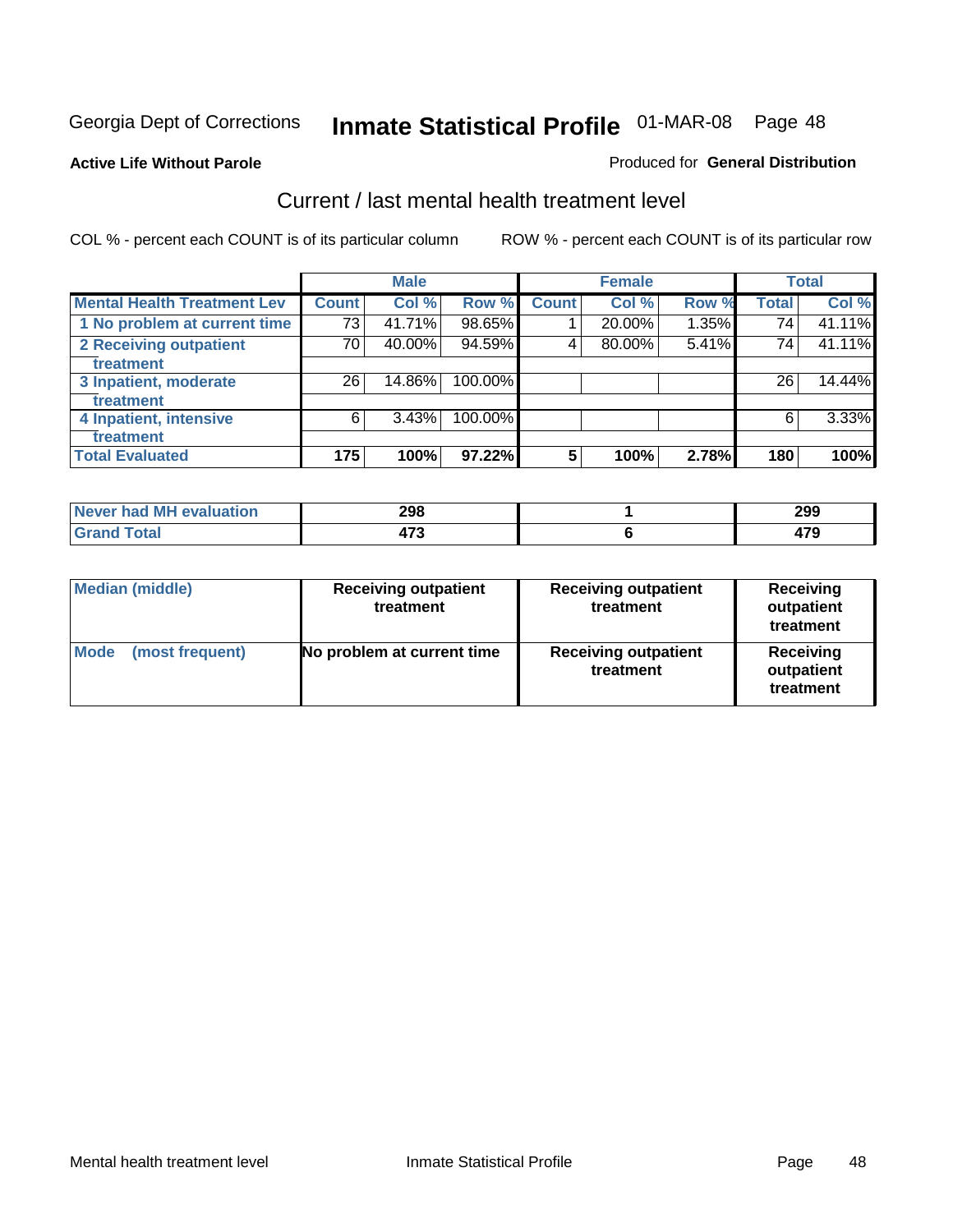#### **Active Life Without Parole**

#### Produced for **General Distribution**

### PULHESDWIT medical scale - 'P' overall condition ('P'hysical)

|                                   |              | <b>Male</b> |                    |   | <b>Female</b> |          |              | <b>Total</b> |
|-----------------------------------|--------------|-------------|--------------------|---|---------------|----------|--------------|--------------|
| 'P' Overall Condition             | <b>Count</b> | Col %       | <b>Row % Count</b> |   | Col %         | Row %    | <b>Total</b> | Col %        |
| 1 No medical illness              | 318          | $67.52\%$   | 99.07%             |   | $50.00\%$     | $0.93\%$ | 321          | 67.30%       |
| 2 Well-controlled chronic illness | 95           | 20.17%      | 96.94%             | 3 | $50.00\%$     | 3.06%    | 98           | 20.55%       |
| 3 Poorly-controlled chronic       | 57           | 12.10%      | 100.00%            |   |               |          | 57           | 11.95%       |
| <b>illness</b>                    |              |             |                    |   |               |          |              |              |
| 4 Significant problems requiring  |              | $0.21\%$    | 100.00%            |   |               |          |              | 0.21%        |
| special housing                   |              |             |                    |   |               |          |              |              |
| <b>Total Reported</b>             | 471          | 100%        | 98.74%             | 6 | 100%          | $1.26\%$ | 477          | 100.0%       |

| Not F<br>Reported  |                                      |             |
|--------------------|--------------------------------------|-------------|
| <b>Grand Total</b> | $\rightarrow$<br>$\mathbf{r}$<br>. . | 170<br>41 J |

| ' No medical illness<br><b>Mode</b><br>(most frequent) | 2 Well-controlled chronic<br>illness | 1 No medical<br>illness |
|--------------------------------------------------------|--------------------------------------|-------------------------|
|--------------------------------------------------------|--------------------------------------|-------------------------|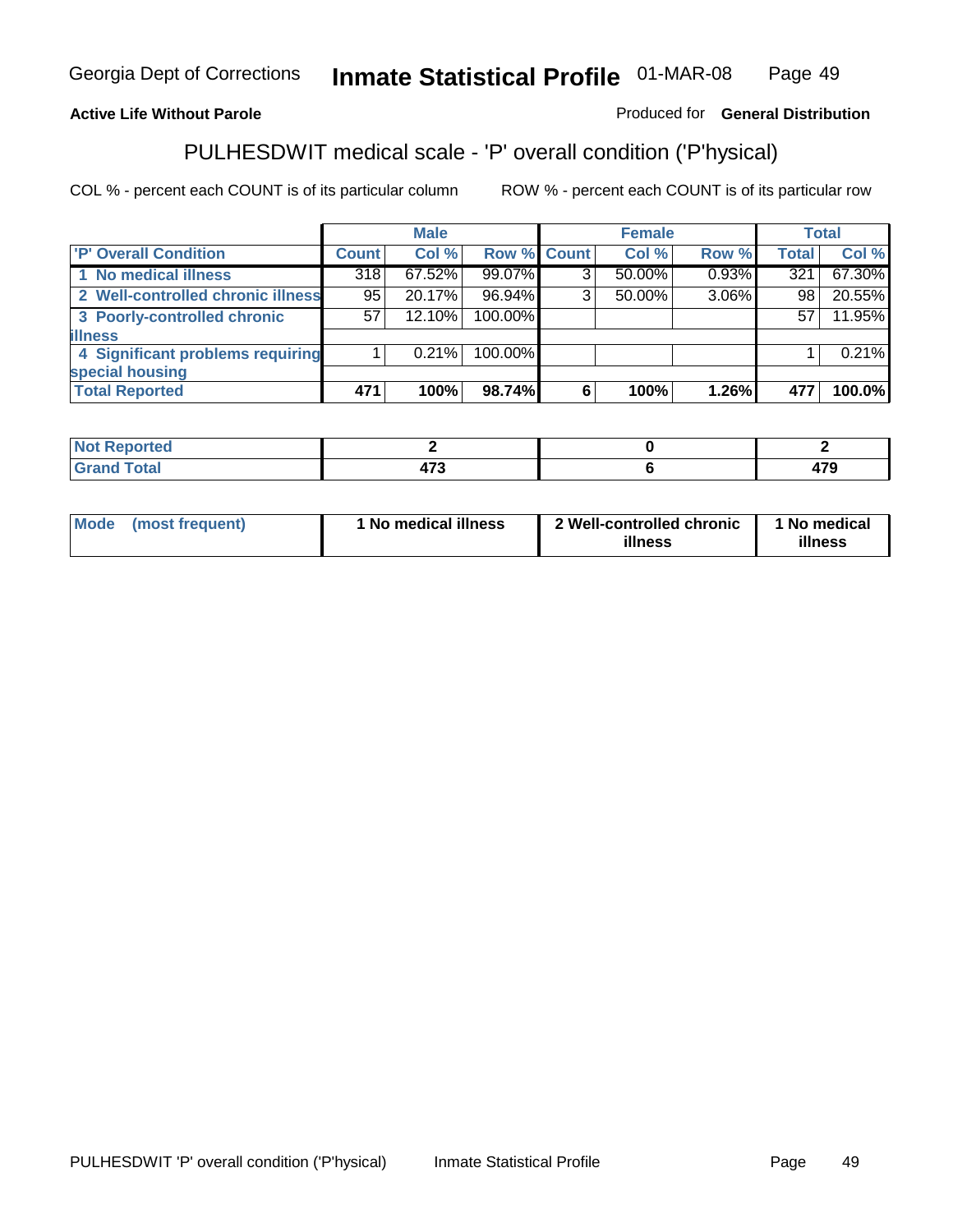### **Active Life Without Parole**

Produced for **General Distribution**

# PULHESDWIT medical scale - 'U' upper body

|                              |              | <b>Male</b> |         |              | <b>Female</b> |          |              | <b>Total</b> |
|------------------------------|--------------|-------------|---------|--------------|---------------|----------|--------------|--------------|
| <b>TU' Upper Body</b>        | <b>Count</b> | Col %       | Row %   | <b>Count</b> | Col %         | Row %    | <b>Total</b> | Col %        |
| 1 Upper bones, joints,       | 454          | 96.39%      | 98.70%  | 6            | 100.00%       | $1.30\%$ | 460          | 96.44%       |
| muscles all OK               |              |             |         |              |               |          |              |              |
| 2 One or both arms minimally | 11           | $2.34\%$    | 100.00% |              |               |          | 11           | 2.31%        |
| limited                      |              |             |         |              |               |          |              |              |
| 3 One or both arms           | 6            | 1.27%       | 100.00% |              |               |          | 6            | 1.26%        |
| moderately limited           |              |             |         |              |               |          |              |              |
| <b>Total Reported</b>        | 471          | 100%        | 98.74%  | 6            | 100%          | 1.26%    | 477          | 100.0%       |

| -----<br><b>Reported</b><br>N<br>. |        |                   |
|------------------------------------|--------|-------------------|
| inta'                              | 170    | ---               |
| ______                             | ______ | $\cdot$ . $\cdot$ |

| Mode | (most frequent) | 1 Upper bones, joints,<br>muscles all OK | 1 Upper bones, joints,<br>muscles all OK | 1 Upper bones,<br>joints, muscles all |
|------|-----------------|------------------------------------------|------------------------------------------|---------------------------------------|
|------|-----------------|------------------------------------------|------------------------------------------|---------------------------------------|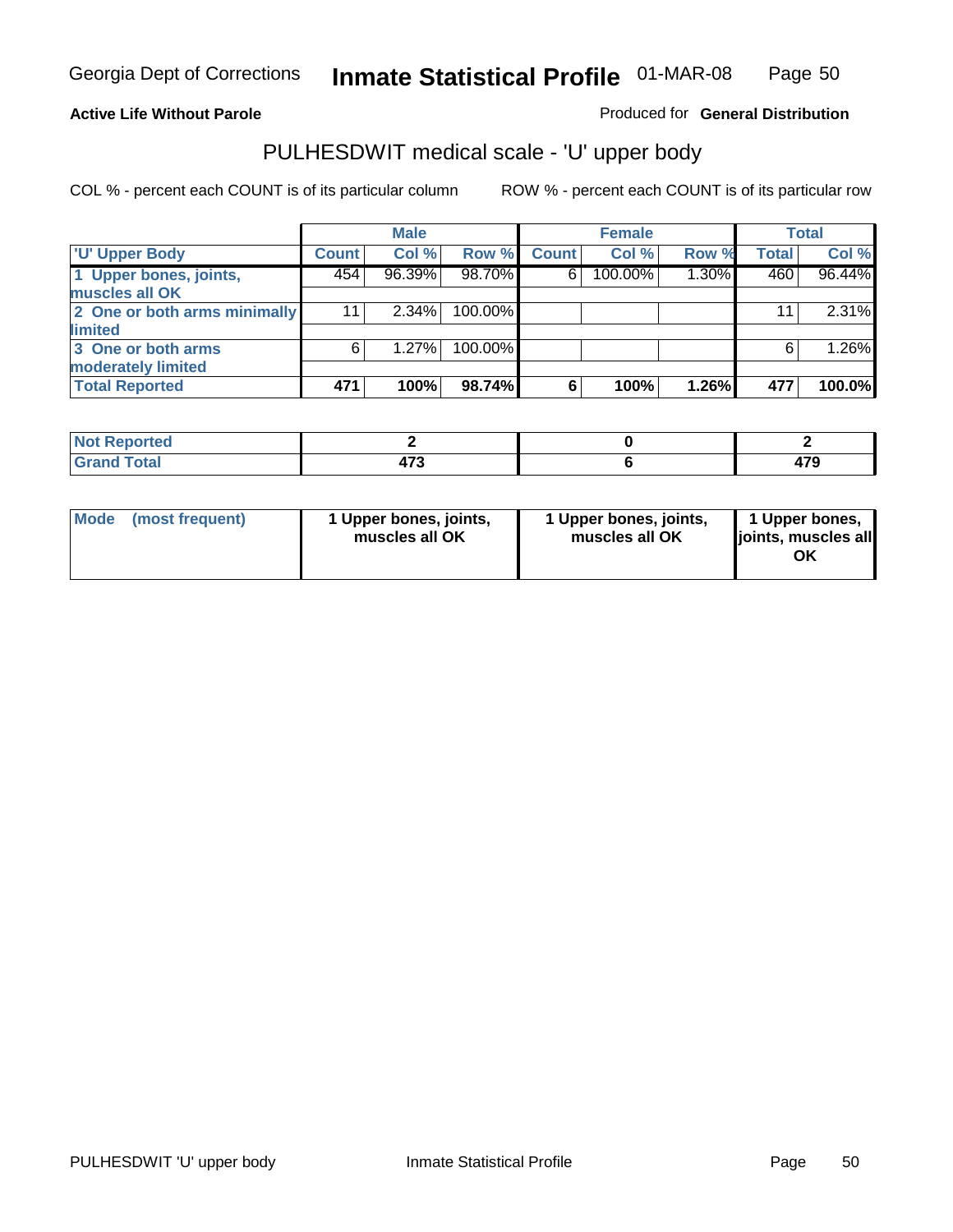#### **Active Life Without Parole**

#### Produced for **General Distribution**

### PULHESDWIT medical scale - 'L' lower body

|                                |              | <b>Male</b> |         |              | <b>Female</b> |       |              | <b>Total</b> |
|--------------------------------|--------------|-------------|---------|--------------|---------------|-------|--------------|--------------|
| 'L' Lower Body                 | <b>Count</b> | Col %       | Row %   | <b>Count</b> | Col %         | Row % | <b>Total</b> | Col %        |
| 1 Lower bones, joints,         | 424          | 90.02%      | 98.83%  | 5            | 83.33%        | 1.17% | 429          | 89.94%       |
| muscles all OK                 |              |             |         |              |               |       |              |              |
| 2 One or both legs minimally   | 38           | 8.07%       | 97.44%  |              | 16.67%        | 2.56% | 39           | 8.18%        |
| limited                        |              |             |         |              |               |       |              |              |
| 3 One or both legs             | 8            | 1.70%       | 100.00% |              |               |       | 8            | 1.68%        |
| moderately limited             |              |             |         |              |               |       |              |              |
| 4 One leg disabled, paralyzed, |              | 0.21%       | 100.00% |              |               |       |              | 0.21%        |
| or amputated                   |              |             |         |              |               |       |              |              |
| <b>Total Reported</b>          | 471          | 100%        | 98.74%  | 6            | 100%          | 1.26% | 477          | 100.0%       |

| <b>rted</b><br>N                     |     |                  |
|--------------------------------------|-----|------------------|
| $f \wedge f \wedge f'$<br>TOldi<br>. | --- | $- \cdot$<br>413 |

|  | Mode (most frequent) | 1 Lower bones, joints,<br>muscles all OK | 1 Lower bones, joints,<br>muscles all OK | 1 Lower bones,<br>joints, muscles all<br>OK |
|--|----------------------|------------------------------------------|------------------------------------------|---------------------------------------------|
|--|----------------------|------------------------------------------|------------------------------------------|---------------------------------------------|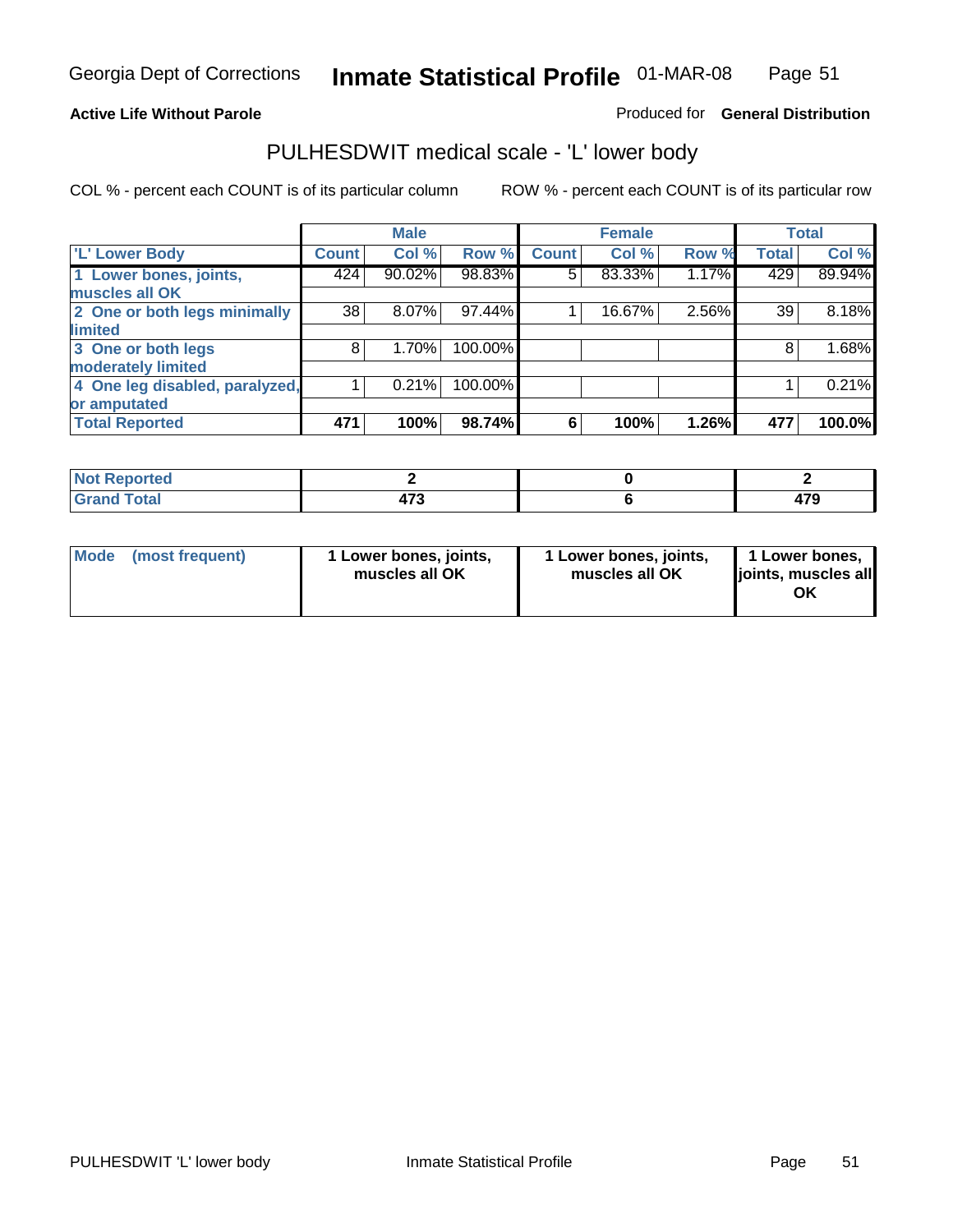#### **Active Life Without Parole**

Produced for **General Distribution**

### PULHESDWIT medical scale - 'H' hearing

|                                | <b>Male</b>  |           |             | <b>Female</b> |         |          | <b>Total</b> |         |
|--------------------------------|--------------|-----------|-------------|---------------|---------|----------|--------------|---------|
| 'H' Hearing                    | <b>Count</b> | Col%      | Row % Count |               | Col%    | Row %    | <b>Total</b> | Col %   |
| 1 Normal hearing both ears     | 470          | $99.79\%$ | 98.74%      | 61            | 100.00% | 1.26%    | 476          | 99.79%  |
| 2 Some loss in one ear with    |              | $0.21\%$  | 100.00%     |               |         |          |              | 0.21%   |
| other OK, or mild loss in both |              |           |             |               |         |          |              |         |
| <b>Total Reported</b>          | 471          | 100%      | 98.74%I     | 6             | 100%    | $1.26\%$ | 477          | $100\%$ |

| тео               |             |                           |
|-------------------|-------------|---------------------------|
| ---<br>----- ---- | - 1<br>$ -$ | - 70<br>$\cdot$ . $\cdot$ |

| Mode (most frequent) | 1 Normal hearing both ears 1 Normal hearing both ears 1 Normal hearing | both ears |
|----------------------|------------------------------------------------------------------------|-----------|
|                      |                                                                        |           |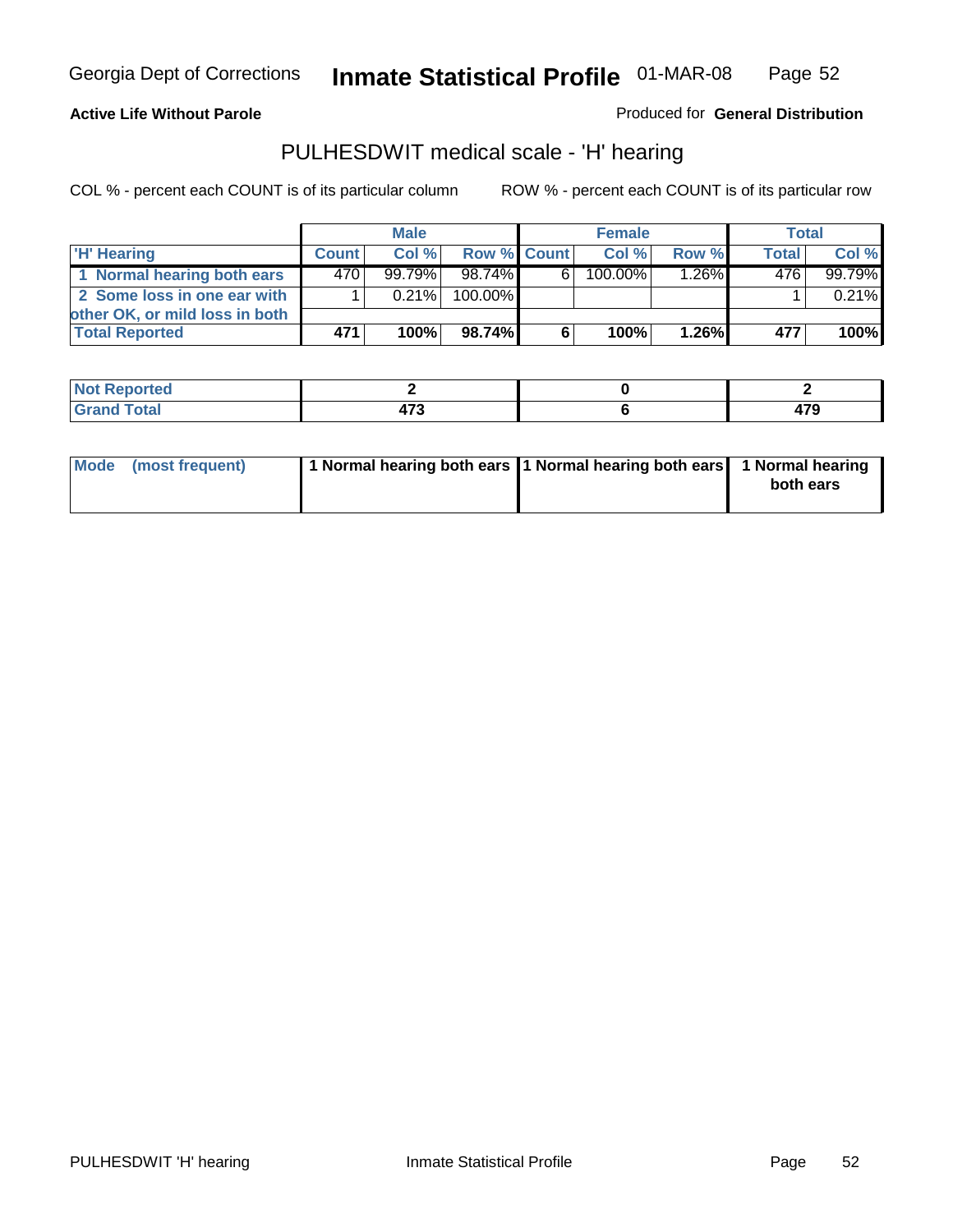#### **Active Life Without Parole**

#### Produced for **General Distribution**

### PULHESDWIT medical scale - 'E' vision

|                                 |              | <b>Male</b> |                    |   | <b>Female</b> |       |              | <b>Total</b> |
|---------------------------------|--------------|-------------|--------------------|---|---------------|-------|--------------|--------------|
| 'E' Vision                      | <b>Count</b> | Col %       | <b>Row % Count</b> |   | Col %         | Row % | <b>Total</b> | Col %        |
| 1 Correctable to 20/40 in both  | 395          | 83.86%      | 99.00%             | 4 | 66.67%        | 1.00% | 399          | 83.65%       |
| eyes                            |              |             |                    |   |               |       |              |              |
| 2 Correctable to 20/70 in one   | 69           | 14.65%      | 97.18%             | 2 | 33.33%        | 2.82% | 71           | 14.88%       |
| eye, may be blind in other      |              |             |                    |   |               |       |              |              |
| 3 Correctable to 20/200 in one  | 5            | $1.06\%$    | 100.00%            |   |               |       | 5            | 1.05%        |
| eye, may be blind in other      |              |             |                    |   |               |       |              |              |
| 4 One eye not correctable to    |              | 0.21%       | 100.00%            |   |               |       |              | 0.21%        |
| 20/200, other may be blind      |              |             |                    |   |               |       |              |              |
| 5 Blind in both eyes, requiring |              | 0.21%       | 100.00%            |   |               |       |              | 0.21%        |
| special housing                 |              |             |                    |   |               |       |              |              |
| <b>Total Reported</b>           | 471          | 100%        | 98.74%             | 6 | 100%          | 1.26% | 477          | 100%         |

| $N = 1$<br>eported<br>NO              |            |                   |
|---------------------------------------|------------|-------------------|
| . $\mathsf{Tota}^*$<br>Cron<br>______ | --<br>TI V | $\rightarrow$<br> |

| Mode | (most frequent) | 1 Correctable to 20/40 in<br>both eves | 1 Correctable to 20/40 in   1 Correctable to<br>both eves | 20/40 in both eyes |
|------|-----------------|----------------------------------------|-----------------------------------------------------------|--------------------|
|------|-----------------|----------------------------------------|-----------------------------------------------------------|--------------------|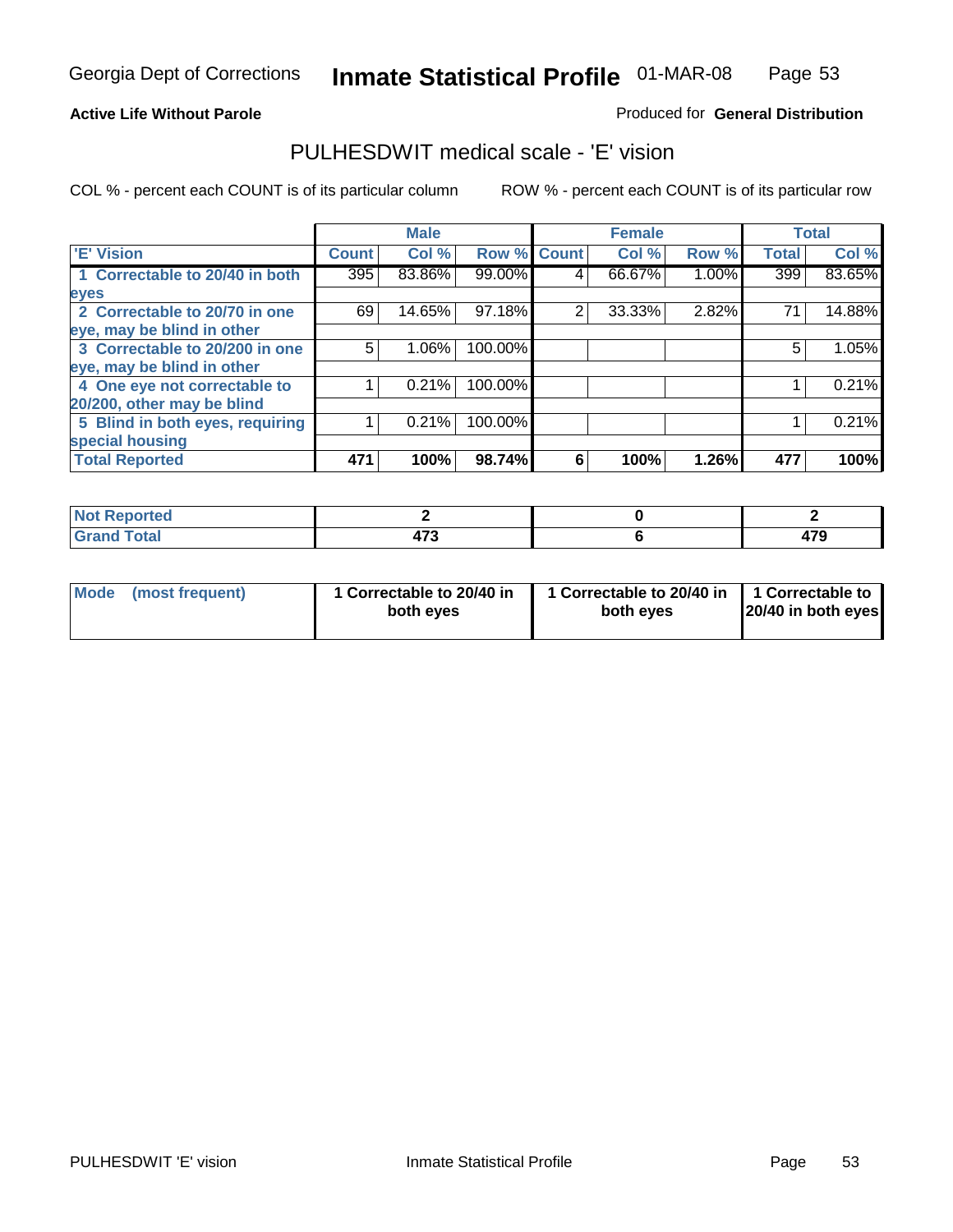### **Active Life Without Parole**

### Produced for **General Distribution**

### PULHESDWIT medical scale - 'S' pSychiatric

|                                |              | <b>Male</b> |             |   | <b>Female</b> |       |              | <b>Total</b> |
|--------------------------------|--------------|-------------|-------------|---|---------------|-------|--------------|--------------|
| 'S' pSychiatric                | <b>Count</b> | Col %       | Row % Count |   | Col %         | Row % | <b>Total</b> | Col %        |
| 1 No impairment or disorders   | 369          | 80.04%      | 99.46%      | 2 | 33.33%        | 0.54% | 371          | 79.44%       |
| 2 Stable, or in remission, or  | 75           | 16.27%      | 94.94%      | 4 | 66.67%        | 5.06% | 79           | 16.92%       |
| mild impairment or retardation |              |             |             |   |               |       |              |              |
| 3 Requires moderate inpatient  | 14           | $3.04\%$    | 100.00%     |   |               |       | 14           | 3.00%        |
| treatment                      |              |             |             |   |               |       |              |              |
| 4 Requires intensive inpatient | 3            | 0.65%       | 100.00%     |   |               |       | 3            | 0.64%        |
| treatment                      |              |             |             |   |               |       |              |              |
| <b>Total Reported</b>          | 461          | 100%        | 98.72%      | 6 | 100%          | 1.28% | 467          | 100%         |

| orted        | . .                    | . .       |
|--------------|------------------------|-----------|
| <b>Total</b> | $1 - 20$<br>. .<br>. . | ים<br>T 8 |

| Mode (most frequent) | 1 No impairment or disorders 2 Stable, or in remission, 11 No impairment or |                       |           |
|----------------------|-----------------------------------------------------------------------------|-----------------------|-----------|
|                      |                                                                             | or mild impairment or | disorders |
|                      |                                                                             | retardation           |           |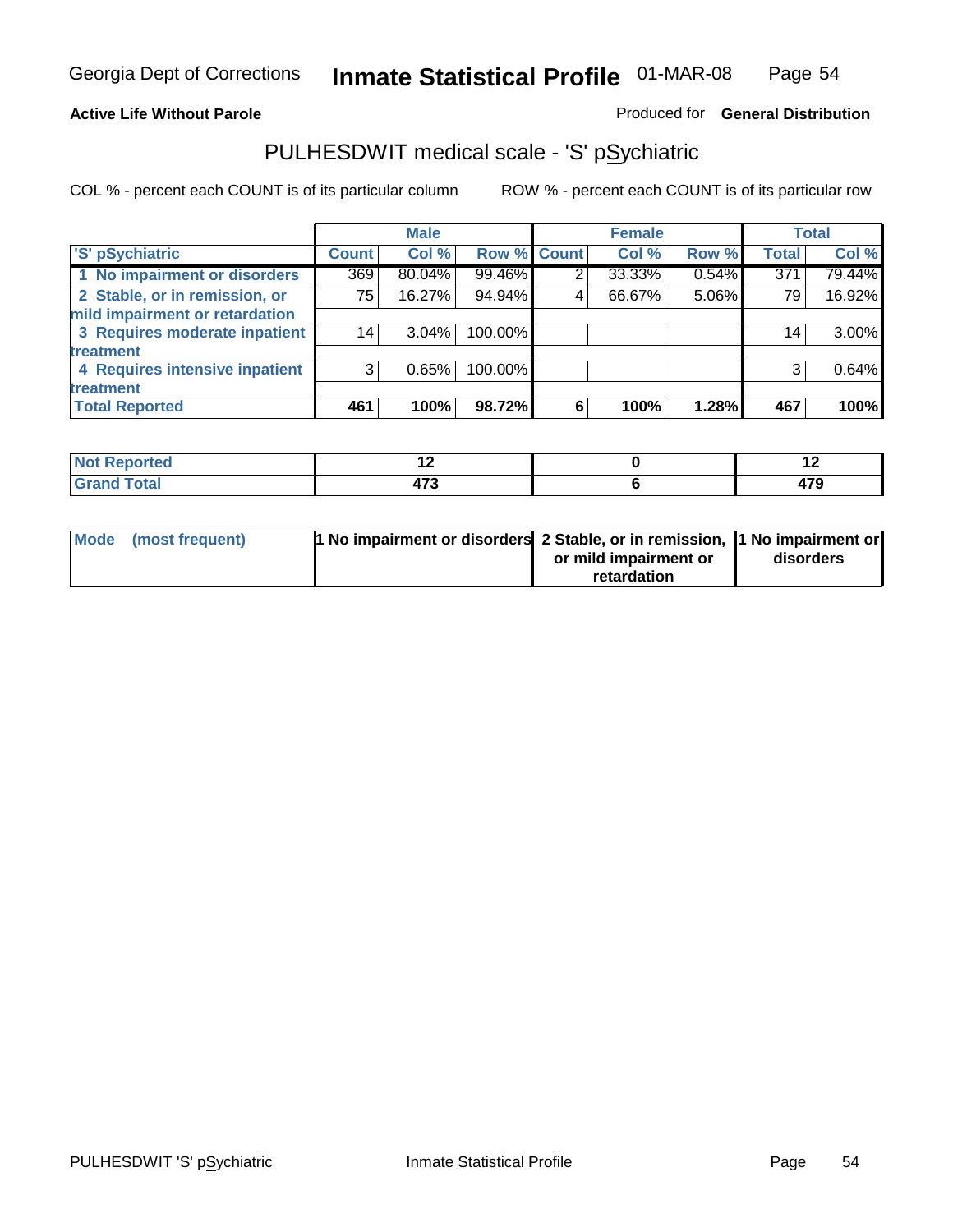#### **Active Life Without Parole**

Produced for **General Distribution**

### PULHESDWIT medical scale - 'D' dental

|                                 |              | <b>Male</b> |                    |   | <b>Female</b> |       |              | Total  |
|---------------------------------|--------------|-------------|--------------------|---|---------------|-------|--------------|--------|
| <b>D' Dental</b>                | <b>Count</b> | Col %       | <b>Row % Count</b> |   | Col %         | Row % | <b>Total</b> | Col %  |
| 1 Minimal routine dental health | 212          | 46.29%      | 98.15%             |   | 66.67%        | 1.85% | 216          | 46.55% |
| <b>needs</b>                    |              |             |                    |   |               |       |              |        |
| 2 Moderate cavities and/or      | 207          | 45.20%      | 99.04%             |   | 33.33%        | 0.96% | 209          | 45.04% |
| gum disease                     |              |             |                    |   |               |       |              |        |
| 3 Extensive gum disease         | 39           | $8.52\%$    | 100.00%            |   |               |       | 39           | 8.41%  |
| and/or widespread decay         |              |             |                    |   |               |       |              |        |
| <b>Total Reported</b>           | 458          | 100%        | 98.71%             | 6 | 100%          | 1.29% | 464          | 100%   |

| ----<br>reo<br>N            | . .<br>$-$ |      |
|-----------------------------|------------|------|
| $int^{\bullet}$             | 170        | ᄭ    |
| $\sim$ $\sim$ $\sim$ $\sim$ | 71 J       | - 13 |

| Mode (most frequent) | <b>Minimal routine dental</b><br>health needs | 1 Minimal routine dental<br>health needs | 1 Minimal routine<br>dental health<br>needs |
|----------------------|-----------------------------------------------|------------------------------------------|---------------------------------------------|
|----------------------|-----------------------------------------------|------------------------------------------|---------------------------------------------|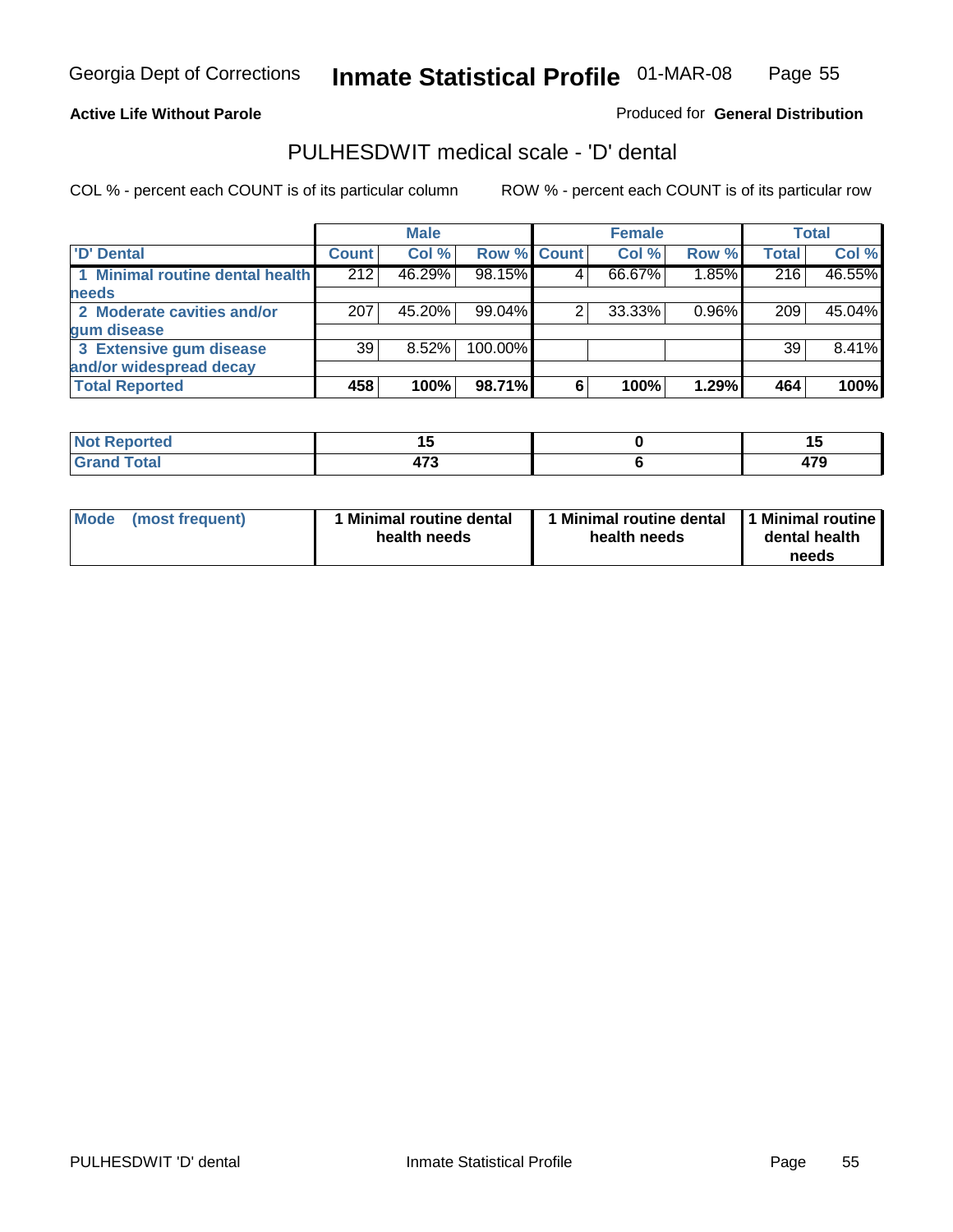### **Active Life Without Parole**

### Produced for **General Distribution**

### PULHESDWIT medical scale - 'W' work ability

|                                 |              | <b>Male</b> |             |   | <b>Female</b> |       |                  | <b>Total</b> |
|---------------------------------|--------------|-------------|-------------|---|---------------|-------|------------------|--------------|
| <b>W' work ability</b>          | <b>Count</b> | Col %       | Row % Count |   | Col %         | Row % | <b>Total</b>     | Col %        |
| 1 Unrestricted work or activity | 370          | 78.56%      | 98.67%      | 5 | 83.33%        | 1.33% | $\overline{375}$ | 78.62%       |
| 2 Minor restrictions on type of | 78           | 16.56%      | 98.73%      |   | 16.67%        | 1.27% | 79               | 16.56%       |
| <b>work</b>                     |              |             |             |   |               |       |                  |              |
| 3 Moderate restrictions on type | 15           | 3.18%       | 100.00%     |   |               |       | 15               | 3.14%        |
| of work                         |              |             |             |   |               |       |                  |              |
| 4 Major restrictions on type of | 8            | $1.70\%$    | 100.00%     |   |               |       | 8                | 1.68%        |
| <b>work</b>                     |              |             |             |   |               |       |                  |              |
| <b>Total Reported</b>           | 471          | 100%        | 98.74%      | 6 | 100%          | 1.26% | 477              | 100%         |

| د د لاد<br>ומש<br>rtea<br>kepc                |                   |           |
|-----------------------------------------------|-------------------|-----------|
| T <sub>ofol</sub><br>υιαι<br>$\mathbf{v}$ and | 170<br>,,<br>41 J | יי<br>479 |

| Mode | (most frequent) | 1 Unrestricted work or<br>activity | 1 Unrestricted work or<br>activity | 1 Unrestricted<br>work or activity |
|------|-----------------|------------------------------------|------------------------------------|------------------------------------|
|      |                 |                                    |                                    |                                    |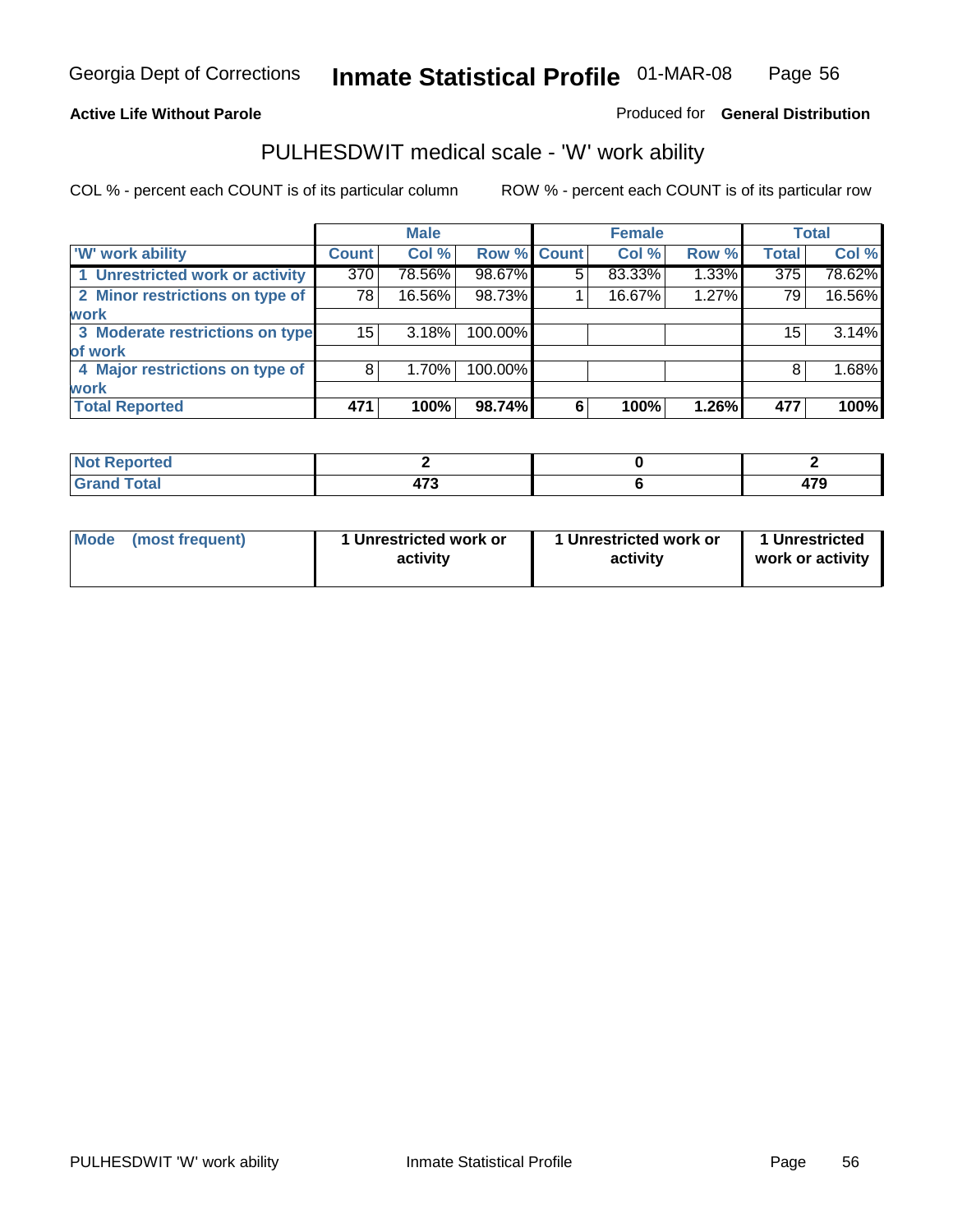### **Active Life Without Parole**

### Produced for **General Distribution**

### PULHESDWIT medical scale - 'I' impairment

|                                            |              | <b>Male</b> |                    |   | <b>Female</b> |       | <b>Total</b> |        |
|--------------------------------------------|--------------|-------------|--------------------|---|---------------|-------|--------------|--------|
| <b>T' Impairment</b>                       | <b>Count</b> | Col %       | <b>Row % Count</b> |   | Col %         | Row % | <b>Total</b> | Col %  |
| 1 No impairments or<br><b>disabilities</b> | 467          | 99.15%      | 98.73%             | 6 | 100.00%       | 1.27% | 473          | 99.16% |
| 2 Wheelchair-bound but                     |              | 0.21%       | 100.00%            |   |               |       |              | 0.21%  |
| otherwise OK                               |              |             |                    |   |               |       |              |        |
| 4 Needs moderate Assisted                  |              | 0.21%       | 100.00%            |   |               |       |              | 0.21%  |
| <b>Living (level II)</b>                   |              |             |                    |   |               |       |              |        |
| <b>5 Needs maximal Assisted</b>            |              | 0.42%       | 100.00%            |   |               |       |              | 0.42%  |
| <b>Living (level III)</b>                  |              |             |                    |   |               |       |              |        |
| <b>Total Reported</b>                      | 471          | 100%        | 98.74%             | 6 | 100%          | 1.26% | 477          | 100%   |

| <b>Reported</b><br><b>NOT</b> |      |               |
|-------------------------------|------|---------------|
| <b>otal</b>                   | --   | $\rightarrow$ |
| $- \cdot - \cdot -$           | 41 J | . .           |

| <b>Mode</b> | (most frequent) | 1 No impairments or<br>disabilities | 1 No impairments or<br>disabilities | 1 No impairments  <br>or disabilities |
|-------------|-----------------|-------------------------------------|-------------------------------------|---------------------------------------|
|-------------|-----------------|-------------------------------------|-------------------------------------|---------------------------------------|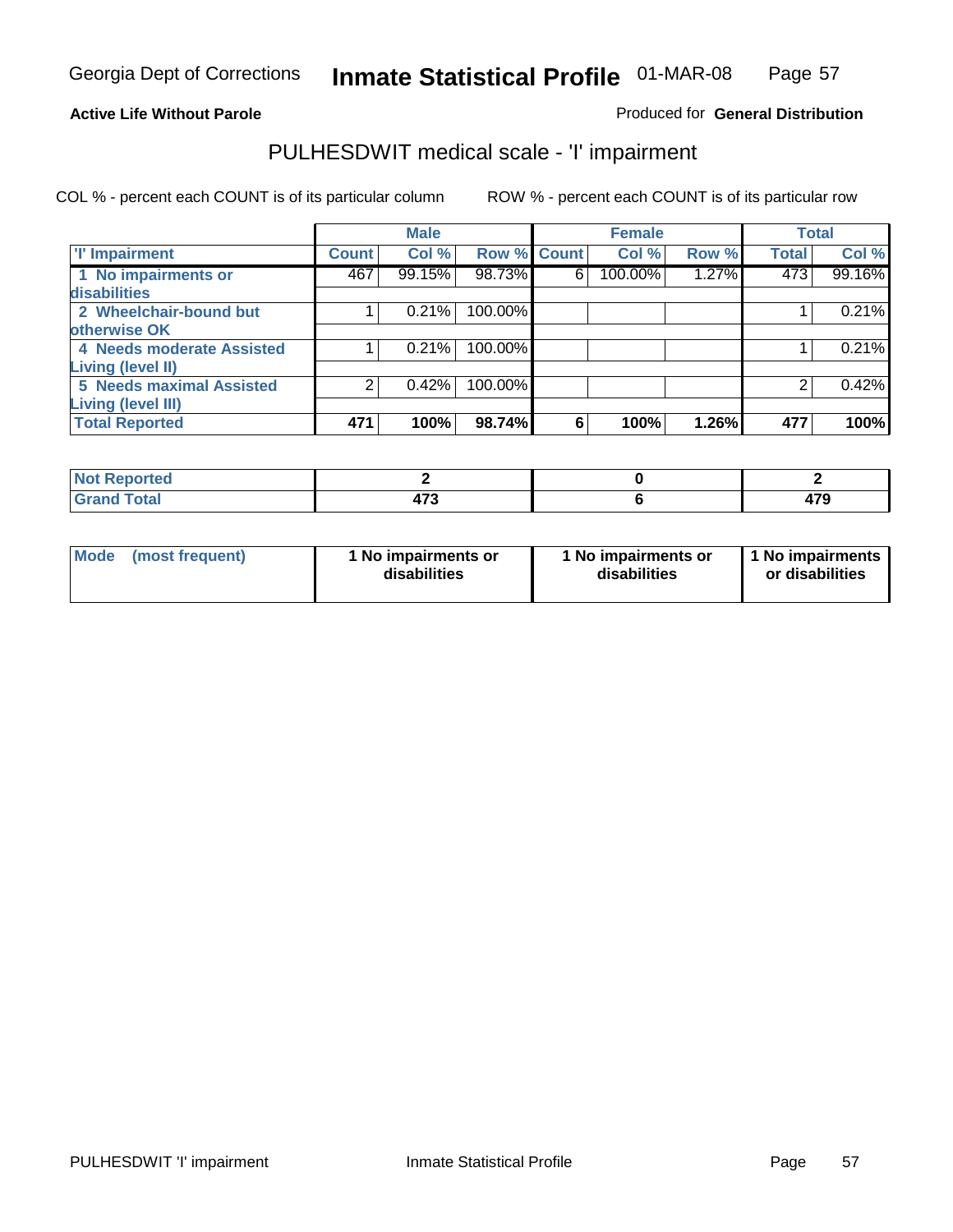#### **Inmate Statistical Profile** 01-MAR-08 Page Page 58

### **Active Life Without Parole Produced fo Seneral Distribution**

### PULHESDWIT medical scale - 'T' transportability

|                              |              | <b>Male</b> |             |   | <b>Female</b> |          |              | <b>Total</b> |
|------------------------------|--------------|-------------|-------------|---|---------------|----------|--------------|--------------|
| <b>T' Transportability</b>   | <b>Count</b> | Col %       | Row % Count |   | Col %         | Row %    | <b>Total</b> | Col %        |
| 1 Can be transported in any  | 469          | 99.58%      | 98.74%      | 6 | 100.00%       | $1.26\%$ | 475          | 99.58%       |
| ordinary approved vehicle    |              |             |             |   |               |          |              |              |
| 2 Wheelchair-bound, not      |              | 0.21%       | 100.00%     |   |               |          |              | 0.21%        |
| needing special vehicle      |              |             |             |   |               |          |              |              |
| 3 Wheelchair-bound, requires |              | 0.21%       | 100.00%     |   |               |          |              | 0.21%        |
| special vehicle              |              |             |             |   |               |          |              |              |
| <b>Total Reported</b>        | 471          | 100%        | 98.74%      | 6 | 100%          | 1.26%    | 477          | 100%         |

| Reported<br><b>NOT</b><br>$\sim$ |        |   |
|----------------------------------|--------|---|
| <b>Cotal</b>                     | ---    | - |
|                                  | $\sim$ |   |

| Mode (most frequent) |  | 1 Can be transported in any 1 Can be transported in any<br>ordinary approved vehicle   ordinary approved vehicle   transported in any | 1 Can be<br>ordinary approved<br>vehicle |
|----------------------|--|---------------------------------------------------------------------------------------------------------------------------------------|------------------------------------------|
|----------------------|--|---------------------------------------------------------------------------------------------------------------------------------------|------------------------------------------|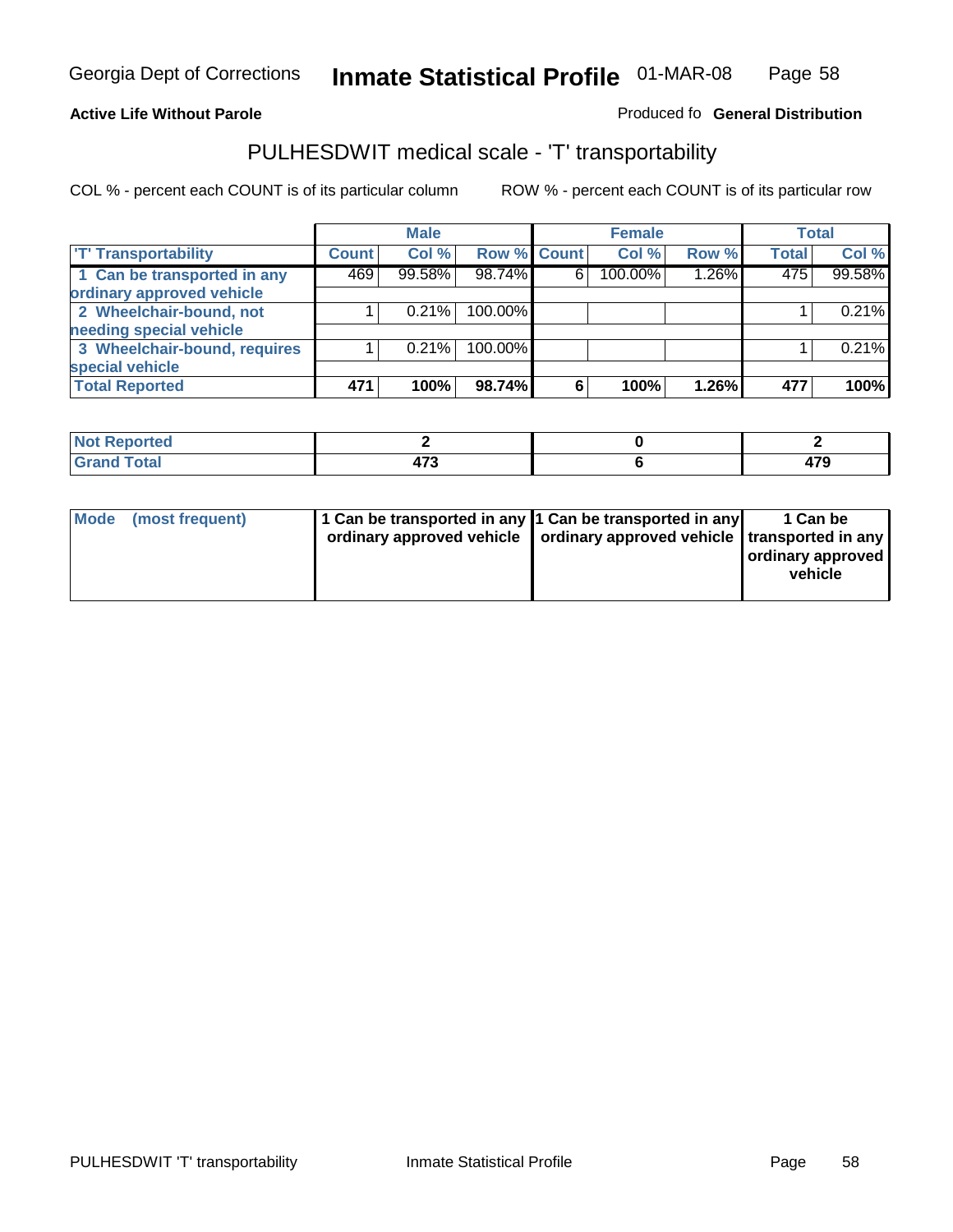### **Active Life Without Parole**

#### Produced for **General Distribution**

### Criminality in family, self-reported

|                              |              | <b>Male</b> |           |                | <b>Female</b> |          |       | Total  |
|------------------------------|--------------|-------------|-----------|----------------|---------------|----------|-------|--------|
| <b>Criminality In Family</b> | <b>Count</b> | Col %       | Row %     | <b>Count</b>   | Col %         | Row %    | Total | Col %  |
| Yes, criminality in family   | 1421         | $30.28\%$   | $97.93\%$ |                | 50.00%        | $2.07\%$ | 1451  | 30.53% |
| No criminality in family     | 327          | 69.72%      | 99.09%    | 3 <sub>1</sub> | 50.00%        | 0.91%    | 330   | 69.47% |
| <b>Total Reported</b>        | 469          | 100%        | 98.74%    | 6              | 100%          | 1.26%    | 475   | 100%   |

| ported<br><b>NO</b><br><b>IJCI</b> |                   |             |
|------------------------------------|-------------------|-------------|
| $\sim$<br>Gran<br>-----            | --<br>.<br>$\sim$ | 170<br>41 J |

|  | Mode (most frequent) | No criminality in family | Yes, criminality in family | No criminality in<br>family |
|--|----------------------|--------------------------|----------------------------|-----------------------------|
|--|----------------------|--------------------------|----------------------------|-----------------------------|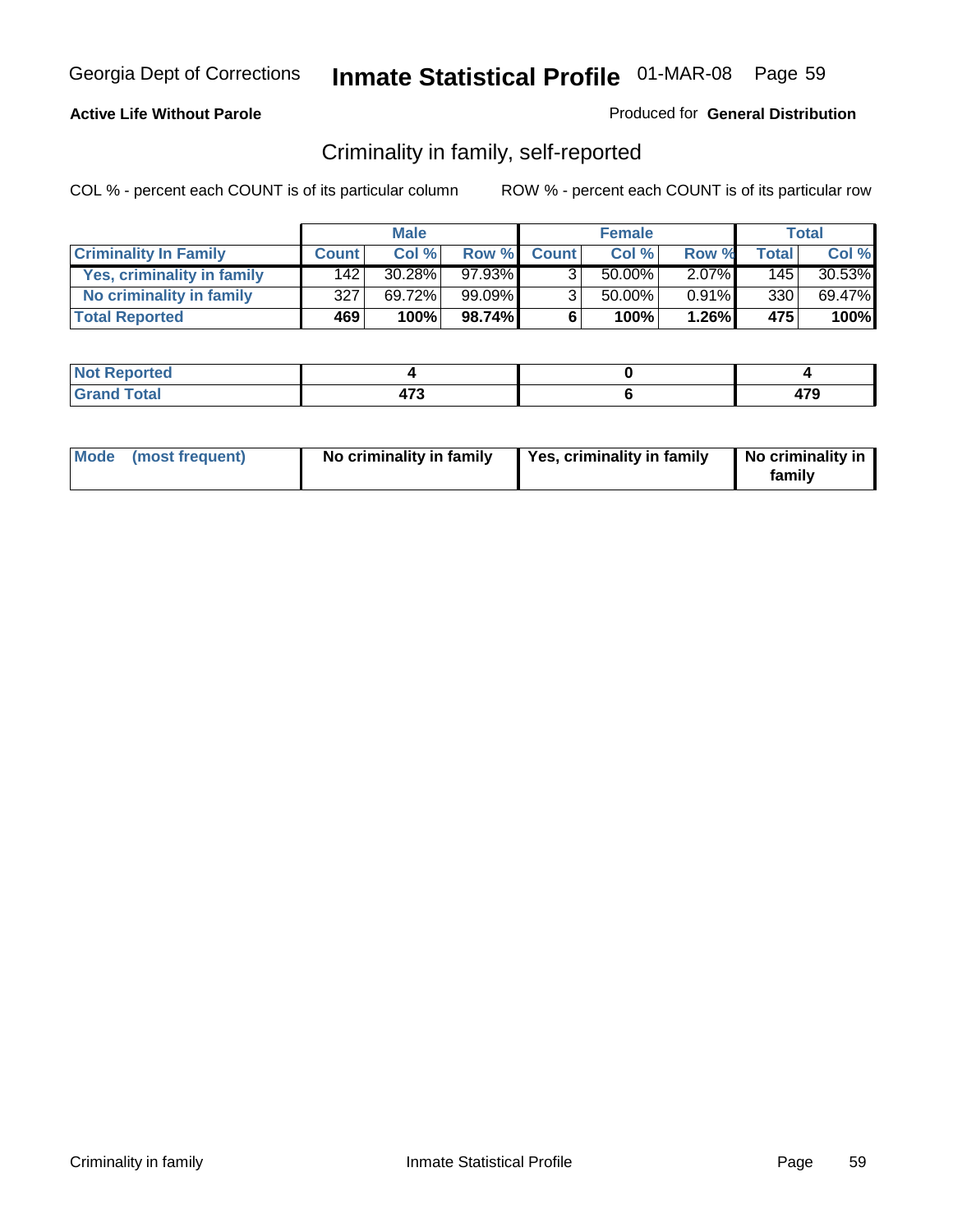### **Active Life Without Parole**

#### Produced for **General Distribution**

### Alcoholism in family, self-reported

|                             |              | <b>Male</b> |        |              | <b>Female</b> |          |       | Total  |
|-----------------------------|--------------|-------------|--------|--------------|---------------|----------|-------|--------|
| <b>Alcoholism In Family</b> | <b>Count</b> | Col %       | Row %  | <b>Count</b> | Col %         | Row %    | Total | Col %  |
| Yes, alcoholism in family   | 93           | 19.83%      | 98.94% |              | 16.67%        | $1.06\%$ | 94    | 19.79% |
| No alcoholism in family     | 376          | 80.17%      | 98.69% | 5            | 83.33%        | $1.31\%$ | 381   | 80.21% |
| <b>Total Reported</b>       | 469          | 100%        | 98.74% | 6            | 100%          | $1.26\%$ | 475   | 100%   |

| oorted<br><b>NOT</b><br><b>IJCI</b> |                         |  |
|-------------------------------------|-------------------------|--|
| <b>otal</b><br>Gran<br>$\sim$       | $\rightarrow$<br>$\sim$ |  |

|  | Mode (most frequent) | No alcoholism in family | No alcoholism in family | No alcoholism in<br>family |
|--|----------------------|-------------------------|-------------------------|----------------------------|
|--|----------------------|-------------------------|-------------------------|----------------------------|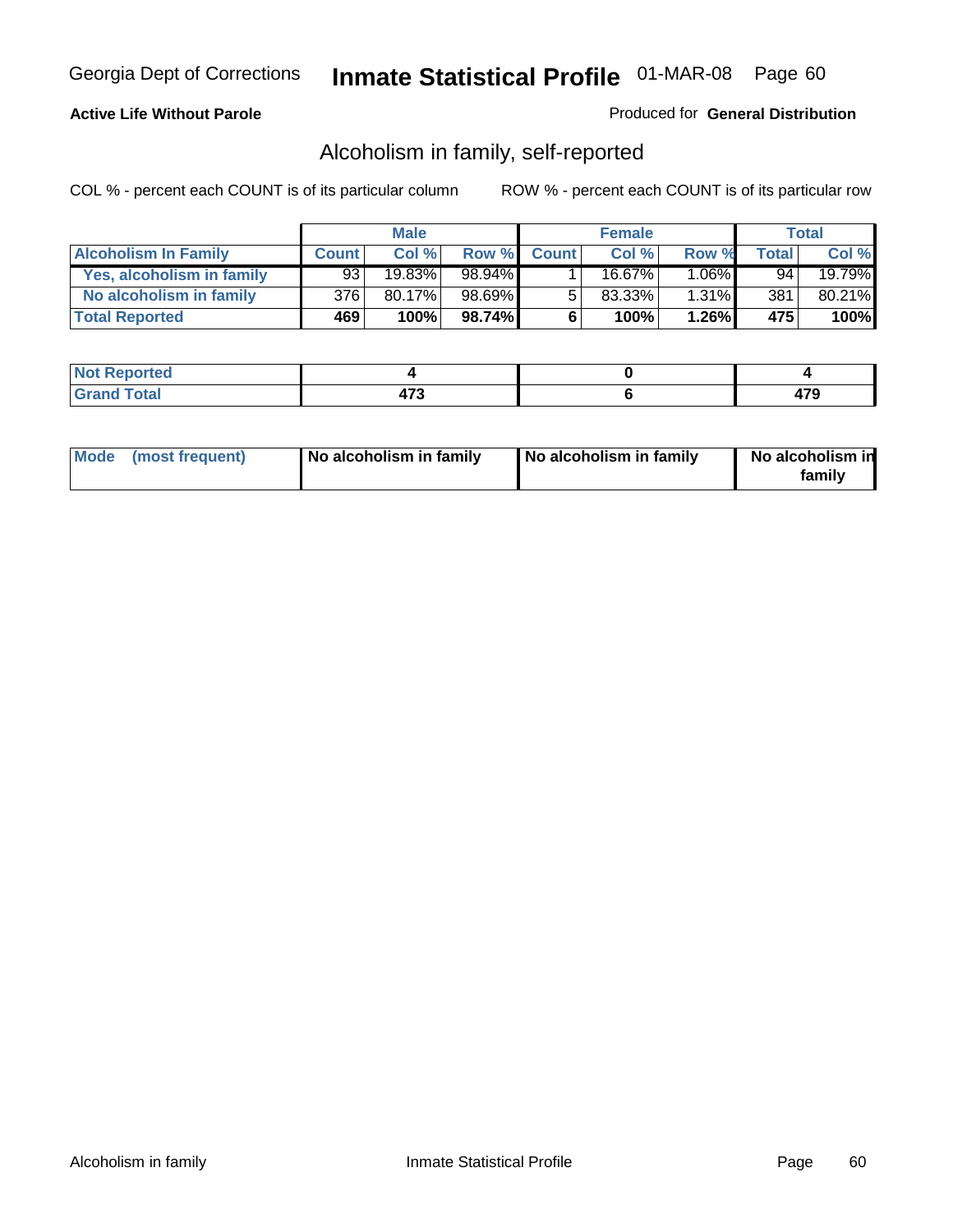### **Active Life Without Parole**

Produced for **General Distribution**

### Drug abuse in family, self-reported

|                           |                  | <b>Male</b> |           |              | <b>Female</b> |          |       | <b>Total</b> |
|---------------------------|------------------|-------------|-----------|--------------|---------------|----------|-------|--------------|
| Drug Abuse In Family      | <b>Count</b>     | Col %       | Row %     | <b>Count</b> | Col %         | Row %    | Total | Col %        |
| Yes, drug abuse in family | 55!              | $11.73\%$   | $96.49\%$ | າ            | 33.33%        | $3.51\%$ | 57    | 12.00%       |
| No drug abuse in family   | 414'             | 88.27%      | 99.04%    | 4            | 66.67%        | $0.96\%$ | 418   | 88.00%       |
| <b>Total Reported</b>     | 469 <sup>'</sup> | 100%        | 98.74%    | 6            | 100%          | $1.26\%$ | 475   | 100%         |

| oorted<br><b>NOT</b><br><b>IJCI</b> |                         |  |
|-------------------------------------|-------------------------|--|
| <b>otal</b><br>Gran<br>$\sim$       | $\rightarrow$<br>$\sim$ |  |

|  | Mode (most frequent) | No drug abuse in family | No drug abuse in family | No drug abuse in<br>family |
|--|----------------------|-------------------------|-------------------------|----------------------------|
|--|----------------------|-------------------------|-------------------------|----------------------------|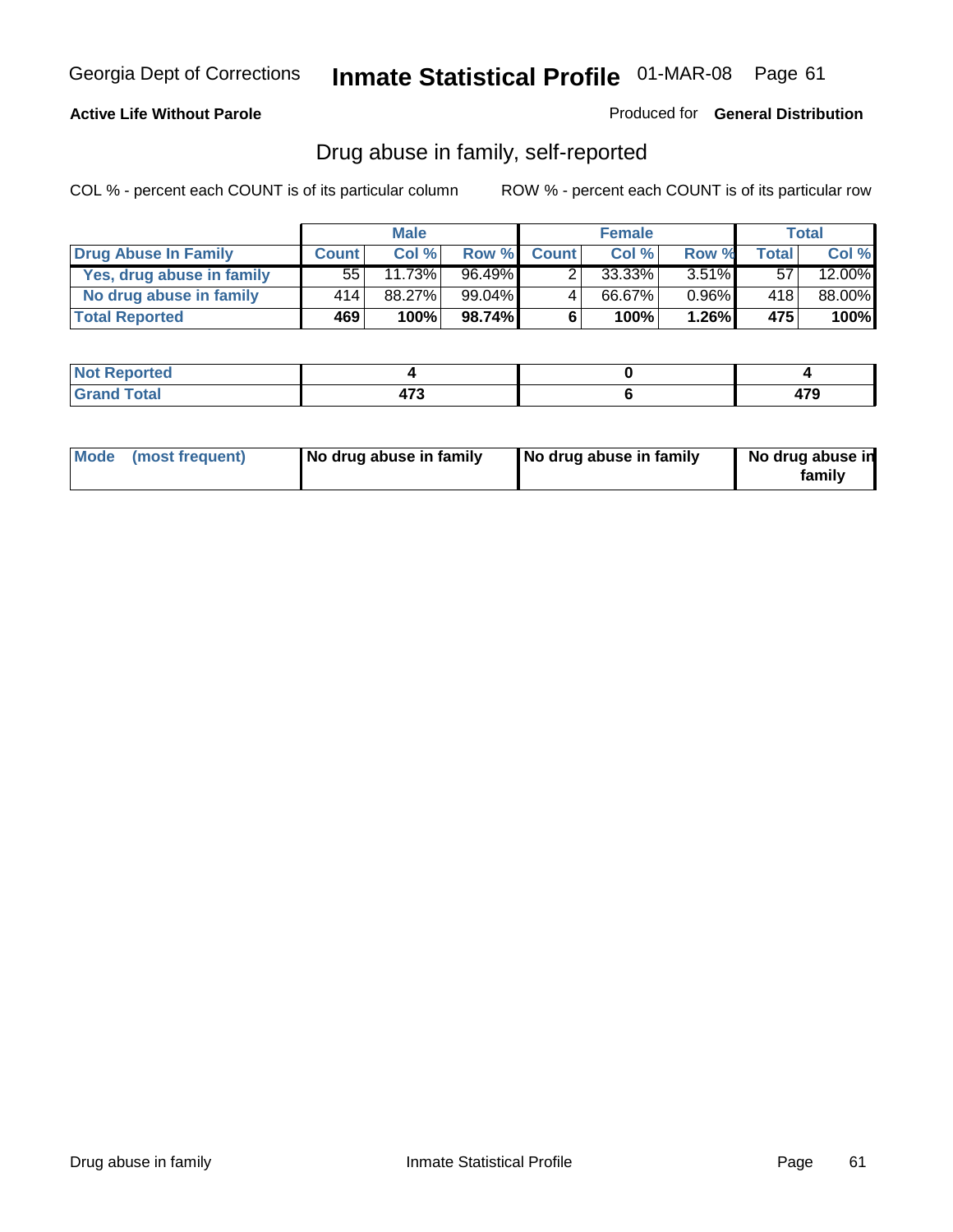#### **Active Life Without Parole**

#### Produced for **General Distribution**

### Subjected to frequent beatings, self-reported

|                            |              | <b>Male</b> |           |              | <b>Female</b> |          |              | Total  |
|----------------------------|--------------|-------------|-----------|--------------|---------------|----------|--------------|--------|
| <b>Frequent beatings</b>   | <b>Count</b> | Col %       | Row %     | <b>Count</b> | Col%          | Row %    | <b>Total</b> | Col %  |
| Yes, subjected to frequent | 28           | $5.97\%$    | $96.55\%$ |              | 16.67%        | 3.45%    | 29           | 6.11%  |
| <b>beatings</b>            |              |             |           |              |               |          |              |        |
| Not subjected to frequent  | 441          | 94.03%      | 98.88%    | 5            | 83.33%        | $1.12\%$ | 446          | 93.89% |
| beatings                   |              |             |           |              |               |          |              |        |
| <b>Total Reported</b>      | 469          | 100%        | 98.74%    | 6            | 100%          | 1.26%    | 475          | 100%   |

| Not Reported |              |               |
|--------------|--------------|---------------|
| <b>Total</b> | $1 - \alpha$ | $\rightarrow$ |
| Crond        | 71 J         | -13           |

| Mode<br>(most frequent) | beatings | Not subjected to frequent | Not subjected to frequent<br>beatings | Not subjected to<br><b>frequent beatings</b> |
|-------------------------|----------|---------------------------|---------------------------------------|----------------------------------------------|
|                         |          |                           |                                       |                                              |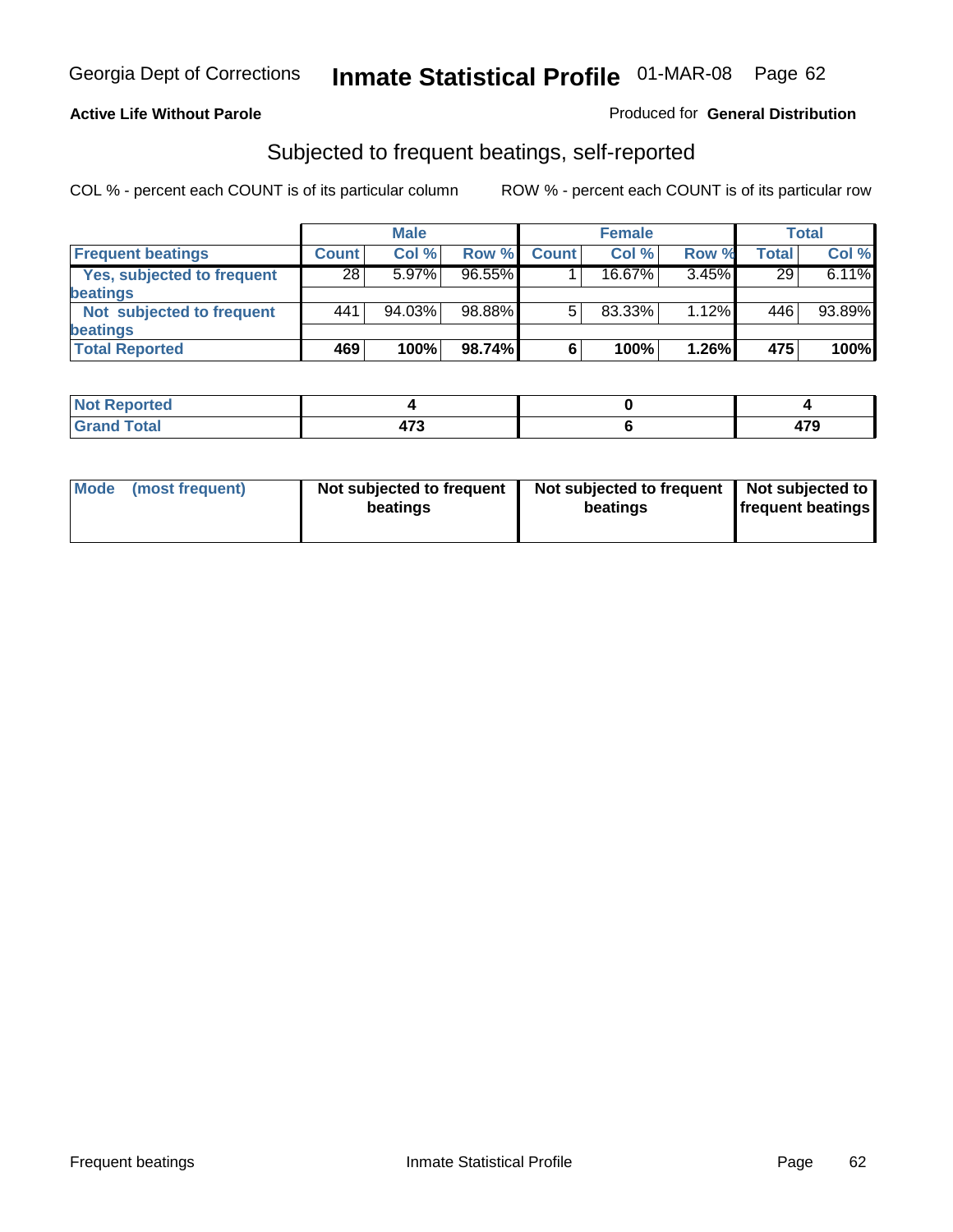### **Active Life Without Parole**

#### Produced for **General Distribution**

### Father absent during inmate's childhood

|                           |              | <b>Male</b> |           |              | <b>Female</b> |          |       | Total  |
|---------------------------|--------------|-------------|-----------|--------------|---------------|----------|-------|--------|
| <b>Father Absent</b>      | <b>Count</b> | Col%        | Row %     | <b>Count</b> | Col %         | Row %    | Total | Col %  |
| Yes, father was absent    | 234          | 49.89%      | $99.15\%$ |              | 33.33%        | $0.85\%$ | 236   | 49.68% |
| No, father was not absent | 235          | $50.11\%$   | 98.33%    | 4            | 66.67%        | $1.67\%$ | 239   | 50.32% |
| <b>Total Reported</b>     | <b>469</b>   | $100\%$     | 98.74%I   | 6            | 100%          | $1.26\%$ | 475   | 100%   |

| <b>Not Reported</b>   |     |  |
|-----------------------|-----|--|
| <b>Total</b><br>Grano | ィーヘ |  |

|  | Mode (most frequent) | No, father was not absent No, father was not absent |  | No, father was not<br>absent |
|--|----------------------|-----------------------------------------------------|--|------------------------------|
|--|----------------------|-----------------------------------------------------|--|------------------------------|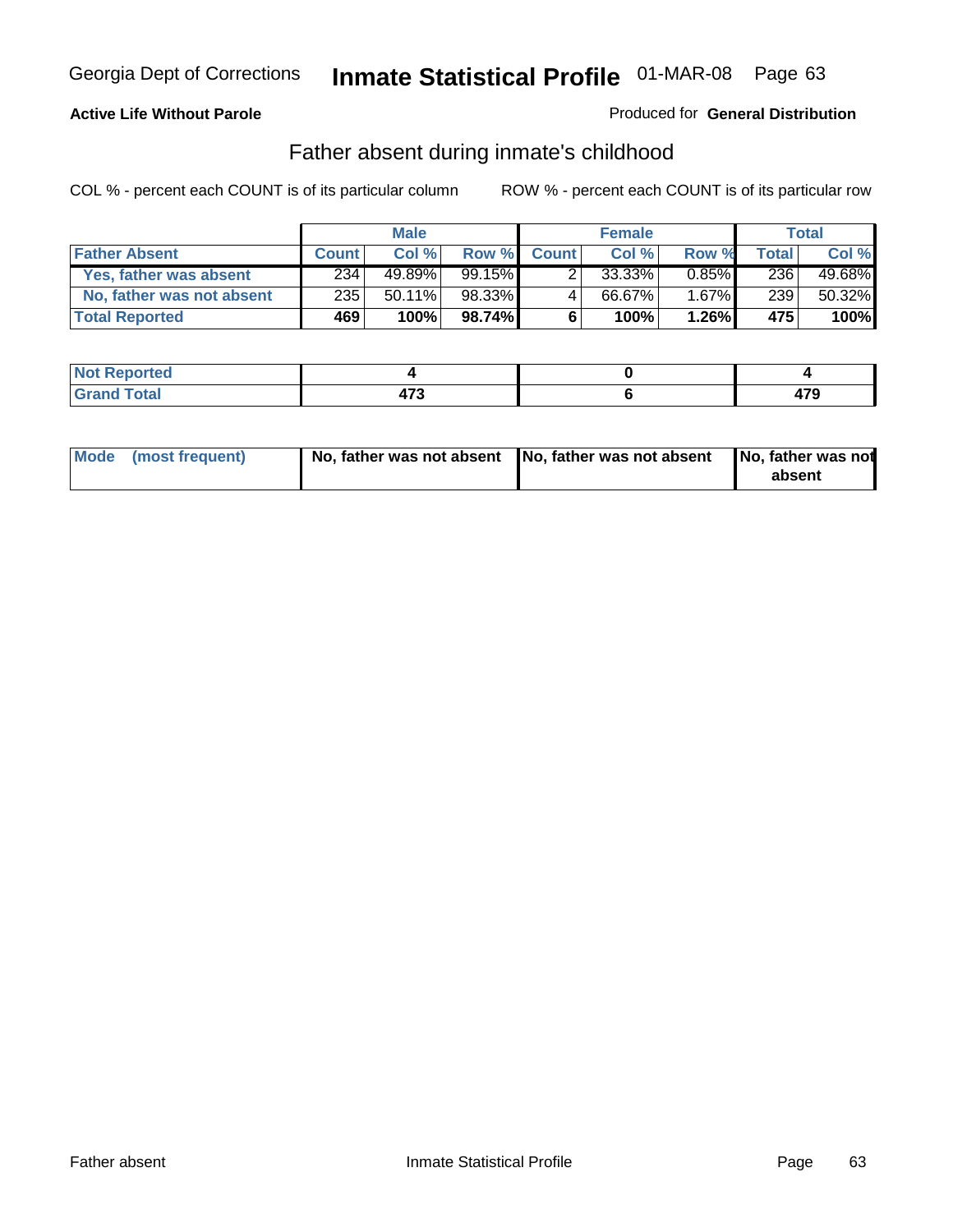### **Active Life Without Parole**

#### Produced for **General Distribution**

# Mother absent during inmate's childhood

|                           |              | <b>Male</b> |           |              | <b>Female</b> |          |       | Total  |
|---------------------------|--------------|-------------|-----------|--------------|---------------|----------|-------|--------|
| <b>Mother Absent</b>      | <b>Count</b> | Col%        | Row %     | <b>Count</b> | Col %         | Row %    | Total | Col %  |
| Yes, mother was absent    | 67           | 14.29%      | 98.53% ∎  |              | 16.67%        | $1.47\%$ | 68    | 14.32% |
| No, mother was not absent | 402          | 85.71%      | 98.77%    | 5            | 83.33%        | $1.23\%$ | 407   | 85.68% |
| <b>Total Reported</b>     | <b>469</b>   | 100%        | $98.74\%$ | 6            | 100%          | $1.26\%$ | 475   | 100%   |

| oorted<br><b>NOT</b><br><b>IJCI</b> |                         |  |
|-------------------------------------|-------------------------|--|
| <b>otal</b><br>Gran<br>$\sim$       | $\rightarrow$<br>$\sim$ |  |

| Mode (most frequent) | No, mother was not absent   No, mother was not absent   No, mother was | not absent |
|----------------------|------------------------------------------------------------------------|------------|
|----------------------|------------------------------------------------------------------------|------------|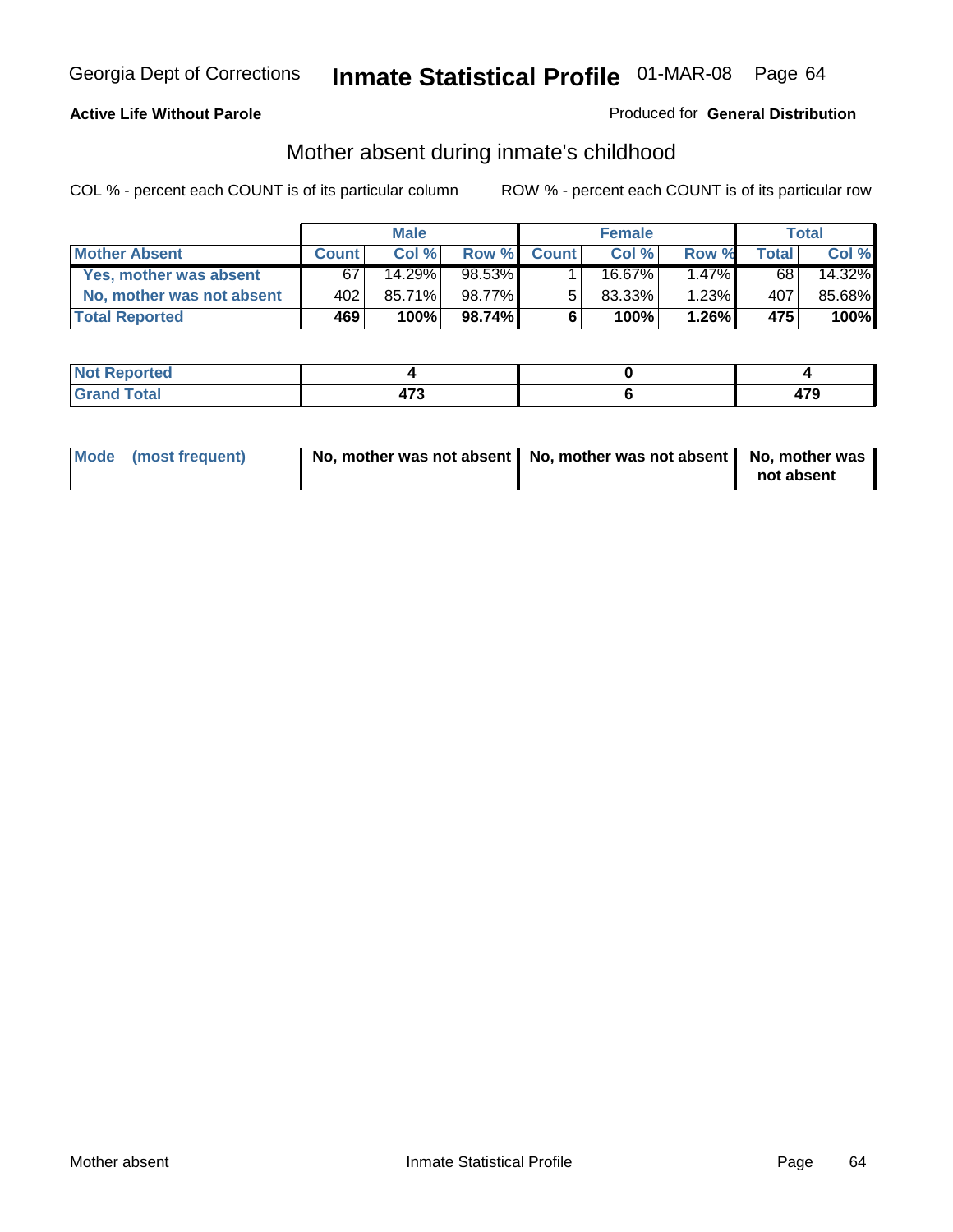**Active Life Without Parole** 

#### Produced for **General Distribution**

### Number of prior Georgia incarcerations

|                                       |                 | <b>Male</b> |         |              | <b>Female</b> |       |       | <b>Total</b> |
|---------------------------------------|-----------------|-------------|---------|--------------|---------------|-------|-------|--------------|
| <b>Num of Prior GA Incarcerations</b> | <b>Count</b>    | Col %       | Row %   | <b>Count</b> | Col %         | Row % | Total | Col %        |
|                                       | 220             | 46.51%      | 97.35%  | 6            | 100.00%       | 2.65% | 226   | 47.18%       |
|                                       | 97              | 20.51%      | 100.00% |              |               |       | 97    | 20.25%       |
|                                       | 60              | 12.68%      | 100.00% |              |               |       | 60    | 12.53%       |
|                                       | 47              | 9.94%       | 100.00% |              |               |       | 47    | 9.81%        |
|                                       | 25              | 5.29%       | 100.00% |              |               |       | 25    | 5.22%        |
|                                       | 12 <sup>2</sup> | 2.54%       | 100.00% |              |               |       | 12    | 2.51%        |
| <b>More Than 5</b>                    | 12              | 2.54%       | 100.00% |              |               |       | 12    | 2.51%        |
| <b>Total Reported</b>                 | 473             | 100%        | 98.75%  | 6            | 100%          | 1.25% | 479   | 100.0%       |

| <b>Reported</b><br><b>NOT</b><br>$\sim$ |       |             |
|-----------------------------------------|-------|-------------|
| <b>cotal</b><br>$\mathbf{v}$ and        | $- -$ | 470<br>41 J |

| Mean (average)       | ົ່ | .25 |
|----------------------|----|-----|
| Median (middle)      |    |     |
| Mode (most frequent) |    |     |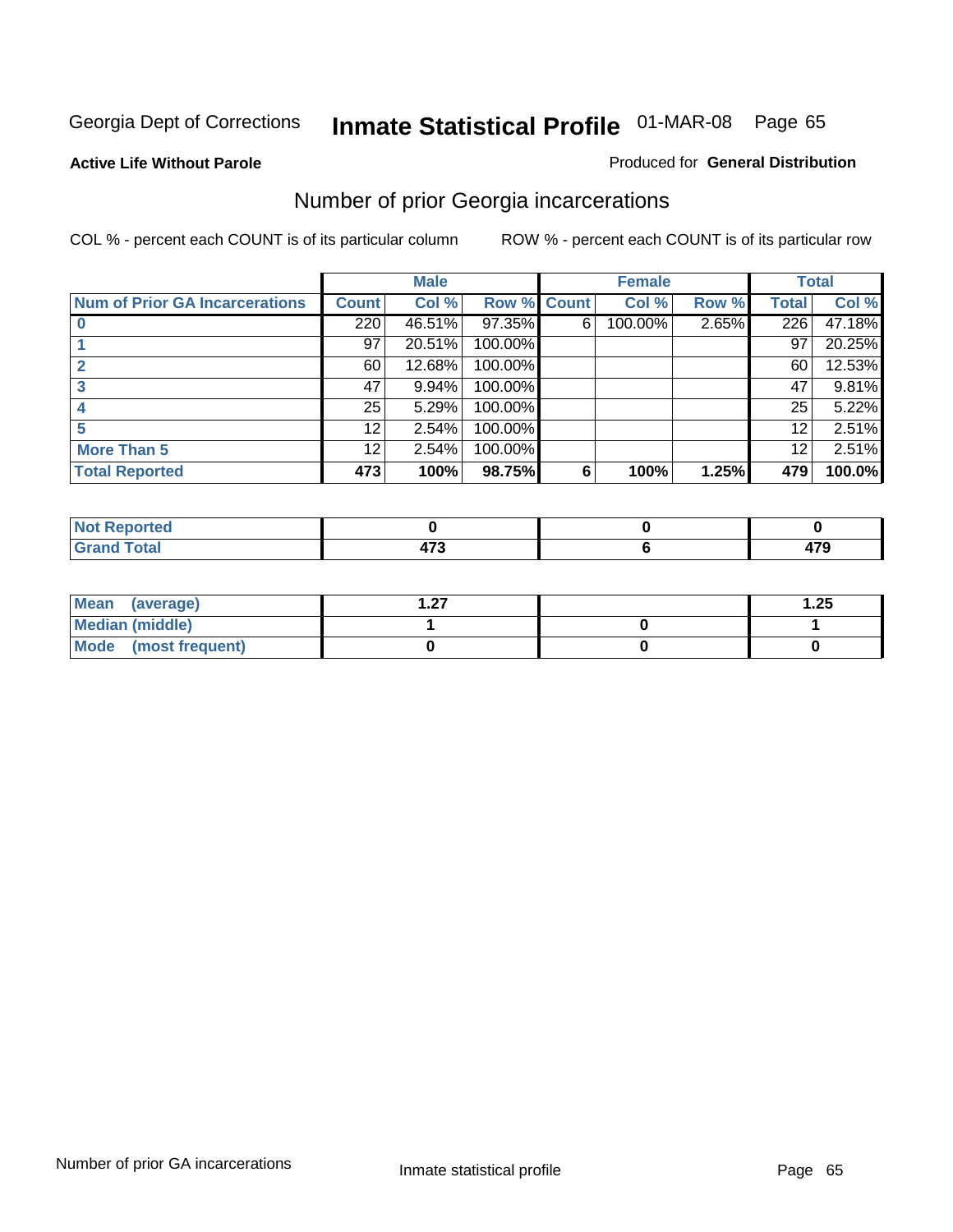**Active Life Without Parole** 

Produced for **General Distribution**

### Prison sentence in years

COL % - percent each COUNT is of its particular column ROW % - percent each COUNT is of its particular row

|                                 | <b>Male</b> |            |                    | <b>Female</b> | Total |                  |         |
|---------------------------------|-------------|------------|--------------------|---------------|-------|------------------|---------|
| <b>Prison Sentence In Years</b> | Count⊺      | Col %      | <b>Row % Count</b> | Col%          | Row % | Total⊤           | Col %   |
| <b>Life Without Parole</b>      | 4731        | $100.00\%$ | 98.75%             | $100.00\%$    | .25%  | 479              | 100.00% |
| <b>Total Reported</b>           | 473         | 100%       | 98.75%             | 100%          | 1.25% | 479 <sup>'</sup> | 100%    |

| <b>eported</b>                   |     |           |
|----------------------------------|-----|-----------|
| <b>Total</b><br>$\mathbf{v}$ and | ^~^ | ---<br>т. |

#### **Determinate (numeric) sentences only**

| <br>l Mear | <b><i><u>IPranes</u></i></b> |  |  |
|------------|------------------------------|--|--|

**All sentences (including determinate), with life, life without parole, and death sentences figured at 45 years**

| Me           |         |        |              |
|--------------|---------|--------|--------------|
| mе<br>.<br>. | ᠇<br>__ | $\sim$ | т.<br>$\sim$ |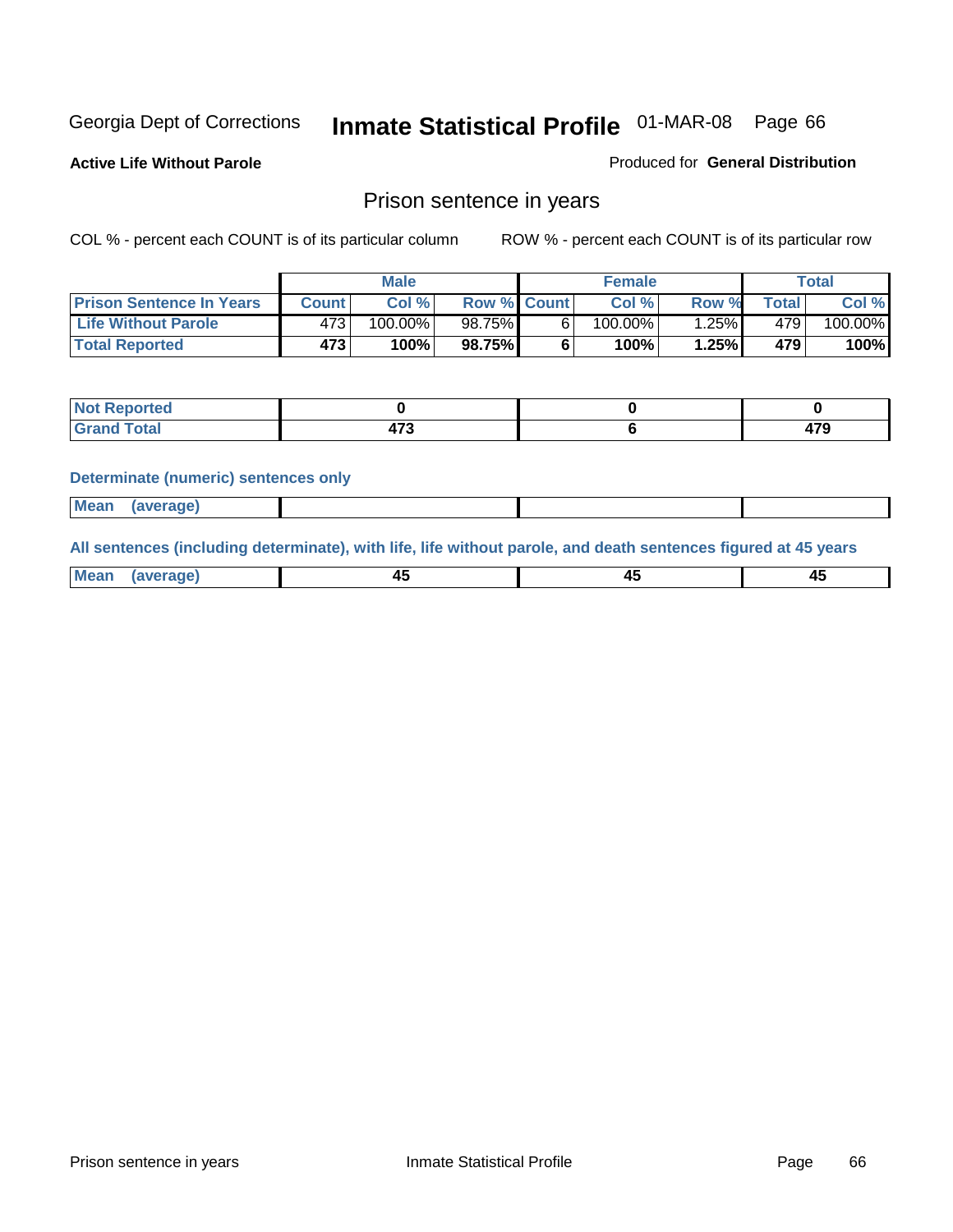#### **Active Life Without Parole**

#### Produced for **General Distribution**

# Primary offense, broken out into felonies vs misdemeanors

|                                  | <b>Male</b>  |         |                    |    | <b>Female</b> | Total    |              |            |
|----------------------------------|--------------|---------|--------------------|----|---------------|----------|--------------|------------|
| <b>Felonies and Misdemeanors</b> | <b>Count</b> | Col%    | <b>Row % Count</b> |    | Col%          | Row %    | <b>Total</b> | Col %      |
| <b>Felonies</b>                  | 473'         | 100.00% | 98.75%             | 61 | $100.00\%$    | $1.25\%$ | 479'         | $100.00\%$ |
| <b>Total Reported</b>            | 473          | 100%    | 98.75%             |    | 100%          | 1.25%    | 479          | 100%       |

| <b>Not</b><br><b>Reported</b><br>$\sim$       |       |                             |     |
|-----------------------------------------------|-------|-----------------------------|-----|
| $f$ otal<br>Gran<br>au dh<br>$\mathbf{v}$ and | $- -$ | $\rightarrow$<br>,,<br>71 V | 479 |

| M<br>$\cdots$<br>пю.<br>. | nies<br>. | . |
|---------------------------|-----------|---|
|---------------------------|-----------|---|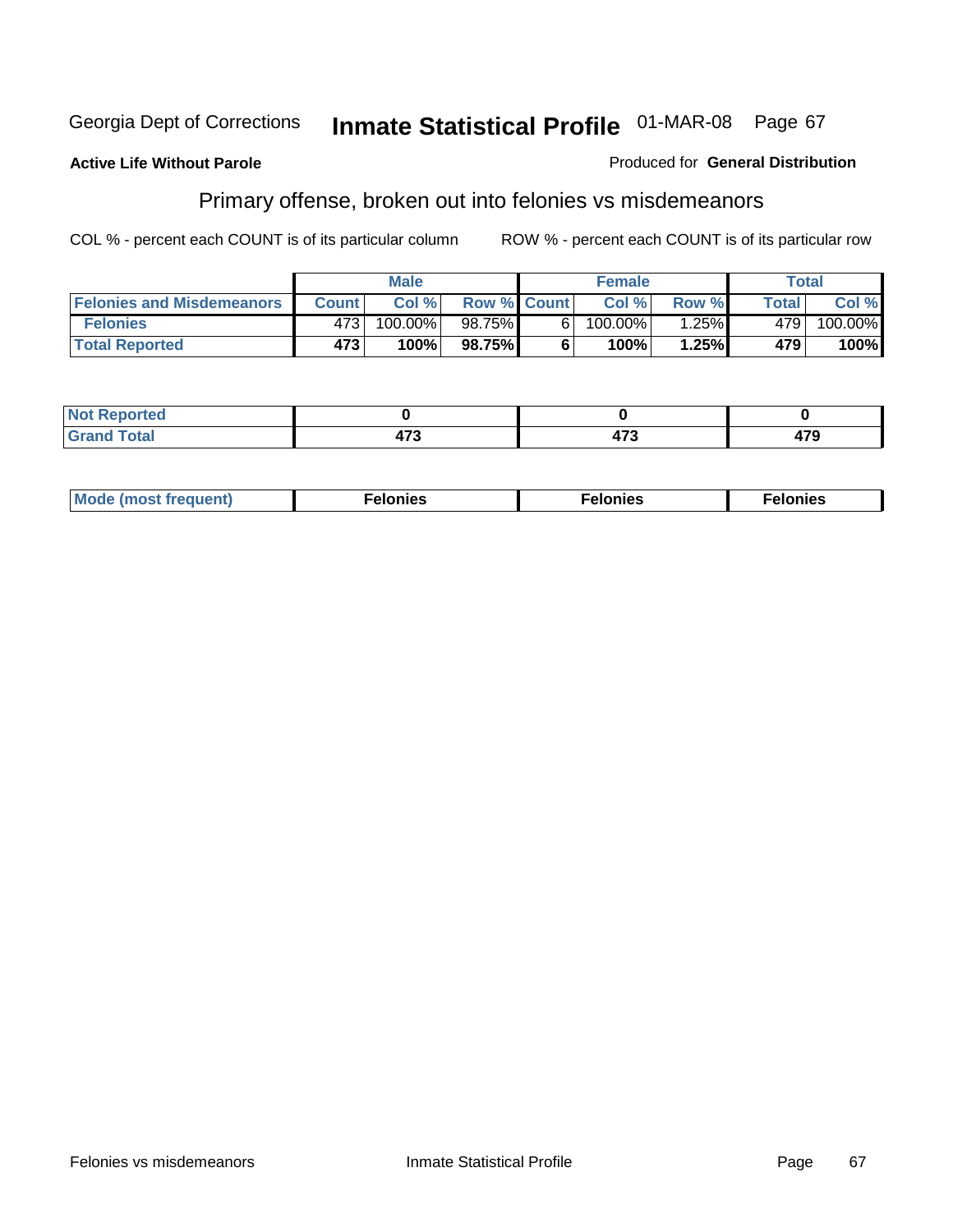#### **Active Life Without Parole**

#### Produced for **General Distribution**

### Primary offense, broken out into six broad crime categories

|                         | <b>Male</b>     |          |             | <b>Female</b> |         |          | <b>Total</b>    |        |
|-------------------------|-----------------|----------|-------------|---------------|---------|----------|-----------------|--------|
| <b>Crime Categories</b> | <b>Count</b>    | Col %    | Row % Count |               | Col %   | Row %    | <b>Total</b>    | Col %  |
| <b>Violent</b>          | 393             | 83.09%   | 98.50%      | 6             | 100.00% | $1.50\%$ | 399             | 83.30% |
| <b>Sex Crime</b><br>2   | 67              | 14.16%   | 100.00%     |               | .00%    |          | 67              | 13.99% |
| 3<br><b>Property</b>    |                 | $.42\%$  | 100.00%     |               | .00%    |          |                 | .42%   |
| <b>Drug</b><br>4        | 10 <sup>1</sup> | $2.11\%$ | 100.00%     |               | .00%    |          | 10 <sub>1</sub> | 2.09%  |
| <b>Other</b><br>6       |                 | .21%     | 100.00%     |               | .00%    |          |                 | .21%   |
| <b>Total Reported</b>   | 473             | 100%     | 98.75%      | 6             | 100%    | 1.25%    | 479             | 100%   |

| <b>Not Reported</b><br>' Not |               |     |
|------------------------------|---------------|-----|
| <b>Total</b><br>Grand        | $\rightarrow$ | 479 |

| Mc | - - | 'חםור |  |
|----|-----|-------|--|
|    |     |       |  |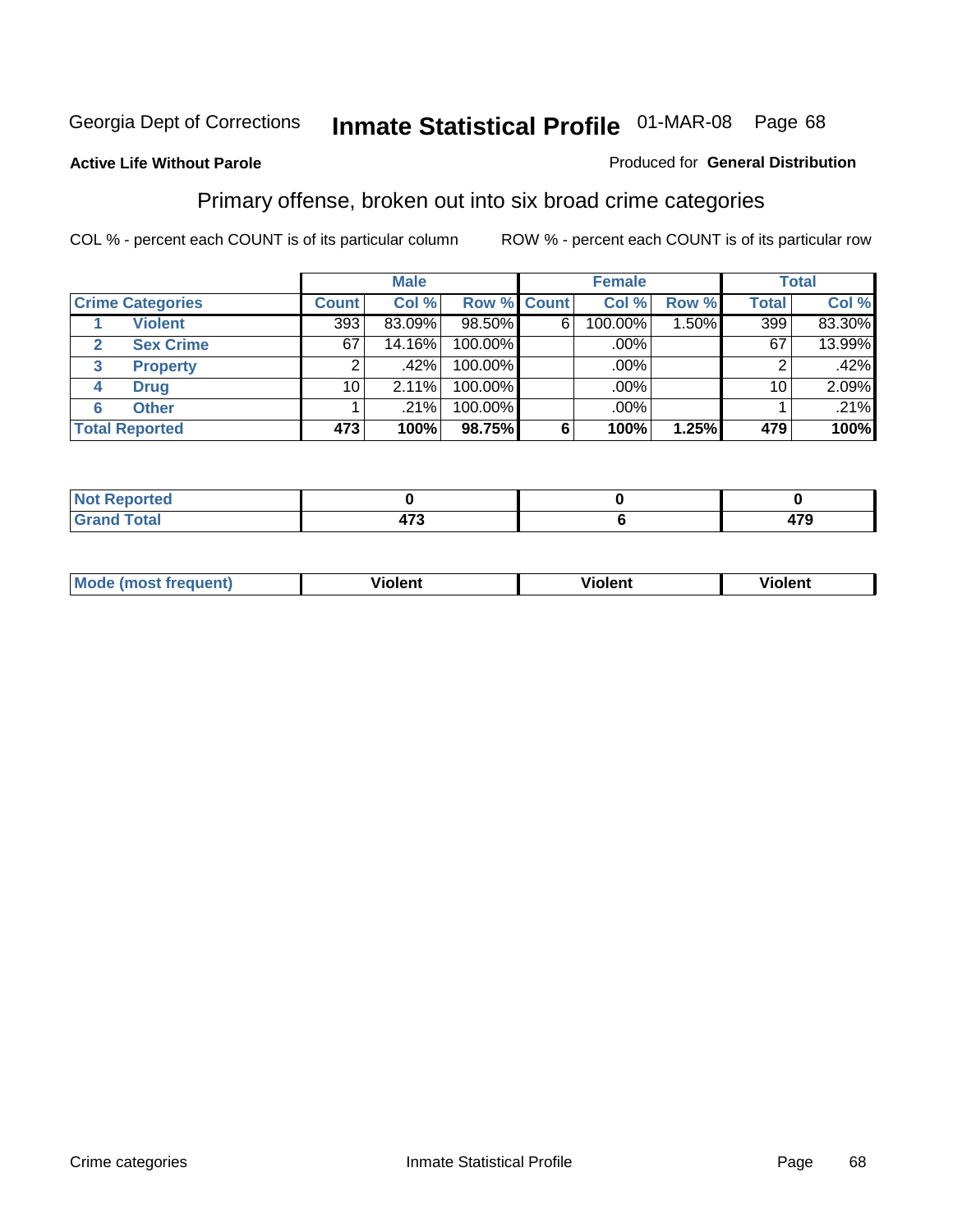#### **Active Life Without Parole**

#### Produced for **General Distribution**

# Primary offense, detailed offense code

|      |                                 |              | <b>Male</b> |             |   | <b>Female</b> |       |              | <b>Total</b> |
|------|---------------------------------|--------------|-------------|-------------|---|---------------|-------|--------------|--------------|
|      | <b>Primary Offense</b>          | <b>Count</b> | Col %       | Row % Count |   | Col %         | Row % | <b>Total</b> | Col %        |
| 1101 | <b>Murder</b>                   | 271          | 57.29%      | 97.83%      | 6 | 100.00%       | 2.17% | 277          | 57.83%       |
| 1311 | <b>Kidnapping</b>               | 57           | 12.05%      | 100.00%     |   |               |       | 57           | 11.90%       |
| 1601 | <b>Burglary</b>                 | 2            | .42%        | 100.00%     |   |               |       | 2            | .42%         |
| 1902 | <b>Armed Robbery</b>            | 64           | 13.53%      | 100.00%     |   |               |       | 64           | 13.36%       |
| 1911 | <b>Hijacking Motor Vehicle</b>  |              | .21%        | 100.00%     |   |               |       |              | .21%         |
| 2001 | Rape                            | 48           | 10.15%      | 100.00%     |   |               |       | 48           | 10.02%       |
| 2003 | <b>Aggrav Sodomy</b>            | 3            | .63%        | 100.00%     |   |               |       | 3            | .63%         |
| 2009 | <b>Aggrav Sexual Battery</b>    | 4            | .85%        | 100.00%     |   |               |       | 4            | .84%         |
| 2019 | <b>Child Molestation</b>        | 3            | .63%        | 100.00%     |   |               |       | 3            | .63%         |
| 2021 | <b>Aggrav Child Molestation</b> | 9            | 1.90%       | 100.00%     |   |               |       | 9            | 1.88%        |
| 2912 | <b>Poss Of Certain</b>          |              | .21%        | 100.00%     |   |               |       |              | .21%         |
|      | <b>Weapons</b>                  |              |             |             |   |               |       |              |              |
| 4012 | <b>Viol Ga Cntrl Sbst Act</b>   |              | .21%        | 100.00%     |   |               |       |              | .21%         |
| 4018 | <b>S/D Cont Sub School</b>      | 1            | .21%        | 100.00%     |   |               |       |              | .21%         |
| 4021 | <b>S/D Cocaine</b>              | 3            | .63%        | 100.00%     |   |               |       | 3            | .63%         |
| 4022 | <b>Poss Of Cocaine</b>          | 4            | .85%        | 100.00%     |   |               |       | 4            | .84%         |
| 4134 | <b>Att/Consprcy Commt</b>       | 1            | .21%        | 100.00%     |   |               |       | 1            | .21%         |
|      | C/S/Of                          |              |             |             |   |               |       |              |              |
|      | <b>Total Rported</b>            | 473          | 100%        | 98.75%      | 6 | 100%          | 1.25% | 479          | 100%         |

| Reported<br>NOT                  |                       |    |
|----------------------------------|-----------------------|----|
| <b>Total</b><br>$\mathbf{v}$ and | $\rightarrow$<br>71 J | יי |

| Mode (most frequent) | 1101 Murder | 1101 Murder | 1101 Murder |
|----------------------|-------------|-------------|-------------|
|----------------------|-------------|-------------|-------------|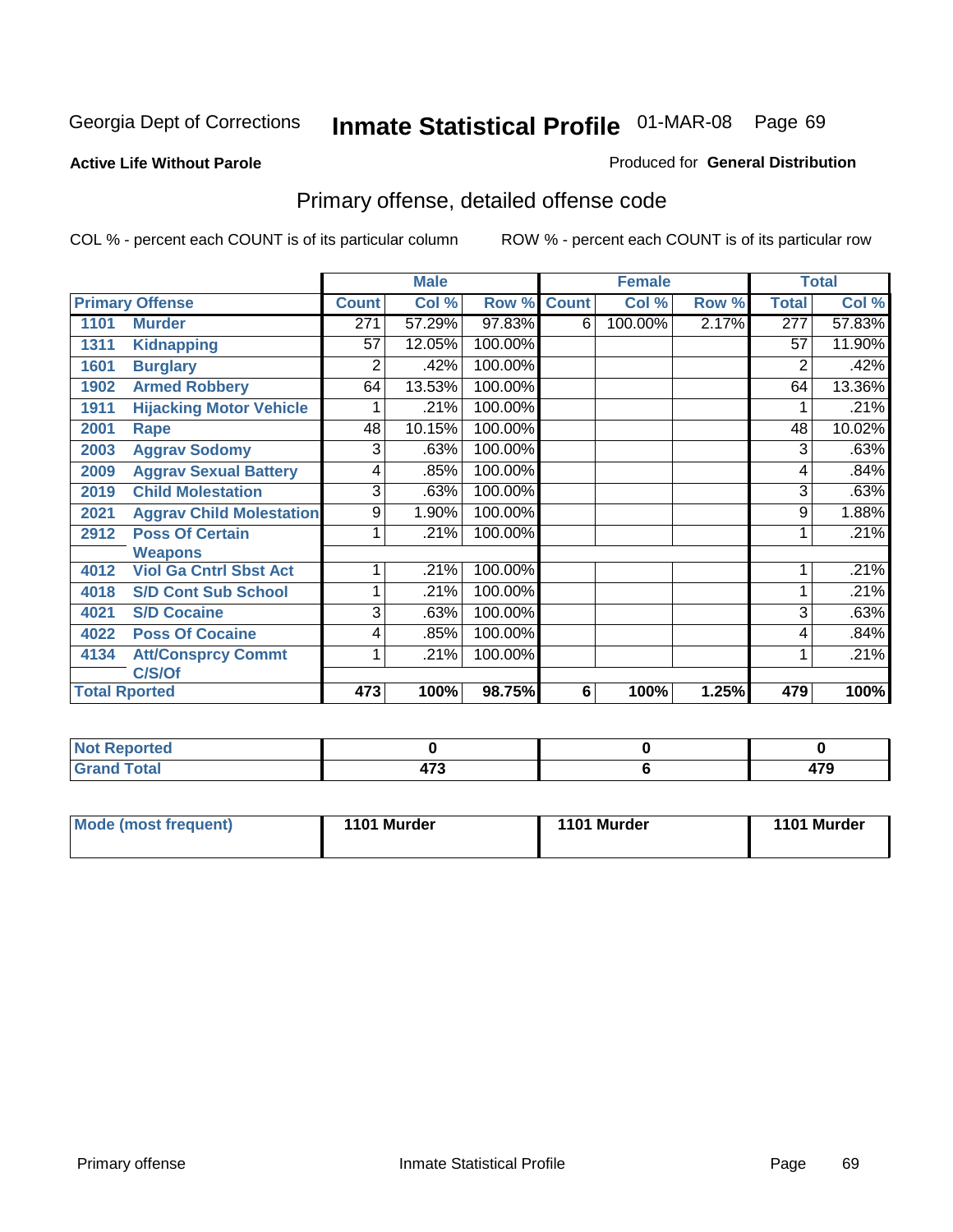#### **Active Life Without Parole**

#### Produced for **General Distribution**

# County of conviction of primary offense

|                         |                             |                           | <b>Male</b> |         |              | <b>Female</b> |       |                 | <b>Total</b> |
|-------------------------|-----------------------------|---------------------------|-------------|---------|--------------|---------------|-------|-----------------|--------------|
|                         | <b>County of Conviction</b> | <b>Count</b>              | Col %       | Row %   | <b>Count</b> | Col %         | Row % | <b>Total</b>    | Col %        |
| 1                       | <b>Appling</b>              | 1                         | .21%        | 100.00% |              |               |       | 1               | .21%         |
| $\overline{2}$          | <b>Atkinson</b>             | 1                         | .21%        | 100.00% |              |               |       | 1               | .21%         |
| $\overline{\mathbf{3}}$ | <b>Bacon</b>                | $\overline{2}$            | .42%        | 100.00% |              |               |       | $\overline{2}$  | .42%         |
| 5                       | <b>Baldwin</b>              | $\overline{6}$            | 1.27%       | 100.00% |              |               |       | $\overline{6}$  | 1.25%        |
| 6                       | <b>Banks</b>                | 1                         | .21%        | 100.00% |              |               |       | 1               | .21%         |
| $\overline{\mathbf{7}}$ | <b>Barrow</b>               | $\overline{3}$            | .63%        | 100.00% |              |               |       | $\overline{3}$  | .63%         |
| 8                       | <b>Bartow</b>               | $\overline{2}$            | .42%        | 100.00% |              |               |       | $\overline{2}$  | .42%         |
| 9                       | <b>Ben Hill</b>             | $\overline{\overline{3}}$ | .63%        | 100.00% |              |               |       | $\overline{3}$  | .63%         |
| 10                      | <b>Berrien</b>              | 1                         | .21%        | 100.00% |              |               |       | 1               | .21%         |
| 11                      | <b>Bibb</b>                 | $\overline{15}$           | 3.17%       | 100.00% |              |               |       | $\overline{15}$ | 3.13%        |
| 12                      | <b>Bleckley</b>             | 1                         | .21%        | 100.00% |              |               |       | $\mathbf 1$     | .21%         |
| 13                      | <b>Brantley</b>             | $\overline{2}$            | .42%        | 100.00% |              |               |       | $\overline{2}$  | .42%         |
| 14                      | <b>Brooks</b>               | 1                         | .21%        | 100.00% |              |               |       | 1               | .21%         |
| 16                      | <b>Bulloch</b>              | $\overline{3}$            | .63%        | 100.00% |              |               |       | $\overline{3}$  | .63%         |
| 17                      | <b>Burke</b>                | $\overline{5}$            | 1.06%       | 100.00% |              |               |       | $\overline{5}$  | 1.04%        |
| 18                      | <b>Butts</b>                | $\overline{3}$            | .63%        | 100.00% |              |               |       | $\overline{3}$  | .63%         |
| 20                      | <b>Camden</b>               | $\overline{2}$            | .42%        | 100.00% |              |               |       | $\overline{2}$  | .42%         |
| 22                      | <b>Carroll</b>              | $\overline{2}$            | .42%        | 100.00% |              |               |       | $\overline{2}$  | .42%         |
| 23                      | <b>Catoosa</b>              | 1                         | .21%        | 100.00% |              |               |       | 1               | .21%         |
| 24                      | <b>Charlton</b>             | 1                         | .21%        | 100.00% |              |               |       | 1               | .21%         |
| 25                      | <b>Chatham</b>              | $\overline{23}$           | 4.86%       | 100.00% |              |               |       | $\overline{23}$ | 4.80%        |
| 28                      | <b>Cherokee</b>             | $\overline{2}$            | .42%        | 100.00% |              |               |       | $\overline{2}$  | .42%         |
| 29                      | <b>Clarke</b>               | $\overline{11}$           | 2.33%       | 100.00% |              |               |       | $\overline{11}$ | 2.30%        |
| 31                      | <b>Clayton</b>              | $\overline{16}$           | 3.38%       | 100.00% |              |               |       | 16              | 3.34%        |
| 33                      | <b>Cobb</b>                 | 14                        | 2.96%       | 100.00% |              |               |       | 14              | 2.92%        |
| 34                      | <b>Coffee</b>               | 3                         | .63%        | 100.00% |              |               |       | $\overline{3}$  | .63%         |
| 35                      | <b>Colquitt</b>             | $\overline{3}$            | .63%        | 100.00% |              |               |       | $\overline{3}$  | .63%         |
| 36                      | <b>Columbia</b>             | $\overline{5}$            | 1.06%       | 100.00% |              |               |       | $\overline{5}$  | 1.04%        |
| 37                      | <b>Cook</b>                 | $\overline{3}$            | .63%        | 100.00% |              |               |       | $\overline{3}$  | .63%         |
| 38                      | <b>Coweta</b>               | $\overline{2}$            | .42%        | 100.00% |              |               |       | $\overline{2}$  | .42%         |
| 40                      | <b>Crisp</b>                | 1                         | .21%        | 100.00% |              |               |       | 1               | .21%         |
| 41                      | <b>Dade</b>                 | 1                         | .21%        | 100.00% |              |               |       | 1               | .21%         |
| 43                      | <b>Decatur</b>              | 1                         | .21%        | 100.00% |              |               |       | 1               | .21%         |
| 44                      | <b>Dekalb</b>               | 40                        | 8.46%       | 97.56%  | 1            | 16.67%        | 2.44% | $\overline{41}$ | 8.56%        |
| 45                      | <b>Dodge</b>                | 1                         | .21%        | 100.00% |              |               |       | 1               | .21%         |
| 46                      | <b>Dooly</b>                | $\overline{2}$            | .42%        | 100.00% |              |               |       | $\overline{2}$  | .42%         |
| 47                      | <b>Dougherty</b>            | $\overline{16}$           | 3.38%       | 100.00% |              |               |       | 16              | 3.34%        |
| 48                      | <b>Douglas</b>              | $\overline{14}$           | 2.96%       | 93.33%  | 1            | 16.67%        | 6.67% | $\overline{15}$ | 3.13%        |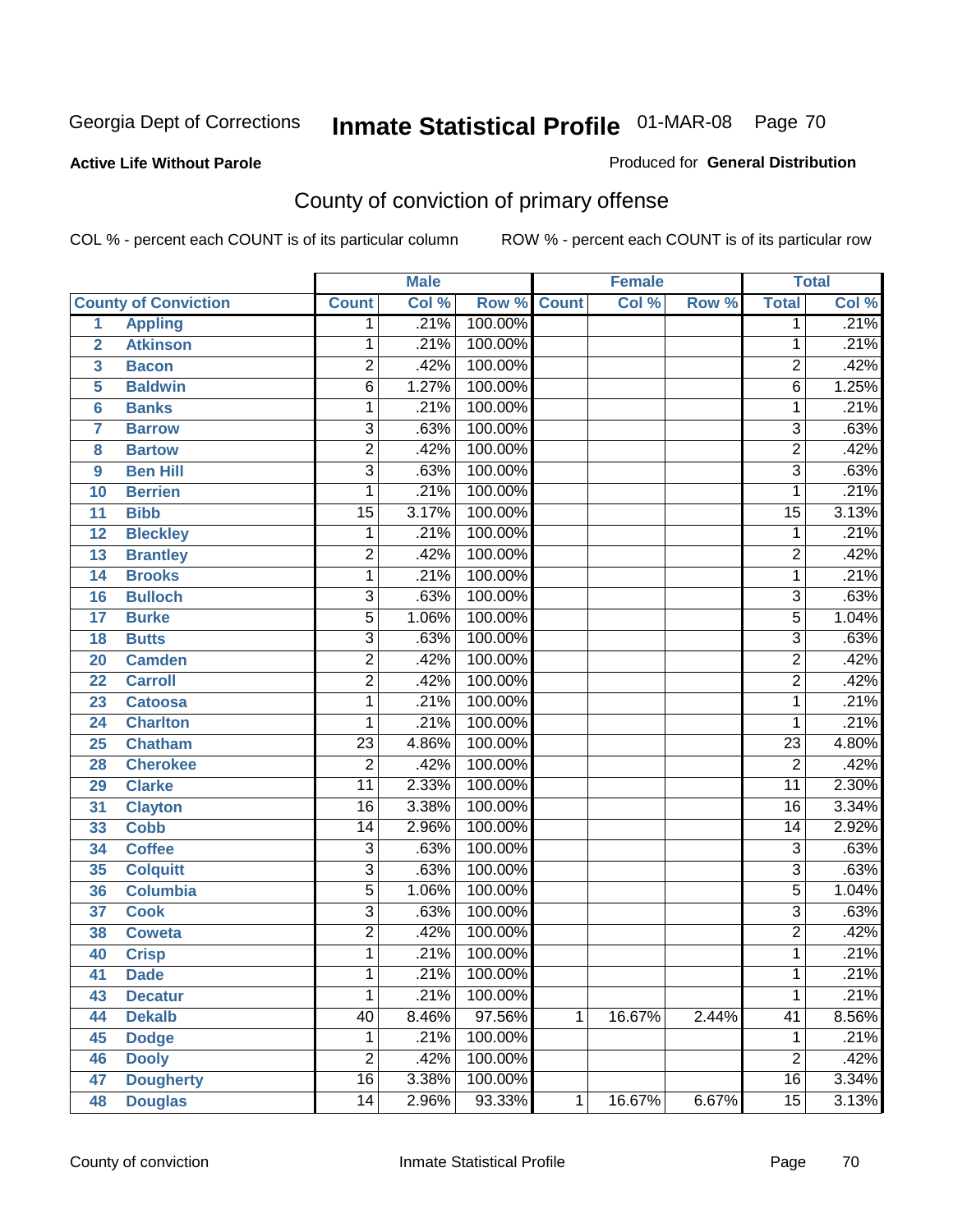Produced for **General Distribution**

#### **Active Life Without Parole**

# County of conviction of primary offense

|                 |                             |                 | <b>Male</b> |                    |   | <b>Female</b> |        |                 | <b>Total</b>               |
|-----------------|-----------------------------|-----------------|-------------|--------------------|---|---------------|--------|-----------------|----------------------------|
|                 | <b>County of Conviction</b> | <b>Count</b>    | Col %       | <b>Row % Count</b> |   | Col %         | Row %  | <b>Total</b>    | $\overline{\text{Col }\%}$ |
| 49              | <b>Early</b>                | 1               | .21%        | 100.00%            |   |               |        | 1               | .21%                       |
| 51              | <b>Effingham</b>            | $\overline{2}$  | .42%        | 100.00%            |   |               |        | $\overline{2}$  | .42%                       |
| 52              | <b>Elbert</b>               | $\overline{2}$  | .42%        | 100.00%            |   |               |        | $\overline{2}$  | .42%                       |
| 53              | <b>Emanuel</b>              | 1               | .21%        | 100.00%            |   |               |        | 1               | .21%                       |
| 56              | <b>Fayette</b>              | 3               | .63%        | 100.00%            |   |               |        | $\overline{3}$  | .63%                       |
| $\overline{57}$ | <b>Floyd</b>                | 4               | .85%        | 100.00%            |   |               |        | 4               | .84%                       |
| 58              | <b>Forsyth</b>              | $\overline{2}$  | .42%        | 100.00%            |   |               |        | $\overline{2}$  | .42%                       |
| 59              | <b>Franklin</b>             | 1               | .21%        | 100.00%            |   |               |        | 1               | .21%                       |
| 60              | <b>Fulton</b>               | $\overline{45}$ | 9.51%       | 100.00%            |   |               |        | $\overline{45}$ | 9.39%                      |
| 61              | Gilmer                      | 1               | .21%        | 100.00%            |   |               |        | 1               | .21%                       |
| 63              | <b>Glynn</b>                | $\overline{12}$ | 2.54%       | 100.00%            |   |               |        | $\overline{12}$ | 2.51%                      |
| 65              | <b>Grady</b>                | 1               | .21%        | 100.00%            |   |               |        | 1               | .21%                       |
| 66              | <b>Greene</b>               | 1               | .21%        | 100.00%            |   |               |        | 1               | .21%                       |
| 67              | <b>Gwinnett</b>             | $\overline{7}$  | 1.48%       | 100.00%            |   |               |        | $\overline{7}$  | 1.46%                      |
| 68              | <b>Habersham</b>            | $\overline{2}$  | .42%        | 100.00%            |   |               |        | $\overline{2}$  | .42%                       |
| 69              | <b>Hall</b>                 | $\overline{7}$  | 1.48%       | 100.00%            |   |               |        | $\overline{7}$  | 1.46%                      |
| 72              | <b>Harris</b>               | 1               | .21%        | 100.00%            |   |               |        | 1               | .21%                       |
| 73              | <b>Hart</b>                 | 4               | .85%        | 100.00%            |   |               |        | 4               | .84%                       |
| 75              | <b>Henry</b>                | $\overline{10}$ | 2.11%       | 100.00%            |   |               |        | $\overline{10}$ | 2.09%                      |
| 76              | <b>Houston</b>              | $\overline{6}$  | 1.27%       | 100.00%            |   |               |        | 6               | 1.25%                      |
| 78              | <b>Jackson</b>              | 8               | 1.69%       | 100.00%            |   |               |        | $\overline{8}$  | 1.67%                      |
| 79              | <b>Jasper</b>               | 1               | .21%        | 100.00%            |   |               |        | 1               | .21%                       |
| 80              | <b>Jeff Davis</b>           | 1               | .21%        | 100.00%            |   |               |        | 1               | .21%                       |
| 81              | <b>Jefferson</b>            | 1               | .21%        | 100.00%            |   |               |        | 1               | .21%                       |
| 84              | <b>Jones</b>                | 1               | .21%        | 100.00%            |   |               |        | 1               | .21%                       |
| 87              | <b>Laurens</b>              | $\overline{2}$  | .42%        | 100.00%            |   |               |        | $\overline{2}$  | .42%                       |
| 88              | Lee                         | 1               | .21%        | 100.00%            |   |               |        | 1               | .21%                       |
| 89              | <b>Liberty</b>              | 5               | 1.06%       | 100.00%            |   |               |        | $\overline{5}$  | 1.04%                      |
| 91              | Long                        | 3               | .63%        | 100.00%            |   |               |        | 3               | .63%                       |
| 92              | <b>Lowndes</b>              | 4               | .85%        | 100.00%            |   |               |        | 4               | .84%                       |
| 95              | <b>Madison</b>              | 1               | .21%        | 100.00%            |   |               |        | 1               | .21%                       |
| 96              | <b>Marion</b>               | 1               | .21%        | 100.00%            |   |               |        | 1               | .21%                       |
| 98              | <b>Mcintosh</b>             | 1               | .21%        | 100.00%            |   |               |        | 1               | .21%                       |
| 100             | <b>Miller</b>               | 1               | .21%        | 100.00%            |   |               |        | 1               | .21%                       |
| 102             | <b>Monroe</b>               | $\overline{3}$  | .63%        | 100.00%            |   |               |        | $\overline{3}$  | .63%                       |
| 106             | <b>Muscogee</b>             | $\overline{16}$ | 3.38%       | 100.00%            |   |               |        | $\overline{16}$ | 3.34%                      |
| 107             | <b>Newton</b>               | 4               | .85%        | 80.00%             | 1 | 16.67%        | 20.00% | $\overline{5}$  | 1.04%                      |
| 109             | <b>Oglethorpe</b>           | 1               | .21%        | 100.00%            |   |               |        | 1               | .21%                       |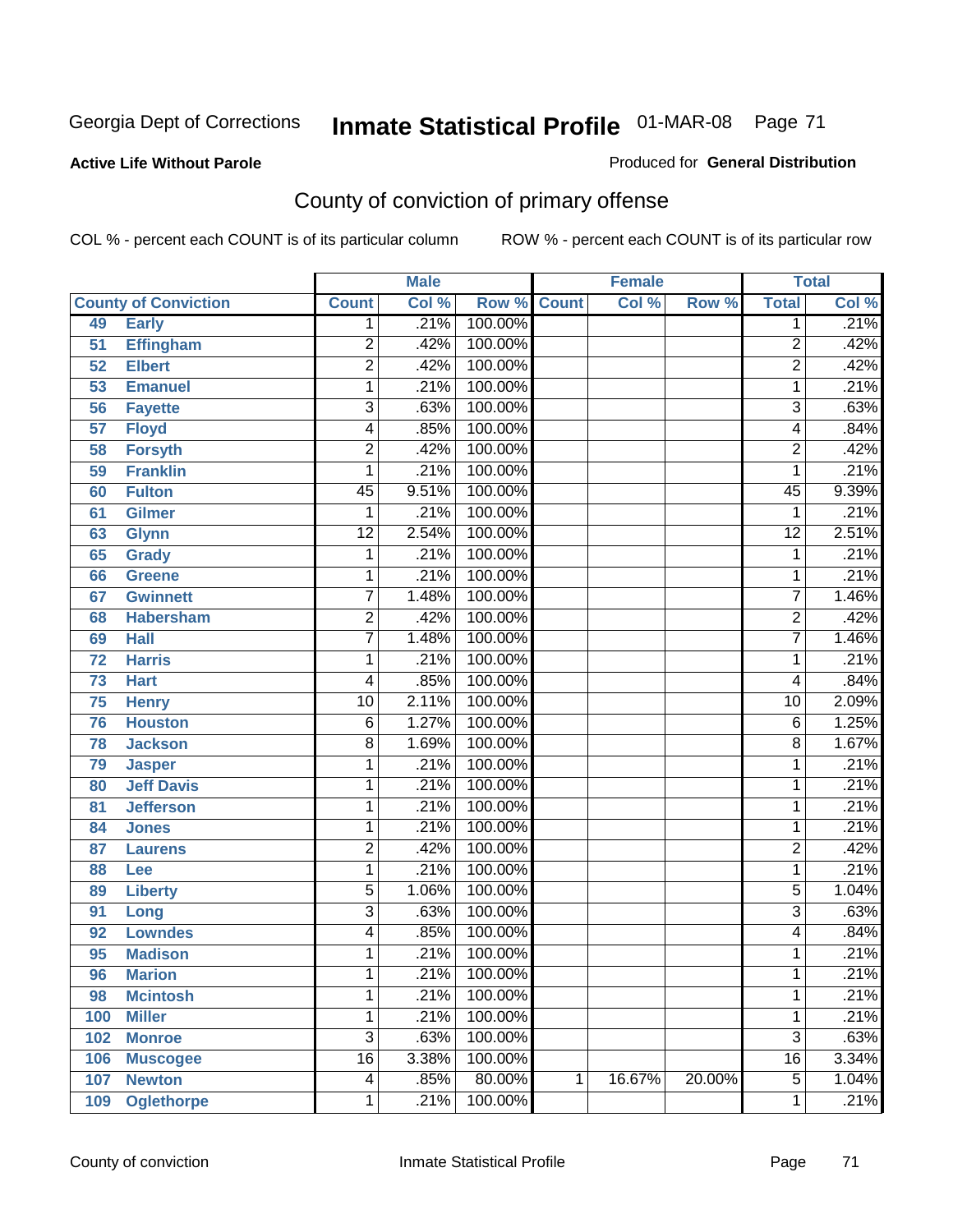#### **Active Life Without Parole**

#### Produced for **General Distribution**

# County of conviction of primary offense

|                                  |                 | <b>Male</b> |                    |                | <b>Female</b> |        |                 | <b>Total</b> |
|----------------------------------|-----------------|-------------|--------------------|----------------|---------------|--------|-----------------|--------------|
| <b>County of Conviction</b>      | <b>Count</b>    | Col %       | <b>Row % Count</b> |                | Col %         | Row %  | <b>Total</b>    | Col %        |
| <b>Paulding</b><br>110           | 1.              | .21%        | 100.00%            |                |               |        | 1               | .21%         |
| <b>Pierce</b><br>113             | 2               | .42%        | 100.00%            |                |               |        | 2               | .42%         |
| <b>Pike</b><br>114               | $\overline{3}$  | .63%        | 75.00%             | 1              | 16.67%        | 25.00% | 4               | .84%         |
| 115<br><b>Polk</b>               | 1               | .21%        | 100.00%            |                |               |        | 1               | .21%         |
| <b>Pulaski</b><br>116            | 1               | .21%        | 100.00%            |                |               |        | 1               | .21%         |
| 117<br><b>Putnam</b>             | 4               | .85%        | 100.00%            |                |               |        | 4               | .84%         |
| 119<br><b>Rabun</b>              | 1               | .21%        | 100.00%            |                |               |        | 1               | .21%         |
| <b>Randolph</b><br>120           | 1               | .21%        | 100.00%            |                |               |        | 1               | .21%         |
| <b>Richmond</b><br>121           | $\overline{23}$ | 4.86%       | 95.83%             | 1              | 16.67%        | 4.17%  | $\overline{24}$ | 5.01%        |
| <b>Rockdale</b><br>122           | $\overline{3}$  | .63%        | 100.00%            |                |               |        | $\overline{3}$  | .63%         |
| 126<br><b>Spalding</b>           | $\overline{5}$  | 1.06%       | 100.00%            |                |               |        | $\overline{5}$  | 1.04%        |
| <b>Stephens</b><br>127           | $\overline{2}$  | .42%        | 100.00%            |                |               |        | $\overline{2}$  | .42%         |
| <b>Sumter</b><br>129             | 1               | .21%        | 100.00%            |                |               |        | 1               | .21%         |
| <b>Terrell</b><br>135            | 1               | .21%        | 100.00%            |                |               |        | 1               | .21%         |
| 136<br><b>Thomas</b>             | $\overline{3}$  | .63%        | 100.00%            |                |               |        | $\overline{3}$  | .63%         |
| <b>Tift</b><br>$\overline{137}$  | 4               | .85%        | 100.00%            |                |               |        | 4               | .84%         |
| <b>Toombs</b><br>138             | $\overline{3}$  | .63%        | 100.00%            |                |               |        | $\overline{3}$  | .63%         |
| <b>Towns</b><br>139              | 1               | .21%        | 100.00%            |                |               |        | 1               | .21%         |
| $\overline{141}$<br><b>Troup</b> | 1               | .21%        | 100.00%            |                |               |        | 1               | .21%         |
| <b>Union</b><br>144              | 1               | .21%        | 100.00%            |                |               |        | 1               | .21%         |
| 145<br><b>Upson</b>              | $\overline{2}$  | .42%        | 100.00%            |                |               |        | $\overline{2}$  | .42%         |
| <b>Walker</b><br>146             | $\overline{3}$  | .63%        | 75.00%             | 1              | 16.67%        | 25.00% | 4               | .84%         |
| <b>Walton</b><br>147             | 3               | .63%        | 100.00%            |                |               |        | 3               | .63%         |
| 148<br><b>Ware</b>               | $\overline{9}$  | 1.90%       | 100.00%            |                |               |        | $\overline{9}$  | 1.88%        |
| <b>Washington</b><br>150         | $\overline{2}$  | .42%        | 100.00%            |                |               |        | $\overline{2}$  | .42%         |
| 151<br><b>Wayne</b>              | 2               | .42%        | 100.00%            |                |               |        | $\overline{2}$  | .42%         |
| <b>Whitfield</b><br>155          | $\overline{6}$  | 1.27%       | 100.00%            |                |               |        | $\overline{6}$  | 1.25%        |
| <b>Wilkes</b><br>157             | 1               | .21%        | 100.00%            |                |               |        | 1               | .21%         |
| <b>Worth</b><br>159              | 1               | .21%        | 100.00%            |                |               |        | 1               | .21%         |
| <b>Total Rported</b>             | 473             | 100%        | 98.75%             | $6\phantom{1}$ | 100%          | 1.25%  | 479             | 100%         |

| المقمار | $- -$<br>$\sim$ | -- |
|---------|-----------------|----|

|  | M |  | Malkar | ultoı |
|--|---|--|--------|-------|
|--|---|--|--------|-------|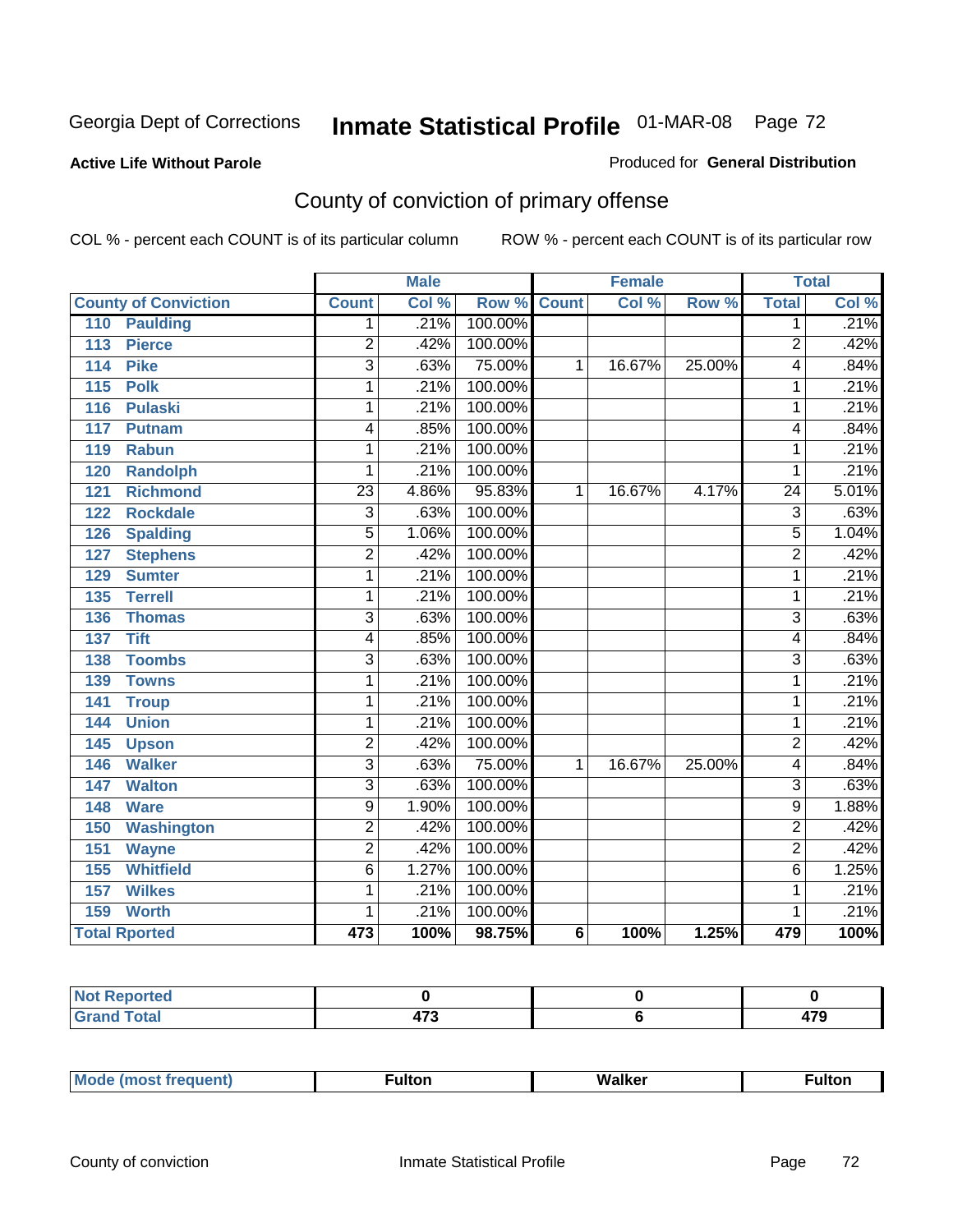#### **Active Life Without Parole**

#### Produced for **General Distribution**

# Circuit of conviction of primary offense

|                         |                                 |                 | <b>Male</b> |                    |   | <b>Female</b> |        |                 | <b>Total</b> |
|-------------------------|---------------------------------|-----------------|-------------|--------------------|---|---------------|--------|-----------------|--------------|
|                         | <b>Circuit of Conviction</b>    | <b>Count</b>    | Col %       | <b>Row % Count</b> |   | Col %         | Row %  | <b>Total</b>    | Col %        |
| 1                       | <b>Alapaha Circuit</b>          | 5               | 1.06%       | 100.00%            |   |               |        | $\overline{5}$  | 1.04%        |
| $\overline{2}$          | <b>Alcovy Circuit</b>           | 7               | 1.48%       | 87.50%             | 1 | 16.67%        | 12.50% | $\overline{8}$  | 1.67%        |
| $\overline{\mathbf{3}}$ | <b>Atlanta Circuit</b>          | 45              | 9.51%       | 100.00%            |   |               |        | 45              | 9.39%        |
| 4                       | <b>Atlantic Circuit</b>         | 9               | 1.90%       | 100.00%            |   |               |        | $\overline{9}$  | 1.88%        |
| 5                       | <b>Augusta Circuit</b>          | $\overline{33}$ | 6.98%       | 97.06%             | 1 | 16.67%        | 2.94%  | 34              | 7.10%        |
| $6\phantom{a}$          | <b>Blue Ridge Circuit</b>       | $\overline{2}$  | .42%        | 100.00%            |   |               |        | $\overline{2}$  | .42%         |
| $\overline{\mathbf{7}}$ | <b>Brunswick Circuit</b>        | $\overline{18}$ | 3.81%       | 100.00%            |   |               |        | $\overline{18}$ | 3.76%        |
| 8                       | <b>Chattahoochee Circuit</b>    | $\overline{18}$ | 3.81%       | 100.00%            |   |               |        | 18              | 3.76%        |
| 9                       | <b>Cherokee Circuit</b>         | $\overline{2}$  | .42%        | 100.00%            |   |               |        | $\overline{2}$  | .42%         |
| 10                      | <b>Clayton Circuit</b>          | $\overline{16}$ | 3.38%       | 100.00%            |   |               |        | $\overline{16}$ | 3.34%        |
| 11                      | <b>Cobb Circuit</b>             | 14              | 2.96%       | 100.00%            |   |               |        | $\overline{14}$ | 2.92%        |
| 12                      | <b>Conasauga Circuit</b>        | $\overline{6}$  | 1.27%       | 100.00%            |   |               |        | 6               | 1.25%        |
| 13                      | <b>Cordele Circuit</b>          | $\overline{6}$  | 1.27%       | 100.00%            |   |               |        | 6               | 1.25%        |
| 14                      | <b>Coweta Circuit</b>           | $\overline{5}$  | 1.06%       | 100.00%            |   |               |        | $\overline{5}$  | 1.04%        |
| 15                      | <b>Dougherty Circuit</b>        | $\overline{16}$ | 3.38%       | 100.00%            |   |               |        | $\overline{16}$ | 3.34%        |
| 16                      | <b>Dublin Circuit</b>           | $\overline{2}$  | .42%        | 100.00%            |   |               |        | $\overline{2}$  | .42%         |
| 17                      | <b>Eastern Circuit</b>          | $\overline{23}$ | 4.86%       | 100.00%            |   |               |        | $\overline{23}$ | 4.80%        |
| 18                      | <b>Flint Circuit</b>            | $\overline{10}$ | 2.11%       | 100.00%            |   |               |        | $\overline{10}$ | 2.09%        |
| 19                      | <b>Griffin Circuit</b>          | $\overline{13}$ | 2.75%       | 92.86%             | 1 | 16.67%        | 7.14%  | 14              | 2.92%        |
| 20                      | <b>Gwinnett Circuit</b>         | 7               | 1.48%       | 100.00%            |   |               |        | $\overline{7}$  | 1.46%        |
| 21                      | <b>Houston Circuit</b>          | 6               | 1.27%       | 100.00%            |   |               |        | 6               | 1.25%        |
| 22                      | <b>Lookout Mountain Circuit</b> | $\overline{5}$  | 1.06%       | 83.33%             | 1 | 16.67%        | 16.67% | 6               | 1.25%        |
| 23                      | <b>Macon Circuit</b>            | $\overline{15}$ | 3.17%       | 100.00%            |   |               |        | $\overline{15}$ | 3.13%        |
| 24                      | <b>Middle Circuit</b>           | $\overline{7}$  | 1.48%       | 100.00%            |   |               |        | $\overline{7}$  | 1.46%        |
| 25                      | <b>Mountain Circuit</b>         | $\overline{5}$  | 1.06%       | 100.00%            |   |               |        | 5               | 1.04%        |
| 26                      | <b>Northeastern Circuit</b>     | $\overline{7}$  | 1.48%       | 100.00%            |   |               |        | $\overline{7}$  | 1.46%        |
| 27                      | <b>Northern Circuit</b>         | $\overline{9}$  | 1.90%       | 100.00%            |   |               |        | $\overline{9}$  | 1.88%        |
| 28                      | <b>Ocmulgee Circuit</b>         | $\overline{13}$ | 2.75%       | 100.00%            |   |               |        | $\overline{13}$ | 2.71%        |
| 29                      | <b>Oconee Circuit</b>           | $\overline{3}$  | .63%        | 100.00%            |   |               |        | $\overline{3}$  | .63%         |
| 30                      | <b>Ogeechee Circuit</b>         | $\overline{5}$  | 1.06%       | 100.00%            |   |               |        | $\overline{5}$  | 1.04%        |
| $\overline{31}$         | <b>Pataula Circuit</b>          | 4               | .85%        | 100.00%            |   |               |        | 4               | .84%         |
| 32                      | <b>Piedmont Circuit</b>         | 12              | 2.54%       | 100.00%            |   |               |        | 12              | 2.51%        |
| 33                      | <b>Rome Circuit</b>             | $\overline{4}$  | .85%        | 100.00%            |   |               |        | 4               | .84%         |
| 34                      | <b>South Georgia Circuit</b>    | $\overline{2}$  | .42%        | 100.00%            |   |               |        | $\overline{2}$  | .42%         |
| 35                      | <b>Southern Circuit</b>         | $\overline{11}$ | 2.33%       | 100.00%            |   |               |        | $\overline{11}$ | 2.30%        |
| 36                      | <b>Southwestern Circuit</b>     | $\overline{2}$  | .42%        | 100.00%            |   |               |        | $\overline{2}$  | .42%         |
| 37                      | <b>Stone Mountain Circuit</b>   | 40              | 8.46%       | 97.56%             | 1 | 16.67%        | 2.44%  | 41              | 8.56%        |
| 38                      | <b>Tallapoosa Circuit</b>       | $\mathbf 1$     | .21%        | 100.00%            |   |               |        | $\mathbf{1}$    | .21%         |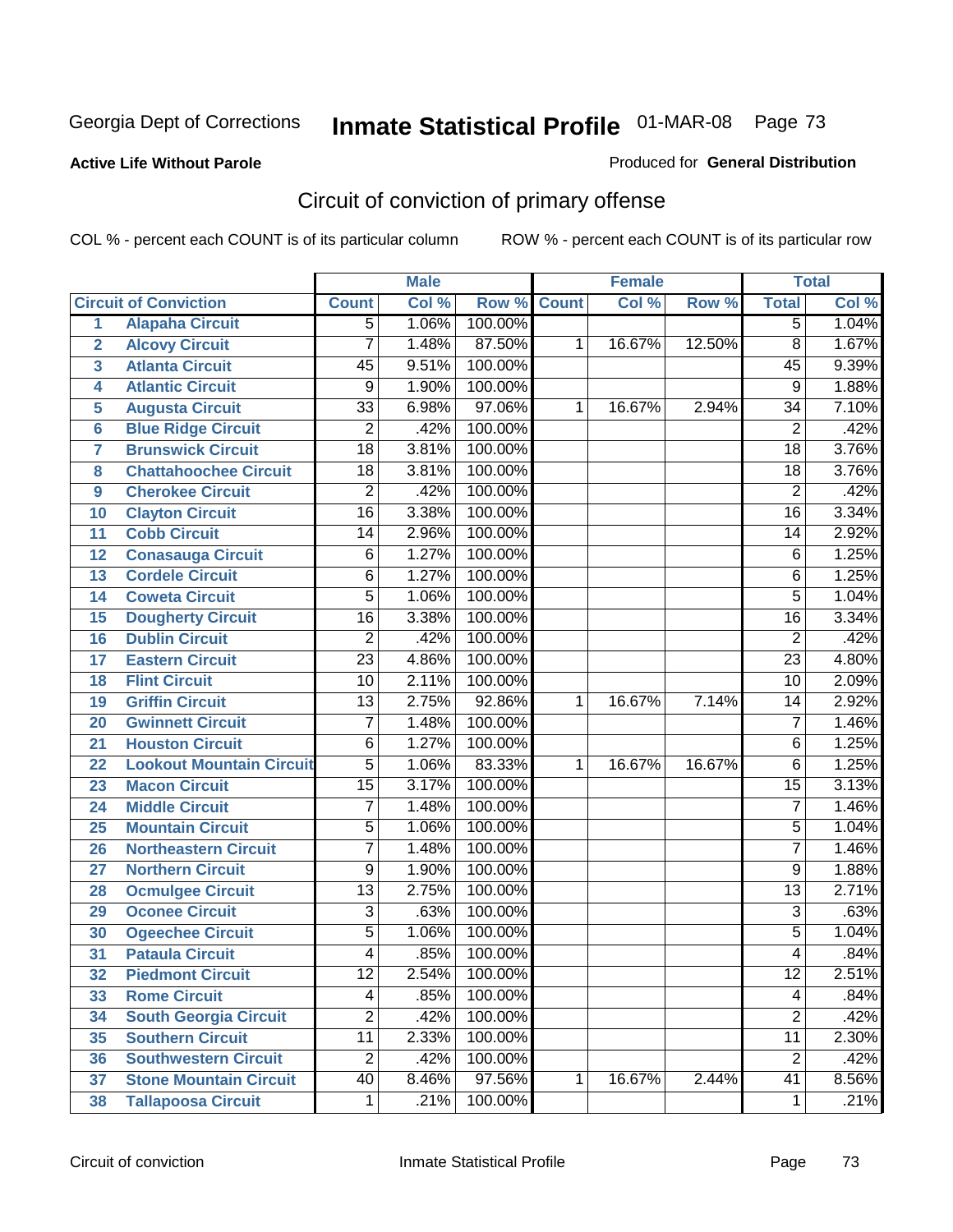### **Active Life Without Parole**

#### Produced for **General Distribution**

# Circuit of conviction of primary offense

|                      |                              |              | <b>Male</b> |             |   | <b>Female</b> |       |                | <b>Total</b> |
|----------------------|------------------------------|--------------|-------------|-------------|---|---------------|-------|----------------|--------------|
|                      | <b>Circuit of Conviction</b> | <b>Count</b> | Col %       | Row % Count |   | Col %         | Row % | <b>Total</b>   | Col %        |
| 39                   | <b>Tifton Circuit</b>        | 5            | 1.06%       | 100.00%     |   |               |       | 5              | $1.04\%$     |
| 40                   | <b>Toombs Circuit</b>        |              | .21%        | 100.00%     |   |               |       |                | .21%         |
| 41                   | <b>Waycross Circuit</b>      | 19           | 4.02%       | 100.00%     |   |               |       | 19             | 3.97%        |
| 42                   | <b>Western Circuit</b>       | 11           | 2.33%       | 100.00%     |   |               |       | 11             | 2.30%        |
| 43                   | <b>Rockdale Circuit</b>      | 3            | .63%        | 100.00%     |   |               |       | 3              | .63%         |
| 44                   | <b>Douglas Circuit</b>       | 14           | 2.96%       | 93.33%      |   | 16.67%        | 6.67% | 15             | 3.13%        |
| 45                   | <b>Appalachian Circuit</b>   |              | .21%        | 100.00%     |   |               |       |                | .21%         |
| 46                   | <b>Enotah Circuit</b>        | 2            | .42%        | 100.00%     |   |               |       | $\overline{2}$ | .42%         |
| 47                   | <b>Bell-Forsyth Circuit</b>  | 2            | .42%        | 100.00%     |   |               |       | 2              | .42%         |
| 48                   | <b>Towaliga Circuit</b>      | 6            | 1.27%       | 100.00%     |   |               |       | 6              | 1.25%        |
| 49                   | <b>Paulding Circuit</b>      |              | .21%        | 100.00%     |   |               |       |                | .21%         |
| <b>Total Rported</b> |                              | 473          | 100%        | 98.75%      | 6 | 100%          | 1.25% | 479            | 100%         |

| <b>eported</b><br>w     |             |               |
|-------------------------|-------------|---------------|
| <b>otal</b><br>$\sim$ . | 170<br>41 J | $\rightarrow$ |

| M | *****<br>лш.<br>71 I C | Stone<br>Mountain | .<br>ulo |
|---|------------------------|-------------------|----------|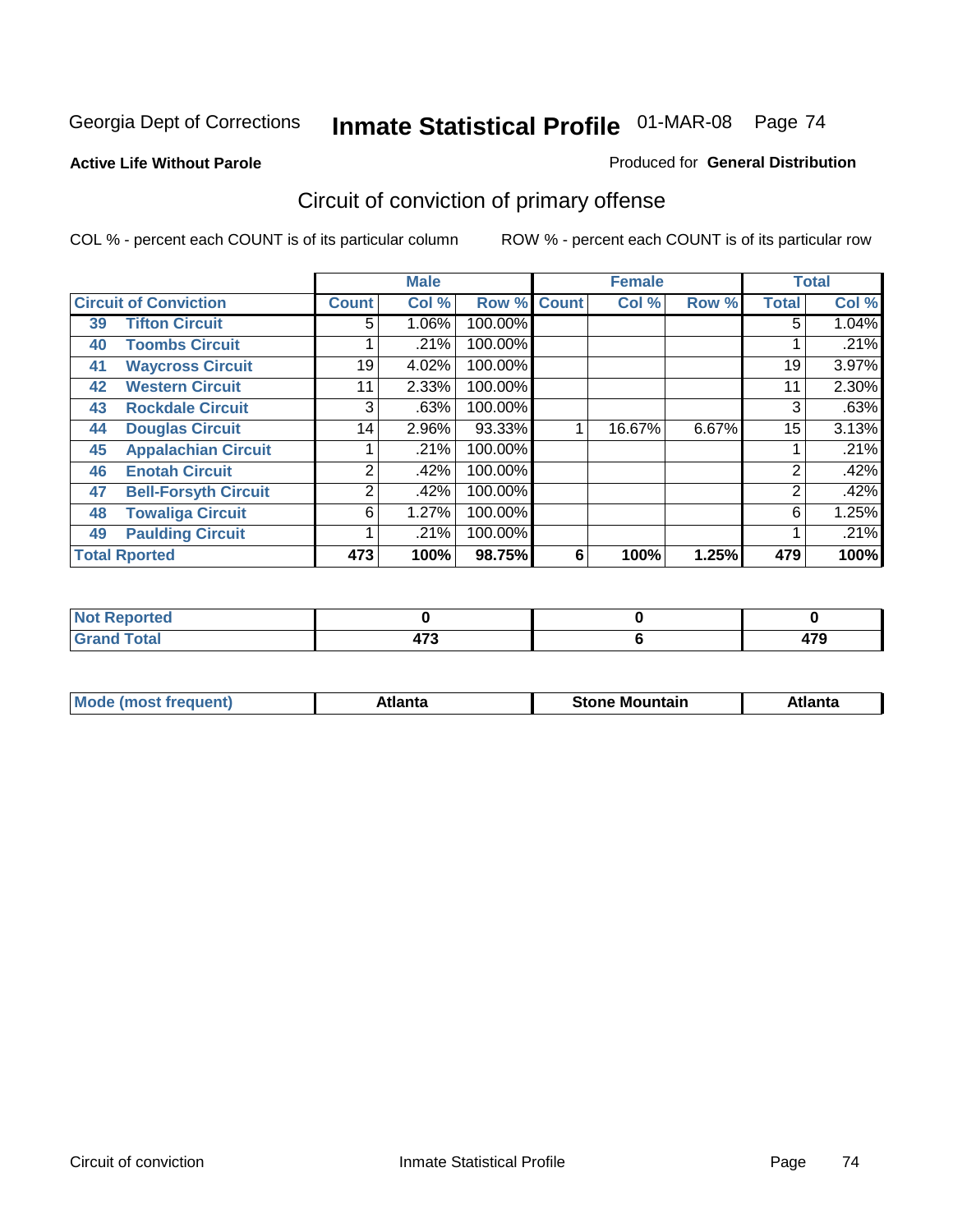### **Active Life Without Parole**

#### Produced for **General Distribution**

## Years served (jail + prison) in this incarceration

|                       |                 | <b>Male</b> |         |                 | <b>Female</b> |       |                 | <b>Total</b> |
|-----------------------|-----------------|-------------|---------|-----------------|---------------|-------|-----------------|--------------|
| <b>Years Served</b>   | <b>Count</b>    | Col %       | Row %   | <b>Count</b>    | Col %         | Row % | <b>Total</b>    | Col %        |
| Less than one year    | 7               | 1.49%       | 100.00% |                 |               |       | 7               | 1.47%        |
| 1 to 1.99 years       | 13              | 2.77%       | 100.00% |                 |               |       | $\overline{13}$ | 2.73%        |
| 2 to 2.99 years       | 15              | 3.19%       | 100.00% |                 |               |       | $\overline{15}$ | 3.15%        |
| 3 to 3.99 years       | $\overline{32}$ | 6.81%       | 100.00% |                 |               |       | $\overline{32}$ | 6.72%        |
| 4 to 4.99 years       | $\overline{21}$ | 4.47%       | 100.00% |                 |               |       | $\overline{21}$ | 4.41%        |
| 5 to 5.99 years       | $\overline{43}$ | 9.15%       | 91.49%  | 4               | 66.67%        | 8.51% | $\overline{47}$ | 9.87%        |
| 6 to 6.99 years       | $\overline{37}$ | 7.87%       | 100.00% |                 |               |       | $\overline{37}$ | 7.77%        |
| $7$ to $7.99$ years   | 44              | 9.36%       | 100.00% |                 |               |       | 44              | 9.24%        |
| 8 to 8.99 years       | 40              | 8.51%       | 100.00% |                 |               |       | 40              | 8.40%        |
| 9 to 9.99 years       | $\overline{35}$ | 7.45%       | 97.22%  | 1               | 16.67%        | 2.78% | $\overline{36}$ | 7.56%        |
| 10 to 10.99 years     | 46              | 9.79%       | 97.87%  | 1               | 16.67%        | 2.13% | $\overline{47}$ | 9.87%        |
| 11 to 11.99 years     | 44              | 9.36%       | 100.00% |                 |               |       | 44              | 9.24%        |
| 12 to 12.99 years     | 27              | 5.74%       | 100.00% |                 |               |       | $\overline{27}$ | 5.67%        |
| 13 to 13.99 years     | $\overline{20}$ | 4.26%       | 100.00% |                 |               |       | $\overline{20}$ | 4.20%        |
| 14 to 14.99 years     | $\overline{19}$ | 4.04%       | 100.00% |                 |               |       | $\overline{19}$ | 3.99%        |
| 15 to 15.99 years     | 5               | 1.06%       | 100.00% |                 |               |       | $\overline{5}$  | 1.05%        |
| 16 to 16.99 years     | $\overline{6}$  | 1.28%       | 100.00% |                 |               |       | $\overline{6}$  | 1.26%        |
| 17 to 17.99 years     | $\overline{1}$  | 0.21%       | 100.00% |                 |               |       | $\mathbf 1$     | 0.21%        |
| 18 to 18.99 years     | $\overline{3}$  | 0.64%       | 100.00% |                 |               |       | $\overline{3}$  | 0.63%        |
| 19 to 19.99 years     | $\overline{3}$  | 0.64%       | 100.00% |                 |               |       | $\overline{3}$  | 0.63%        |
| 20 to 20.99 years     | 1               | 0.21%       | 100.00% |                 |               |       | 1               | 0.21%        |
| 21 to 21.99 years     | $\overline{2}$  | 0.43%       | 100.00% |                 |               |       | $\overline{2}$  | 0.42%        |
| 24 to 24.99 years     | 1               | 0.21%       | 100.00% |                 |               |       | $\mathbf{1}$    | 0.21%        |
| 27 to 27.99 years     | 1               | 0.21%       | 100.00% |                 |               |       | 1               | 0.21%        |
| 29 to 29.99 years     | 1               | 0.21%       | 100.00% |                 |               |       | $\mathbf 1$     | 0.21%        |
| Thirty + years        | $\overline{3}$  | 0.64%       | 100.00% |                 |               |       | $\overline{3}$  | 0.63%        |
| <b>Total Reported</b> | 470             | 100%        | 98.74%  | $6\phantom{1}6$ | 100%          | 1.26% | 476             | 100%         |

| <b>Not Reported</b>            |                   |                 |                 |
|--------------------------------|-------------------|-----------------|-----------------|
| <b>Grand Total</b>             | 473               |                 | 479             |
|                                |                   |                 |                 |
| <b>Mean</b><br>(average)       | 8.85              | 6.98            | 8.83            |
| <b>Median (middle)</b>         | 8.395             | 5.635           | 8.39            |
| <b>Mode</b><br>(most frequent) | 12 to 12.99 years | 5 to 5.99 years | 5 to 5.99 years |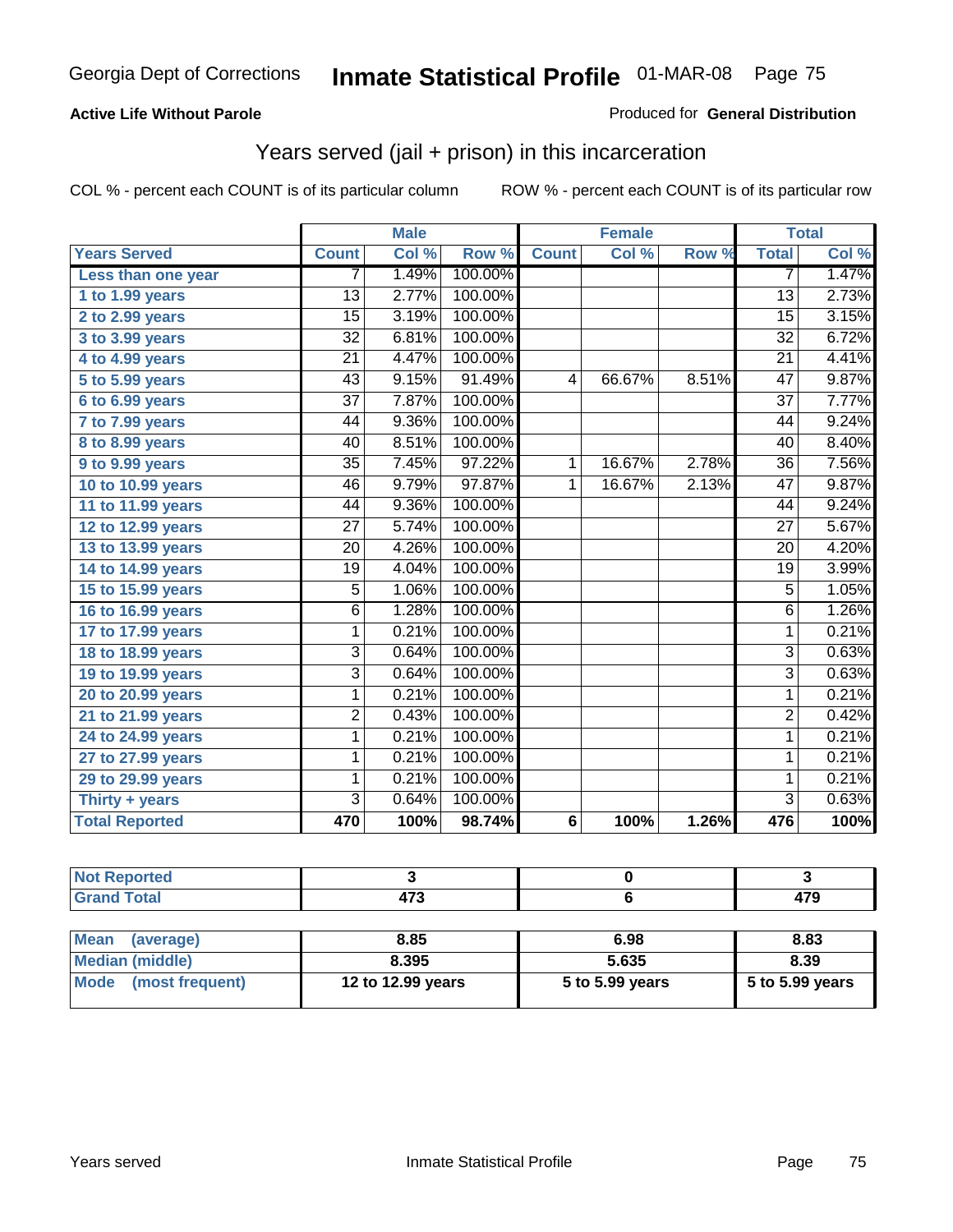### **Active Life Without Parole**

Produced for **General Distribution**

## Results of most recent HIV tests

|                         |              | <b>Male</b> |         |              | <b>Female</b> |          |       | Total    |
|-------------------------|--------------|-------------|---------|--------------|---------------|----------|-------|----------|
| <b>HIV Test Results</b> | <b>Count</b> | Col %       | Row %   | <b>Count</b> | Col %         | Row %    | Total | Col %    |
| <b>Positive</b>         |              | $0.64\%$    | 100.00% |              |               |          |       | $0.63\%$ |
| <b>Negative</b>         | 468          | 99.36%      | 98.73%  |              | 100.00%       | $1.27\%$ | 474   | 99.37%   |
| <b>Total Reported</b>   | 471          | 100%        | 98.74%  |              | 100%          | 1.26%    | 477   | 100%     |

| <b>Not</b><br><b>Reported</b> |                       |                       |
|-------------------------------|-----------------------|-----------------------|
| <b>Total</b>                  | $\rightarrow$<br>71 J | $\rightarrow$<br>71 J |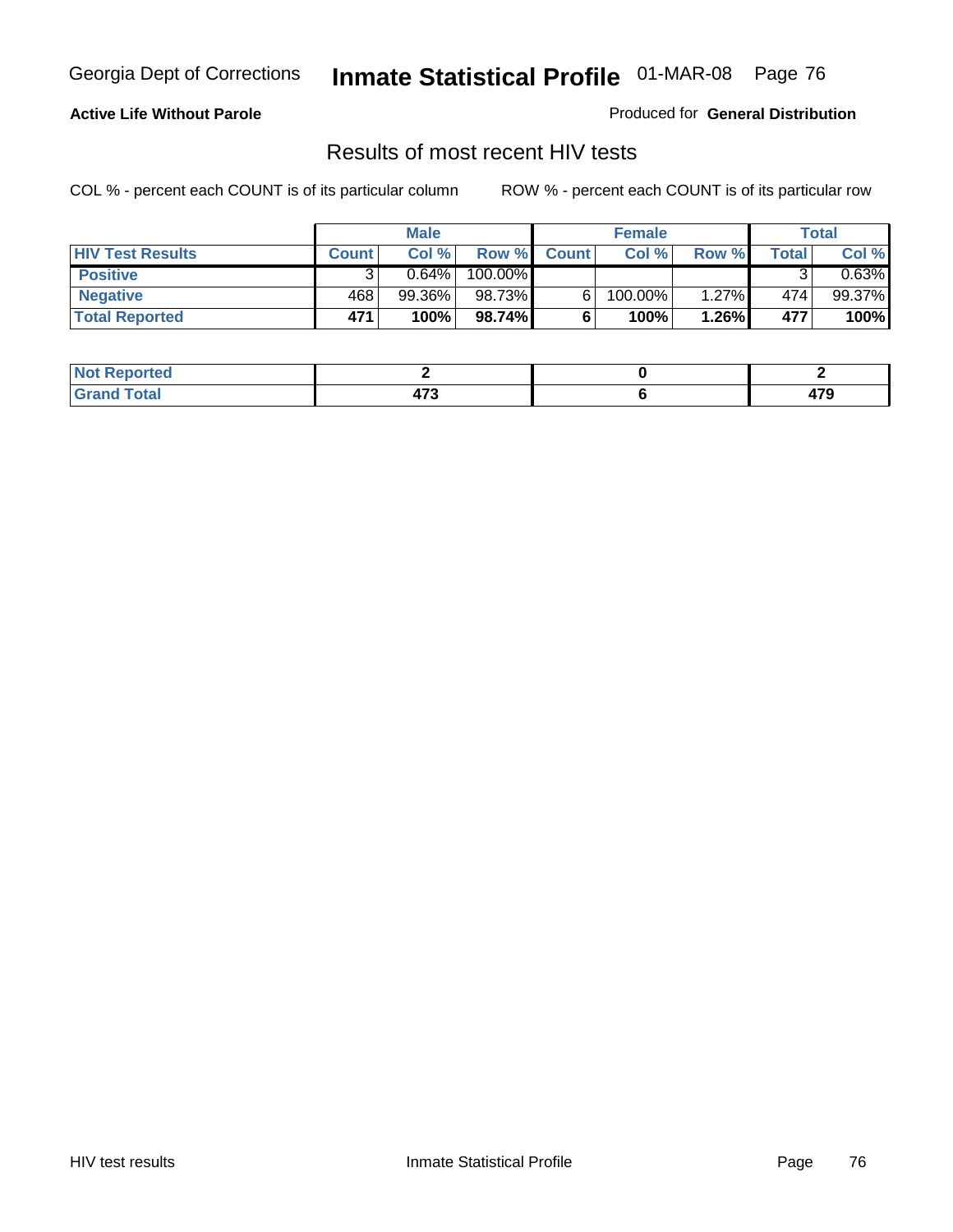### **Active Life Without Parole**

#### Produced for **General Distribution**

## Results of most recent tuberculosis test

|                                  |              | <b>Male</b> |         |              | <b>Female</b> |          |              | Total  |
|----------------------------------|--------------|-------------|---------|--------------|---------------|----------|--------------|--------|
| <b>Tuberculosis Test Results</b> | <b>Count</b> | Col%        | Row %   | <b>Count</b> | Col %         | Row %    | <b>Total</b> | Col %  |
| <b>Positive on current test</b>  | 22           | 4.70%       | 100.00% |              |               |          | 22           | 4.64%  |
| <b>Positive on previous test</b> | 94           | $20.09\%$   | 100.00% |              |               |          | 94           | 19.83% |
| <b>Negative</b>                  | 352          | 75.21%      | 98.32%  |              | 100.00%       | $1.68\%$ | 358          | 75.53% |
| <b>Total Reported</b>            | 468          | 100%        | 98.73%I |              | 100%          | 1.27%    | 474          | 100%   |

| <b>Reported</b><br>' NOT |               |      |
|--------------------------|---------------|------|
| <b>Total</b>             | $\rightarrow$ | 470  |
| $\sim$                   | 41 J          | 71 J |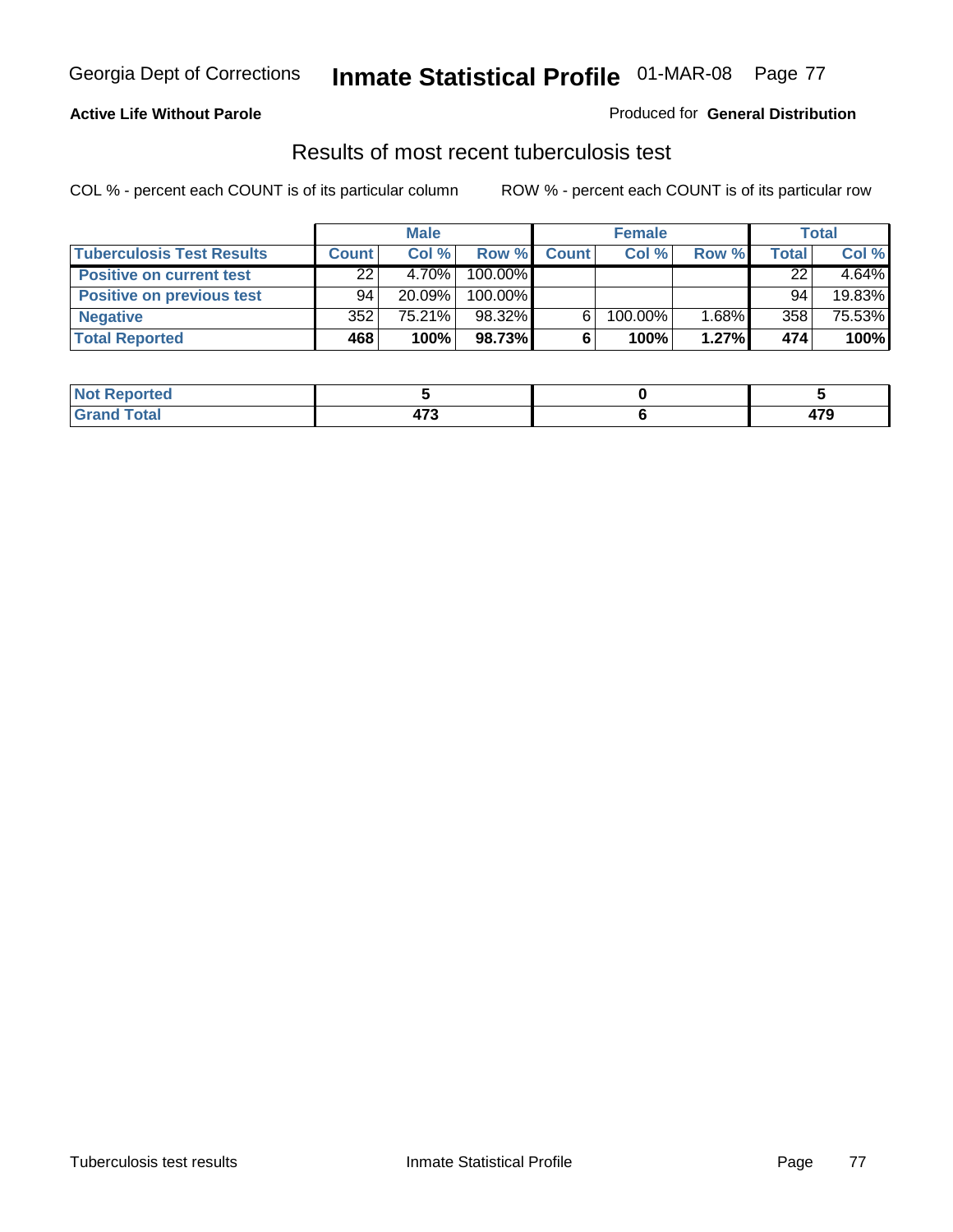### **Active Life Without Parole**

Produced for **General Distribution**

## Results of most recent syphilis test

|                                 |              | <b>Male</b> |         |              | <b>Female</b> |          |                 | Total     |
|---------------------------------|--------------|-------------|---------|--------------|---------------|----------|-----------------|-----------|
| <b>Syphilis Test Results</b>    | <b>Count</b> | Col%        | Row %   | <b>Count</b> | Col%          | Row %    | Total           | Col %     |
| <b>Positive on current test</b> | 14           | $3.00\%$    | 100.00% |              |               |          | 14 <sub>1</sub> | $2.97\%$  |
| <b>Negative</b>                 | 452          | 97.00%      | 98.69%  |              | $100.00\%$    | $1.31\%$ | 458             | $97.03\%$ |
| <b>Total Reported</b>           | 466          | 100%        | 98.73%  |              | 100%          | 1.27%    | 472             | 100%      |

| <b>Not Reported</b> |                        |             |
|---------------------|------------------------|-------------|
| <b>Total</b>        | $\bar{}$<br>ט ו ד<br>. | 170<br>71 J |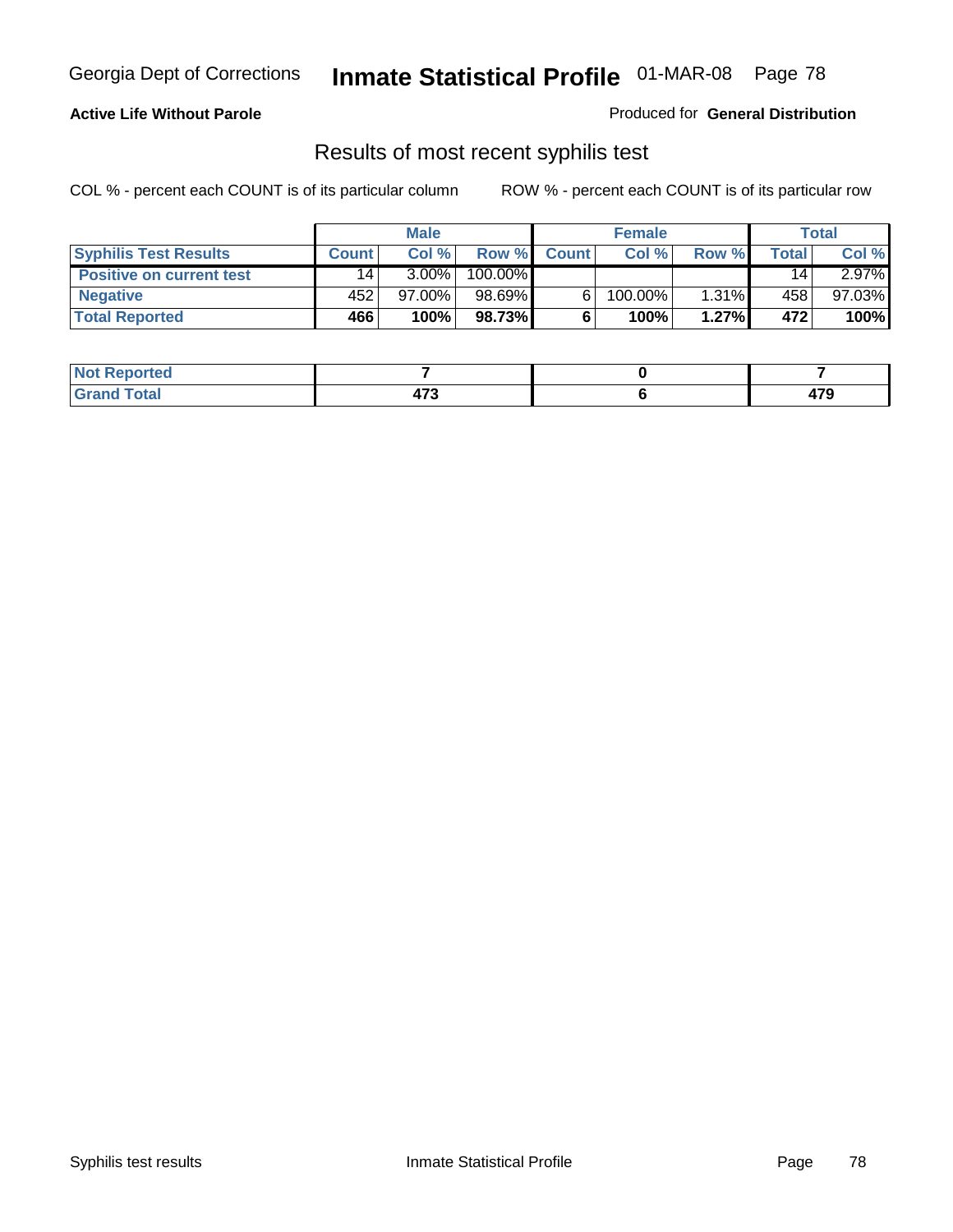### **Active Life Without Parole**

Produced for **General Distribution**

## Results of most recent Hepatitis-C test

|                                 | <b>Male</b>  |           |         | <b>Female</b> |         |           | Total |        |
|---------------------------------|--------------|-----------|---------|---------------|---------|-----------|-------|--------|
| <b>Hepatitis-C Test Results</b> | <b>Count</b> | Col %     | Row %   | <b>Count</b>  | Col %   | Row %     | Total | Col %  |
| <b>Positive on current test</b> |              | $50.00\%$ | 100.00% |               |         |           |       | 40.00% |
| <b>Negative</b>                 |              | $50.00\%$ | 66.67%  |               | 100.00% | 33.33%    |       | 60.00% |
| <b>Total Reported</b>           |              | 100%      | 80.00%I |               | 100%    | $20.00\%$ |       | 100%   |

| <b>ported</b><br><b>Not</b> | 469           | .    |
|-----------------------------|---------------|------|
| <b>Cotal</b>                | $\rightarrow$ | 470  |
| . Grr                       | 71 J          | 41 J |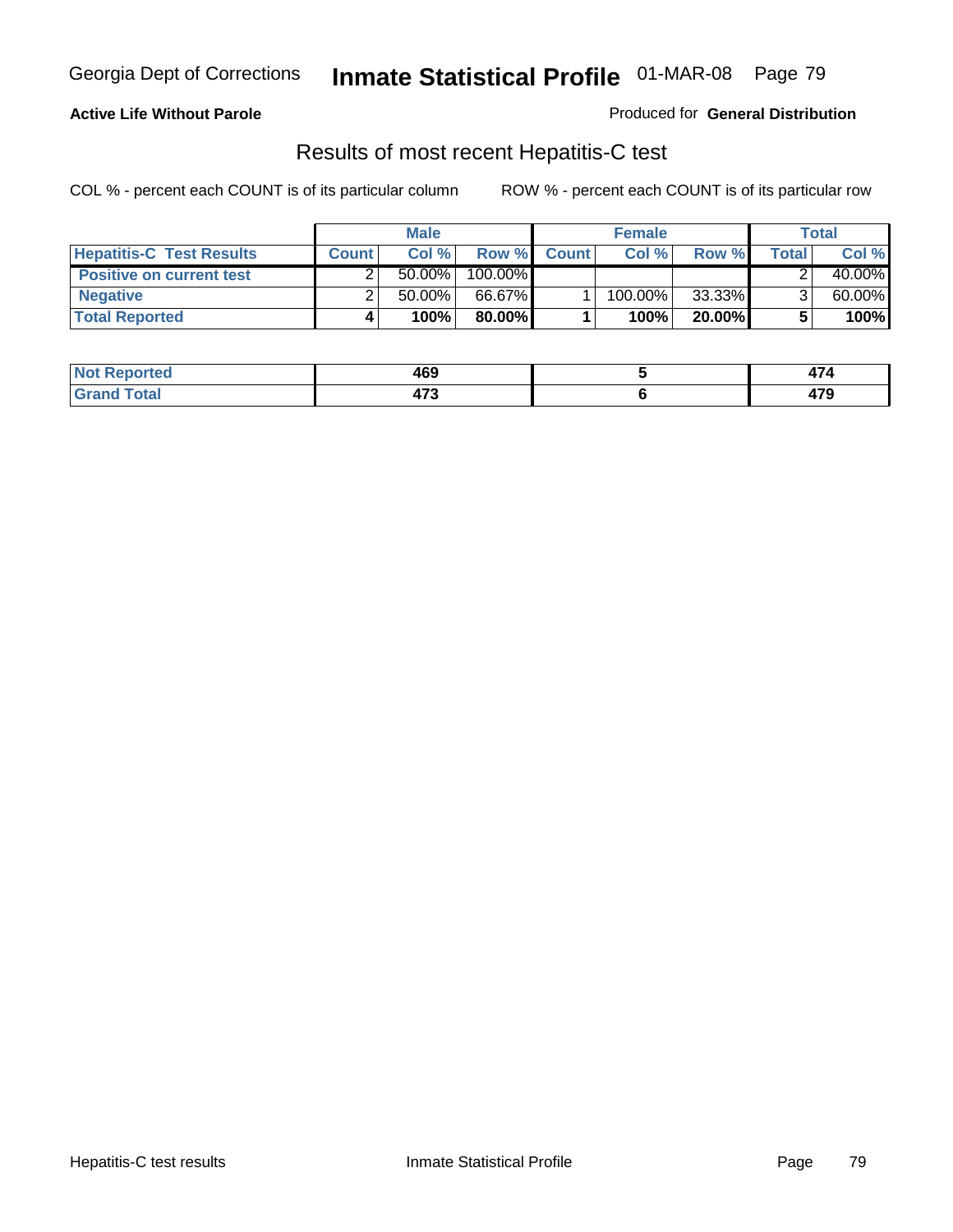### **Active Life Without Parole**

Produced for **General Distribution**

### Results of most recent pregnancy test

|                               | <b>Male</b>  |      | <b>Female</b> |              |            | <b>Total</b> |       |         |
|-------------------------------|--------------|------|---------------|--------------|------------|--------------|-------|---------|
| <b>Pregnancy Test Results</b> | <b>Count</b> | Col% | Row %         | <b>Count</b> | Col %      | Row %        | Total | Col %   |
| <b>Negative</b>               |              |      |               |              | $100.00\%$ | 100.00%      |       | 100.00% |
| <b>Total Reported</b>         |              | $\%$ | $0.00\%$      |              | 100%।      | 100.00%      |       | 100%    |

| <b>Reported</b> | --<br>- ט | $\rightarrow$ |
|-----------------|-----------|---------------|
| <b>otal</b>     | $1 - 0$   | 470           |
| _____           | - 1 J     | 41 J          |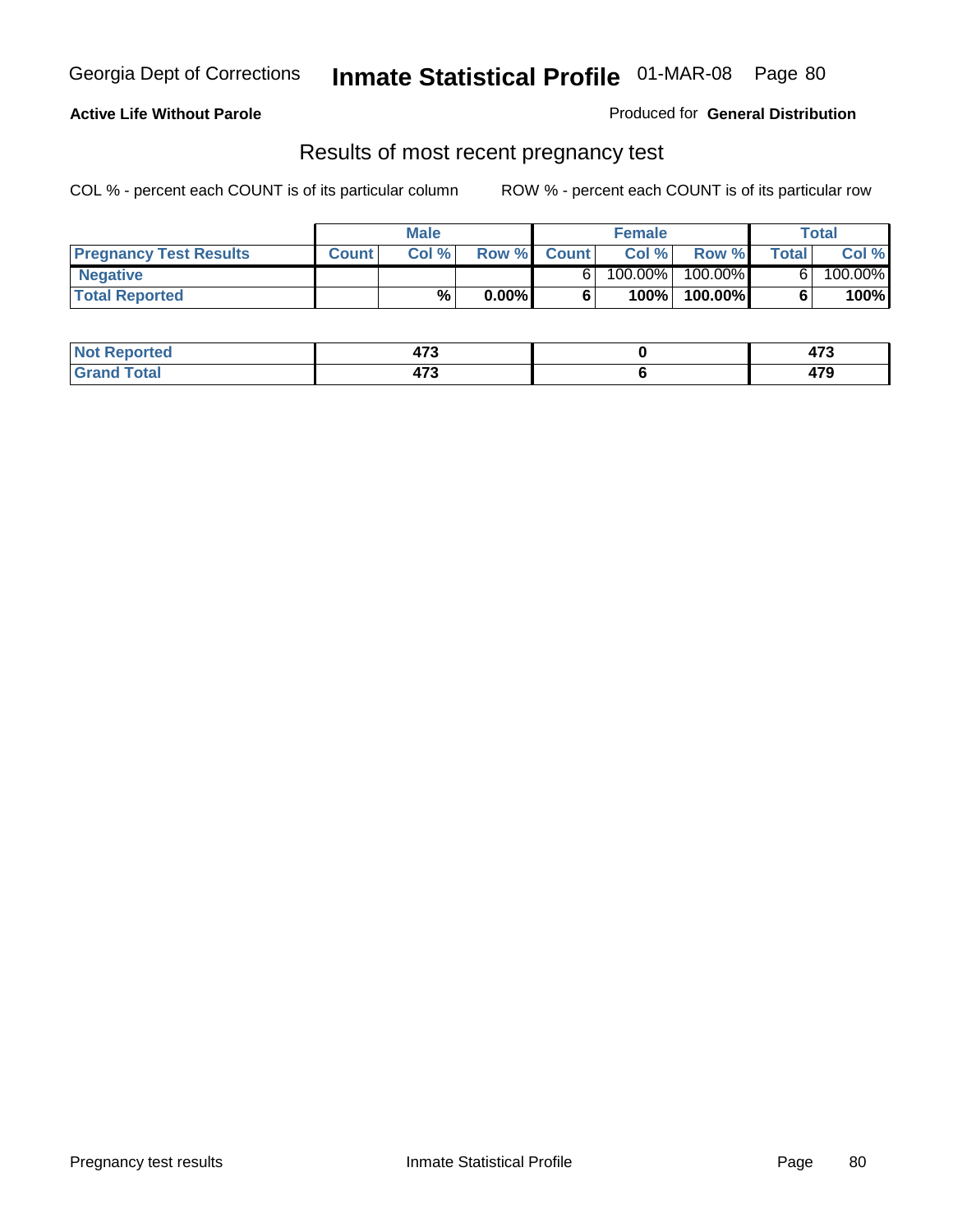### **Active Life Without Parole**

#### Produced for **General Distribution**

## Results of most recent diabetes test

|                                 |              | <b>Male</b> |                    | <b>Female</b> |              |         | Total   |
|---------------------------------|--------------|-------------|--------------------|---------------|--------------|---------|---------|
| <b>Diabetes Test Results</b>    | <b>Count</b> | Col %       | <b>Row %</b> Count | Col%          | <b>Row %</b> | Total I | Col %   |
| <b>Positive on current test</b> |              | 100.00%     | $100.00\%$         |               |              |         | 100.00% |
| <b>Total Reported</b>           |              | 100%        | 100.00%            | %             | $0.00\%$     |         | 100%    |

| orted       | $-$<br><u>т.</u><br>-- - | $\overline{a}$<br><b>TII</b> |
|-------------|--------------------------|------------------------------|
| <b>Tota</b> | יי<br>- ט                | יי<br>71 J                   |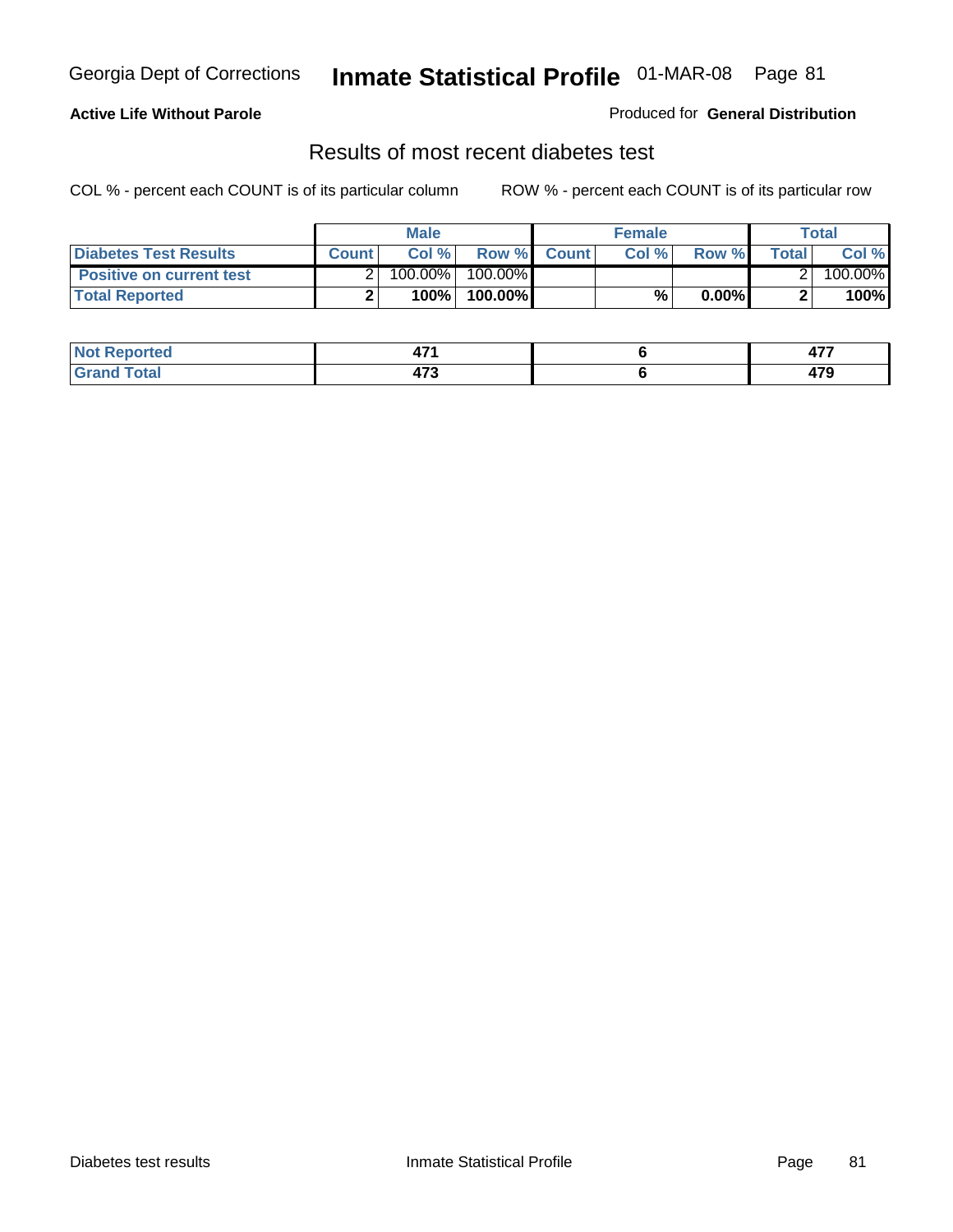### **Active Life Without Parole**

#### Produced for **General Distribution**

### Results of most recent hypertension test

|                                  | <b>Male</b>  |         |            | <b>Female</b> |      |          | <b>Total</b> |         |
|----------------------------------|--------------|---------|------------|---------------|------|----------|--------------|---------|
| <b>Hypertension Test Results</b> | <b>Count</b> | Col %   |            | Row % Count   | Col% | Row %    | Totall       | Col %   |
| <b>Positive on current test</b>  |              | 100.00% | $100.00\%$ |               |      |          |              | 100.00% |
| <b>Total Reported</b>            |              | 100%    | 100.00%    |               | %    | $0.00\%$ |              | 100%    |

| orted      | 466       | ---<br>71 L |
|------------|-----------|-------------|
| <b>ota</b> | יי<br>- ט | יי<br>71 C  |